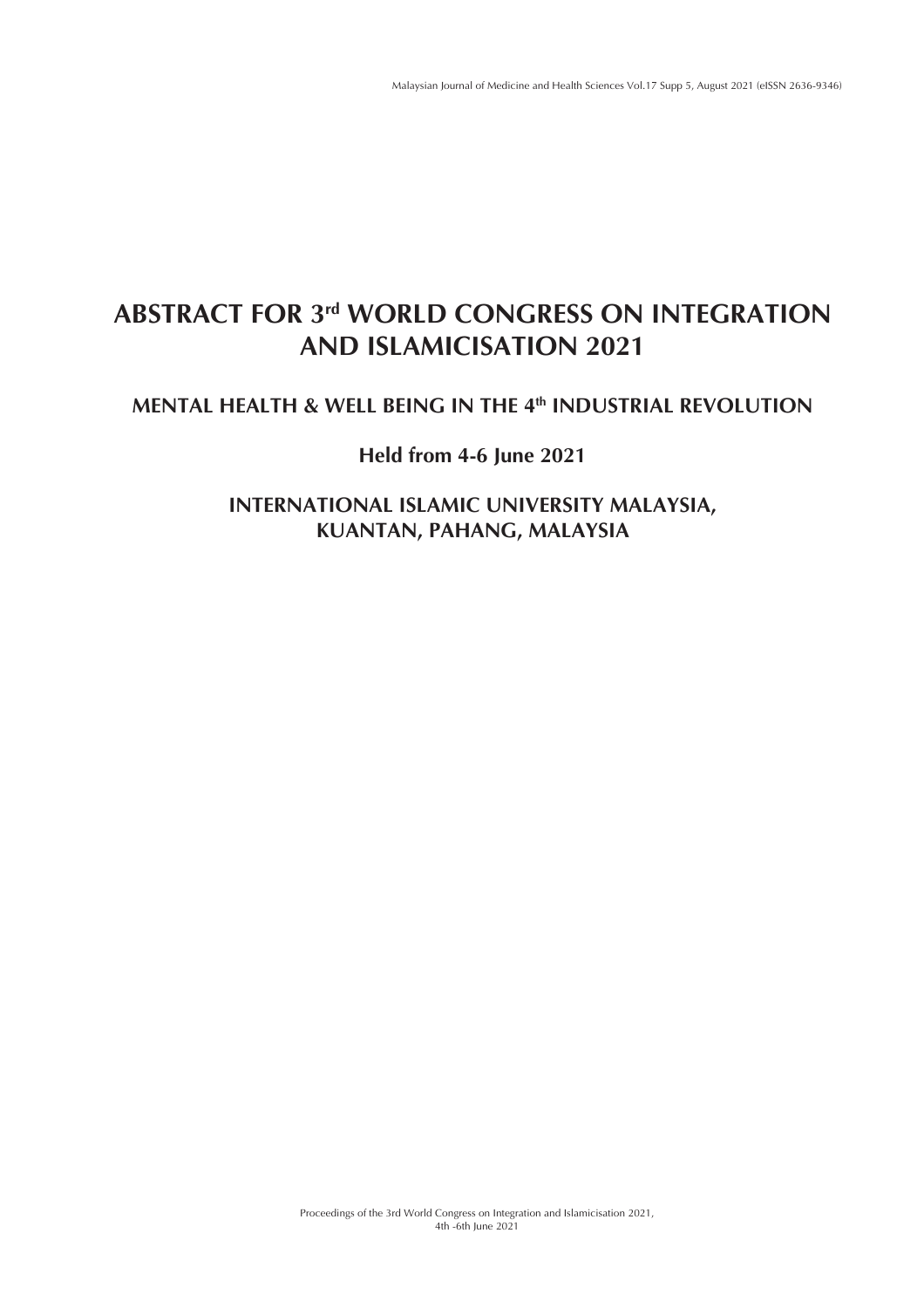### **Editorial Information**

### **Scientific Committee/Abstract Editors**

Assoc. Prof. Dr. Nora Mat Zin Asst. Prof. Dr. Sarah Rahmat Asst. Prof. Dr. Edre Mohammad Aidid Asst. Prof. Dr. Azrul Safuan Mohd Ali Asst. Prof. Dr. Muhammad Salahuddin Haris @ Harith Asst. Prof. Dr. Syahrir Zaini

### **List of Reviewers**

### **Theme 1**

Asst. Prof. Dr. Azrul Safuan Mohd Ali (Section Editor) Assoc. Prof. Dr Abdurezak Abdulahi Hashi Assoc. Prof. Dr. Che Suraya Mohd Zin Asst. Prof. Dr. Izzat Fahimuddin Mohamed Suffian Asst. Prof. Dr. Shaiful Ehsan Shalihin Asst. Prof. Dr. Mohamad Firdaus Mohamad Ismail

### **Theme 2**

Asst. Prof. Dr. Muhammad Salahuddin Haris @ Harith (Section Editor) Asst. Prof. Dr. Ramzi Bendebka Asst. Prof. Dr. Munirah Sha'ban Assoc. Prof. Dr. Zarina Zainuddin Asst. Prof. Dr. Rosliza Mohd Salim Asst. Prof. Dr. Intan Azura Shahdan Asst. Prof. Dr. Syahrir Zaini

### **Theme 3**

Asst. Prof. Dr. Sarah Rahmat (Section Editor) Assoc. Prof. Dr. Nora Mat Zin Asst. Prof. Dr. Rozanizam Zakaria Asst. Prof. Dr. Muhamad Ashraf Rostam Asst. Prof. Dr. Siti Roshaidai Mohd Arifin Asst. Prof. Dr. Mohamed Hassan Abdelaziz Elnaem

### **Theme 4**

Asst. Prof. Dr. Edre Mohammad Aidid (Section Editor) Asst. Prof. Dr. Nur Jannah Hassan @ Mohamed (Section Editor) Asst. Prof. Dr. Ssuna Salim Asst. Prof. Dr. Ahmad Nabil Md Rosli Asst. Prof. Dr. Ali Sabri Radeef Al-Ani Asst. Prof Dr. Che Anuar Che Mohamad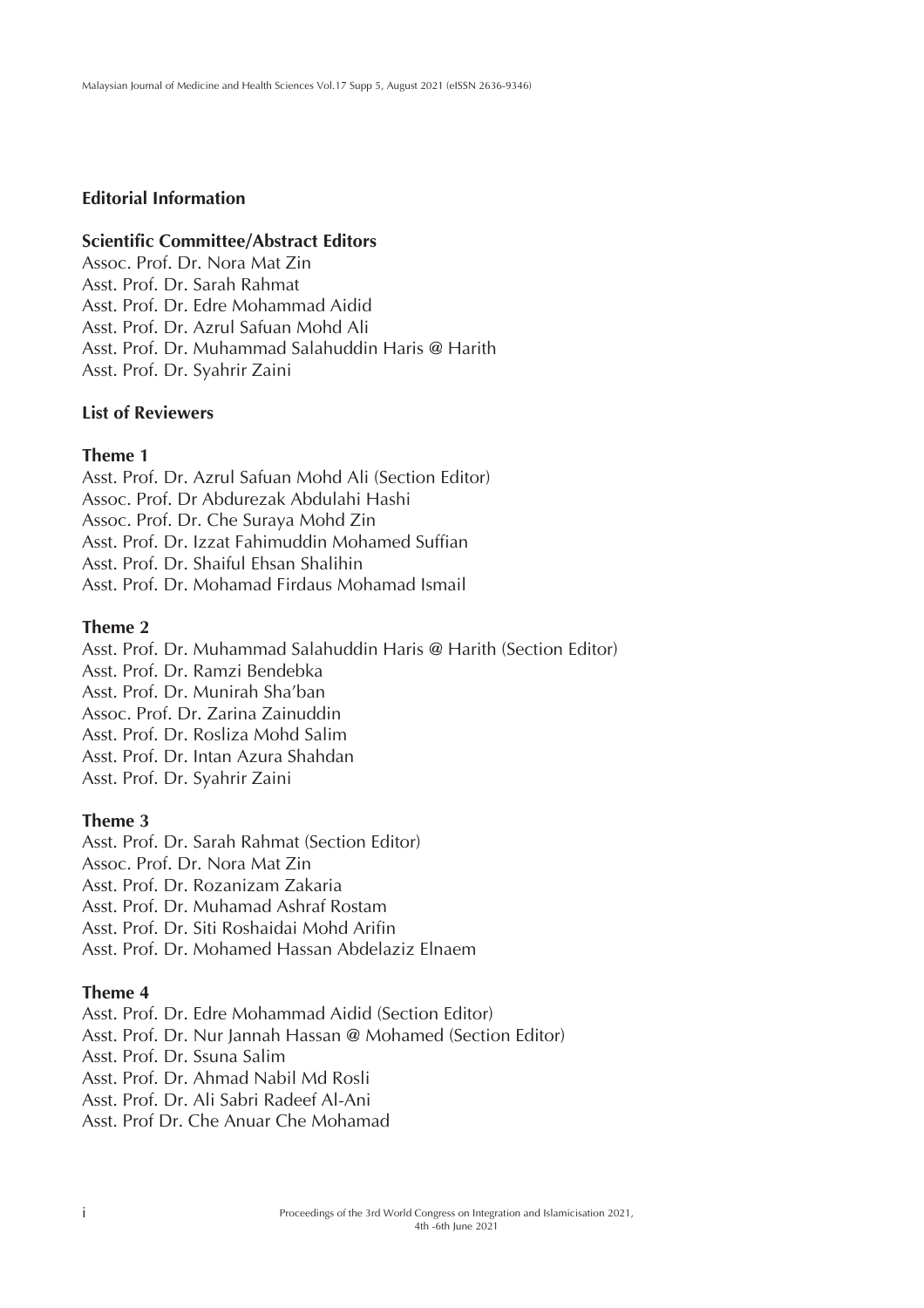| <b>Abstract</b><br>No | <b>Title</b>                                                                                                                                                       | Page         |
|-----------------------|--------------------------------------------------------------------------------------------------------------------------------------------------------------------|--------------|
| <b>PLENARY</b>        |                                                                                                                                                                    |              |
| 1                     | Islamic Bioethics Meets Ontology: Conceptualising the Human Being in the Era of Chimeras, Cyborgs,<br>and Genetic Technologies                                     | 1            |
| 2                     | Humanising Technology in Light of the Higher Purposes (Magasid) of Shari'ah                                                                                        | $\mathbf{2}$ |
| 3                     | Contemporary Psychological Disorders and the Spiritual Therapy from the Qur'an and the Sunnah                                                                      | 3            |
| 4                     | The Purpose of Preserving Human Intellect (Magsad Hifdh Al Aql) From a Health Medical Perspec-<br>tive                                                             | 4            |
| 5                     | School Refusal: The Impact of COVID -19 Pandemic on the Internet Use and Mental Health of the<br><b>School Children</b>                                            | 5            |
| 6                     | Cyberpsychology for Wellbeing & Mental Health System: A Conceptual Framework                                                                                       | 6            |
|                       | THEME 1: HUMANISING TECHNOLOGY IN LINE WITH THE PRINCIPLES OF MAQASID AL -SHARI'AH                                                                                 | 7            |
| <b>OP30</b>           | Diabetes Quality of Life among Elderly Diabetic Patients and Its Association                                                                                       | 8            |
| <b>PP59</b>           | Termination of Pregnancy in Preserving the Maqasid Shariah Concept of Life - Case Series                                                                           | 9            |
| <b>OP71</b>           | Drawing the Islamic Ethical Line between Medical Treatment and Cosmetic Enhancement in Tissue<br><b>Engineering</b>                                                | 10           |
| <b>OP81</b>           | A Qualitative Study on the Ethical Issues and Islamic Rulings in End of Life Care                                                                                  | 11           |
| <b>PP101</b>          | <b>Quranic Wisdoms on Therapeutic Communications</b>                                                                                                               | 12           |
| <b>PP102</b>          | Modelled after the Quran and Sunnah: Sustainable Healthy Lifestyle Behaviour                                                                                       | 13           |
| <b>OP104</b>          | Supported Lifestyle Modification (SLiM) Clinic: Islamisation in Medicine Model at Work                                                                             | 14           |
| <b>OP111</b>          | Islamic Interpretation on the Development of Mobile Application for Early Breast Cancer                                                                            | 15           |
| <b>PP125</b>          | The Efficacy and Durability of Three Desensitising Agents for Management of Hypersensitive Teeth: An<br>In Vitro Study                                             | 16           |
| <b>OP135</b>          | Advertising and Maqasid Shariah: The Application of Maqasid Shariah Principles in Advertising Produc-<br>tion                                                      | 17           |
| <b>OP138</b>          | Humanising Artificial Intelligence: What So Wrong About It?                                                                                                        | 18           |
| PP141                 | A Novel Validated Survey on Professionalism among Anaesthetist in Private and Government Hospitals<br>in Malaysia                                                  | 19           |
| PP142                 | Designing and Validation of a Novel Questionnaire to Evaluate Knowledge, Attitude and Practise of<br><b>Leadership Among Medical Doctors</b>                       | 20           |
| <b>PP166</b>          | Supervised Machine Learning in Predicting Depression, Anxiety and Stress Using Web-based Big Data:<br><b>Preserving the Humanistic Intellect</b>                   | 21           |
| <b>PP220</b>          | Can Caregivers of Under 5 Children Correctly Identify the Danger Signs of Sick Children? A Preliminary<br>Finding of a Study Among Caregivers in Kuantan, Pahang   | 22           |
| <b>PP225</b>          | Introducing the "Approach to Unwell Children Under 5" (ATUCU5) Manual into the Undergraduate<br><b>Medical Education</b>                                           | 23           |
| <b>PP231</b>          | Muslim-Friendly Sustainable Geo Tourism (MFS-GT) in the Light of the Islamic Approach: A Qualitative<br><b>Study Using the Grounded Theory</b>                     | 24           |
| <b>OP246</b>          | Preservation of Marine Biodiversity for Health and Wellbeing of the Society in the Age of Technological<br><b>Advances: Islamic and Marine Science Perspective</b> | 25           |
| <b>PP254</b>          | Comprehensive Dual Certification of MS ISO 9001:2015 and MS 1900:2014 to SASMEC @IIUM: A<br>Beginning of a Long Journey as Shariah Compliant Hospital              | 26           |
| <b>PP258</b>          | Medico-Fiqh Ibadah Training (M-FIT) Awareness Course for SASMEC @IIUM Staff: An Evaluation of<br>Hybrid Training Mode in the COVID19 Pandemic Era                  | 27           |
| <b>PP259</b>          | Knowledge, Attitude and Practice of Salah among the Hospitalised Patients                                                                                          | 28           |
| <b>OP268</b>          | Empowering Patients' Experience through a Shari'ah-compliant Model Using Patient Care System<br><b>PACSYSTM</b>                                                    | 29           |
|                       |                                                                                                                                                                    |              |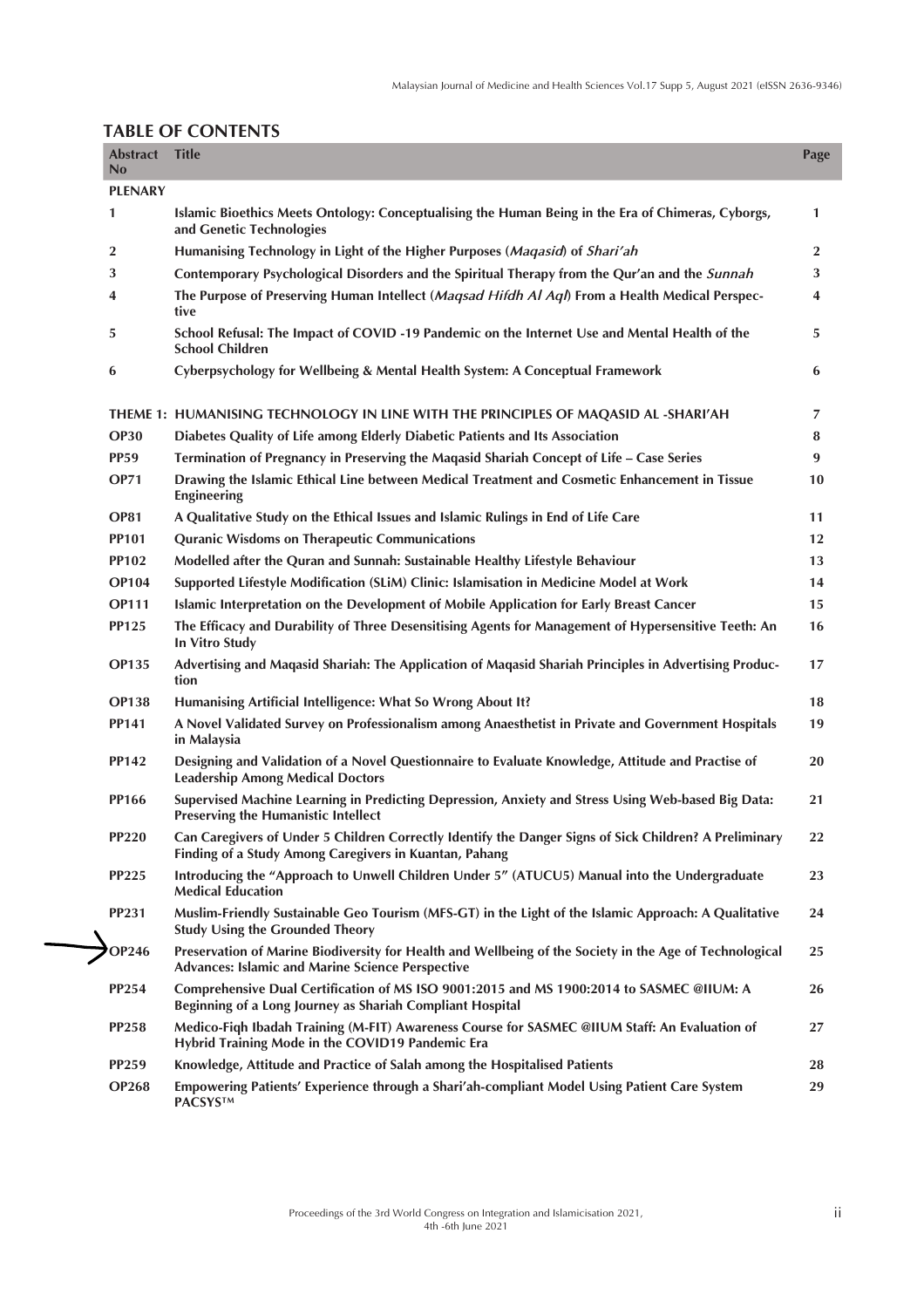| <b>Abstract</b><br>No | <b>Title</b>                                                                                                                                                            | Page |
|-----------------------|-------------------------------------------------------------------------------------------------------------------------------------------------------------------------|------|
| THEME 2:              | <b>HARM REDUCTION: BALANCING BETWEEN BIOMEDICAL ADVANCES AND SHARI'AH</b>                                                                                               | 30   |
| <b>OP19</b>           | Psychological and Societal Impacts of Unknown Descent and the Islamic Objective of Nasab: The<br>Child's Right to Know his Descent                                      | 31   |
| <b>PP96</b>           | Comparison between Weekly Versus Daily Dosing L-Thyroxine for the Treatment of Hypothyroidism in<br>Ramadan - a Pilot Randomized Controlled Trial                       | 32   |
| <b>OP128</b>          | The Responsibility of Pharmacists in Providing Medication Safety at the Transition of Care: The Devel-<br>opment of a Study Protocol on Islamic Perception and Practice | 33   |
| <b>PP133</b>          | Dilemma of Nurses in Assisted Medical Practices against Islamic Principles                                                                                              | 34   |
| <b>PP146</b>          | The efficacy and safety of second-generation antipsychotics used in schizophrenia pharmacotherapy: A<br>comparative review                                              | 35   |
| <b>OP190</b>          | Knowledge, Attitudes and Practice Pattern of Islamic Nursing Ethics among Nurses in Pahang, Malaysia                                                                    | 36   |
| <b>PP191</b>          | Polymerase Chain Reaction Targeting Lipopolysaccharide Gene for Diagnosis of Burkholderia pseudo-<br>mallei Infection                                                   | 37   |
| <b>PP196</b>          | Viral Infections: Brief Review and Prevention from Islamic Perspectives                                                                                                 | 38   |
| <b>OP207</b>          | Involvement of the Cholinergic System Utilising Nicotine in the Deficit of Spatial Learning and Memory<br>among Depressed Rat Model Using Morris Water Maze             | 39   |
| <b>PP235</b>          | Non-Communicable Diseases (NCDs) and Modifiable Risk Factors Profiling Among Adults in a Selected<br><b>FELDA Settlement in East Coast of Pahang</b>                    | 40   |
| <b>PP250</b>          | An Islamic Ethico-legal Framework for Articular Cartilage Tissue Engineering Research: A Focus on<br><b>Harm Reduction</b>                                              | 41   |
| <b>OP265</b>          | Mental Health Law and Policy at the Workplace: Should More be Done Post Pandemic                                                                                        | 42   |
| <b>OP269</b>          | Hydration Status of University Students in the Fasting Month of Ramadan                                                                                                 | 43   |
| <b>OP273</b>          | Knowledge, Attitude and Practice of Urinary Incontinence Screening: Preliminary findings of Childbear-<br>ing Women Attending Maternal Child Health Clinic              | 44   |
|                       | THEME 3: CYBERPSYCHOLOGY AND WELLBEING IN THE AGE OF 4TH INDUSTRIAL REVOLUTION                                                                                          | 45   |
| PP <sub>4</sub>       | Association between Social Media Use and Depression among Students in International Islamic Univer-<br>sity Malaysia (IIUM) Kuantan Pahang                              | 46   |
| PP <sub>5</sub>       | The Understanding of Doctors and Nurses' Roles in Islamic Medical Practice and 'Rukhsah Salah' in a<br><b>Shariah Friendly Hospital</b>                                 | 47   |
| PP <sub>6</sub>       | Knowledge of Islamic Medical Practice among Nursing and Medical Students in Kuantan, Pahang.                                                                            | 48   |
| <b>PP11</b>           | Body Mass Index (BMI), Anxiety and Depression Among Older People Living in Long-term Care: A<br><b>Cross-Sectional Study</b>                                            | 49   |
| <b>OP16</b>           | Technology, Boredom and Intellectual Spiritual Lethargy: Exploring the Impact of Technology on the<br>Mental Well-being of Over-Stimulated Millennials                  | 50   |
| <b>PP62</b>           | Relationship between serum cortisol and female nursing students under exam anxiet                                                                                       | 51   |
| <b>OP78</b>           | Barriers and Opportunities of Nutrition Screening in Elderly Patients in Malaysian Health Clinic Setting                                                                | 52   |
| <b>OP79</b>           | Identification of the Types of Nutrition Resource Kit Needed by Community Living Elderly in Malaysian<br><b>Health Clinic Setting</b>                                   | 53   |
| <b>OP89</b>           | Male Gynaecologist: An Islamic and Humanistic Perspective                                                                                                               | 54   |
| <b>PP107</b>          | Cardiovascular Disease Risks among Medical Students in a Public University                                                                                              | 55   |
| <b>PP112</b>          | Islamic Worldview on the Use of Artificial Intelligence in Medical Imaging                                                                                              | 56   |
| PP149                 | The Method of Explanation in Biological Systems as Applied on Medical Sciences                                                                                          | 57   |
| <b>PP157</b>          | A Cross-sectional Study on Patient Satisfaction at IIUM Family Health Clinic, Kuantan Pahang                                                                            | 58   |
| PP215                 | Aggravated Damages Awards for Medical Negligence: A Need to Strengthen Medical Professionalism                                                                          | 59   |
| <b>OP224</b>          | Carers' Perspectives on Home Medication Review by a State Hospital in Malaysia                                                                                          | 60   |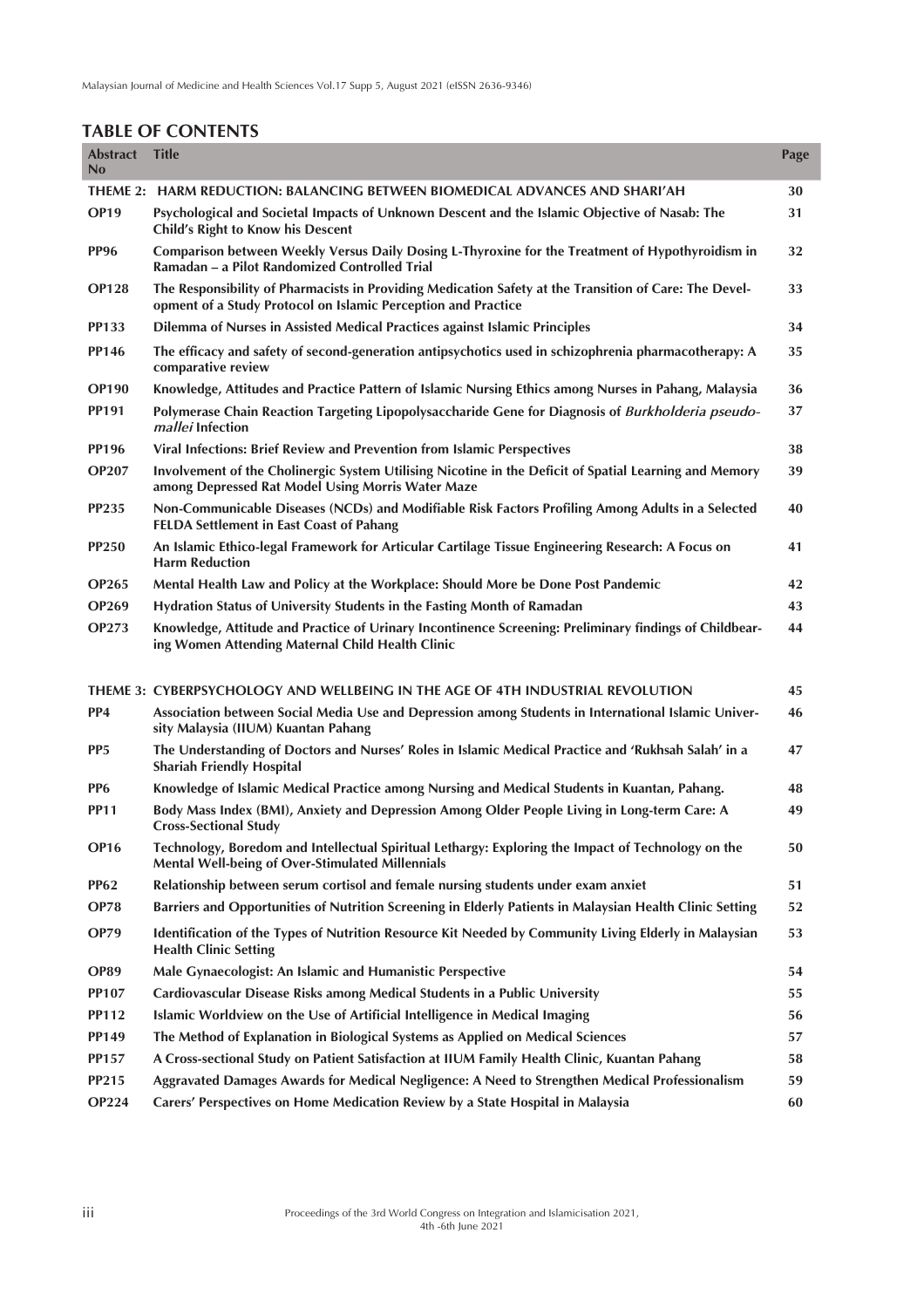| <b>Abstract</b><br>No | <b>Title</b>                                                                                                                                                    | Page |
|-----------------------|-----------------------------------------------------------------------------------------------------------------------------------------------------------------|------|
| <b>PP229</b>          | An Assessment of Knowledge, Attitude, and Practice towards Depression and Video Games among<br>International Islamic University Malaysia Students               | 61   |
| PP242                 | Validation of Smartphone Use Questionnaire (SUQ) into the Malay Language                                                                                        | 62   |
| <b>PP244</b>          | Psychometric Properties of The Malay-Version of Peer Pressure Scale Questionnaire                                                                               | 63   |
| <b>OP245</b>          | Overwhelmed Yet Striving; The Story of IIUM Medical Students                                                                                                    | 64   |
| <b>OP247</b>          | IMARET Fundraising During the COVID-19 Pandemic: An Online Analysis of Facebook Engagement and<br><b>Funds Raised</b>                                           | 65   |
| <b>OP266</b>          | The Level of Emotional Intelligence in Medical Imaging Students                                                                                                 | 66   |
|                       | THEME 4: INTEGRATION OF SPIRITUALITY & MENTAL HEALTH                                                                                                            | 67   |
| <b>OP17</b>           | The Effectiveness of Contemplation on Conceptual Metaphor in Cognitive Spiritual Therapy                                                                        | 68   |
| <b>OP38</b>           | Quran and Human Heart in Cognitive Behavioural Therapy                                                                                                          | 69   |
| <b>OP50</b>           | Content Validation of Spiritual Intelligence Scale for Muslim Nurses (SIS-MN): A Fuzzy Delphi Method                                                            | 70   |
| <b>OP86</b>           | Perception of Religious Substance-use Prohibition is Negatively Associated with Vape-trying Among<br><b>School-going Adolescents</b>                            | 71   |
| <b>OP91</b>           | The need of nurses on spiritual preparedness as a religious coping mechanism when in a disaster re-<br>sponse                                                   | 72   |
| <b>PP93</b>           | Igbo Migration, Integration and Islamization in Gusau Town Zamfara State, North-western Nigeria<br>During the 20th Century                                      | 73   |
| <b>PP95</b>           | Practice of Tahajjud among Undergraduate Medical Students in International Islamic University Malay-<br>sia (IIUM) and its Relationship with Poor Sleep Quality | 74   |
| <b>OP100</b>          | The Mental Health Benefit of Religion and Spirituality in People Living with Bipolar Disorder in Malay-<br>sia                                                  | 75   |
| <b>OP103</b>          | An Islamic Perspective on Food and Nutrition and the Relevancy of Al-Ghazali's Spiritual View on Mod-<br>ern Practices                                          | 76   |
| <b>OP106</b>          | Development of the Muslim Prayer Ability Scale (MPAS)                                                                                                           | 77   |
| <b>OP114</b>          | How spiritual is music therapy? A case study on the application of music therapy in Islamic civilization<br>medicine                                            | 78   |
| <b>OP116</b>          | Managing Financial Stress through Islamic Wealth Management: An Appreciation of Hifz al-Mal                                                                     | 79   |
| PP124                 | Review of Current Update and Islamic Perspective: Common Mental Health Challenges amongst Under-<br>graduate Universities Students in South East Asia           | 80   |
| <b>OP126</b>          | Psycho-Spiritual States of Emotions and Their Interventions within Qur'anic Narratives                                                                          | 81   |
| <b>PP127</b>          | Source of Stressors among Medical Students in Malaysia: A Brief Review                                                                                          | 82   |
| <b>PP145</b>          | Proteomic Profiling in Schizophrenia: A Brief Review                                                                                                            | 83   |
| <b>OP153</b>          | Preserving Mental Health and Well-Being amidst a Litigious Society: The Way Forward for Muslim<br><b>Medical Professionals</b>                                  | 84   |
| <b>PP156</b>          | A Study on Prevalence of Depression among Adults Attending International Islamic University of Malay-<br>sia (IIUM) Family Health Clinic, Kuantan, Pahang       | 85   |
| <b>OP160</b>          | Harmonisation and Islamisation of Law in Ahmad Ibrahim Kulliyyah of Laws: An Appraisal                                                                          | 86   |
| PP161                 | The Influence of Halalan Tayyiban on Muslim Decent Spiritual Life and its Relation to al-Ghazali's Con-<br>cept of Breaking the Two Desires                     | 87   |
| <b>OP163</b>          | Preliminary Study on Selected Qur'anic Verses (Chapter 1-10) on Hearing Sciences: A Thematic Analy-<br>sis                                                      | 88   |
| <b>OP170</b>          | Transition Process into Adult Independent Living among Teenagers Living at Shelter Home                                                                         | 89   |
| <b>OP171</b>          | Clinical Applications of Maqasid al Shari'ah in Healthcare: An Overview                                                                                         | 90   |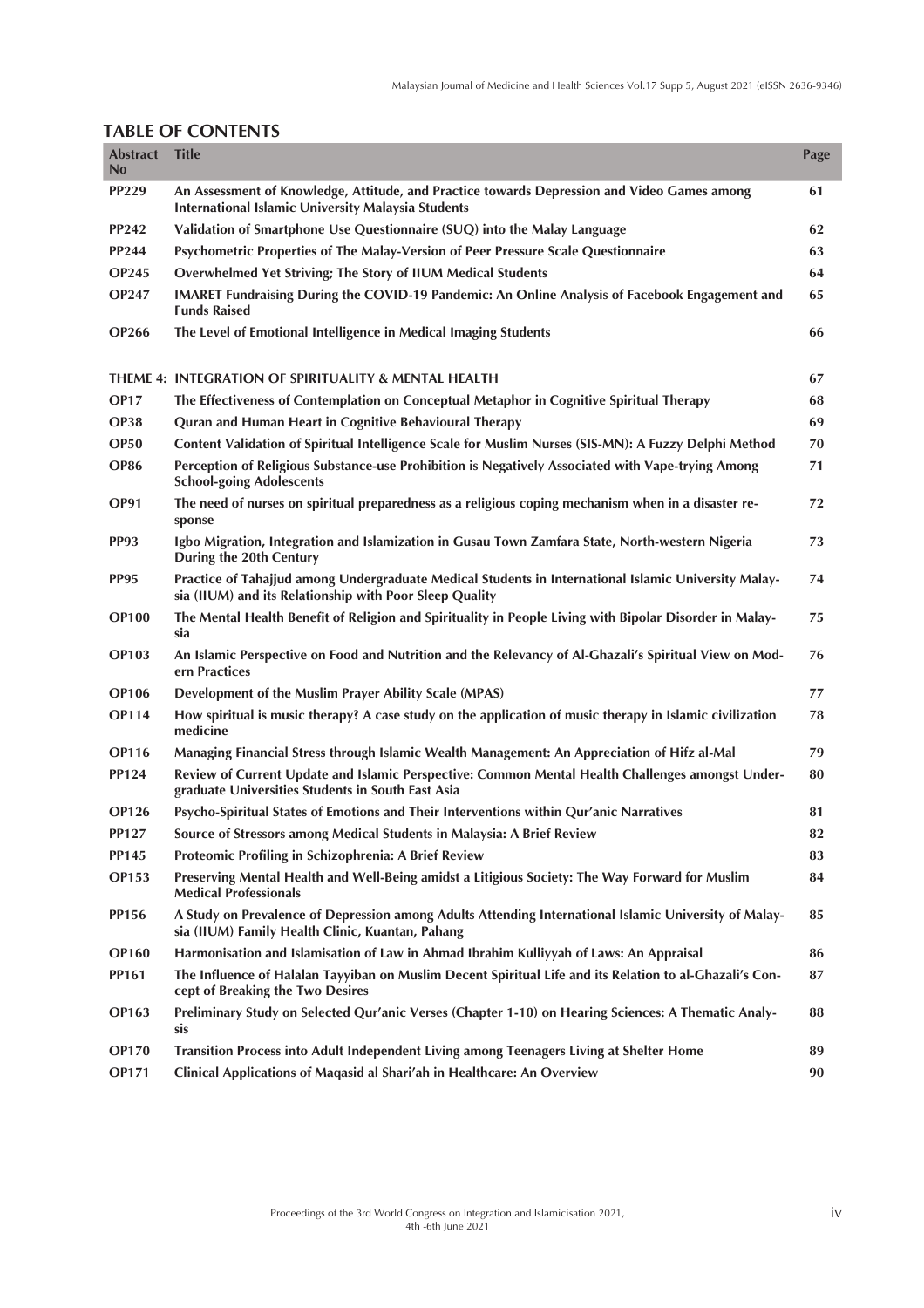| <b>Abstract</b><br>No | <b>Title</b>                                                                                                                                                    | Page |
|-----------------------|-----------------------------------------------------------------------------------------------------------------------------------------------------------------|------|
| <b>PP172</b>          | Factors of Mental Health in the Quran: A Thematic Analysis                                                                                                      | 91   |
| <b>OP173</b>          | Islamic Principles Governing Self Integrity towards Sustainable Construction Industry                                                                           | 92   |
| <b>OP174</b>          | Good Health and Happiness through Responsible Architecture                                                                                                      | 93   |
| <b>OP186</b>          | Muslim Dietitian-Patient Spiritual Conversations and Its' Challenges: A Cross-Sectional Study                                                                   | 94   |
| <b>PP203</b>          | "I need help": A Study of Spiritual Distress among People Diagnosed with Bipolar Disorder in Malay-<br>sia                                                      | 95   |
| <b>PP211</b>          | Microbiome Dysbiosis In Depression: A Systematic Review                                                                                                         | 96   |
| <b>PP216</b>          | Psycho-educational Affirmations from the Quran on Sadness to Prevent/Treat Depression for Muslim<br><b>Clients of Cognitive Behaviour Therapy Approach</b>      | 97   |
| <b>OP217</b>          | A Proposal of Psychological Well Being Dimensions in Islamic Perspective                                                                                        | 98   |
| <b>OP222</b>          | The Association between Physical Activity Status and Mental Wellbeing among Overweight and Obese<br><b>Female Students</b>                                      | 99   |
| <b>OP226</b>          | Mental Health Burden from COVID-19: Findings from a Single Hybrid Hospital in Northwest Malaysia                                                                | 100  |
| <b>OP228</b>          | Predictors of Subjective Well Being Among Malaysian University Hospital Staff: A Cross-Sectional Study                                                          | 101  |
| <b>OP230</b>          | Sadness, Psychoreligio-Spiritual Dimension and Cultural Misperception: Implication for Psychothera-<br>peutic Practice of the Healthcare                        | 102  |
| <b>OP232</b>          | Healthcare Practitioners' Views on Postnatal Mental Illness among Postnatal Mothers in Malaysia                                                                 | 103  |
| <b>OP234</b>          | Incident of Sihir upon Prophet Muhammad PBUH: Analyses of Narrations, Mental Capacity, and Its<br><b>Implication on Revelation</b>                              | 104  |
| <b>OP236</b>          | Motivational Interviewing Approach in Overcoming Drug Addicts Distrust                                                                                          | 105  |
| <b>PP237</b>          | Patient Trying to Tell Something Else: Severe Stress during COVID19 Pandemic                                                                                    | 106  |
| <b>PP239</b>          | Tele-Counselling Services for Clients During Covid19 Pandemic                                                                                                   | 107  |
| <b>OP240</b>          | "My Soul is Empty": The Intensive Care Patients' and The Family Members' Experience of Spiritual<br>Care                                                        | 108  |
| <b>OP241</b>          | A Review of the Incidence of Depression and the Practice of Coping by the Patients with Diabetes                                                                | 109  |
| <b>OP243</b>          | Theosophical Elements in Iqbal's Magnum Opus "The Reconstruction of Religious Thought in Islam": A<br><b>Preliminary Review</b>                                 | 110  |
| <b>OP248</b>          | Community Mental Health Service in Malaysia from the Perspective of Maqasid Shariah                                                                             | 111  |
| <b>OP252</b>          | Investigating Perception of Muslims with Hearing Impairment towards Islamic Understanding and<br><b>Practice</b>                                                | 112  |
| <b>OP253</b>          | INSPIRE: Islamic Spiritual Care Awareness Program for Medical Personnel at SASMEC @IIUM: Our<br><b>Experience</b>                                               | 113  |
| <b>OP257</b>          | Recovery of Obsessive-Compulsive Disorder (OCD) In Al-Quran: An Analysis                                                                                        | 114  |
| <b>OP260</b>          | Tadabbur al-Quran and its Implications for the Well-Being of the Mind and Emotions in the Situation of<br>the Movement Control Order                            | 115  |
| <b>OP261</b>          | Preliminary Findings of Auditory Brainstem Response using Dhikr Stimulus on a Healthy-normal Hear-<br>ing Adult                                                 | 116  |
| <b>PP263</b>          | The Concept of Resilience and Spirituality among Cancer Surviving Women                                                                                         | 117  |
| <b>OP267</b>          | Understanding Crisis from Various Religions' Perspective: An Exploratory Study towards Developing a<br><b>Religious-Based Self-Care Practices for Wellbeing</b> | 118  |
| <b>OP274</b>          | The Positive Mental Health in Quranic Perspective: Its Concept and Methods of Promotion                                                                         | 119  |
| <b>OP278</b>          | Meaning of Life and Life Satisfaction among International Students during the Covid-19 Pandemic                                                                 | 120  |
| <b>PP148</b>          | Impact of Medical and Spiritual Counselling on the Mental Health of Parent During Their Child's Illness                                                         | 121  |
| <b>OP175</b>          | The Table of Self-Accountability According to the Purposes of Shariah and Its Impact on the Integrity of<br>An Individual and Society                           | 122  |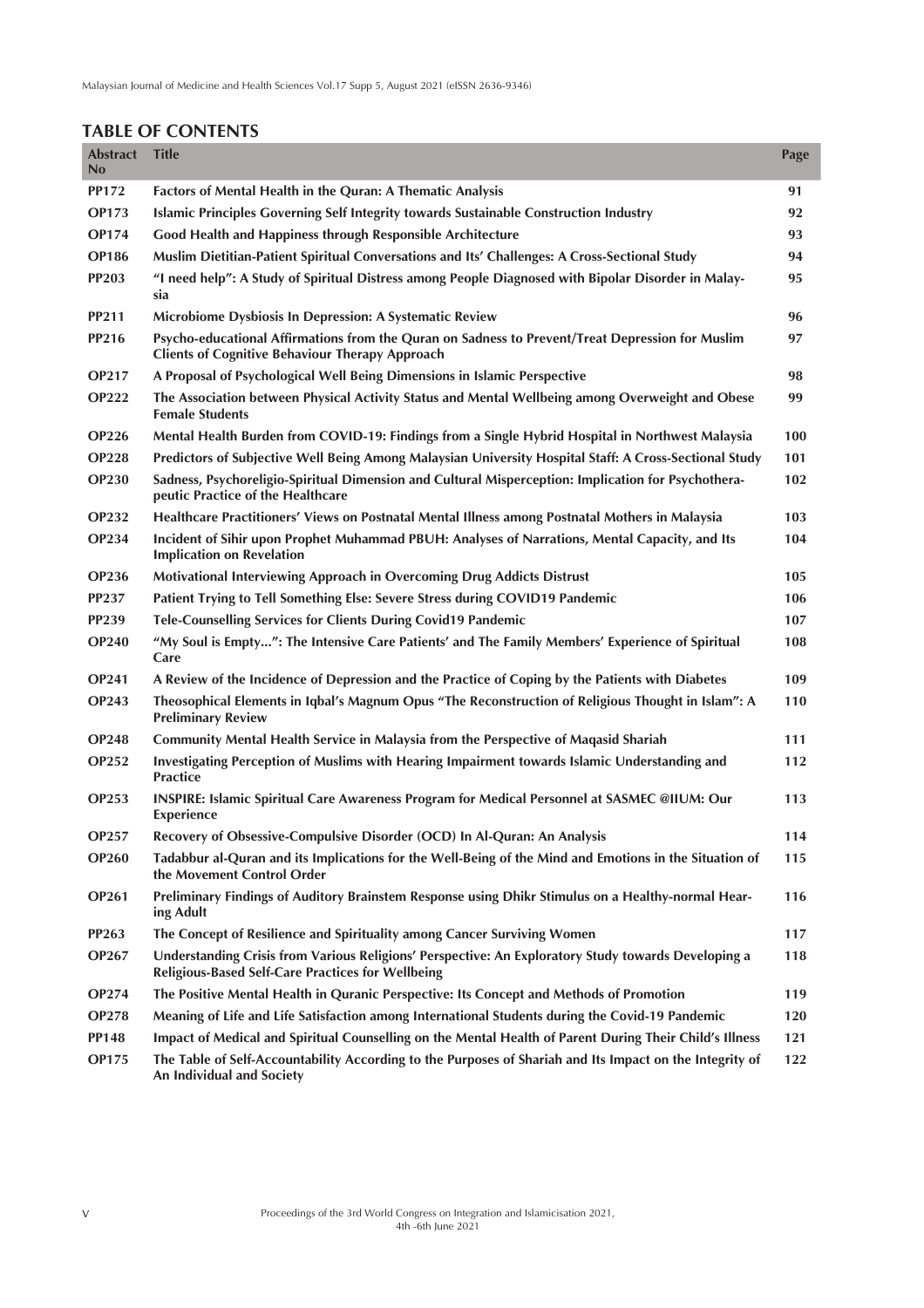#### **PLENARY**

# **Islamic Bioethics Meets Ontology: Conceptualising the Human Being in the Era of Chimeras, Cyborgs, and Genetic Technologies**

Aasim I. Padela\*

Department of Emergency Medicine, Medical College of Wisconsin, 8701 W Watertown Plank Rd, Wauwatosa, WI 53226, United States

\*Corresponding author's email: apadela@mcw.edu

#### **ABSTRACT**

Contemporary Islamic ethical deliberations over biotechnology follow a largely formulaic, almost utilitarian, moral calculus. Islamic jurists weigh the harms and benefits that might accrue, and where benefits predominate, a ruling of permissibility follows and vice versa. In cases where the technology might be controversial because of its source, e.g. porcine products, or some other aspect of its nature, yet it leads to lifesaving or similarly significant benefits, jurists might invoke dire necessity to contingently permit its use. Hence, all too often, Islamic bioethical deliberations devolve into invoking the constructs of *mas laha* and *darūra* to further the biomedical enterprise. Recently, Muslim thinkers have offered up ethical frameworks drawn up from the Maqasid al-Shari'ah to affect a more holistic ethical assessment that examines the intent behind and the nature of the biotechnology alongside the outcomes produced. Yet these evaluative frameworks are also connected to notions of *maṣlaḥa* and *ḍarūra* and engage in a limited moral calculus. An often missing element in Islamic bioethical deliberation, I argue, considers the essence, limits, and reality of the human being. Although harms and benefits are assessed from the perspective of a human being, and the *maqasid* are concerned with preserving fundamental human interests, Islamic jurists and Muslim thinkers spend little time reflecting on how bioscience shapes the ways in which we conceive of the human being and that the bioethical questions we ask and address attend to certain constructions of the human being. Arguably, however, such understandings of what the human being is, or would become by applying said technology, is necessary to morally evaluate the technology in question. This presentation will demonstrate how various implicit conceptions of the human being undergird secular genethics discourses. The vocabulary used and the questions raised and addressed betray certain notions of the human being that Muslim interlocutors scarcely acknowledge. In turn, these suppositions are left unchecked, and Muslims undertake a utilitarian moral calculus. I will further argue that the concepts of *maṣlaḥa*, *ḍarūra*, and *maqasid* are built upon certain notions of the human being and that when invoking them, Muslim bioethicists must examine the impact biotechnology would have on the nature of the human being. Indeed, Islamic deliberations focus on the applied, and at times practical, dimensions of bioethics and leave aside the theoretical/conceptual dimensions that are more upstream. I contend that these upstream questions prefigure the downstream issues. Islamic theology provides resources for engaging these "larger" questions and must play a greater role in Islamic bioethics deliberation.

**Keywords:** Islamic bioethics, Ontology, Humanising technology, Maqasid al-Shari'ah, Islamic theology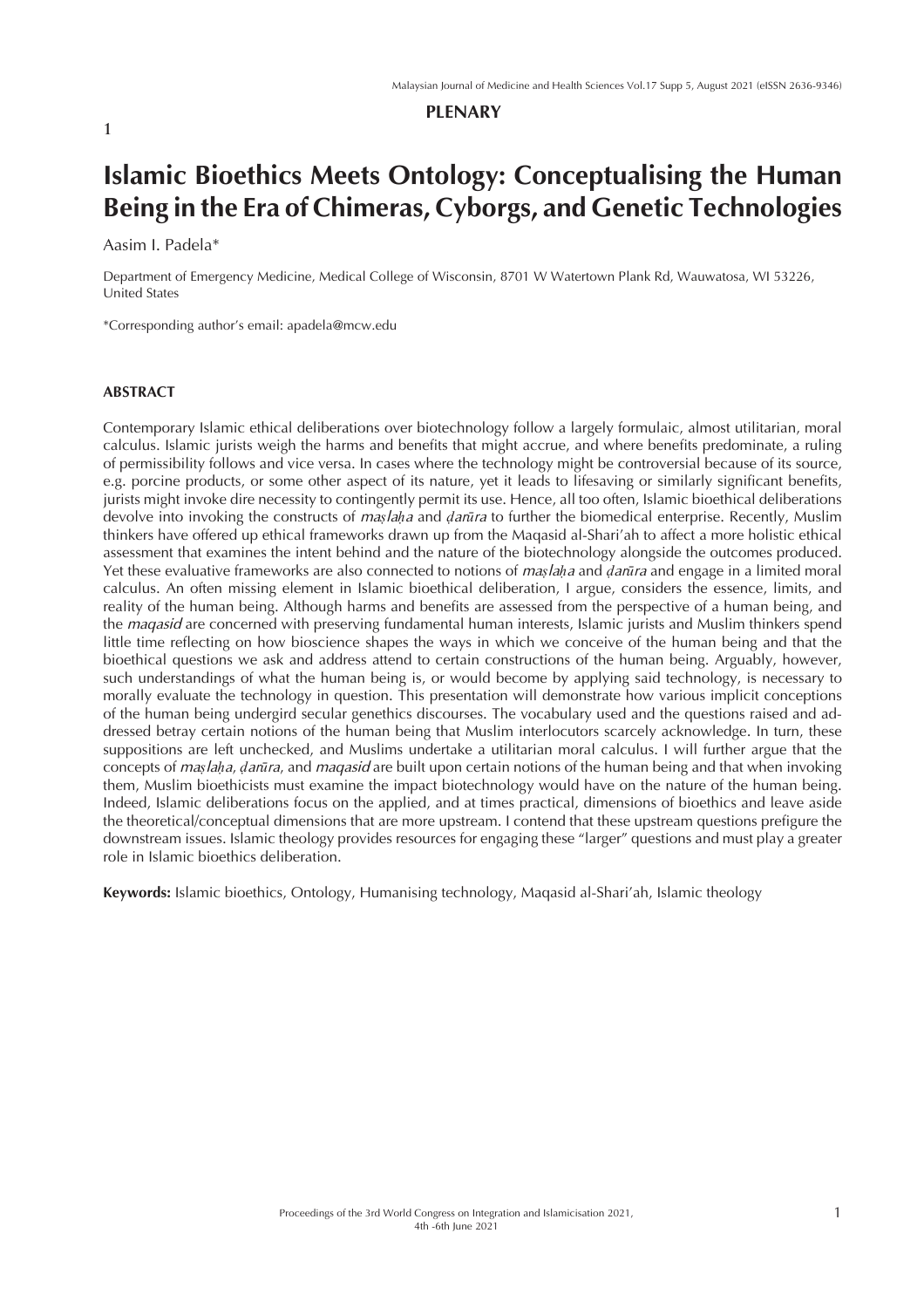### **2**

# **Humanising Technology in Light of the Higher Purposes (***Maqasid***) of Shari'ah**

Mohammad Hashim Kamali\*

International Institute of Advanced Islamic Studies (IAIS) Malaysia, Jalan Ilmu, Off, Jln Profesor Diraja Ungku Aziz, 59100 Kuala Lumpur, Malaysia

\*Corresponding author's email: ceo@iais.org.my

#### **ABSTRACT**

This presentation addresses its subject matter in two parts: on technology and on the higher purposes (*maqasid*) of shariah, which are then followed by a conclusion and a set of recommendations. Both parts begin with a characterisation of their respective themes, especially concerning their benefits and harms. Thus, the technology segment explores the nature and scope of technology, its varieties and applications, and a similar approach is taken to the *maqasid*.

**Keywords:** *Maqasid*, Shariah, Humanising technology, Benefits, Harms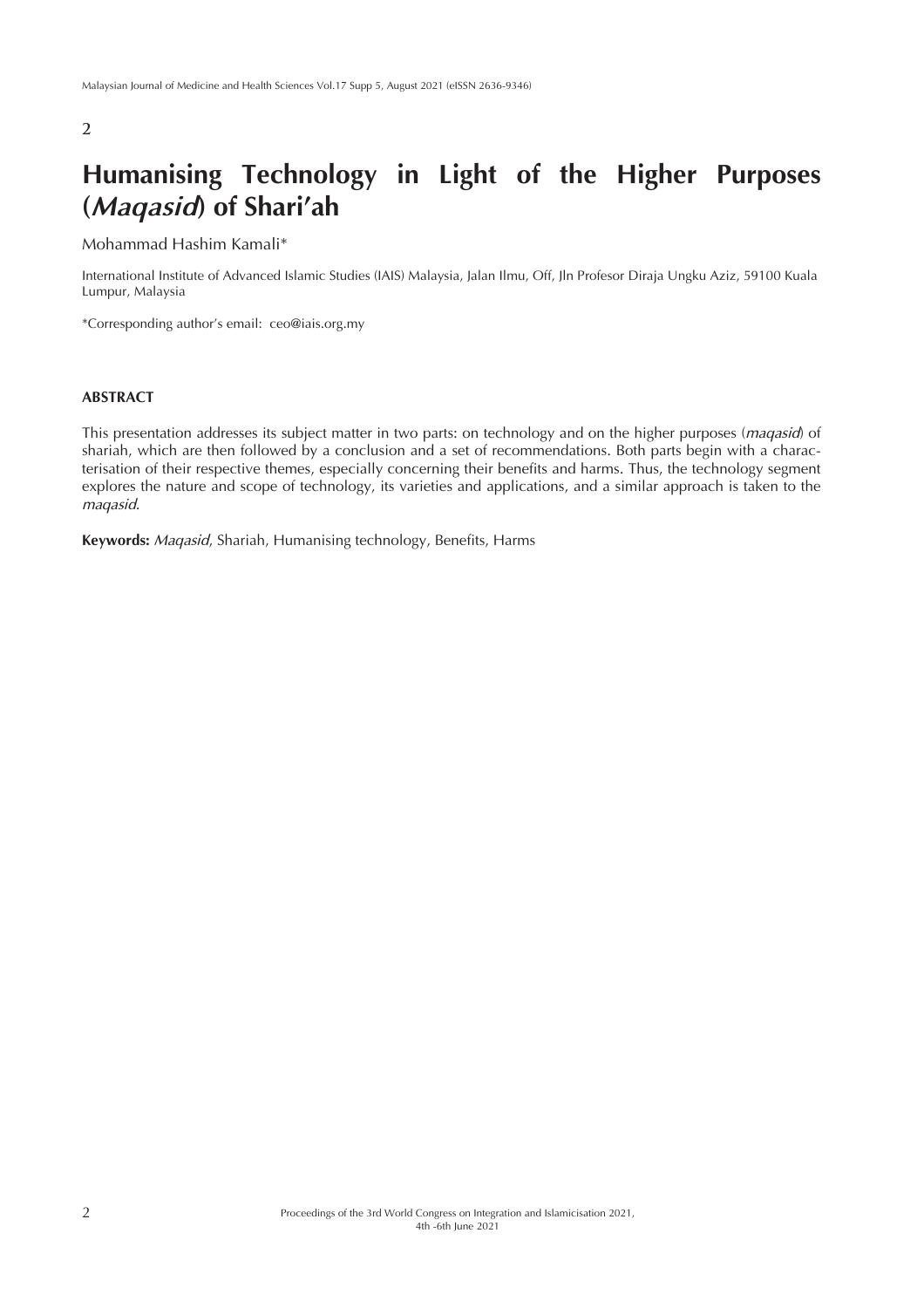#### **3**

# **Contemporary Psychological Disorders and the Spiritual Therapy from the Qur'an and the** *Sunnah*

Mohd Kamal Hassan\*

Centre for Islamisation (CENTRIS), Level 3, M. Abd Al-Rauf Building, International Islamic University Malaysia, Jalan Gombak, 53100 Kuala Lumpur, Malaysia

\*Corresponding author's email: 42mkh.goldsand@gmail.com

#### **ABSTRACT**

The COVID19 pandemic continues to create havoc, fear and anxiety. More and more people are experiencing serious psychological and mental health issues. Reports show increasing trends toward self-harm, self-injury and incidents of suicide or attempted suicide in Malaysia today. With the increase in mental health issues among Muslims, it is crucial that Muslim practitioners, psychologists, psychotherapists and counsellors explore the Islamic religious and spiritual resources from the Qur'an and the Prophetic *Sunnah* to find ways and means of addressing and overcoming various problems of mental and emotional distress: depression, anxiety, stress, paranoia, excessive fear or excessive anger. The Qur'an and *Sunnah* offer a treasure of approaches, solutions and answers to several issues of mental health today, promoting physical, moral, intellectual, emotional, social and spiritual resilience that are absent from mainstream conventional Western psychology and psychiatry. Muslim patients should seek Islamic spiritual remedies, which would complement the mainstream medical or counselling solutions, remembering that the latter are secular-based with limitations and shortcomings, if not negative side-effects. The Islamic approach is holistic—but it does not preclude proper medical or psychiatric treatment for certain symptoms or ailments. It is not limited to the biological or social dimensions of mental distress; it goes beyond the material, the biological, the emotional and the social causes. It seeks a complete and holistic solution by understanding the underlying spiritual roots or ailments of human psychological distress or mental disorders with the aim to bring about lasting as well as sound psychological growth of human beings, which are essentially spiritual and moral beings created by God.

**Keywords:** Psychological disorders, Spiritual therapy, Qur'an, Sunnah, Mental distress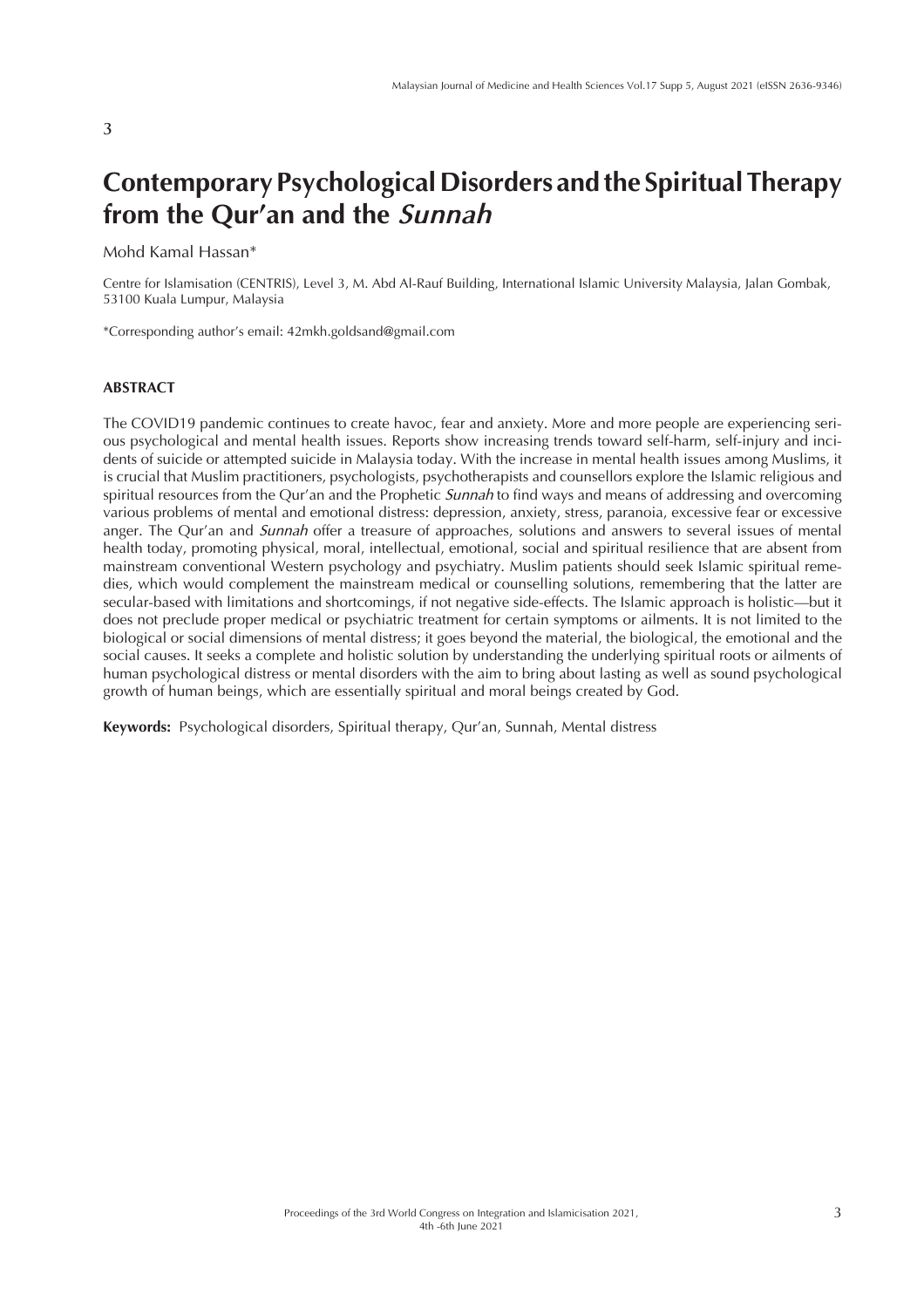# **The Purpose of Preserving Human Intellect (***Maqsad Hifdh Al Aql***) From a Health Medical Perspective**

#### Omar Hasan Kasule\*

Faculty of Medicine, King Fahad Medical City, 11525 Riyadh, Kingdom of Saudi Arabia

\*Corresponding author's email: omarkasule@yahoo.com

#### **ABSTRACT**

The fourth of the five Major Purposes of the Law (*Maqasid al Shari'ah*) is protection, preservation and promotion of the human intellect (*hifdh al 'aql*). For purposes of this paper, *'aql* is treated separately from the closely related concepts of ruh and nafs and is defined as the sophisticated, free and creative human intellectual faculty that distinguishes humans from other creations. Researchers disagree on the seat of *'aql*, but we assume that the seat is in the cerebral cortex for purposes of this paper. Loss of the intellectual faculty results in loss of legal obligations (*ahliyyat al adaa*) but not legal rights (*ahliyyat al wujuub*). Medicine and health care fulfil *hifdh al 'aql* in three inter-related ways. First, by relieving physical diseases that affect the proper physiological function of the neurons in the cerebral cortex. Second, by psychological or psychiatric treatments that restore emotional and intellectual functioning. Third, by preventing and treating addictions that impair intellectual function and disturb the emotional balance. The 4th industrial revolution (computer-based automation and artificial intelligence) is a natural successor to the 1st industrial revolution (machines replacing muscles), 2nd industrial revolution (science, technology and mass production), and the 3rd industrial revolution (digital revolution). The 4th industrial revolution is an extension of the digital revolution and is characterised by artificial intelligence that produces services and products with increasing independence and marginalisation of the human *'aql*. In the past, the *'aql* was marginalised by addition to alcohol, drugs, music, wealth, sex etcetera. In the 4th industrial revolution, the *'aql* is marginalised by artificial intelligence and social media, which are the new agents of social engineering. Humans are becoming an automaton by losing self-control and independence while being fully dependent on good and services produced by artificial intelligence. This is, therefore, an ominous new definition of addiction. The challenge is to research and find how hifdh al aql will handle this new addictive state.

**Keywords:** Human intellect, Maqasid al Shariah, Medical, *Hifdh al 'aql*, Industrial revolution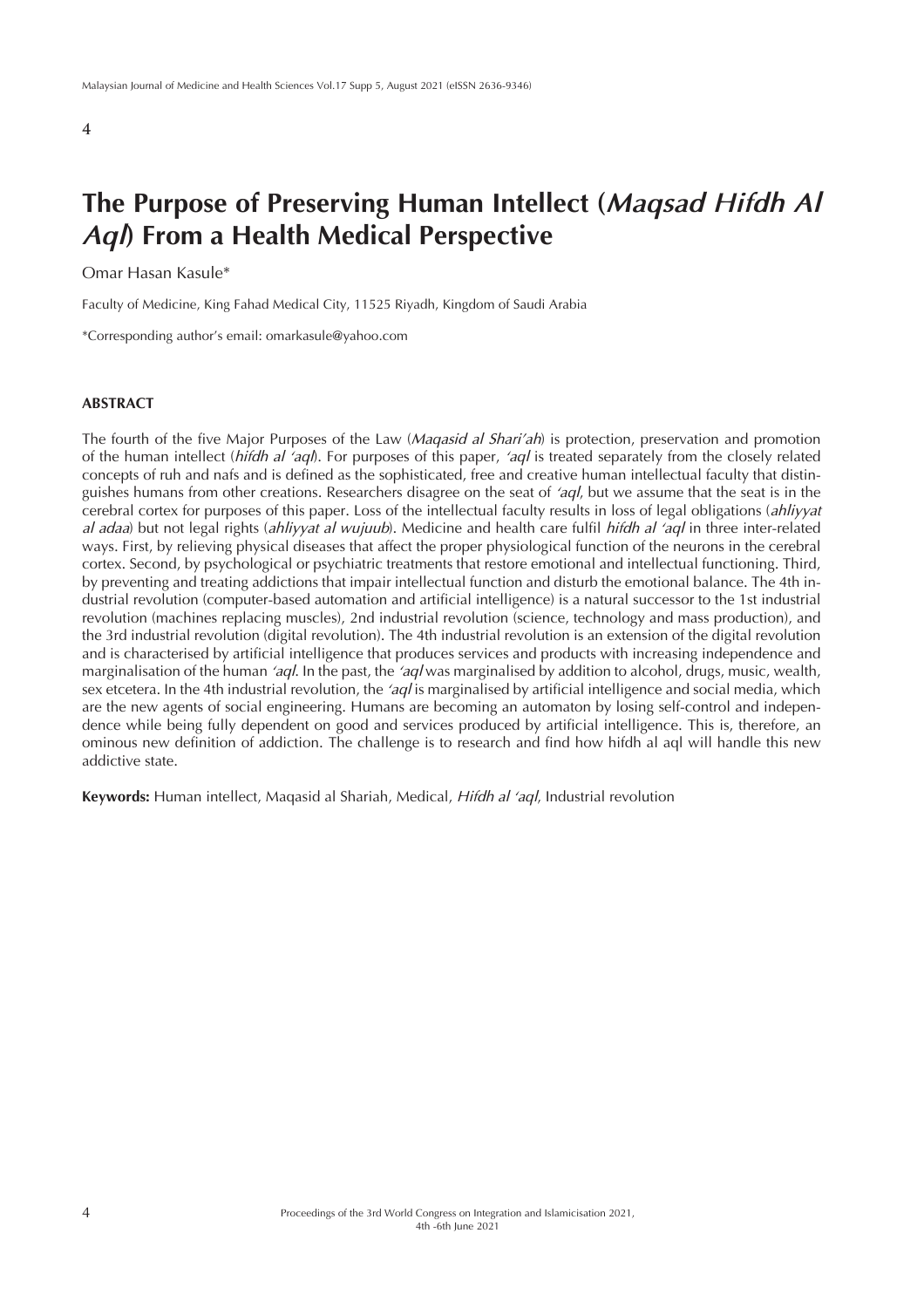# **School Refusal: The Impact of COVID -19 Pandemic on the Internet Use and Mental Health of the School Children**

#### Nora Mat Zin\*

Department of Psychiatry, Kulliyyah of Medicine, International Islamic University Malaysia, Jalan Sultan Ahmad Shah, 25200 Kuantan, Pahang, Malaysia

\*Corresponding author's email: drnoramz@iium.edu.my

### **ABSTRACT**

The Coronavirus (COVID -19) pandemic has changed the usual daily activities across the globe and affected every age group, including the children. Although the fourth industrial revolution promotes digital education, the pandemic significantly enhanced the method. Compulsory stay-at-home during lockdown forced the school children to be in the virtual school and adapting to the new way of socialising. Increasing consumption of internet use for digital games and social media communication emerged. The benefits were undoubted. However, the detrimental effect on their mental health has become increasingly problematic. Internet gaming addiction, exposure to inappropriate content, unrestricted access to digital entertainment, and excessive time on social media are among the factors that contribute to the negative effect on mental health. It is further complicated by their immaturity in cognitive abilities and emotional coping. School refusal would be one of the clinical presentations for a mental health problem related to inappropriate internet use. This paper highlights the effect of the pandemic on internet use and mental health among school children, disrupting their school performance and behaviour. Two cases illustration will be presented to observe the association. Contributing factors and suggested holistic intervention method would be discussed.

**Keywords:** School refusal, COVID-19, Internet use, Mental health, School children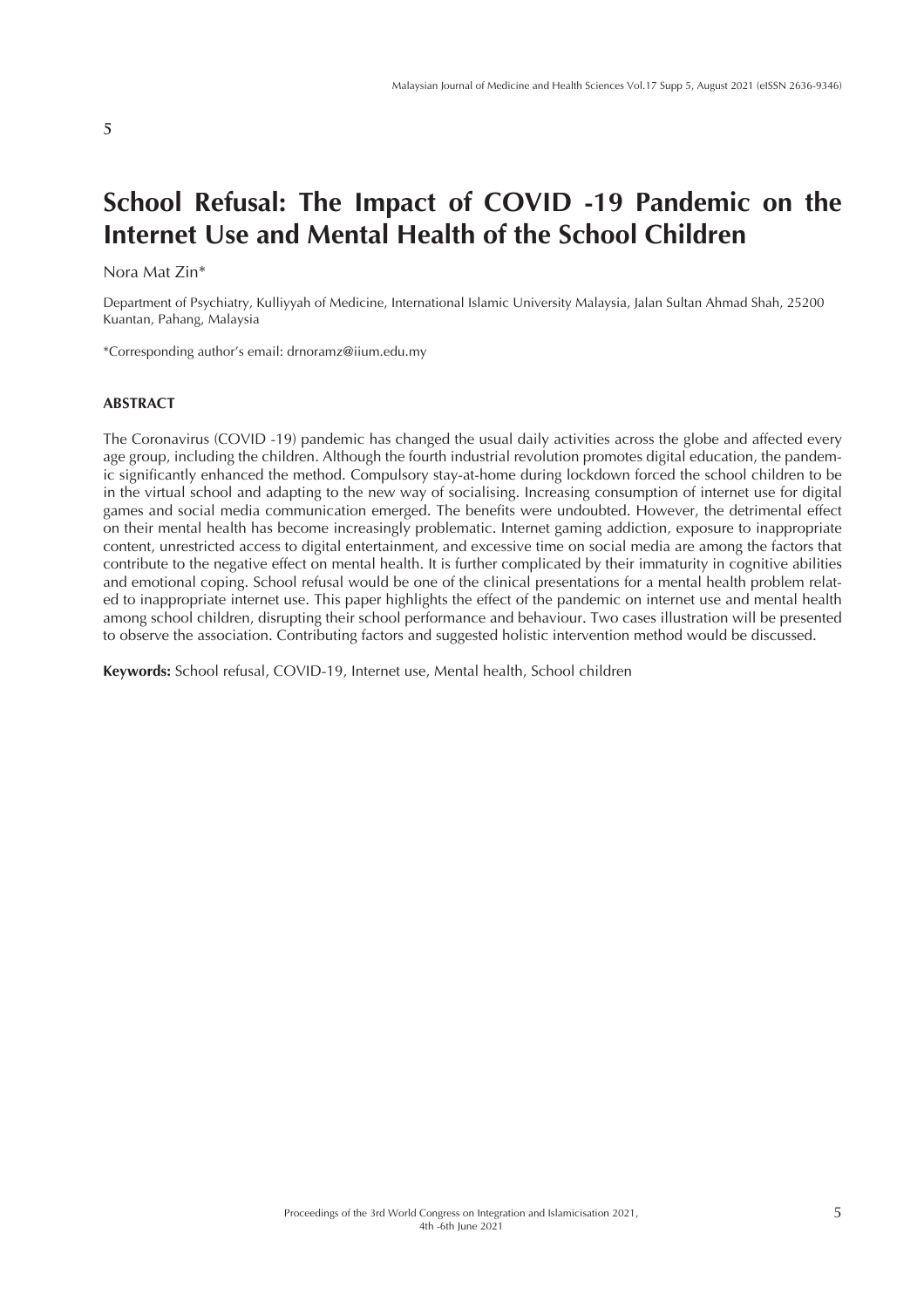# **Cyberpsychology for Wellbeing & Mental Health System: A Conceptual Framework**

Abdul Wahab Abdul Rahman\*

Kulliyyah of Information and Communication Technology, International Islamic University Malaysia, Jalan Gombak, 53100 Kuala Lumpur, Malaysia

\*Corresponding author's email: abdulwahab@iium.edu.my

#### **ABSTRACT**

The lack of easily available psychological instruments to accurately predict mental health state forces individuals not to realise their state of mental health or brain developmental disorder until it is too late. The availability of electroencephalogram (EEG) devices and their ability to measure and capture brain waves for analysis make it easier for researchers to understand the functionality and state of the brain. The mobility and low-cost EEG devices make it attractive for researchers, educators and managers to profile individuals for a more effective analysis of their wellbeing and mental health. Identifying the early state of mental disorder and profiling individual wellbeing becomes essential to help sustain a healthy lifestyle. Here we show some examples of our research and analysis in understanding the brain's functionality through affective psychological understanding. The neuro-physiological interaction of affect framework allows us to analyse and predict behaviour through personality traits, which provides new avenues and possibilities of profiling individuals effectively; thus, we propose the cyberpsychological framework for well-being and mental health. In addition, porn addiction problem and learning disabilities can also be detected for early intervention.

**Keywords:** Cyberpsychology, Electroencephalogram, Brain disorders, Mental health, Brain waves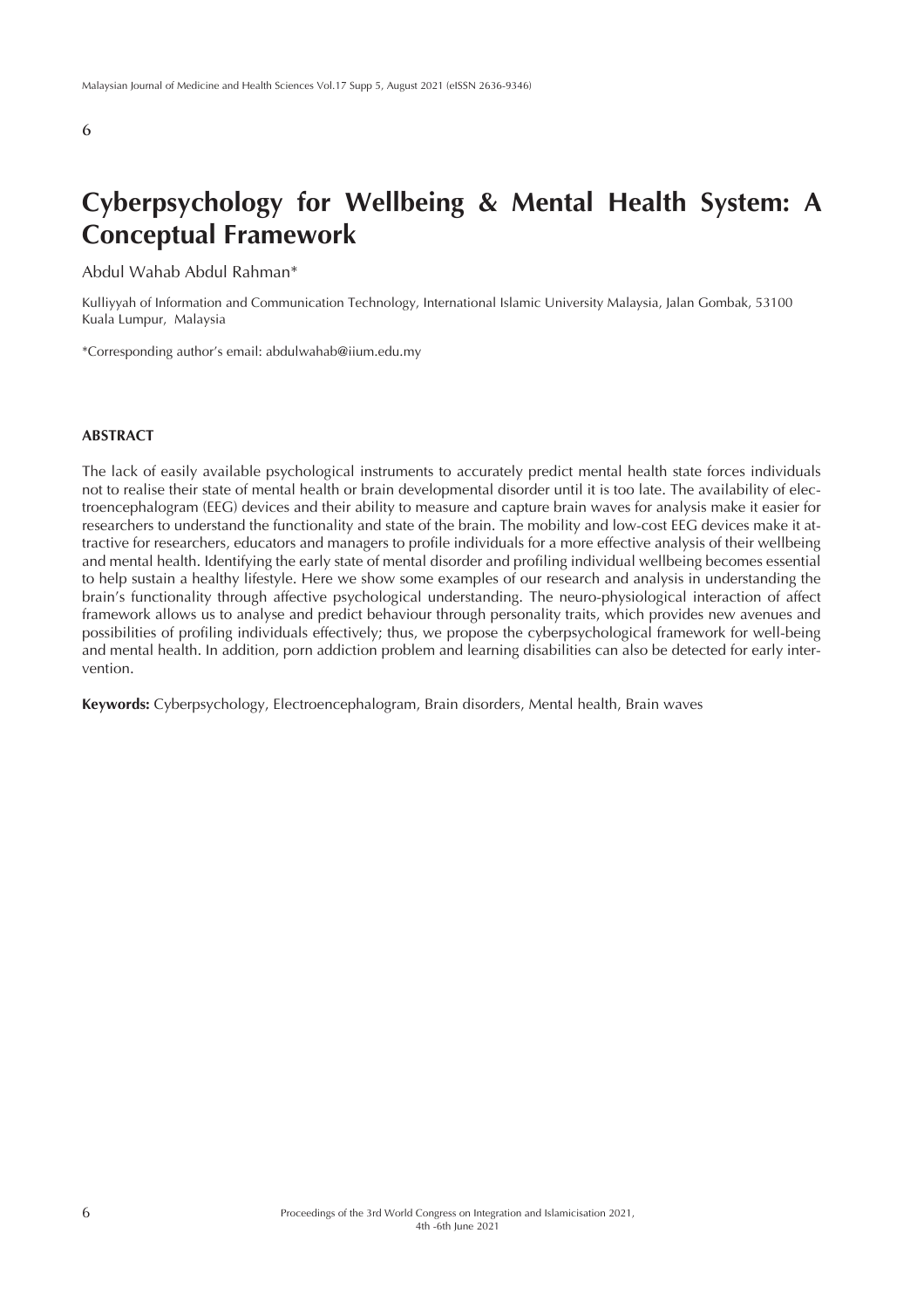# **THEME 1:**

# **HUMANISING TECHNOLOGY IN LINE WITH THE PRINCIPLES OF MAQASID AL -SHARI'AH**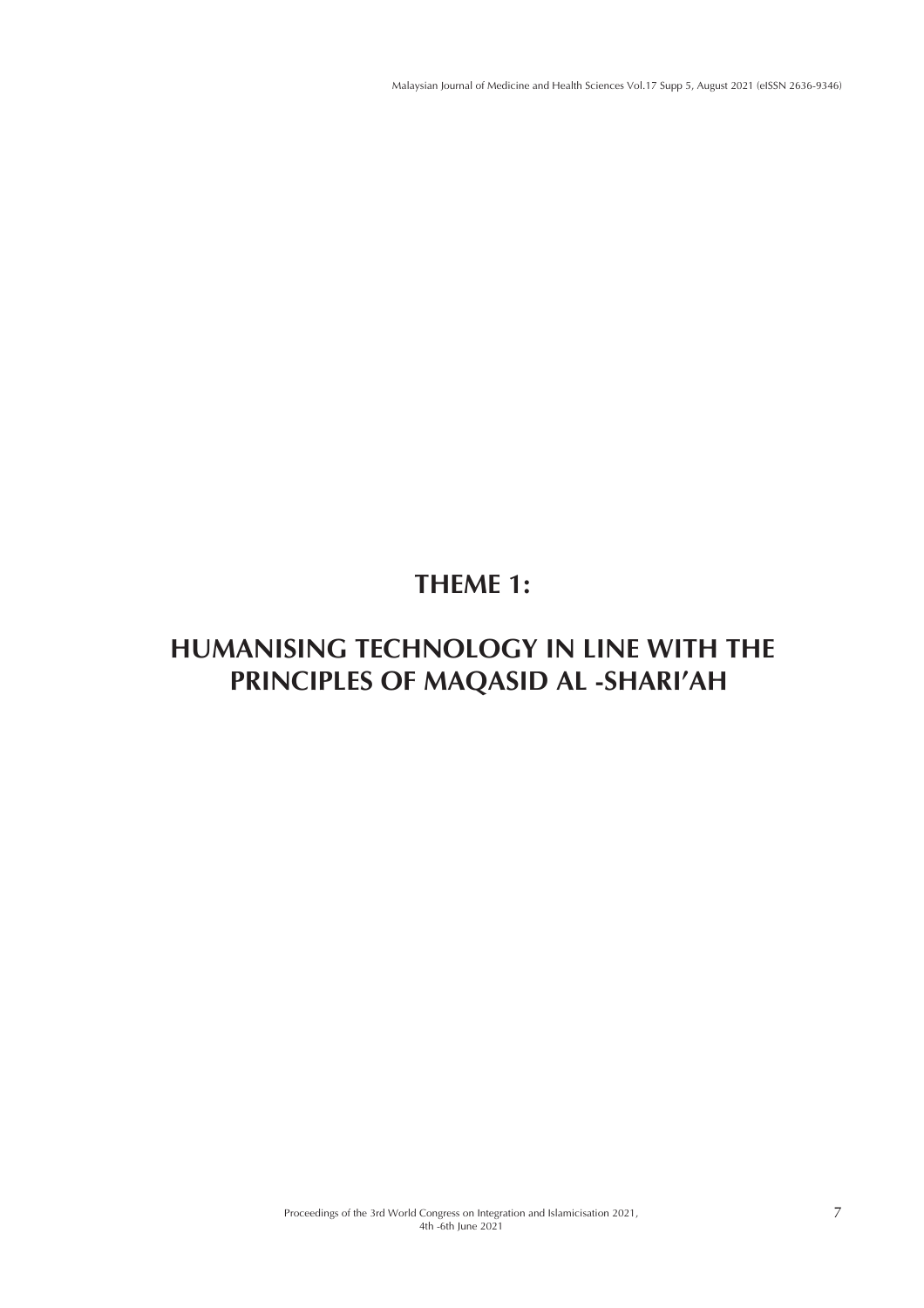### **THEME 1**

# **Diabetes Quality of Life among Elderly Diabetic Patients and Its Association**

Mohd Shaiful Ehsan Shalihin<sup>1,</sup>\*, Hassan Basri Mukhali<sup>2</sup>, Zati Sabrina Ahmad Zubaidi<sup>3</sup>, Mohd Aznan Md Aris', Ahmad Marzuki Omar<sup>4</sup>, Edre Mohammad Aidid<sup>5</sup>, Abdullah Fauzi', Nurul Afiqah Zulkifli', Azrul Aziz Abdul Aziz<sup>1</sup>

- <sup>1</sup> Department of Family Medicine, Kulliyyah of Medicine, International Islamic University Malaysia, Jalan Sultan Ahmad Shah, 25200 Kuantan, Pahang
- <sup>2</sup> Universiti Sultan Zainal Abidin, Medical Campus, Jalan Sultan Mahmud, 21400 Kuala Terengganu, Terengganu
- <sup>3</sup> Faculty of Medicine, Selayang Campus, Universiti Teknologi Mara Malaysia, Jalan Prima Selayang 7, 68100 Batu Caves, Selangor
- <sup>4</sup> Department of Internal Medicine, Kulliyyah of Medicine, International Islamic University Malaysia, Jalan Sultan Ahmad Shah, 25200 Kuantan, Pahang
- <sup>5</sup> Department of Public Health, Kulliyyah of Medicine, International Islamic University Malaysia, Jalan Sultan Ahmad Shah, 25200 Kuantan, Pahang

\*Corresponding author's email: shaifulehsan@iium.edu.my

#### **ABSTRACT**

Elderly diabetic patients are increasing worldwide due to improvement in healthcare services provided by most countries. Diabetes comes with morbidities and complications in which the quality of life of geriatric patients should be measured, and the associated factors should be determined. A cross-sectional study was conducted among 269 elderly diabetic patients from all government health clinics of Kuantan. Their sociodemographic data were recorded, and quality of life was measured using validated Diabetes Quality of Life Instrument. Mann Whitney U test and Kruskal Wallis tests were used to identify the association between domains of quality of life and variables. The predictors were identified via logistic regression analysis. The majority of patients were female (61%), had a primary level of education (52%), and financial income falls within B40 groups (97.4%). The majority of the clinics were located in rural (61.3%), without the presence of Family Medicine Specialist (77.7%) and managed mainly by medical officers and diabetic educators only (55.8%). Most patients had uncontrolled diabetes (71.7%), uncontrolled blood pressure readings (63.2%) and lipid levels (74.2%). Clinic location, diabetes control status and geriatric age were statistically significant for predicting patients' diabetes quality of life. This study proved that geriatric patients had a better quality of life by lowering the HbA1c target despite the misconception of the high likelihood of complications among the elderly. Social support and financial status of patients determined the quality of life in the elderly that should be incorporated as assessment parameters of each geriatric visit. Each clinic had its unique management strategy. Those led by family medicine specialists and other major supporting staff usually present in central city provided the best quality of life for patients. Therefore, more primary care physician and local management strategy should be produced.

**Keywords:** Elderly, Diabetes, Quality of life, Geriatrics, Kuantan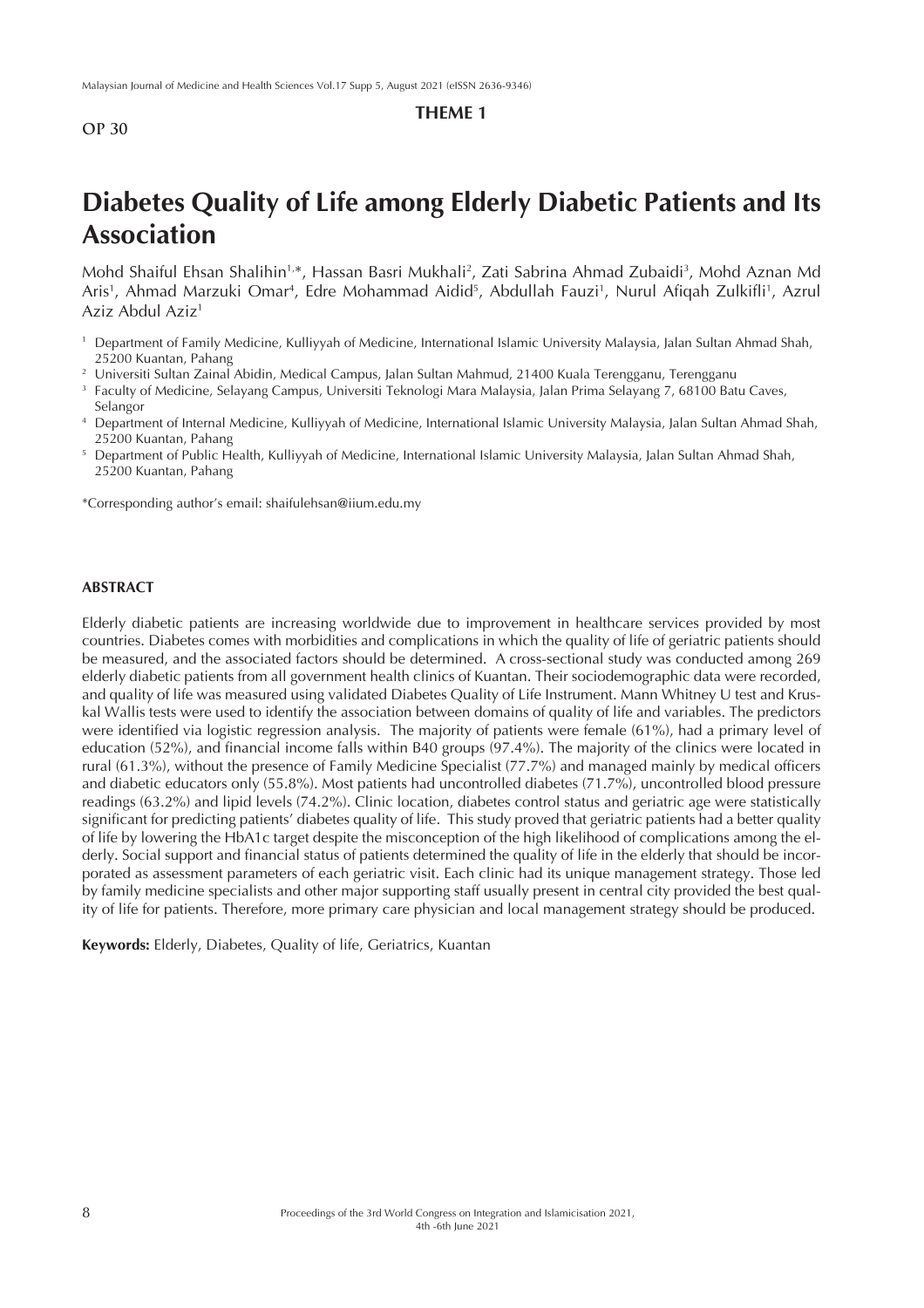# **Termination of Pregnancy in Preserving the Maqasid Shariah Concept of Life – Case Series**

Mohd Shaiful Ehsan Shalihin $^{1,*}$ , Zulkifli Harun $^2$ , Victoria Emmaculcate Tiko $^2$ 

<sup>1</sup> Department of Family Medicine, Kulliyyah of Medicine, International Islamic University Malaysia, Jalan Sultan Ahmad Shah, 25200 Kuantan, Pahang.

<sup>2</sup> Klinik Kesihatan Lahad Datu, Jabatan Pesakit Luar, Sabah, 91150 Lahad Datu, Sabah.

\*Corresponding author's email: shaifulehsan@iium.edu.my

#### **ABSTRACT**

Termination of pregnancy (TOP) is indicated for the sake of saving the life of a pregnant woman in the best clinical judgement of the treating doctor. This is in line with what recommended in the al-Quran and according to the expert opinion of Islamic and Medical scholars. However, this could be a dilemma for most medical doctors in handling pregnant mothers who are in emotional distress due to the unplanned pregnancy or premarital conception, in which how far should we agree to the TOP request. This case series aims to highlight this issue. We would like to share case series on two related cases of mothers who had features of depression secondary to unplanned and unwanted pregnancy. Both mothers requested TOP with hopelessness, sadness, anhedonia, reduced appetite and sleep, and feeling low and down. Rather than directly channel this case for TOP in the tertiary centre, we approached this case with motivational interview and psychological support in which close follow-up had been done at the primary care level. The first mother benefited from the counselling and managed well with some antidepressants and psychotherapy. With family support and open discussion, the patient finally recovered from their acute stress condition and decided to take care of the pregnancy rather than proceed with the TOPs. Another case was referred for TOP after our adequate assessment in view of worsening emotional distress. However, her request was denied by a treating Obstetrician. She ends up with self-abortion and sepsis. The need for TOP in psychological distress is still debatable. Monitoring and follow up in primary care setting have become an important assistance tool in managing these cases. It gives ample time for the mother and treating doctors to understand the situation thoroughly before deciding to terminate the foetus's life, which might be unnecessary. However, failure to look at the case from the "*Maqasid Shariah*" concept on life and mind will lead to unnecessary action by the patient and loses her life.

**Keywords:** Termination of pregnancy, Maqasid Shariah, Emotional distress, Sadness, Anhedonia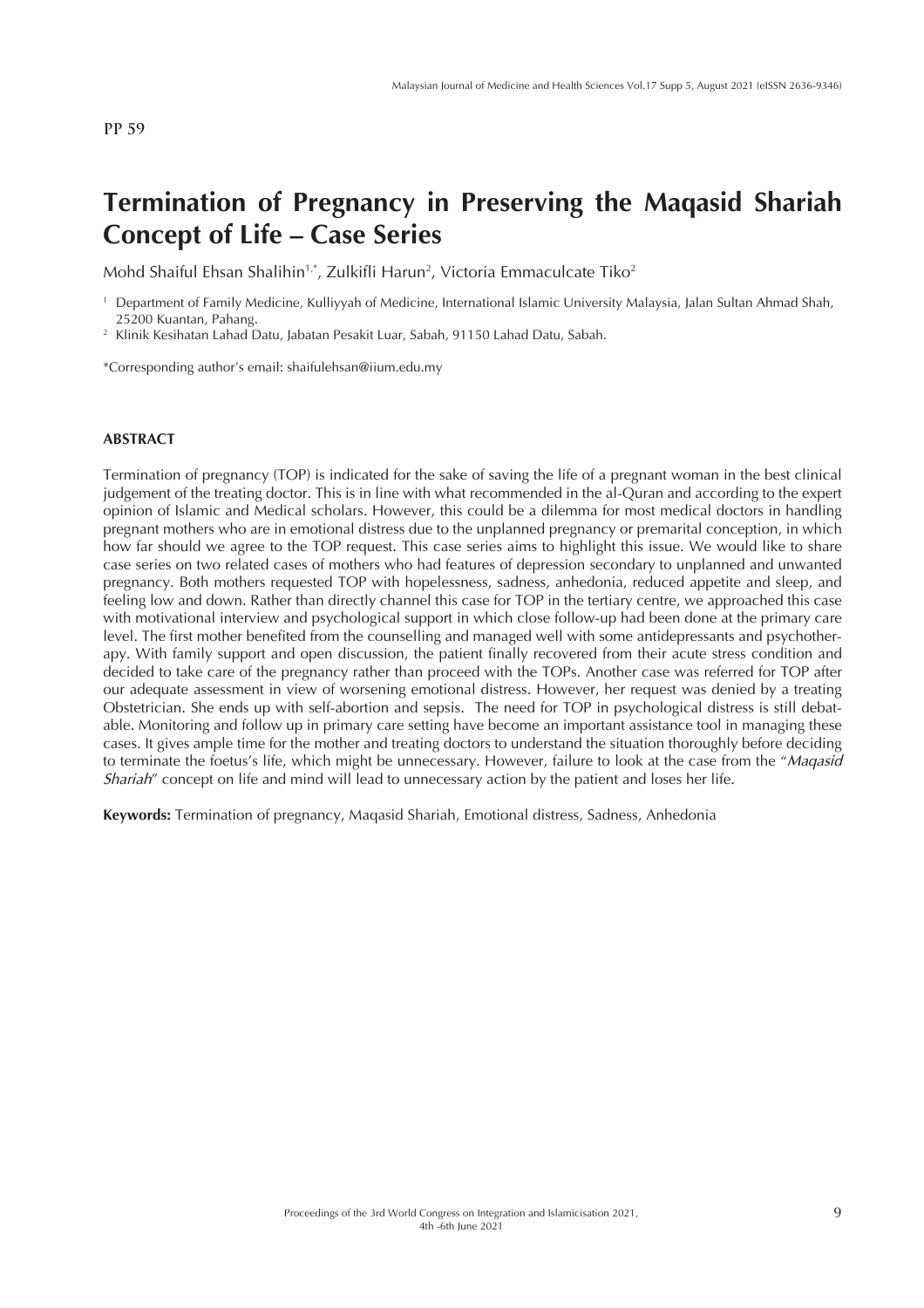# **Drawing the Islamic Ethical Line between Medical Treatment and Cosmetic Enhancement in Tissue Engineering**

Nur Syamimi Mohd Azharuddin<sup>1,</sup>\*, Munirah Sha'ban<sup>2</sup>, Muhammad Aa'zamuddin Ahmad Radzi<sup>1</sup>, Abdurezak Abdulahi Hashi3

\*Corresponding author's email: syamimiazharuddin@gmail.com

### **ABSTRACT**

Tissue engineering is a field that is currently perceived as a tool of more than only to treat diseases, amplifying the range of human abilities and appearances in those without pathology. This study investigates the use of tissue engineering as an enhancement technology, particularly in cosmetic enhancement, and the underlying ethical consequences of such practices. This study uses content and textual analysis to examine the field of tissue engineering, enhancement technology and the ethical consequences. This study finds a subtle line between tissue engineering in medical treatment and cosmetic enhancement practices in the opinion of Muslim jurists. Tissue engineering in the form of treatment seems permissible as a part of medication, while the cosmetic practices of tissue engineering are seen as morally unjustified and thus problematic. For example, there has been an increasing number of practices abroad and in Malaysia, such as CeltiGraf, the full thickness bio-engineered human skin developed by one local university for cosmetic purposes. This overly commercialised biomedical paradigm of healthcare tends to medicalise completely healthy people. As such, this medicalisation and commodification of health result in social and financial cost as well as increased anxiety and risk for complication from further workups for incidental or clinically unimportant findings. The traditional notion of medicine as the art and science of preserving and restoring the bodily health of the patient should remain as the Islamic framework that guides the application of tissue engineering for medical treatment purposes.

**Keywords:** Tissue engineering, Ethics, Biomedical enhancement, Enhancement, Medicalisation

<sup>1</sup> Department of Biomedical Science, Kulliyyah of Allied Health Sciences, International Islamic University Malaysia, Jalan Sultan Ahmad Shah, 25200 Kuantan, Pahang

<sup>&</sup>lt;sup>2</sup> Department of Physical Rehabilitation Sciences, Kulliyyah of Allied Health Sciences, International Islamic University Malaysia, Jalan Sultan Ahmad Shah, 25200 Kuantan, Pahang

<sup>&</sup>lt;sup>3</sup> Department of Biotechnology, Kulliyyah of Science, International Islamic University Malaysia, Jalan Sultan Ahmad Shah, 25200 Kuantan, Pahang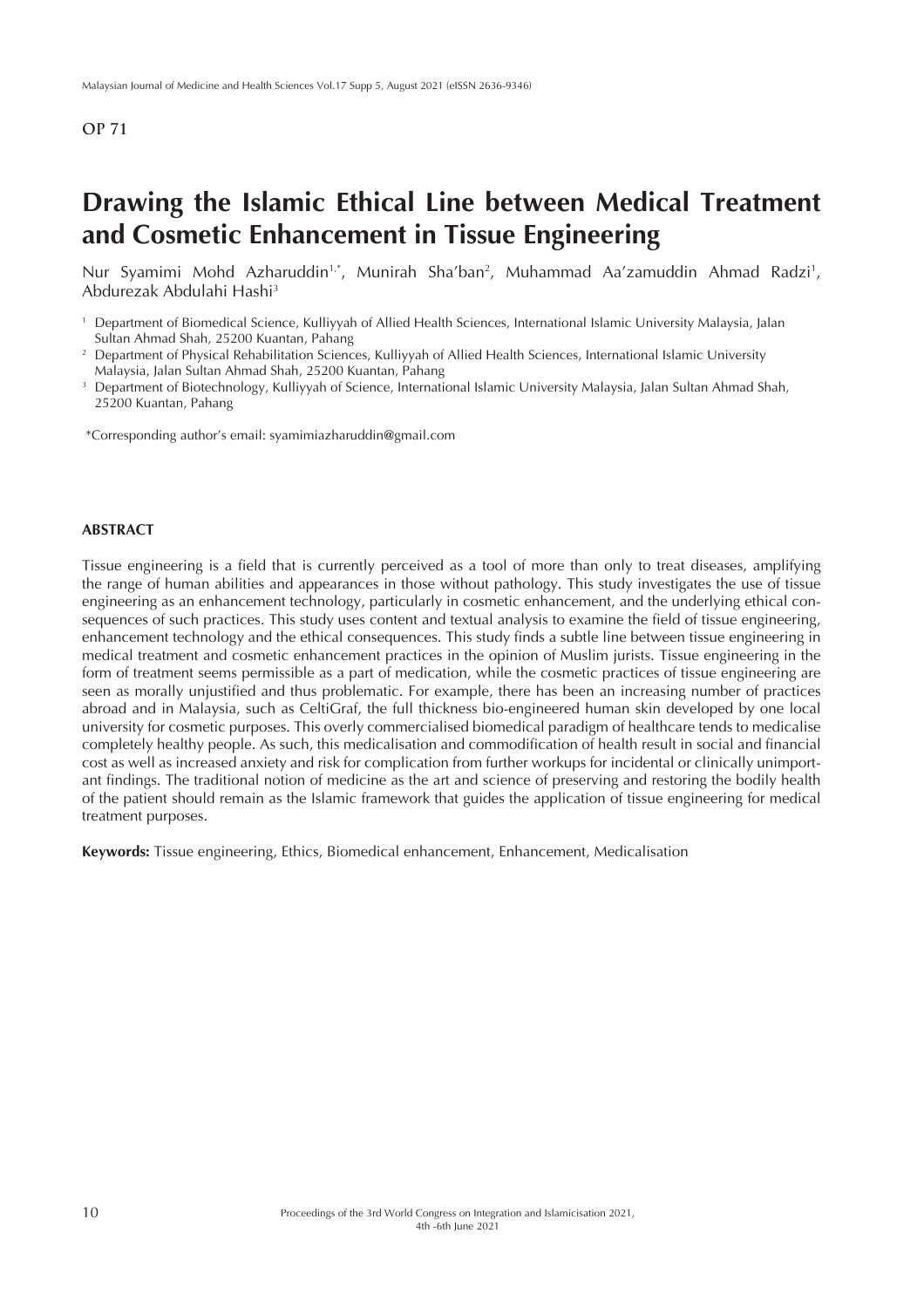# **A Qualitative Study on the Ethical Issues and Islamic Rulings in End of Life Care**

Faizatul Najihah Mohd Azaman1,\*, Che Anuar Che Mohamad2 , Mek Wok Mahmud1 , Muhammad Rasydan Abdul Ghani<sup>3</sup>, Mohamad Shahrir Abdul Rahim<sup>3</sup>, Mohd. Faiz Md Tahir<sup>3</sup>, Mohamad Arif Shahar<sup>7</sup>, Abdurezak A. Hashi<sup>4</sup>, Hasbullah Mohamad<sup>1</sup>, Mohd Nizamuddin Ismail<sup>3</sup>, Suhaila Nanyan<sup>3</sup>, Rosazra Roslan<sup>2</sup>, Ahmad Najib Azmi<sup>5</sup>, Ahmad Wifaq Mokhtar<sup>6</sup>, Ariff Osman<sup>3</sup>

- <sup>1</sup> Kulliyyah of Islamic Revealed Knowledge and Human Sciences, International Islamic University Malaysia, P.O. Box 10, 50728 Kuala Lumpur, Federal Territory of Kuala Lumpur
- <sup>2</sup> Department of Basic Medical Sciences, Kulliyyah of Pharmacy, International Islamic University Malaysia, Jalan Sultan Ahmad Shah, 25200 Kuantan, Pahang
- <sup>3</sup> Kulliyyah of Medicine, International Islamic University Malaysia, Jalan Sultan Ahmad Shah, 25200 Kuantan, Pahang
- <sup>4</sup> Department of Biotechnology, Kulliyyah of Science, International Islamic University Malaysia, Jalan Sultan Ahmad Shah, 25200 Kuantan, Pahang
- <sup>5</sup> Faculty of Medicine and Health Sciences, Universiti Sains Islam Malaysia, Level 13, Menara B, Persiaran MPAJ, Jalan Pandan Utama, Pandan Indah, 55100 Kuala Lumpur, Federal Territory of Kuala Lumpur
- <sup>6</sup> Faculty of Syariah and Law, Universiti Sains Islam Malaysia, Bandar Baru Nilai, 71800 Nilai, Negeri Sembilan
- <sup>7</sup> AVISENA Specialist Hospital, No. 4, Jalan Ikhtisas, Seksyen 14, 40000 Shah Alam, Selangor

\*Corresponding author's email: faizatul.najihah@live.iium.edu.my

#### **ABSTRACT**

The advancement of medical therapy that leads to the discovery of new medical treatments is indeed a blessing to human beings. However, the advancement came with certain ethical concerns involving decisions or procedures which, to a certain extent, contradicting with Islamic values and principles. Amongst the issues that emerged are related to the new diagnosis of brain death, implications of withdrawal and withholding of life support, terminal sedation in palliative care or double effect and the newly advanced medical directives. These issues have raised crucial ethical concern to the Muslim community, particularly to physicians who directly and regularly involved end of life care. Data were gathered through individual interviews: face to face and in-depth semi-structured involving 13 Muslim scholars in Fiqh and Law and Medicine ranging from palliative care, internal medicine, cardiologist, intensivist, family medicine and psychiatrist. Focus group discussions were also conducted twice to further analysed the ethical decision in end of life. Data were subsequently analysed using framework analysis with the aid of the NVivo 11. Our study has identified several other important ethical issues in end of life care, including the recently emerged advance medical directives. However, two fundamental issues currently necessitate serious attention from medical, legal and Islamic perspectives, i.e. (1) the determination of death based on the criteria of brain death and (2) The diagnosis of medical futility. The majority of the experts we interviewed were aware of the issues in end-of-life care. They have responded well and share helpful information, including advance medical directives. Several ethical issues related to the end of life care, including the diagnosis of brain death and medical futility, are important topic to be discussed due to their multifaceted implications, i.e. medical, social, legal as well as Islamic faith.

**Keywords:** End of life care, Qualitative research, Islamic ruling, Ethics, Brain death, Palliative care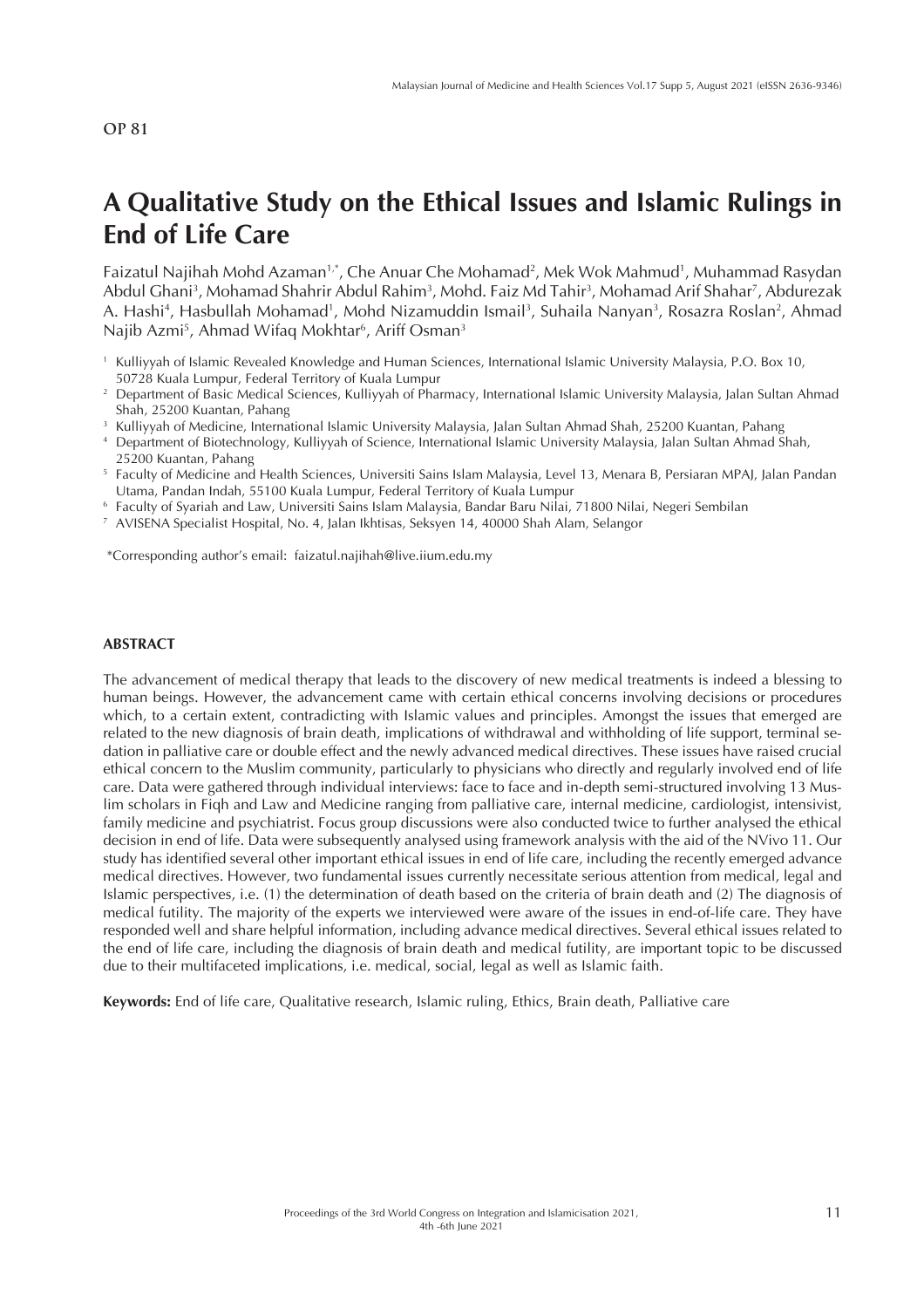## **Quranic Wisdoms on Therapeutic Communications**

Mohammad Arif Shahar1,\*, Mohd Faiz Md Tahir2

<sup>1</sup> AVISENA Specialist Hospital, No. 4, Jalan Ikhtisas, Seksyen 14, 40000 Shah Alam, Selangor

<sup>2</sup> Department of Psychiatry, Kulliyyah of Medicine, International Islamic University Malaysia, Jalan Sultan Ahmad Shah, 25200 Kuantan, Pahang

\*Corresponding author's email: arifshahar2013@gmail.com

#### **ABSTRACT**

Therapeutic communication is used by healthcare professionals (HCPs) to educate and empower patients regarding the management of their medical conditions. It is primarily an integral part of managing chronic illnesses or non-communicable diseases such as diabetes and obesity, where patients' participation in their therapeutics is expected. In this review, we elucidate the lessons in the Quran in matters related to communication that HCPs should adopt. We categorised the lessons into four parts. The first part is the "*Attitude during Communication*", which deliberate on the intentions, objectives and perceptions towards patients expected of HCPs when engaging in a communication session. The second part is "*Appropriate Circumstances*", a short discussion on the importance of creating ideal situations that makes communication effective, as elucidated in the Quran. The third and fourth parts are "*Verbal*" and "*Non-Verbal Wisdom*", whereby the Quran teaches how to speak in the former and body language in the latter. Finally, we present case vignettes to demonstrate how implementing this Quranic wisdom help HCPs conduct successful therapeutic communication sessions.

**Keywords:** Quran, Therapeutic communication, Healthcare professionals, Chronic illnesses, Non-communicable diseases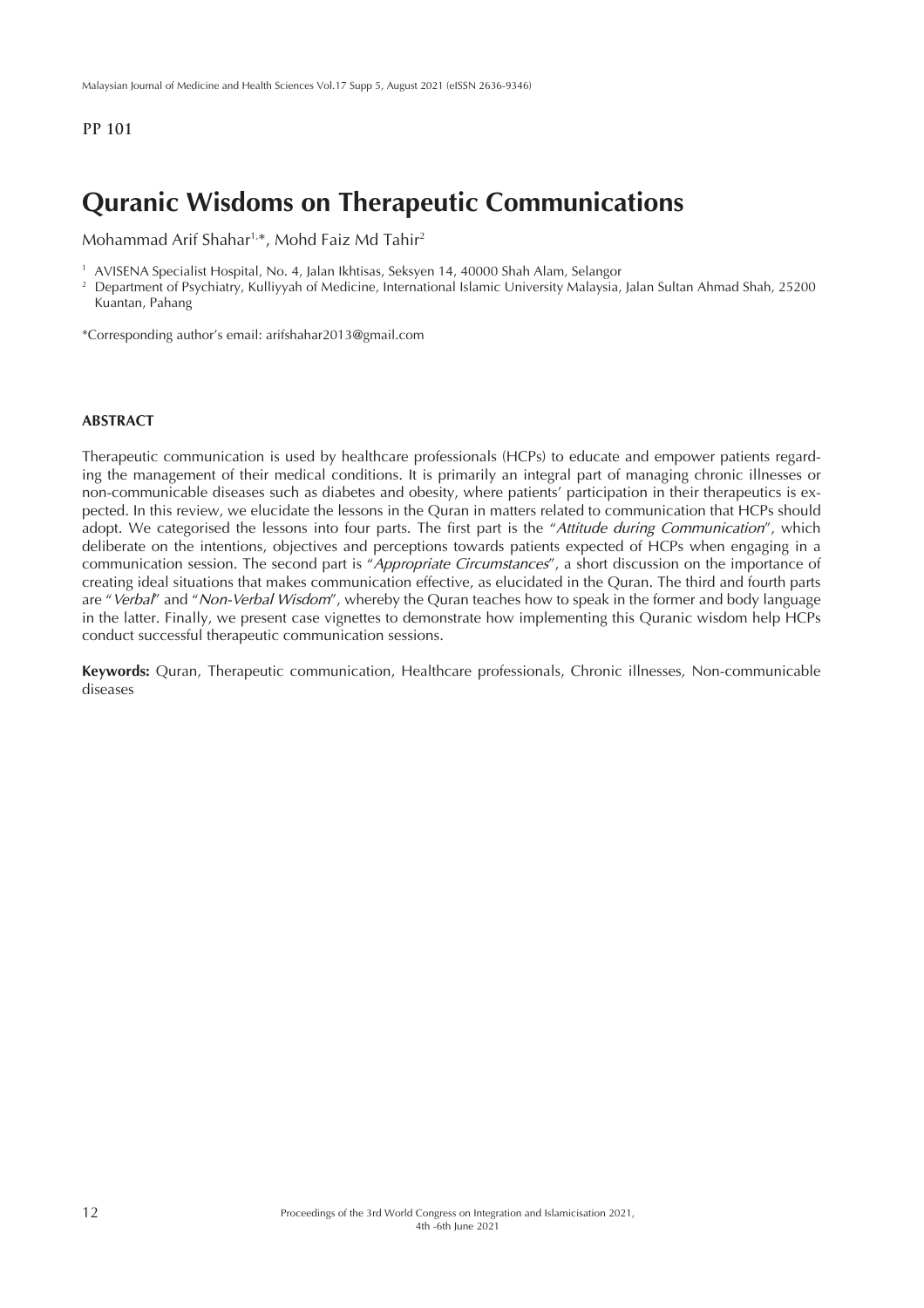# **Modelled after the Quran and Sunnah: Sustainable Healthy Lifestyle Behaviour**

Mohammad Arif Shahar1,\*, Mohd Faiz Md Tahir2

<sup>1</sup> AVISENA Specialist Hospital, No. 4, Jalan Ikhtisas, Seksyen 14, 40000 Shah Alam, Selangor

<sup>2</sup> Department of Psychiatry, Kulliyyah of Medicine, International Islamic University Malaysia, Jalan Sultan Ahmad Shah, 25200 Kuantan, Pahang

\*Corresponding author's email: arifshahar2013@gmail.com

#### **ABSTRACT**

The management of non-communicable disease especially type 2 diabetes mellitus and obesity requires cooperation and participation from patients. These include what is commonly known as therapeutic lifestyle modifications, among other terms. Therapeutic lifestyle modifications involve changing the patient's dietary habits and encouraging exercise. The main problem with these lifestyle regimes is long-term adherence. Some dietary regime could be seen as extreme. As a solution to these problems, we proposed a new concept of lifestyle modification for type 2 diabetes mellitus and obesity, which we termed "*Sustainable Healthy Lifestyle Behaviour*". Instead of focusing on changes and modifications on patients' diet and exercise, we emphasise lifestyle behaviour. These lifestyle behaviours of eating and physical fitness are adopted from the Quran and Sunnah. We categorise these behaviours into three main subheadings, namely, "*Eating behaviour*", "*Fasting*", and "*Physical activities*". In order to encourage patient to adopt this healthy lifestyle behaviour, we use a motivational interviewing technique. Without coercion or force, these simple healthy lifestyle behaviours are adopted and deemed sustainable by patients. Finally, we present a case series of patients who have successfully managed their medical conditions by adopting these behaviours.

**Keywords:** Therapeutic lifestyle modification, Sustainable healthy lifestyle behaviour, Quran, Sunnah, Dietary habits, Exercise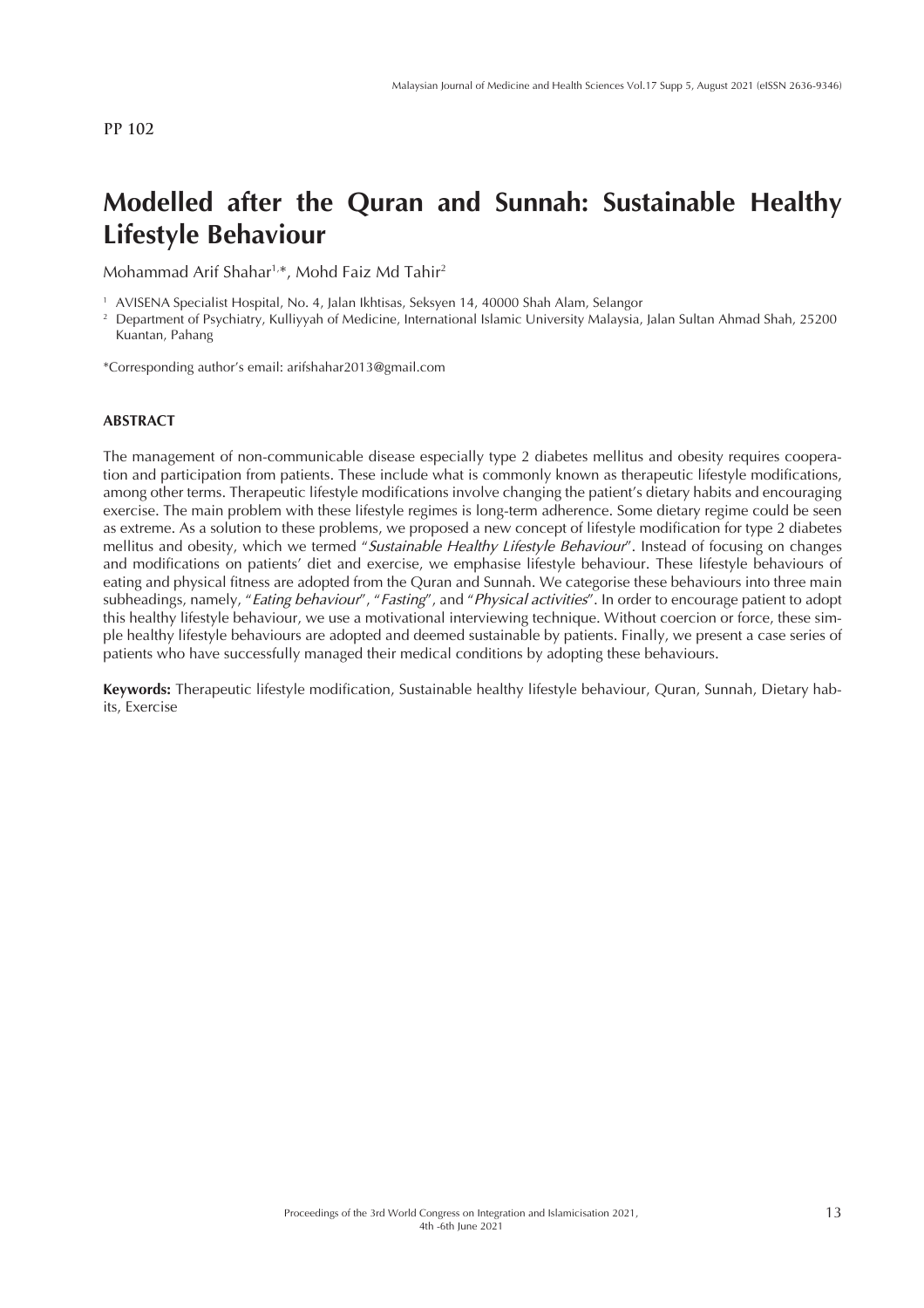# **Supported Lifestyle Modification (SLiM) Clinic: Islamisation in Medicine Model at Work**

Mohammad Arif Shahar<sup>1,</sup>\* Noor Ashikin Mohd Rusly<sup>2</sup>, Nurzeti Shaik Ahmad<sup>3</sup>, Siti Nordiana Dollah<sup>2</sup>, Mohd Faiz Md Tahir4

- <sup>1</sup> AVISENA Specialist Hospital, No. 4, Jalan Ikhtisas, Seksyen 14, 40000 Shah Alam, Selangor
- <sup>2</sup> Hospital Angkatan Tentera Tuanku Mizan, Kuala Lumpur, Seksyen 2, Wangsa Maju, 53300 Kuala Lumpur, Federal Territory of Kuala Lumpur
- <sup>3</sup> Klinik Keluarga ATM, Desa Tun Hussein Onn, 54100 Kuala Lumpur, Federal Territory of Kuala Lumpur
- <sup>4</sup> Department of Psychiatry, Kulliyyah of Medicine, International Islamic University Malaysia, Jalan Sultan Ahmad Shah, 25200 Kuantan, Pahang

\*Corresponding author's email: arifshahar2013@gmail.com

#### **ABSTRACT**

Islamisation in medicine, in simple terms, is accepting a medical practice or concepts when in line with Islamic principles, rejecting them when in conflict with Islam; and modifying them to conform to Islamic teachings. In other words, Islamisation in medicine is putting Islamic values in medicine and medical practice, as opposed to creating what commonly understood as Islamic/ alternative medicine. Islamisation involves contextualising, integrating, inculcating, harmonising medical practices or concepts with Islamic principles, among other processes. We present a model of Islamisation in medicine in practical terms; a dedicated clinic for managing type 2 diabetes mellitus and obesity we named Supported Lifestyle Modification (SLiM) Clinic. The SLiM clinic concept incorporates "Sustainable Healthy Lifestyle Behaviour" derived from the Quran and Sunnah. Instead of prescribing therapeutic lifestyle changes for the management of diabetes and obesity, we emphasise on behaviour modification and encourage change using a technique called motivational interviewing modelled after the principles proposed by G Hussein Rassool and therapeutic communications principles based on the wisdom from Quranic teachings; encourage low carbohydrate diet and regular fasting for patients. Finally, we present data on our patients to illustrate the feasibility of combining "Sustainable Healthy Lifestyle Behaviour", "Islamic Motivational Interviewing" principles and "Quranic Wisdoms on Therapeutic Communications", demonstrating a practical model of Islamisation in Medicine in managing type 2 diabetes and obesity.

**Keywords:** Islamisation, Medicine, Therapeutic lifestyle modifications, Motivational interviewing, Therapeutic communication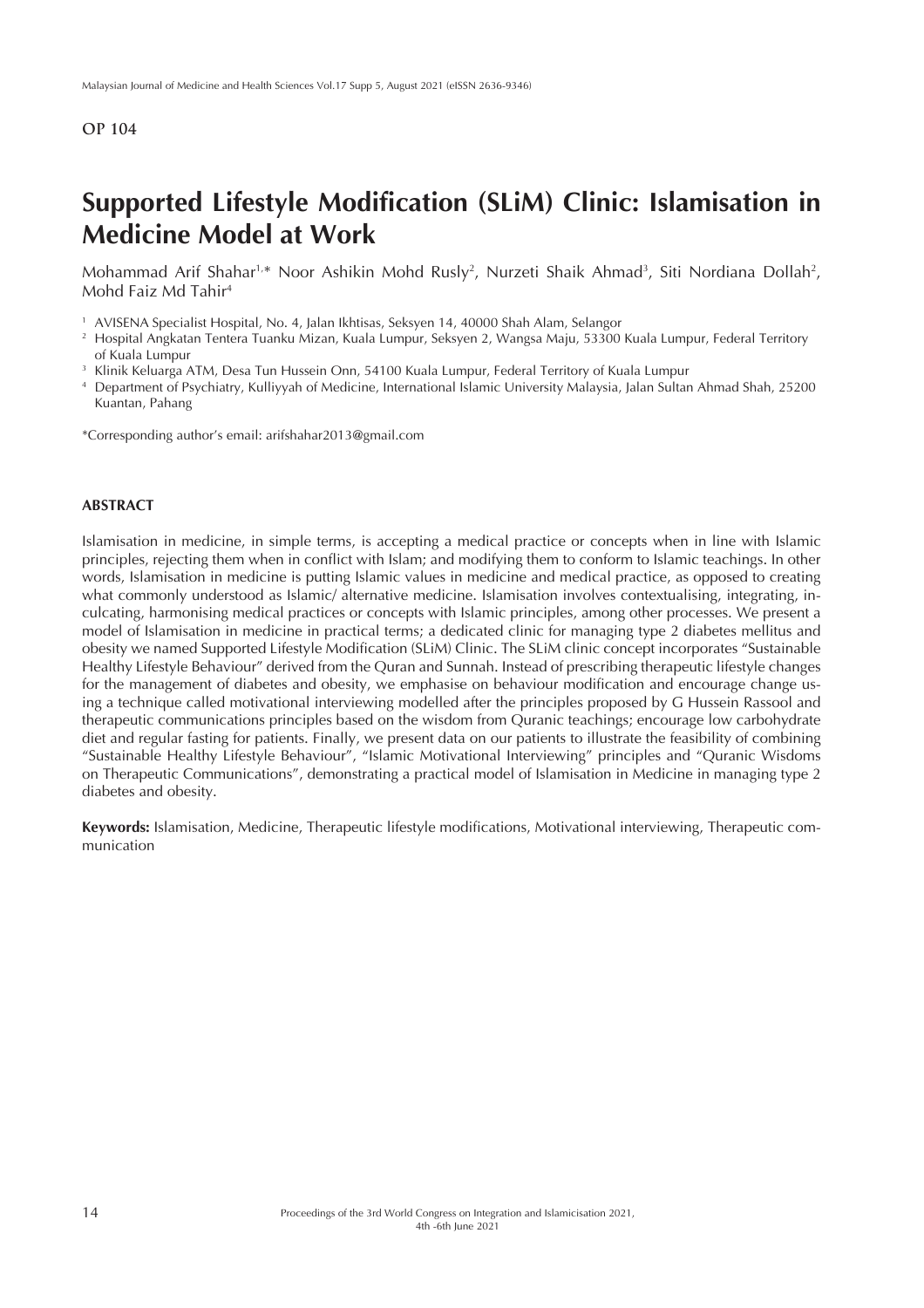# **Islamic Interpretation on the Development of Mobile Application for Early Breast Cancer**

Iffah Syafiqah Meor Badi'auzzaman\*, Zainul Ibrahim Zainuddin

Department of Diagnostic Imaging and Radiotherapy, Kulliyyah of Allied Health Sciences, International Islamic University Malaysia, Jalan Sultan Ahmad Shah, 25200 Kuantan, Pahang

\*Corresponding author's email: iffahiscsi@gmail.com

#### **ABSTRACT**

Breast cancer is common cancer that can lead to decreased quality of life, increasing mortality rate and financial implications for treatment. Mobile Health (mHealth) apps have been used widely to promote early detection, prevention, and care and support for cancer survivors and chronic patients. An effort has been undertaken to develop a mobile app that serves as a health promotion tools for breast cancer awareness and detection. This work aligns the development of this app to the objectives and principles of Shariah. Literature that discusses current practices in instilling breast cancer awareness will be examined. This examination, used in conjunction with health belief theory that describes the behavioural adoption of women towards breast screening practices, will support the ensuing deliberations of the development of breast cancer app to encourage women in performing breast examination. The deliberations will be based on the Qawa'id al-Fiqhiyyah (Islamic legal maxims) as well as Maqasid al-Shariah (six objectives of Islamic law), which aims to protect and preserve mankind's faith, life, intellect, progeny, property and honour. The discussions will also include the Islamic interpretations of the implications of developing the apps upon the individual woman and the healthcare practitioner. It is hoped that this paper will open further discussions on the incorporation of Islamic perspectives in the field of information and communications technology (ICT), especially in the area of app development within the healthcare sector.

**Keywords:** mHealth, Mobile application, Apps, Breast cancer, Islamic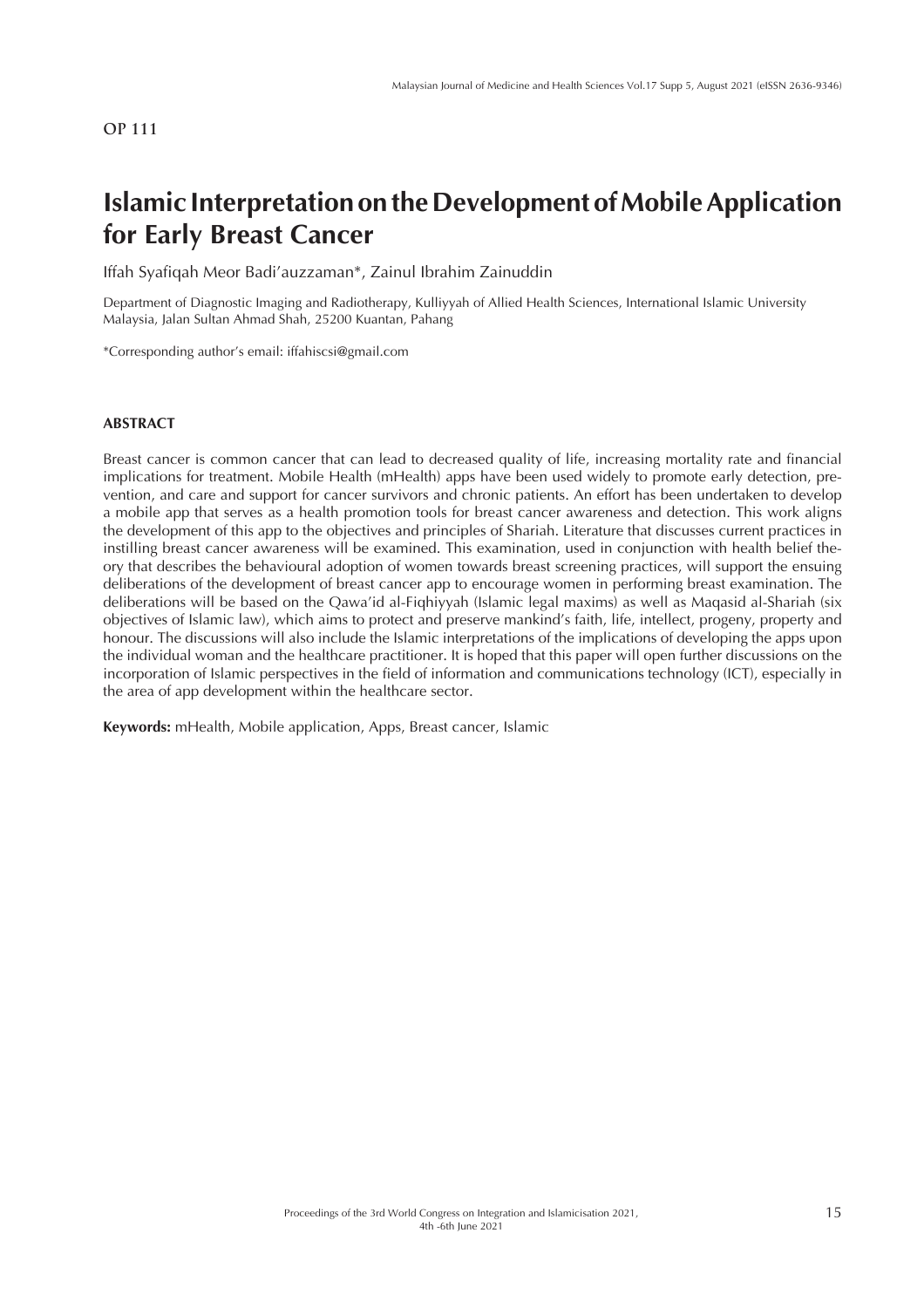# **The Efficacy and Durability of Three Desensitising Agents for Management of Hypersensitive Teeth: An In Vitro Study**

Wan Nor Hayati Wan Abd Manan\*

Department of Prosthodontics, Kulliyyah of Dentistry, International Islamic University Malaysia, Jalan Sultan Ahmad Shah, 25200 Kuantan, Pahang

\*Corresponding author's email: dr\_wnhayati@iium.edu.my

#### **ABSTRACT**

Dentine hypersensitivity (DH) is a brief and acute pain produced when dentine is subjected to various stimuli. The treatment for DH has been classified by mode of delivery as at-home and in-office therapy. It was proven that desensitising agents have the capacity for occluding dentinal tubules. This study aimed to evaluate the efficacy and durability of desensitising agents for the management of DH. Twelve non-carious extracted human permanent premolars were sectioned into the dentine layer. The dentine disc specimens were divided into 4 groups. Each group was applied with 8% arginine-calcium toothpaste, 0.24% sodium fluoride toothpaste, potassium nitrate toothpaste, and distilled water. A Scanning Electron Microscope (SEM) is used to evaluate the magnitude changes of dentinal tubules post-treatment with the desensitising toothpaste in terms of efficacy and durability at day 1, week 1 and week 3 after application. The data were analysed by analysis of variance (ANOVA) using the Statistical Package for the Social Sciences (SPSS) software (version 19.0). All toothpaste demonstrated significant dentinal tubule occlusions. However, 8% arginine-calcium toothpaste showed the greatest percentage of occlusion at day 1 followed by potassium nitrate toothpaste and sodium fluoride toothpaste. After 3 weeks, 8% arginine-calcium toothpaste remains the greatest percentage of dentinal tubules occlusion. The result showed that 8% arginine-calcium toothpaste is the most efficient and has longer durability than the other toothpaste. Therefore, this finding could help the patient in the selection of desensitising toothpaste in managing the DH.

**Keywords:** Dentine hypersensitivity, Desensitising agent, 8% Arginine-calcium, 0.24% Sodium fluoride, Potassium nitrate toothpaste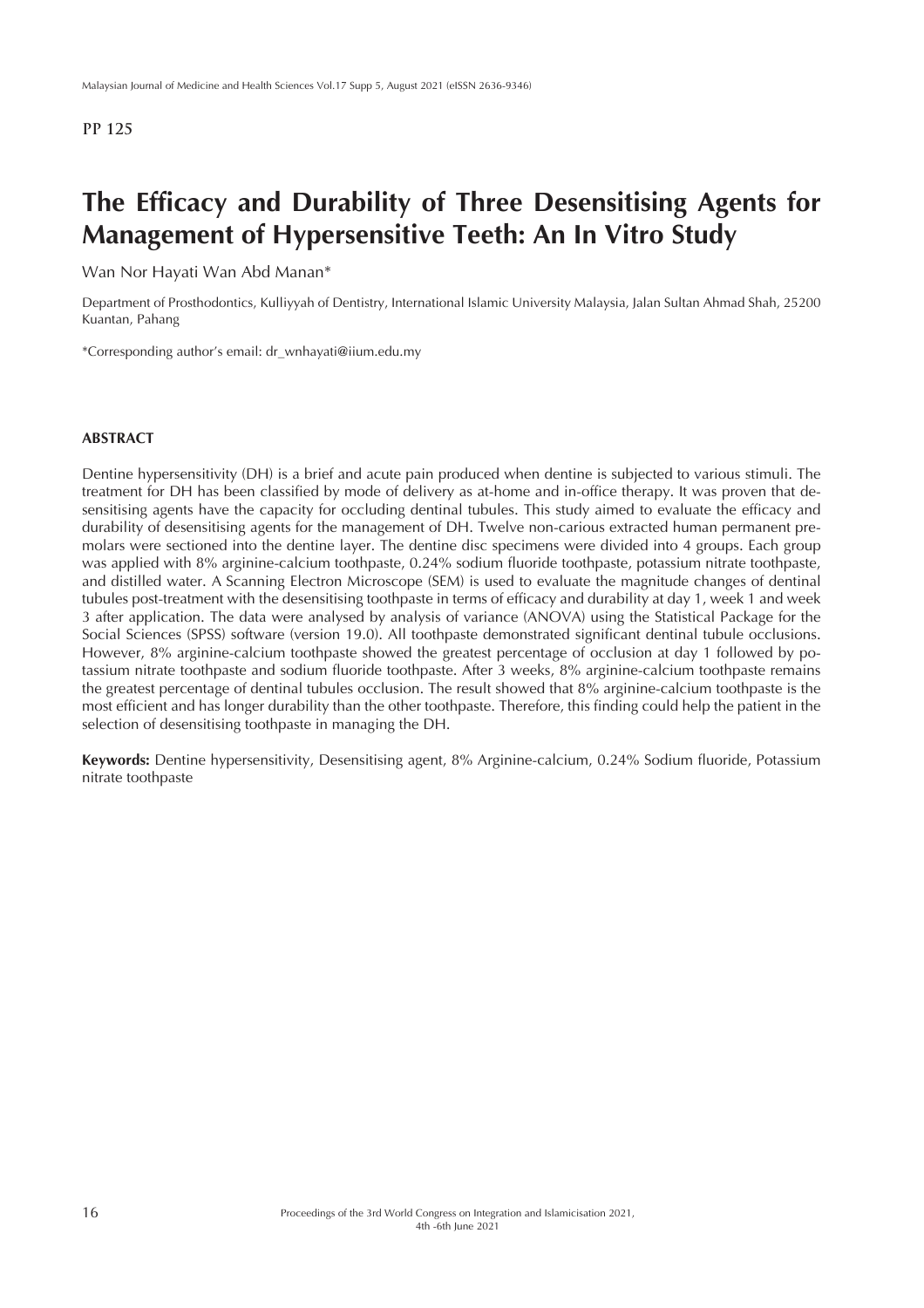# **Advertising and Maqasid Shariah: The Application of Maqasid Shariah Principles in Advertising Production**

Aida Mokhtar1,\*, Mohammad Hashim Kamali2

<sup>1</sup> Department of Communication, Kulliyyah of Islamic Revealed Knowledge and Human Sciences, International Islamic University Malaysia, P.O. Box 10, 50728 Kuala Lumpur, Federal Territory of Kuala Lumpur

<sup>2</sup> International Institute of Advanced Islamic Studies Malaysia, Jalan Ilmu, Off, Jalan Profesor Diraja Ungku Aziz, 59100 Kuala Lumpur, Federal Territory of Kuala Lumpur

\*Corresponding author's email: aidam@iium.edu.my

#### **ABSTRACT**

It is imperative that Islam guides Muslims' lives in a holistic manner including in trade and advertising. Much emphasis has been given to the shariah compliance of advertising messages, but more needs to be discussed on the shariah compliance of the television advertising production process to generate advertisements that are shariah-compliant. There has been a shortage of studies examining advertising production from the Maqasid Shariah perspective. It is essential for television advertising to be produced in a shariah-compliant manner as it shapes one's social reality as supported by social cognitive theory. The study adopts a phenomenological research design by interviewing respondents in terms of the application of Maqasid Shariah (higher objectives) in television advertising production. Islam is divided into *Aqidah* (belief), *Shariah* (Islamic law) and *Akhlaq* (morality). *Shariah* is further divided into *Ibadah* (worship of Allah) that focuses on the relationship and interaction between human beings and their Creator, and *Muamalah* (civil and commercial acts) that underscores the relationship and interaction among human beings. Advertising is related to *Muamalah* in Islam as it is an essential component of trade in terms of communicating product information to target audiences and bringing buyers and sellers together to the marketplace. The application of essential interests in the most essential component of the Maqasid *darurriyat*, such as faith, life, lineage, intellect and property, on the process of advertising production are examined in the interviews. The findings suggest that all components of the Maqasid need to be considered by advertising practitioners for television advertising production to be shariah-compliant.

**Keywords:** *Shariah*, Islamic advertisements, Television advertising production, Maqasid As-shariah, Islam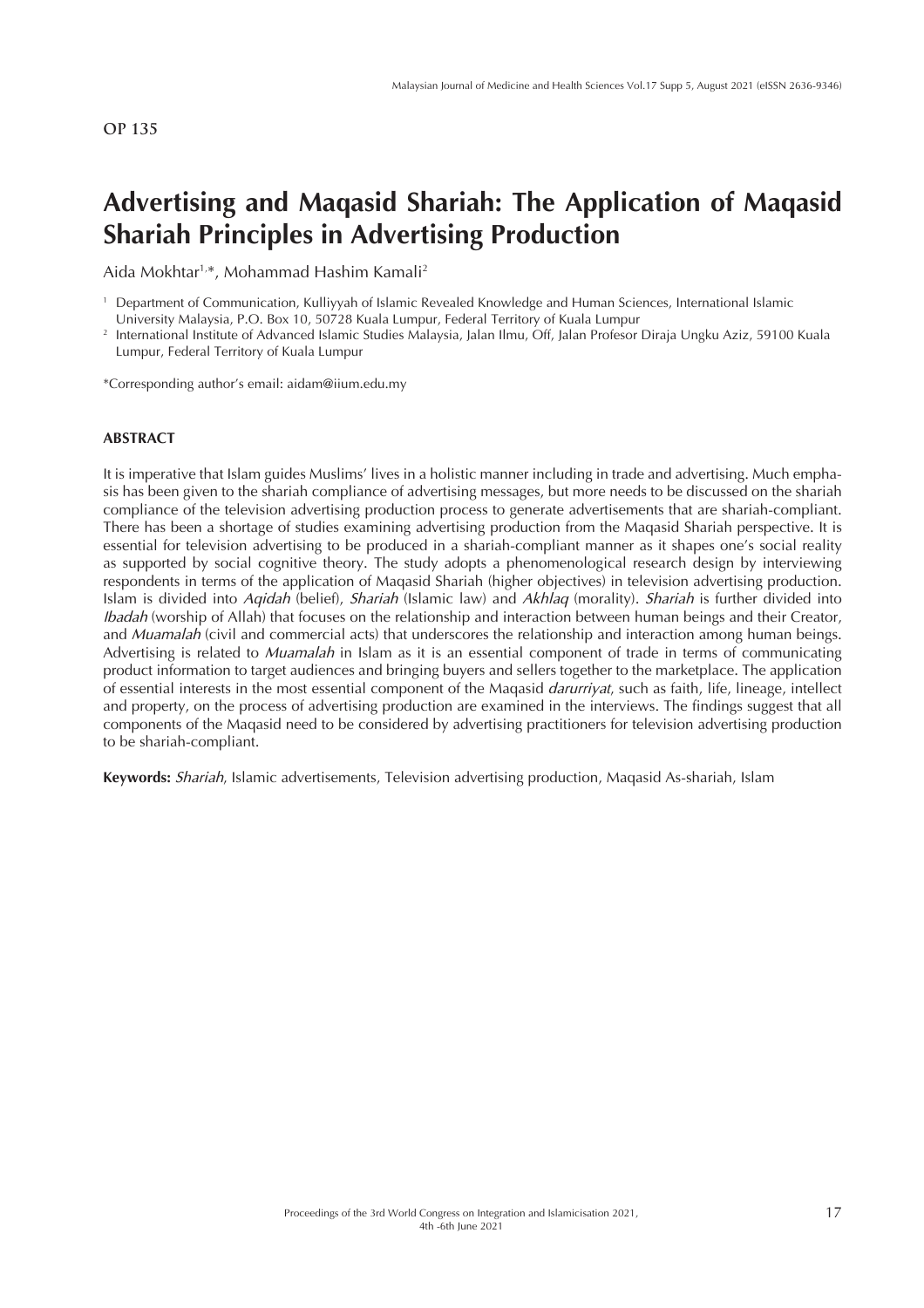## **Humanising Artificial Intelligence: What So Wrong About It?**

Abdul Majid Obaid Hasan, Nor Razinah Mohd Zain\*, Azman Mat Noor

Institute of Islamic Banking and Finance, International Islamic University Malaysia, Junction 5(a), Level 2, Block D, KICT Building, Jalan Gombak, 53100 Kuala Lumpur, Federal Territory of Kuala Lumpur

\*Corresponding author's email: mumtaz\_razi@iium.edu.my

#### **ABSTRACT**

Artificial intelligence is a created machine intelligence different from natural intelligence. Nowadays, artificial intelligence is celebrated as one of the most advanced technological achievement in modern civilisation. Such position influences a movement to place artificial intelligence as a preference due to its existing benefits. At the same time, certain opinions emphasise celebrating artificial intelligence in a parallel, similar or more advanced than natural intelligence as bestowed to humankind. This research looks deeper into the intellectual discourse of giving human rights to artificial intelligence as enforceable rights based on the qualitative investigation. Based on a comparative analysis between the existing laws and principles of Shariah, this research also looks into the status of artificial intelligence and the relevancy of authorising such human rights to it. Artificial intelligence is a machine intelligence created by humans. Thus, it is a mechanical tool that depends on machine learning and computerised system ability. It is inadequate to impose human rights on such mechanical tool. The imposition of rights must be supported with relevant and qualified legal reasons and not merely based on created rights. Such practice may lead to deviation and abuse of existing rights while transgressing the real receiver of rights.

**Keywords:** Artificial Intelligence, Human rights, Shariah, Laws, Humanising technology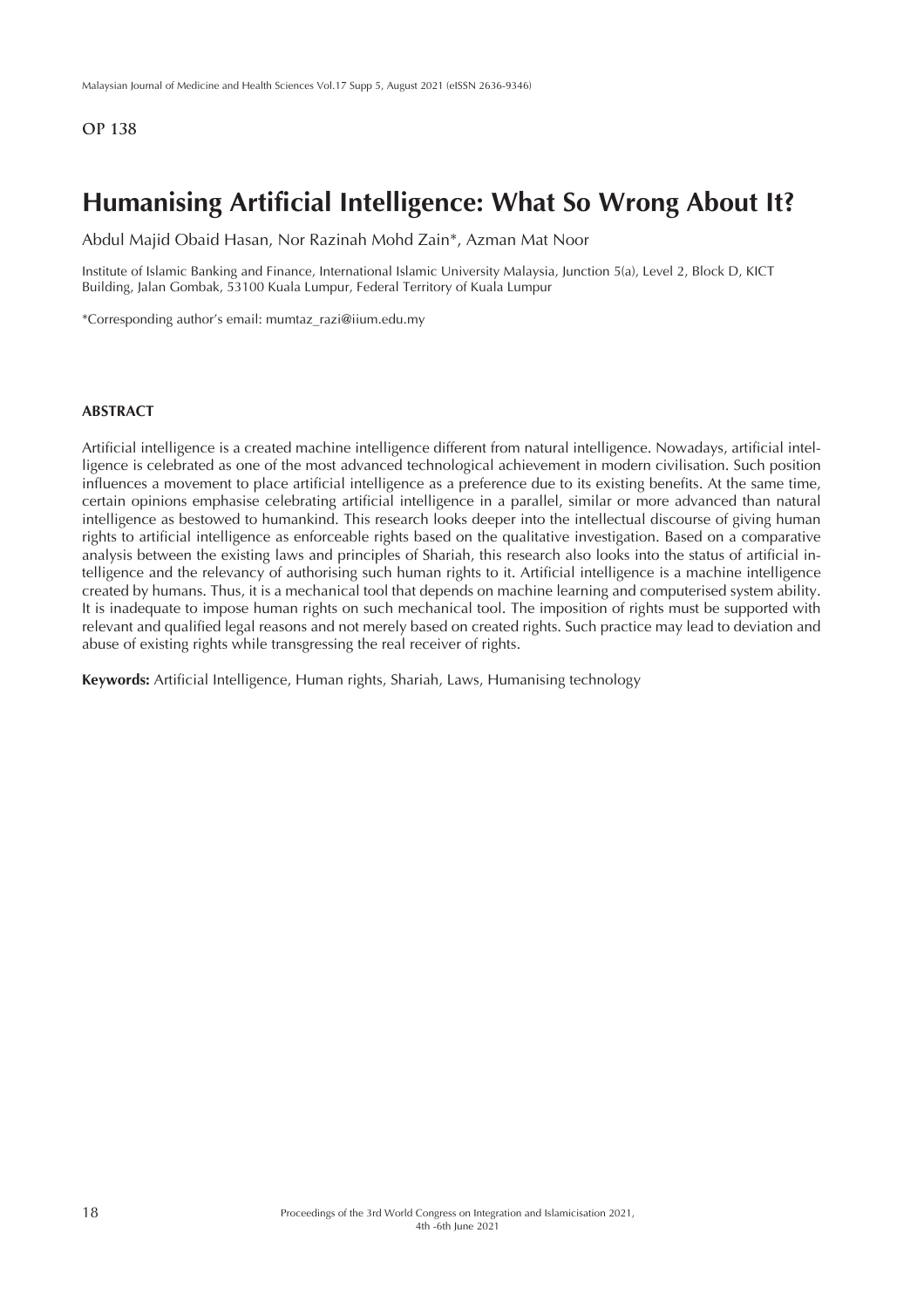# **A Novel Validated Survey on Professionalism among Anaesthetist in Private and Government Hospitals in Malaysia**

Lee Soh Nam\*, Muhamad Rasydan Abd Ghani

Department of Anaesthesiology and Intensive Care, Kulliyyah of Medicine, International Islamic University Malaysia, Jalan Sultan Ahmad Shah, 25200 Kuantan, Pahang

\*Corresponding author's email: nemll1031@gmail.com

#### **ABSTRACT**

Professionalism is the basis of medicine's contract with society as defined by the Physician's charter. Although there have been significant efforts in teaching said subject among the medical community, efforts to objectively assess professionalism among anaesthetists remains elusive. Several studies done have indicated communication, ethics & compassion are part of what defines a professional anaesthetist. We have hence created a questionnaire that probes professionalism assessment among anaesthetists in Malaysia. A randomised multicentre cross-sectional study among doctors in anaesthesia in private & government hospitals to validate a self-created questionnaire of 37 items which had its face validity done prior with a panel of 4 experts. Inclusion criteria were doctors in anaesthesia for more than one year. The study conducted at the International Islamic University of Malaysia Medical Centre, Hospital Raja Permaisuri Bainun Ipoh and Hospital Kuala Lumpur. There were 227 respondents, with 158 (69.6%) respondents from government hospitals and 30.4% (69 respondents) from a university hospital. The factor analysis gave a total of 3 main components, knowledge, attitude and practice, with 3 of the 37 items not achieving good loading factors. The internal consistency (Cronbach alpha) for each component was good except for knowledge (Cronbach alpha of 0.282). The survey for professionalism among anaesthetist in private and government hospitals is valid with good internal consistency.

**Keywords:** Professionalism, Medical doctors, Medical ethics, Questionnaire, Anaesthetist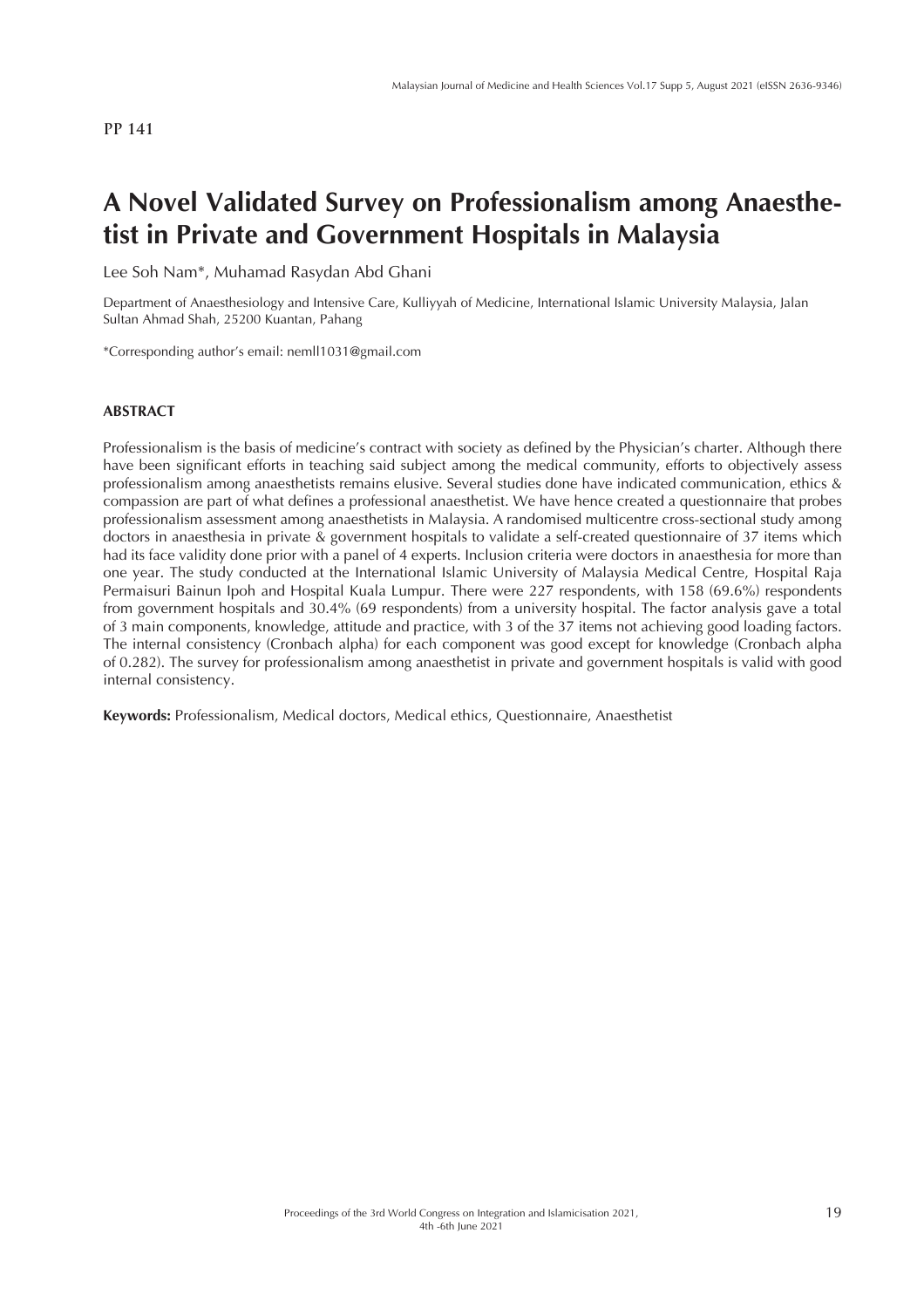# **Designing and Validation of a Novel Questionnaire to Evaluate Knowledge, Attitude and Practise of Leadership Among Medical Doctors**

Dinakren Balashanmugam\*, Muhamad Rasydan Abd Ghani

Department of Anaesthesiology and Intensive Care, Kulliyyah of Medicine, International Islamic University Malaysia, Jalan Sultan Ahmad Shah, 25200 Kuantan, Pahang

\*Corresponding author's email: dinakrenb@yahoo.com

### **ABSTRACT**

Leadership by healthcare professionals is essential in healthcare settings as it improves clinical outcomes in patients and cost-efficient care. This study aims to develop and determine the validity and reliability of the Knowledge, Attitude and Practise questionnaire that evaluates leadership among medical doctors in Malaysia KAP-LM (Knowledge Attitude Practise – Leadership Medical). The KAP LM was developed with 16 knowledge, 14 attitude, and 14 practise items on medical leadership. The instrument then was tested for content and face validity, followed by construct validity and internal consistency reliability. The questionnaire was completed by 180 medical officers from Hospital Selayang, Selangor and International Islamic University Malaysia Medical Centre, Pahang. Content validity and face validity of the KAP-LM were determined by six experts and 15 medical doctors, respectively. Two factors were identified through factor analysis in construct validity. All the item in KAP-LM is reliable based on its internal consistency reliability with overall α=0.792. Inter correlation between dimensions of attitude and practise section in KAP-LM presented with good R-values ranging from 0.308 ~ 0.698. Evidence of validity and reliability of the KAP-LM (12 knowledge, 12 attitude, 12 practise items) have been obtained. The KAP-LM instrument has the benefit to assess the KAP of leadership among medical doctors in Malaysia. Thus, it will show how well leadership in our medical fraternity.

**Keywords:** Leadership, Questionnaire, Medical ethics, Medical doctors, Knowledge attitude practise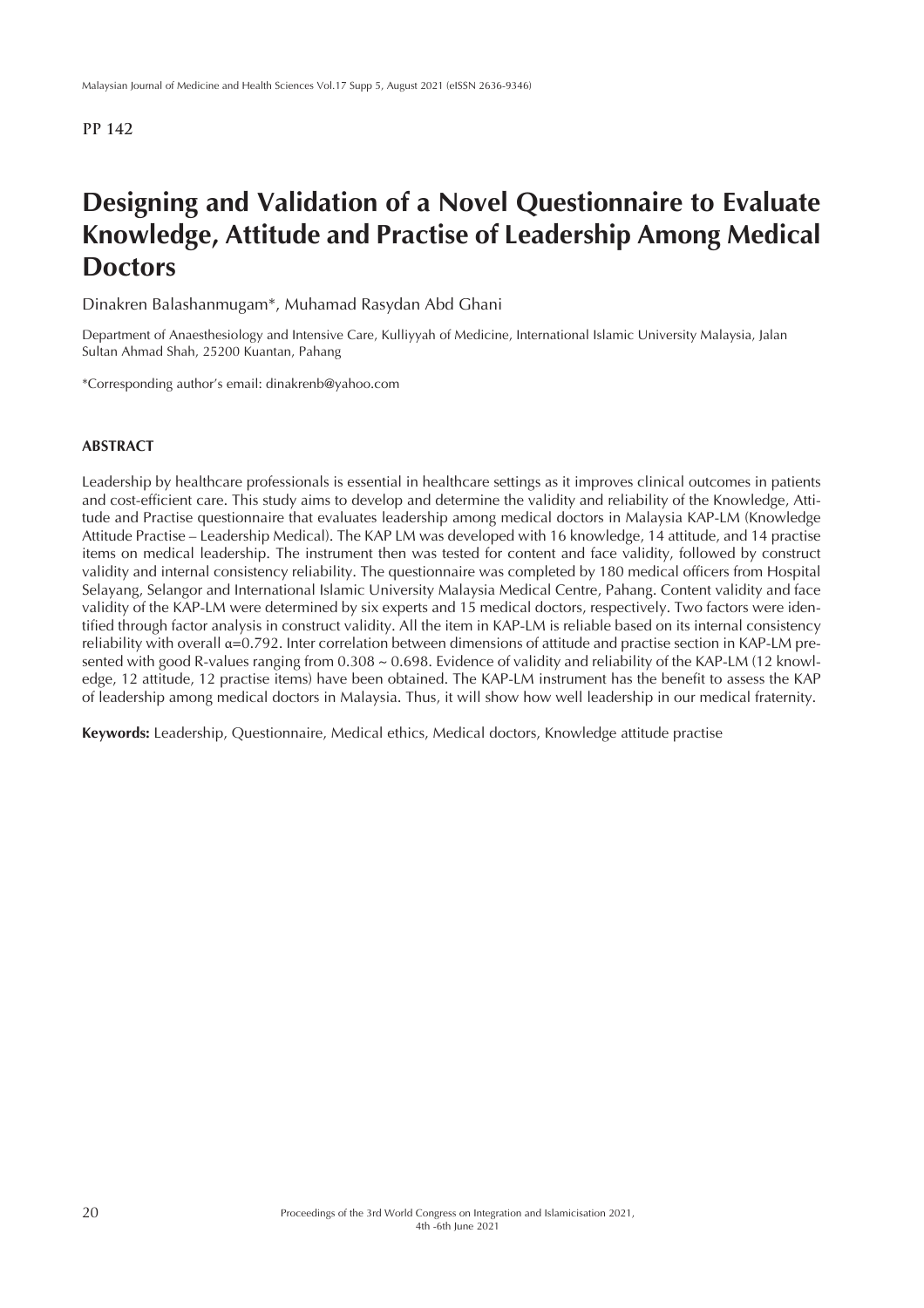# **Supervised Machine Learning in Predicting Depression, Anxiety and Stress Using Web-based Big Data: Preserving the Humanistic Intellect**

Edre Mohammad Aidid<sup>1,\*</sup>, Ramli Musa<sup>2</sup>

\*Corresponding author's email: edreaidid@iium.edu.my

#### **ABSTRACT**

The validated Depression, Anxiety and Stress Scale, 21 items (DASS-21), offers insight on categorising individuals into the severity of each condition. The advancement in public health big data provides a platform for early detection and prompt treatment of individuals. However, there are lacking evidence on the prediction accuracy of these data using artificial intelligence methods. Thus, the study aimed to determine the accuracy of supervised machine learning in predicting depression, anxiety and stress using big data. A cross-sectional study using secondary data obtained from an online resource centre was conducted, involving 339,781 respondents. Outcomes were depression, anxiety and stress were measured using DASS21. Each outcome was modelled with the rest of the outcome, plus gender, age, race, marital status, education level and occupational status. A feed-forward artificial neural network was modelled using a multilayer perceptron machine learning procedure using IBM SPSS version 23. The observed prevalence of depression, anxiety and stress was 39.9%, 48.5% and 13.4%, respectively. This resulted in 76.4% prediction accuracy for depression, 76.3% accuracy for anxiety and 87.4% prediction accuracy for stress. Stress and anxiety were the most important factors contributing to the disease model. Prediction models on big data using machine learning have high accuracy in predicting the true observed depression, anxiety and stress prevalence. This requires humanistic control to preserve the intellect following Maqasid Shariah. Therefore, machine learning should not be abused but to assist in decision-making towards early detection and prompt treatment of the condition

**Keywords:** Supervised machine learning, Depression, Anxiety, Stress, Big data

<sup>1</sup> Department of Community Medicine, Kulliyyah of Medicine, International Islamic University Malaysia, Jalan Sultan Ahmad Shah, 25200 Kuantan, Pahang

<sup>2</sup> Department of Psychiatry, Kulliyyah of Medicine, International Islamic University Malaysia, Jalan Sultan Ahmad Shah, 25200 Kuantan, Pahang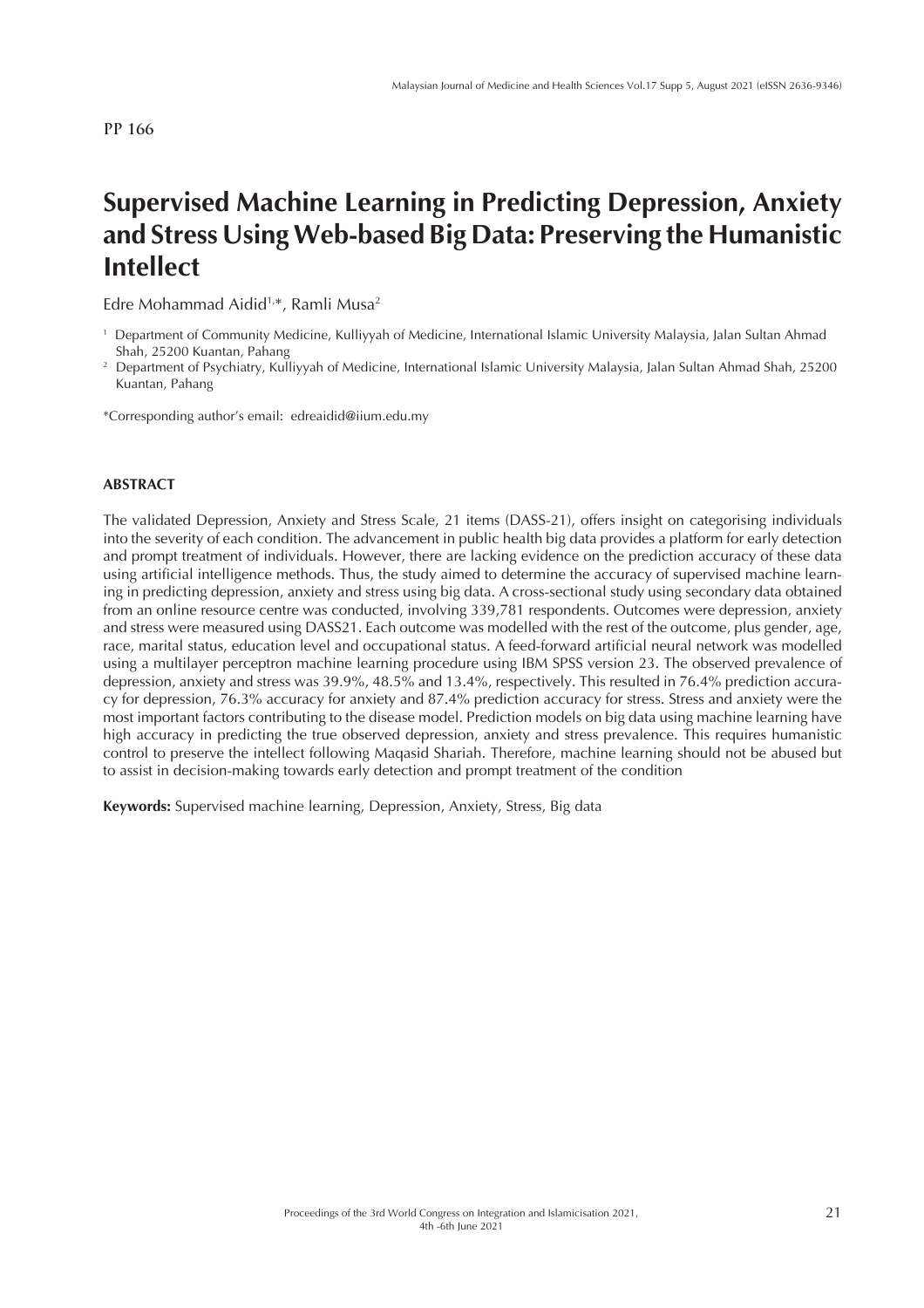# **Can Caregivers of Under 5 Children Correctly Identify the Danger Signs of Sick Children? A Preliminary Finding of a Study Among Caregivers in Kuantan, Pahang**

Nik Ahmad Khairul Fahmi Mohamed Juhan<sup>1,\*</sup>, Samsul Draman<sup>1</sup>, Nor Azam Kamaruzaman<sup>1</sup>, Hafizah Pasi<sup>2</sup>

\*Corresponding author's email: fahmijuhan@gmail.com

#### **ABSTRACT**

Preventable under 5 mortality is a global burden. Early detection of danger signs among under 5 sick children will prompt the caregivers to seek urgent health assistance, thus reduces the risk for morbidity and mortality. We aim to measure the proportion of correctly identify danger and non-danger signs among caregivers in Kuantan, Pahang. A cross-sectional study was conducted among 393 purposely selected caregivers of under 5 children who attended eight well-child clinics between January and August 2020. Sociodemographic and child health information were extracted from the child health records book. Concurrently, caregivers were given a checklist of signs for sick children whereby they have to choose the correct danger and non-danger signs. The majority of caregivers were female (90.6%) of Malay ethnicity (89.3%), with the mean age of  $32 \pm 6$ . The mean age for their children was  $24 \pm 18$ months, with 96.4% were immunised up to the age. The main sources of health information were healthcare providers (64.4%) and child health's record book (56.0%). Most of the danger signs were correctly identified with "seizure" have the highest proportions (81.9%) while "reduce urine output" the lowest (33.8%). For the non-danger signs, most were correctly identified, except for "high fever" and "persistent cough", which the majority incorrectly identified as danger signs (80.8% and 57.0%, respectively). Most caregivers can correctly identify the danger, and non-danger signs among sick under 5 children with health care providers remain an important source of information.

**Keywords:** Under 5, Sick children, Caregivers, Danger signs, Kuantan

<sup>&</sup>lt;sup>1</sup> Department of Family Medicine, Kulliyyah of Medicine, International Islamic University Malaysia, Jalan Sultan Ahmad Shah, 25200 Kuantan, Pahang

<sup>&</sup>lt;sup>2</sup> Department of Community Medicine, Kulliyyah of Medicine, International Islamic University Malaysia, Jalan Sultan Ahmad Shah, 25200 Kuantan, Pahang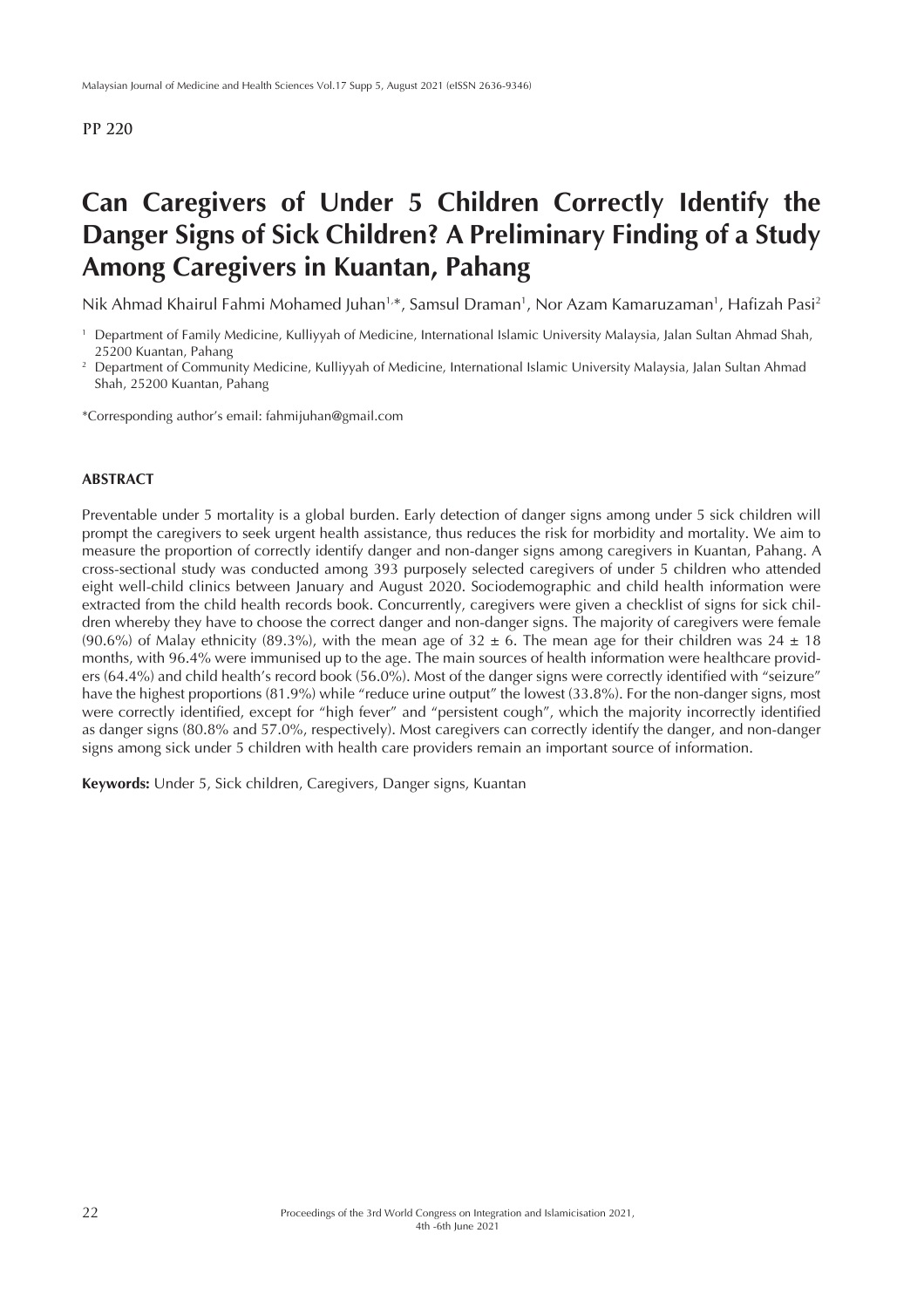# **Introducing the "Approach to Unwell Children Under 5" (ATUCU5) Manual into the Undergraduate Medical Education**

Nor Azam Kamaruzaman<sup>1,\*</sup>, Hafizah Pasi<sup>2</sup>

\*Corresponding author's email: drnorazamk@iium.edu.my

#### **ABSTRACT**

The new ATUCU5 manual provides a holistic strategy in the case management of common childhood illnesses in primary care settings. It was developed by the Ministry of Health Malaysia and the World Health Organization to reduce preventable deaths due to substandard care from the conventional "single-condition approach". We aim to introduce the ATUCU5 manual to undergraduate medical students during the remote teaching and learning (RTL) period and describe their understanding. A cross-sectional study was conveniently conducted among Year 4 medical students from four different groups. They were provided with the manual during their Family Medicine posting. Students read the manual using a flipped classroom style before a two-hour online virtual case management of a child with diarrhoea. An online post-class survey was conducted and participated by 50 students. Most of the respondents were female (67%) and had no prior knowledge about ATUCU5 (94%) before the posting. All stated that exposure to ATUCU5 is important as an undergraduate, and 56% felt that a two-hour session was inadequate. 78% reported the manual as easy to read and understood, while 38% and 26% described it as "comprehensive" and "primary", respectively. 92% agreed that ATUCU5 is better than the "conventional approach" for diarrhoea, and 56% wanted to learn more about the fever component. In identifying the five main steps in ATUCU5, all were correctly identified, with the "check for danger sign" step has the lowest (64%) correct response. Introduction of a clinically orientated ATUCU5 manual to undergraduate medical students is practical, significant and feasible even during RTL.

**Keywords:** ATUCU 5, Undergraduate, Medical, Education, Cross-sectional study

<sup>&</sup>lt;sup>1</sup> Department of Family Medicine, Kulliyyah of Medicine, International Islamic University Malaysia, Jalan Sultan Ahmad Shah, 25200 Kuantan, Pahang

<sup>2</sup> Department of Community Medicine, Kulliyyah of Medicine, International Islamic University Malaysia, Jalan Sultan Ahmad Shah, 25200 Kuantan, Pahang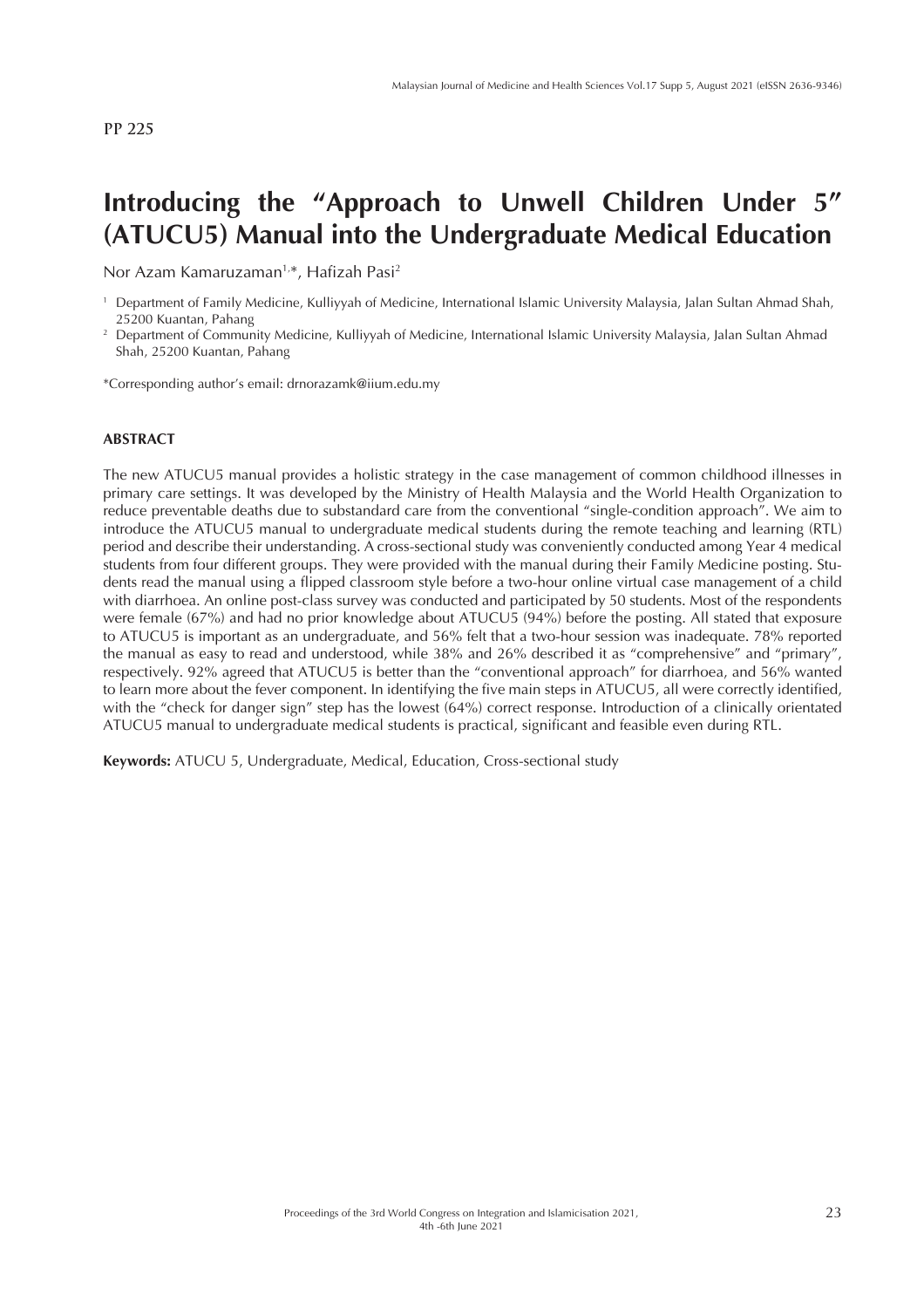# **Muslim-Friendly Sustainable Geo Tourism (MFS-GT) in the Light of the Islamic Approach: A Qualitative Study Using the Grounded Theory**

Siti Syahirah Saffinee\*, Mohammad Aizat Jamalusin, Khairusy Syakirin Has-Yun Hashim, Hafizah Pasi

International Institute for Halal Research and Training (INHART), Level 3, KICT Building, International Islamic University Malaysia, 53100 Jalan Gombak, Selangor

\*Corresponding author's email: syahirahiium@gmail.com

### **ABSTRACT**

Muslim-friendly tourism and geo-tourism destination have grown without implementing adequate synergies. The current study sought to Islamize the data on Muslim friendly tourism and sustainability concepts to generate a theory. The grounded theory approach was applied, which is one of the qualitative designs. The content of the verses of the Qur'an and the hadith of the prophet that deal with sustainability issues were analysed. The results of the qualitative analysis of the verses of the Qur'an and hadith of the prophet have resulted in six concepts that constitute a broad conceptual theory of Muslim-friendly sustainable Geo-Tourism (MFS-GT) in the Islamic approach. These concepts contribute to achieving environmental balanced and human health development as part of *Maqasid Shari'ah*. The components under MFS-GT are religious components (Islamic values, culture and norms, and Islamic ethics), and under sustainable components, the concept of environment, community participation, and socioeconomic were analysed. This research provides insight to Muslim-friendly tourism stakeholders as practitioners. It can be strategically used to embed the Muslim-friendly tourism and geo-tourism destination as a tool to help the sustainability of the place.

**Keywords:** Islamisation, *Maqasid Shari'ah*, Muslim-friendly tourism, Environment, Health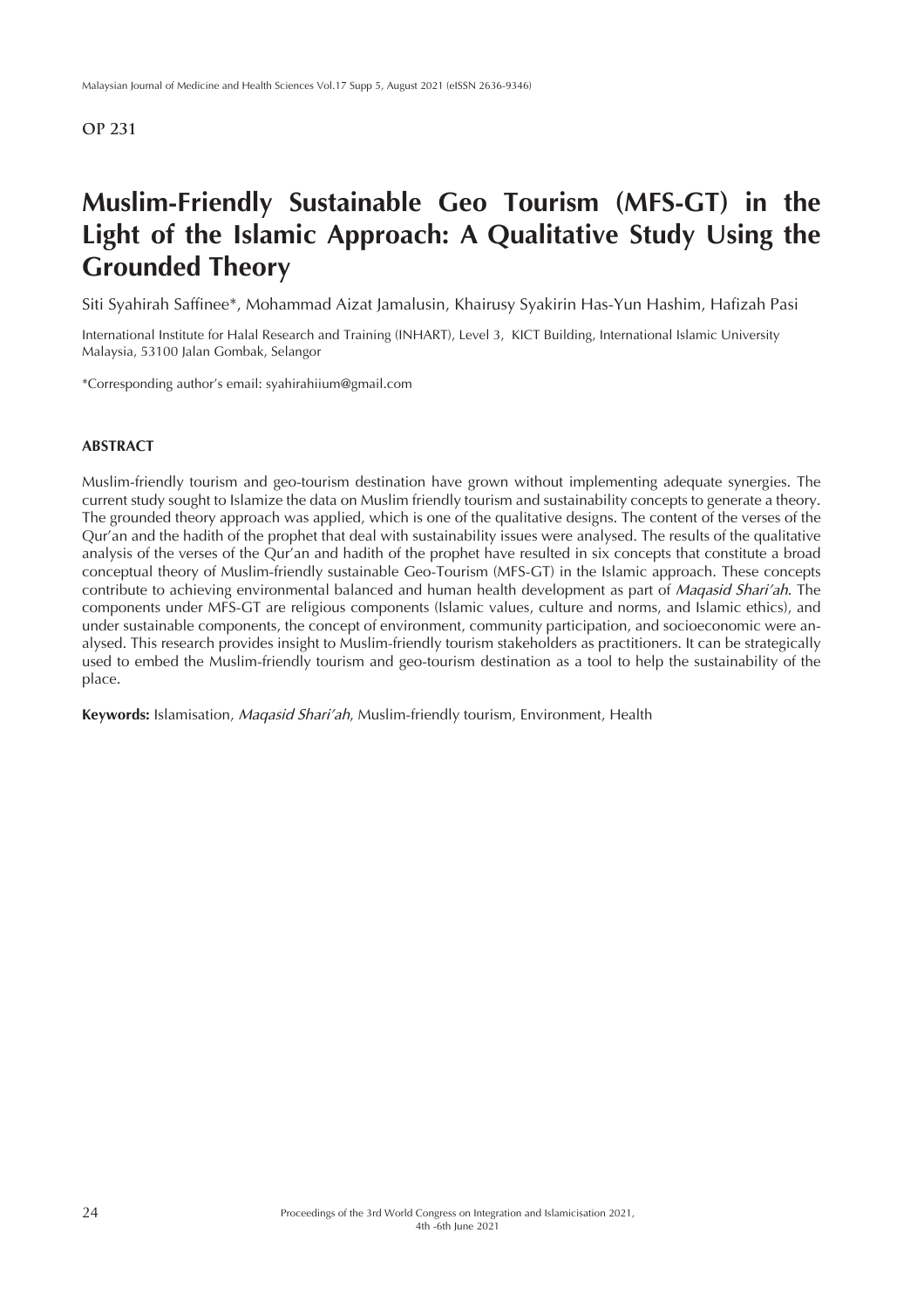# **Preservation of Marine Biodiversity for Health and Wellbeing of the Society in the Age of Technological Advances: Islamic and Marine Science Perspective**

Normawaty Mohammad Noor\*, Abdurezak Abdulahi Hashi

Kulliyyah of Science, International Islamic University Malaysia, Jalan Sultan Ahmad Shah, 25200 Kuantan, Pahang

\*Corresponding author's email: normahwaty@iium.edu.my

#### **ABSTRACT**

The ocean covers more than 70% of the earth, while the life and health of various living things depend on the oceans. Healthy marine life is therefore important for sustainable and healthy environment for all living things, especially human beings, not only in the sense of having a sustainable ecosystem but also in having healthy marine resources for consumption. With advances in mass production technology, the oceans are hit by the mass waste dumbing, which has poisoned and intoxicated the health of marine life and its biodiversity in many ways. The high marine biodiversity of the ocean provides us with various kind of food with different taste, high in protein, vitamin, minerals and chemical compounds for medicinal purposes. Besides the challenges of dumbing industrial waste, the modern advances in technology and usage of sophisticated machines, ships, and other unfriendly human activities have deteriorated the quality of the ocean and caused the marine biodiversity and its health resources to decrease. The importance of marine biodiversity has been mentioned many times in the Qur'an, covering many aspects such as the benefits and usage of the ocean, the conditions and laws of the ocean, the status of marine resources in terms of consumption and the needs to protect the marine life. Therefore, in the paper, researchers will use systematic review and comparative analysis to discuss the impact of technological advances in the marine life health and its implication on community health. While addressing actors causing the decrease of marine biodiversity, the paper aims to explore solutions to such problems from Islamic and marine sciences perspectives.

**Keywords:** Preservation, Healthy marine life, Biodiversity, Marine science, Islamic law, Systematic review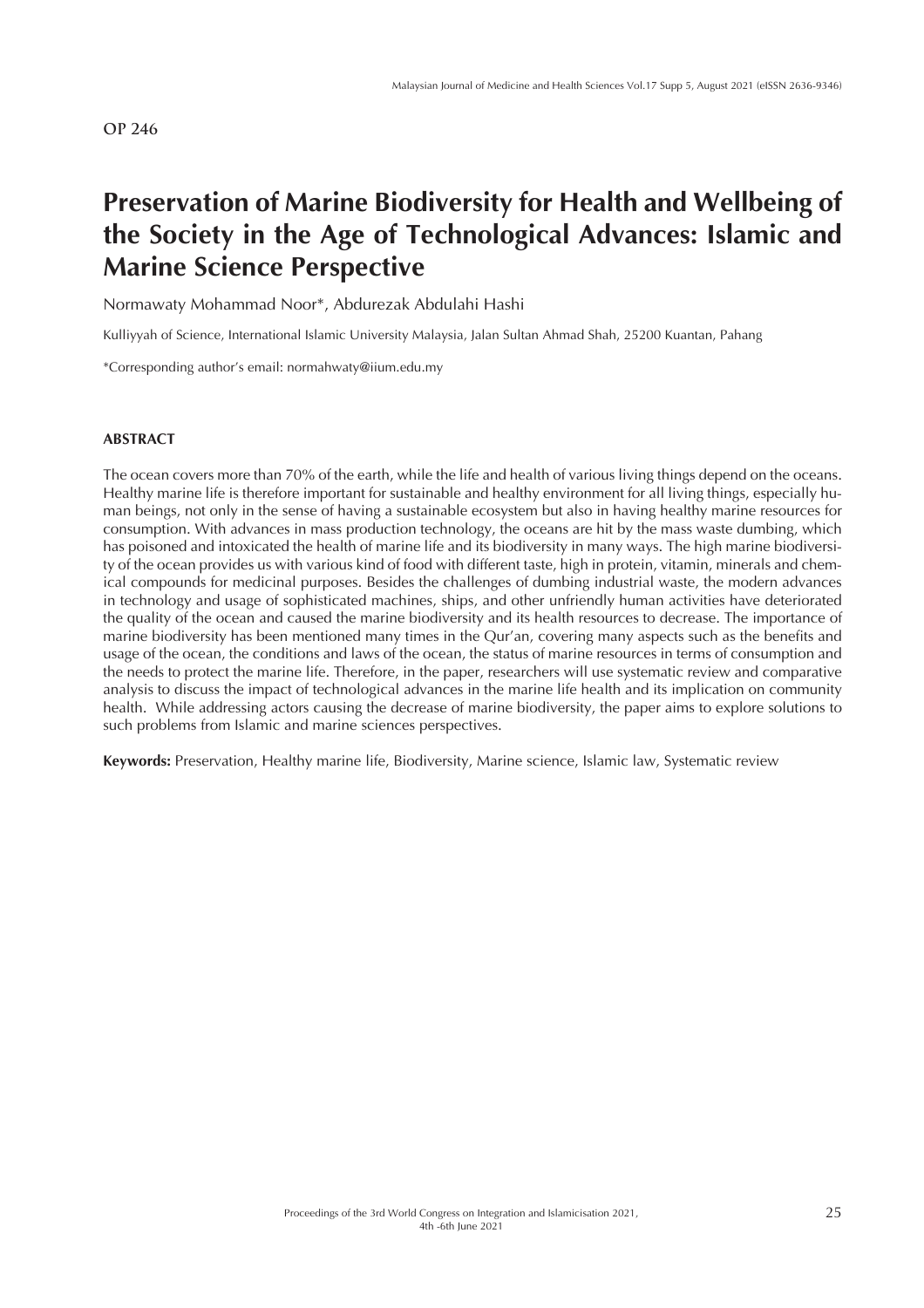# **Comprehensive Dual Certification of MS ISO 9001:2015 and MS 1900:2014 to SASMEC @IIUM: A Beginning of a Long Journey as Shariah Compliant Hospital**

Abdul Rahman Al-Azmi\*, Aminudin Che Ahmad, Faisal Razul Razali, Khairul Syafiq Ahmad, Mohamed Saufi Awang

Shariah Compliance Unit, Department of Quality Assurance & Safety, Sultan Ahmad Shah Medical Centre @IIUM, Jalan Sultan Ahmad Shah, 25200 Kuantan, Pahang

\*Corresponding author's email: abdulrahmanalazmi@iium.edu.my

### **ABSTRACT**

Sultan Ahmad Shah Medical Centre @IIUM (SASMEC @IIUM) started the operation and offered its service to the public in August 2016 and committed to bringing experiences and expertise in providing healthcare services. SASMEC @IIUM is proud to be awarded a dual certification of MS ISO 9001:2015 and MS 1900:2014 by SIRIM QAS International Sdn Bhd, Malaysia's leading certification body since December 2020. To become compliant, SASMEC @IIUM underwent stringent evaluation processes that included quality management system development, management system documentation review, audit and initial assessment. A thorough review of the management system was conducted before certification to the standard was provided. ISO 9001 is the most widely used and recognised standard for Quality Management Systems internationally. It certifies that an organisation produces quality products and services, satisfies customers' requirements and organisation standards. SASMEC @IIUM has developed and implemented a quality management system to improve the overall performance and maintain a high level of quality and patient required services. MS 1900 is a certification for an organisation seeking a Shariah-based quality management system. The standard specifies requirements for a Shariah-compliant quality management system, ensuring the incorporation of appropriate and universally accepted values in hospital quality management. The standard includes halal aspects of delivering products and services too. Obtaining MS 1900:2014 certification officially verifies that SASMEC @IIUM complies with recognised Shariah requirements. The scope of SASMEC operation, primarily in providing healthcare services, is all according to the Shariah governance regulations. This paper will highlight our journey and experience in preparing the requirement, developing a workforce team, appropriate workflow and standard operating procedures, monitoring and inspection process and other necessary procedures. Hopefully, it is useful for and triggering other healthcare services to obtain the certification.

**Keywords:** Shariah compliant hospital, MS 1900:2014, Quality management system, Shariah-based QMS, SASMEC @IIUM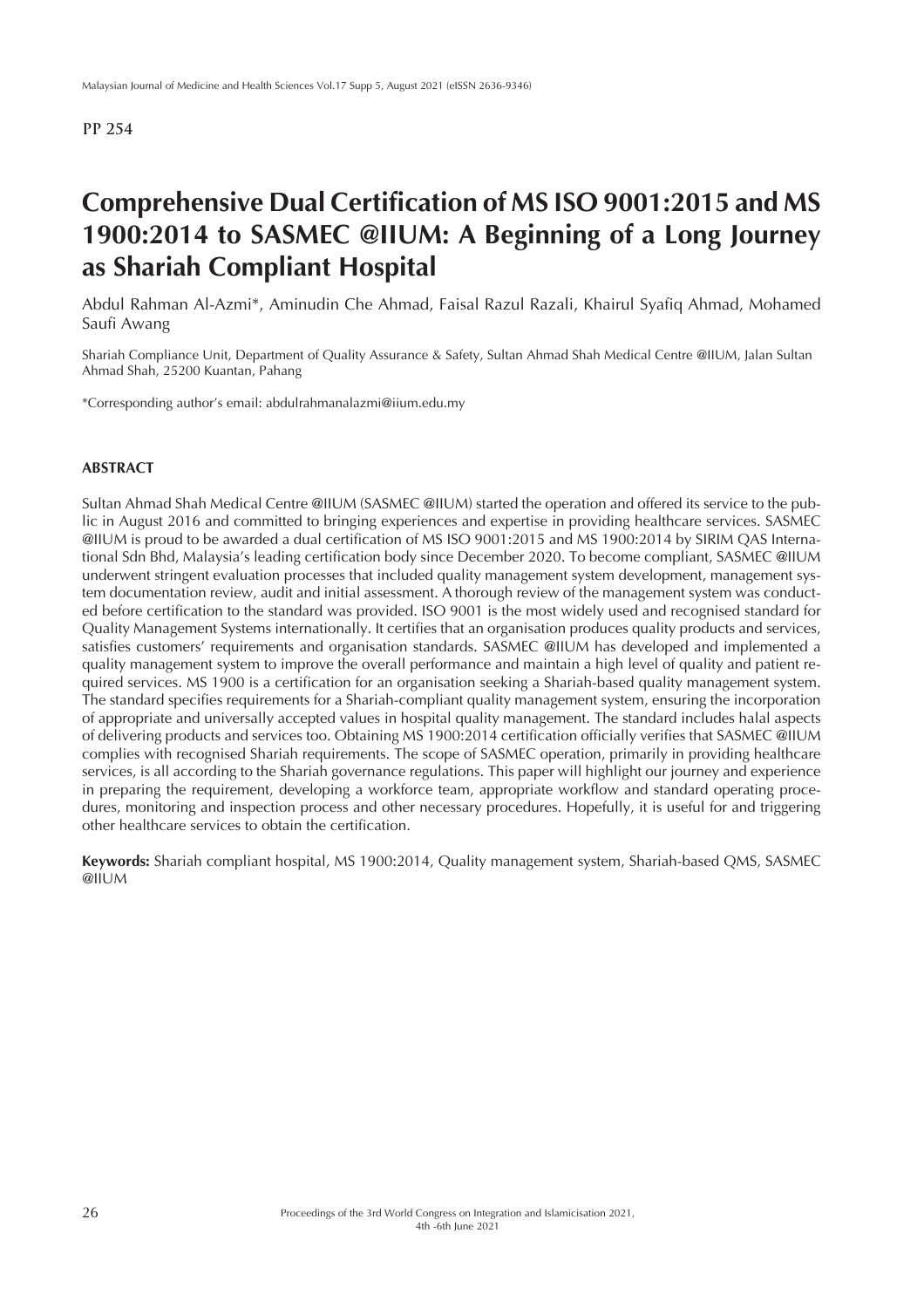# **Medico-Fiqh Ibadah Training (M-FIT) Awareness Course for SASMEC @IIUM Staff: An Evaluation of Hybrid Training Mode in the COVID19 Pandemic Era**

Abdul Hadi Mohamed<sup>1,\*</sup>, Aminudin Che Ahmad<sup>2,3</sup>, Abdul Rahman Al-Azmi<sup>2</sup>, Roswati Nawi<sup>2</sup>

\*Corresponding author's email: abhadi71@gmail.com

#### **ABSTRACT**

Sultan Ahmad Shah Medical Centre @IIUM (SASMEC @IIUM) is an ISO certified *Shariah*-based Quality Management System Healthcare, which provides services in accordance with *Shariah* principles in line with the vision of the International Islamic University Malaysia (IIUM). The well-trained staff with halal healthcare products to fulfil their religious obligations using da`wah bilhaal approaches that include training, patient care, cleanliness, efficiency, and *ibadah* in *jamaah* become a culture and *ibadah* friendly hospital initiatives. In order to implement all those *Islamic*  values, medico-fiqh *ibadah* training (M-FIT) has become an essential course for all staffs. However, the program was facing difficulty due to the COVID-19 Pandemic. We share our experiences in conducting the training in hybrid mode (Online and restricted face-to-face methods) and evaluating participant perspective of the program. Objective: To evaluate participants perspective and satisfaction among the SASMEC staffs on *Shariah* medico-fiqh issues. Data for this study were collected using a questionnaire developed, and it consists of 22 closed-ended questions. Statistical analysis made to evaluate the respondent's perspective of the training course. As a preliminary study, 133 respondents to the questionnaire have been collected so far, consisting of 86 female and 47 males, respectively. Out of these, 79% are medical practitioners, and 29% are non-clinicians or administrative staffs. The overall awareness and understanding of medico-fiqh matters among the staff in SASMEC are satisfactory. An outstanding and positive attitude among them will create an ideal environment for developing the concept of *Shariah* compliance. A guideline and continuous education regarding the *Shariah*-compliant concept need to be built by SASMEC. SASMEC will need to continue to highlight the concept of *Shariah*-compliant healthcare services and its requirement.

**Keywords:** *Shari'ah*-compliant hospital, Awareness, Medico-fiqh Ibadah, Fiqh Ibadah training, Healthcare services

<sup>1</sup> Department Anaesthesiology, Sultan Ahmad Shah Medical Centre @IIUM, International Islamic University Malaysia, Jalan Sultan Ahmad Shah, 25200 Kuantan, Pahang

<sup>2</sup> Shariah Compliance Unit, Sultan Ahmad Shah Medical Centre @IIUM, International Islamic University Malaysia, Jalan Sultan Ahmad Shah, 25200 Kuantan, Pahang

<sup>3</sup> Department of Orthopaedics, Traumatology and Rehabilitation, Sultan Ahmad Shah Medical Centre @IIUM, International Islamic University Malaysia, Jalan Sultan Ahmad Shah, 25200 Kuantan, Pahang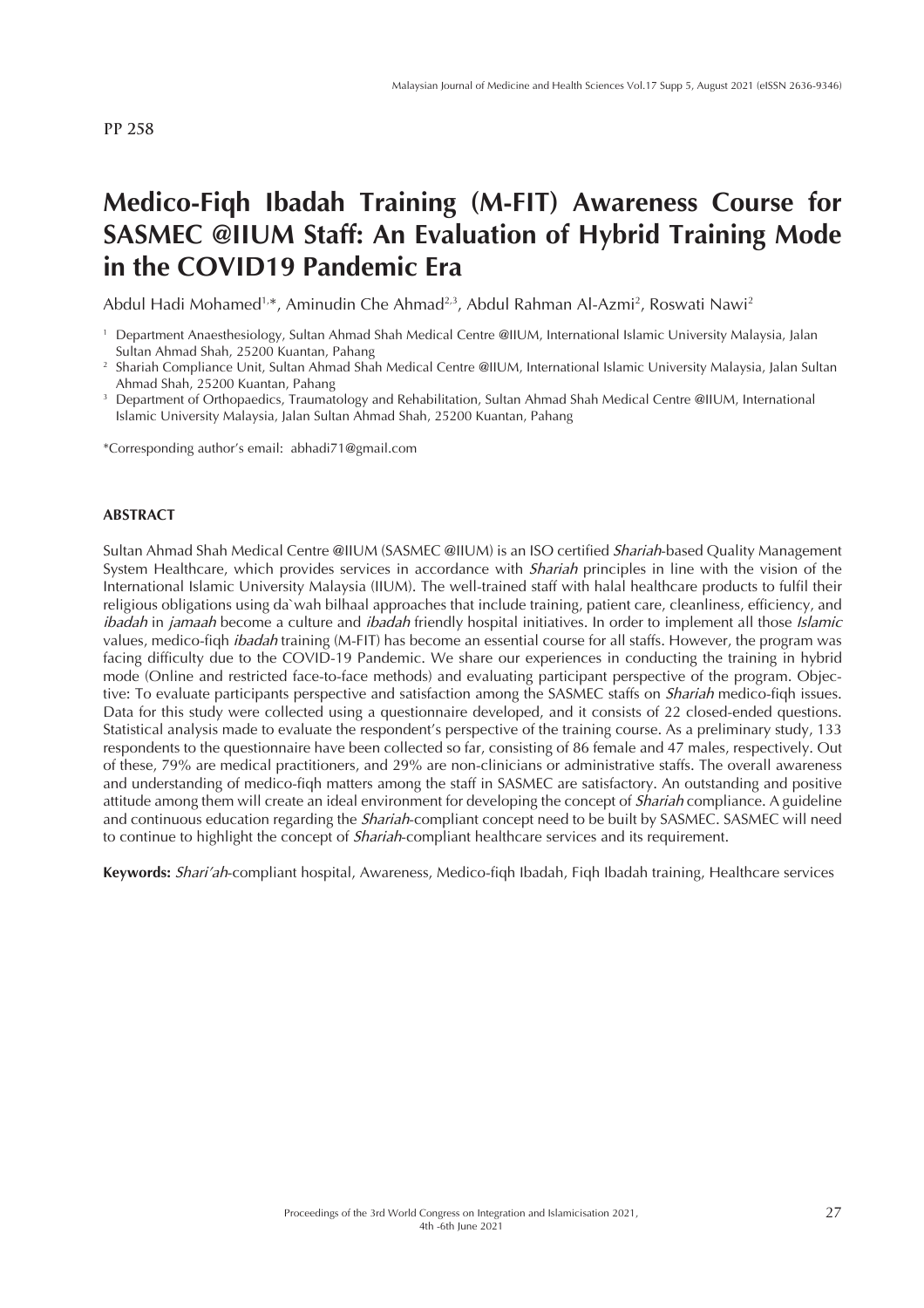# **Knowledge, Attitude and Practice of Salah among the Hospitalised Patients**

Azni Safinaz Azhari<sup>1,</sup>\*, Abdul Hadi Mohamed<sup>1</sup>, Aminudin Che Ahmad<sup>2,3</sup>, Mohd Shukrimi Awang<sup>3</sup>, Nor Zamzila Abdullah4

- <sup>1</sup> Department Anaesthesiology, Sultan Ahmad Shah Medical Centre @IIUM, International Islamic University Malaysia, Jalan Sultan Ahmad Shah, 25200 Kuantan, Pahang
- <sup>2</sup> Shariah Compliance Unit, Sultan Ahmad Shah Medical Centre @IIUM, International Islamic University Malaysia, Jalan Sultan Ahmad Shah, 25200 Kuantan, Pahang
- <sup>3</sup> Department of Orthopaedics, Traumatology and Rehabilitation, Sultan Ahmad Shah Medical Centre @IIUM, International Islamic University Malaysia, Jalan Sultan Ahmad Shah, 25200 Kuantan, Pahang
- <sup>4</sup> Department of Pathology and Laboratory Medicine, Sultan Ahmad Shah Medical Centre @IIUM, International Islamic University Malaysia, Jalan Sultan Ahmad Shah, 25200 Kuantan, Pahang
- \* Corresponding author's email: abhadi71@gmail.com

#### **ABSTRACT**

A Muslim is obligatory to perform *salah* five times every day at dedicated times. The obligation must be performed regardless of the situation, either in ease or difficulty. This study aimed to determine the awareness, knowledge and practicality of *salah* for sick Muslim patients when they hospitalised. A cross-sectional study involving 160 patients was conducted between 18th July to 28th August 2016. A valid self-administered questionnaire was given to all Muslim patients to assess their awareness, knowledge, and practicality of *salah* during illness. The questionnaires were distributed to hospitalised Muslim patient from six selected hospitals in Malaysia. All 160 respondents are Muslim and know that *salah* is obligatory to be performed (100%). Most of them are practising *salah* five times daily, 129 (80.6%), while 26 (16%) practising it sometimes and 5 (3.1%) of them never perform. However, only 102 (64.4%) still practised *salah* when hospitalised, while 57 (35.6%) did not. More than half (56.9%) saying that the illness has impacted their daily ritual practising. About 113 (70.6%) of the respondents felt guilty when they unintentionally leave *salah*. The finding revealed that 70 (43.8%) were saying that the hospital facilities did not meet their expectation to help them perform *salah*. This study implies that there is a need for measures and interventions. It is hoped that by conducting proper training and upgrading the facilities, the level of awareness and practice can be improved.

**Keywords:** Knowledge, Attitude, *Salah*, Practicality, Patient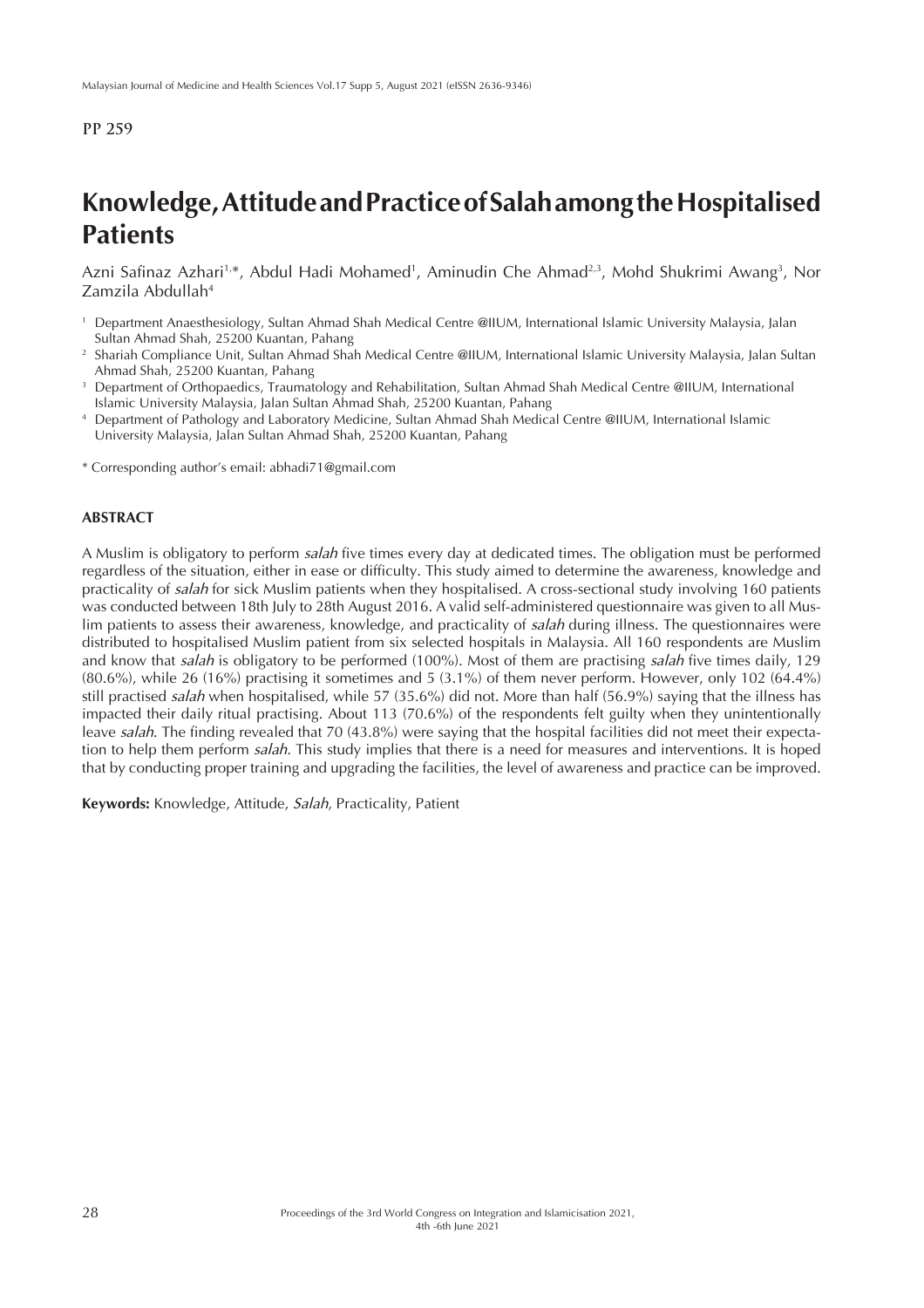# **Empowering Patients' Experience through a Shari'ah-compliant Model Using Patient Care System PACSYS™**

### Shaharom Md Shariff\*

An-Nur Specialist Hospital, Jalan Gerbang Wawasan, Seksyen 15, 43650 Bandar Baru Bangi, Selangor

\*Corresponding author's email: shaharomshariff@gmail.com

### **ABSTRACT**

In healthcare today, the leading priorities amidst reducing cost are the projected shortage of skilled medical professionals, improving quality of care and patient satisfaction. Patient care has entered a new era with the advent of digital technologies like the Internet and social media, impacting the patient experience. A growing awareness that patient empowerment leads to increased patient satisfaction and economic gains makes healthcare providers go the extra mile to cater to their patients' needs. An-Nur Specialist Hospital had introduced an interactive bedside terminal since its operation in June 2019. The terminal allows patients to empower themselves with the software application modules known as PACSYS. The purpose of the study is to evaluate how much has PACSYS able to meet the patients' requirement in term of Empowerment based on the seven essential components of Patient Empowerment as proposed by Ennis-O'Connor, 2018. The methodology used is through patients' survey. The survey was carried out to more than 50 in-patients to answer questions related to the seven essential components available on PACSYS. Based on the Linkert scale of 1 to 5, the data was recorded and analysed. The results indicated that more than seventy percent of the patients were using the bedside terminal. More than eighty percent mentioned that the terminal provides much convenience to patients with added values features that enhance one's stay in the hospital. The essential components for patients' empowerment have been met. PACSYS™ is an interactive bedside solution for the healthcare environment. PACSYS™ not only meets patients' entertainment and communication needs, but it also provides extensive opportunities for hospitals to engage further through the range of robust Patients' Empowerment and Clinical Solutions.

**Keywords:** Patient care, Shari'ah-compliant hospital, Interactive hospital media system, Patient empowerment, Bedside terminal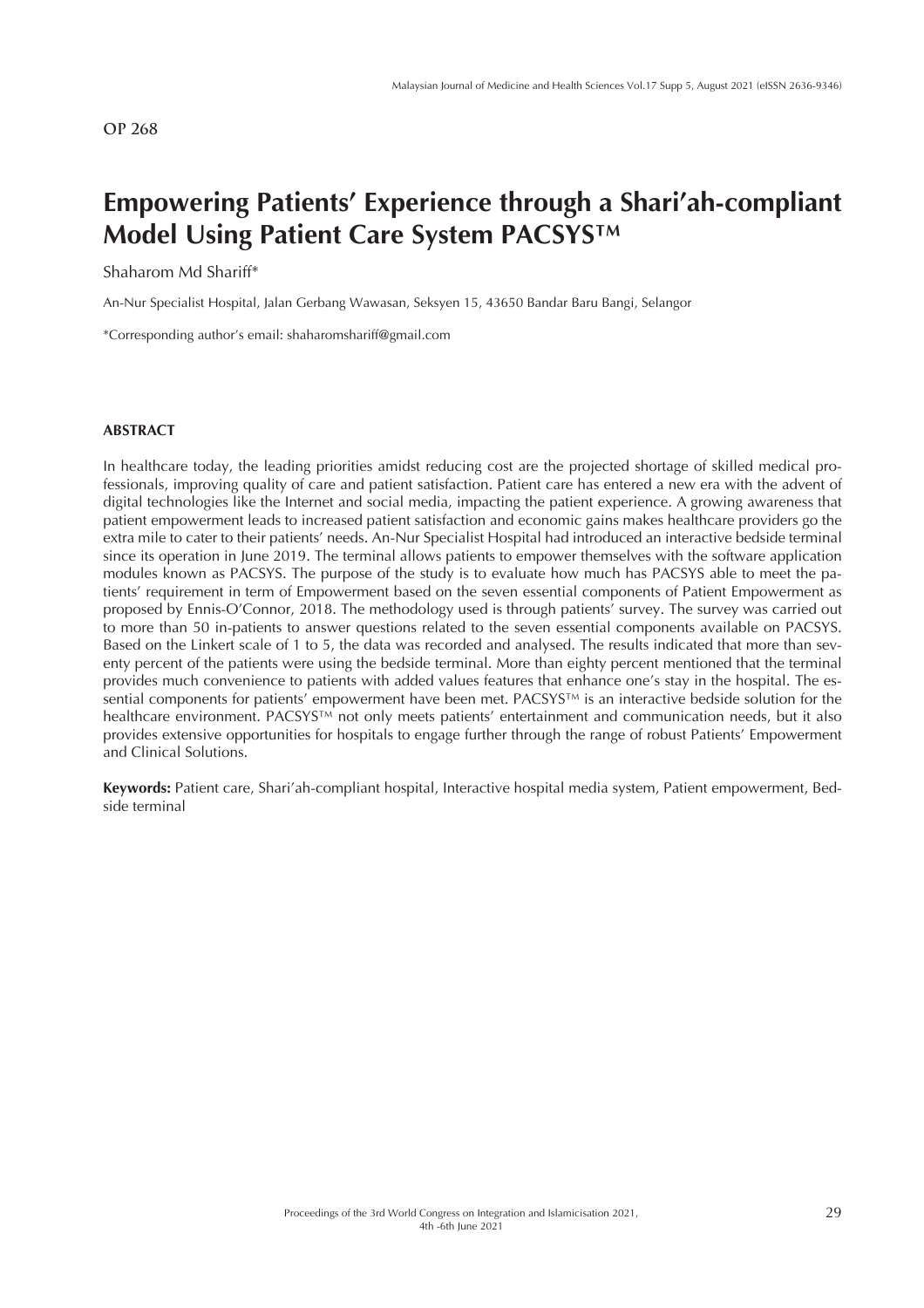Malaysian Journal of Medicine and Health Sciences Vol.17 Supp 5, August 2021 (eISSN 2636-9346)

# **THEME 2:**

# **HARM REDUCTION: BALANCING BETWEEN BIOMEDICAL ADVANCES AND SHARI'AH**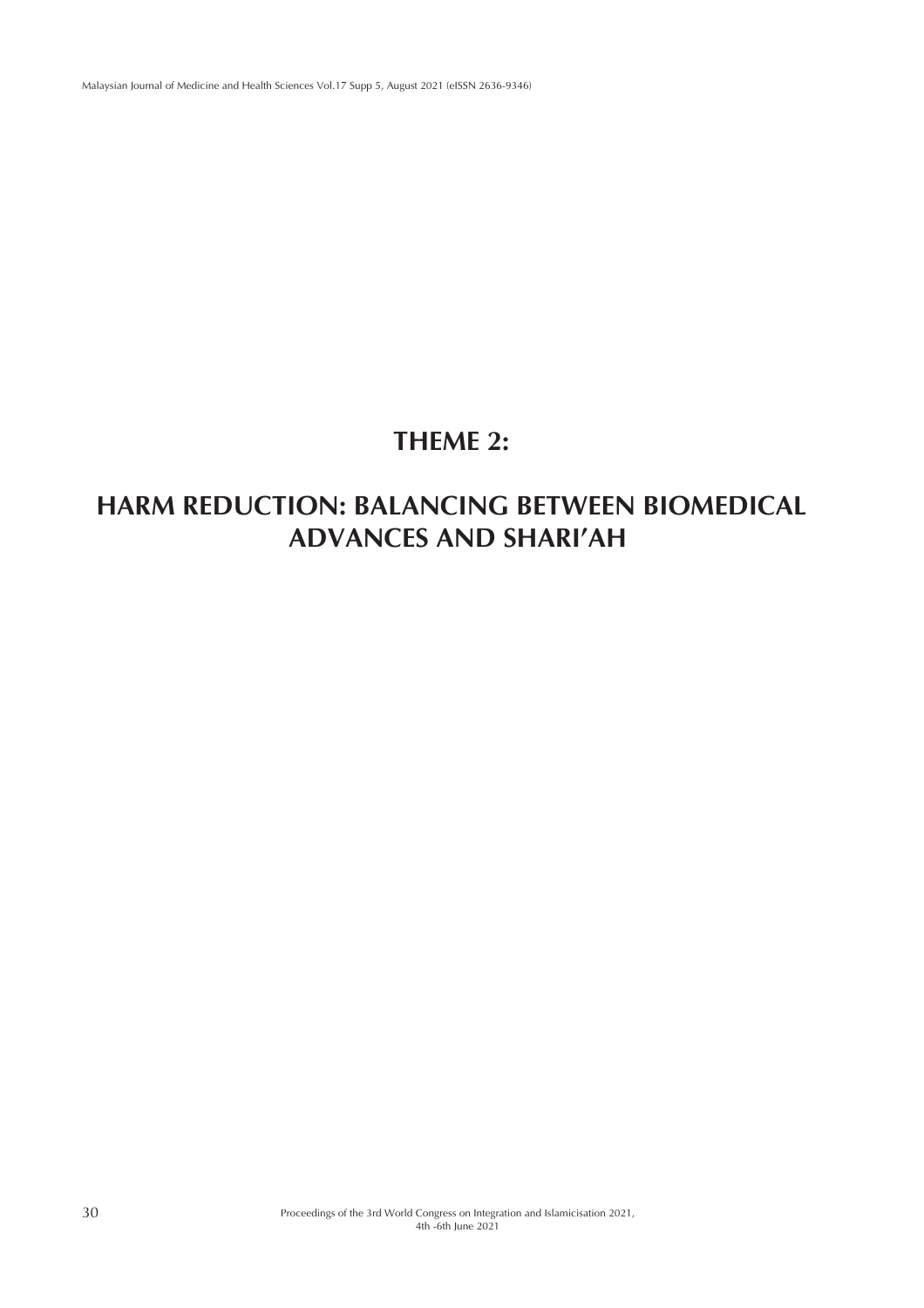## **THEME 2**

# **Psychological and Societal Impacts of Unknown Descent and the Islamic Objective of Nasab: The Child's Right to Know his Descent**

Anke Iman Bouzenita<sup>1,\*</sup>, Feryad A. Hussain<sup>2</sup>

<sup>1</sup> Department of Islamic Sciences, College of Education, Sultan Qaboos University, Khoudh 123, Muscat, Oman

<sup>2</sup> Principal Clinical Psychologist, Last affiliation: North East London NHS Foundation Trust. Currently in Private Practice

\*Corresponding author's email: bouzenita@squ.edu.om

#### **ABSTRACT**

Among the legitimate Islamic rights of children is the right of a child to know his descent and be born into wedlock. *Nasab*, descent, is categorised under the five essential objectives of Shari'ah. In a number of contemporary bioethical cases, ranging from children resulting from surrogate motherhood and assisted reproduction involving (anonymous) egg and sperm donors to the possibility of human cloning itself, this right may be denied. This paper aims to discuss these cases under the aspect of a child's basic right to know his biological parents in Islam. Supported by newer sociological and psychological research, it showcases the possible effects of an unknown descent on a child's psychological well-being and its impact on society. The research follows an inductive methodology by conducting a literature review and an analytical method, supporting the Islamic normative approach of *nasab* with contemporary research on the repercussions of unknown descent on mental, psychological and societal development. The higher objectives of Islamic law, as exemplified in the right of a child to know his descent, intend to protect individual mental and societal wellbeing. Recent developments in the biomedical field may contribute to a growing social and mental instability of the receiving societies as well as the loss of basic children's and parental rights.

**Keywords:** *Nasab*, Unknown descent, Surrogate motherhood, Assisted reproduction techniques, Gene editing, Mt transplantation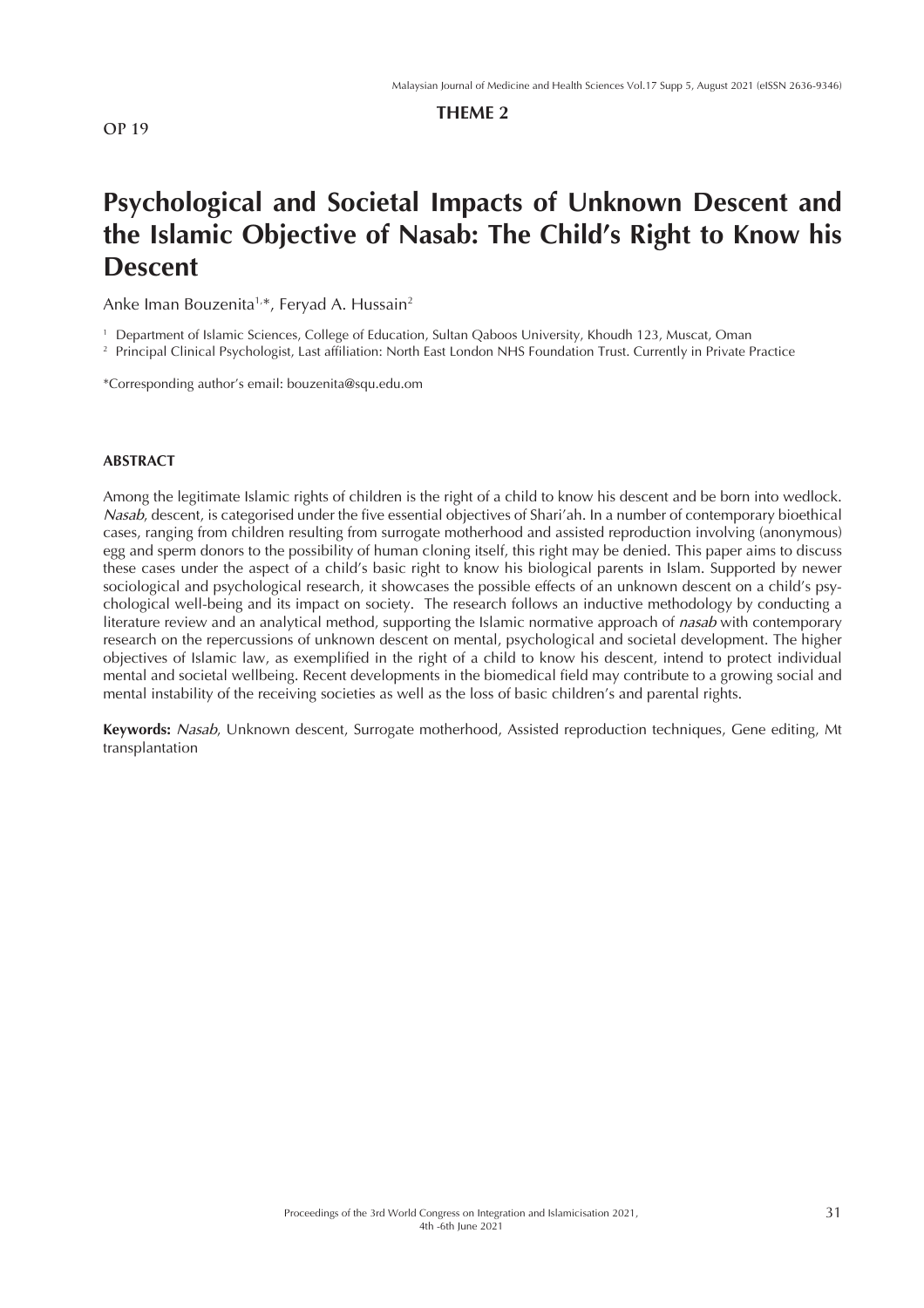# **Comparison between Weekly Versus Daily Dosing L-Thyroxine for the Treatment of Hypothyroidism in Ramadan – a Pilot Randomized Controlled Trial**

Nurul Aulia Zakaria1,\*, Mohammad Arif Shahar2

\*Corresponding author's email: nurulaulia@iium.edu.my

#### **ABSTRACT**

Muslims find it difficult to take L-thyroxine on an empty stomach during suhur. Furthermore, physiological changes during Ramadan alter thyroid hormones level. This study aimed to compare the efficacy, safety and patient's preference of weekly vs daily dosing of L-thyroxine in Ramadan. This is a pilot randomised open-label controlled trial among hypothyroid patients during Ramadan 2017-2018. Patients were randomised into the weekly and daily arm. The weekly arm took 7x their usual L-thyroxine dose at least 30 minutes pre-suhur once a week, while the daily arm took their usual daily dose at least 2 hours after the last meal before bed. Thyroid hormones, cardiac parameters, cognitive and psychological function were assessed at baseline and week 4. Cardiac reassessment was done within 24 h of weekly dosing at week 2. Eighteen patients were randomised into the weekly and daily arm. The majority (66.7%) were hypothyroid secondary to radioiodine therapy. At the end of the study, there were no significant changes in thyroid hormones level for the weekly arm. However, there was significant increment of TSH observed in daily arm  $[TSH \le 1.8(0.23.5.57)$  vs  $w4$  3.65 $(0.45.16.1);p$  =0.011]. In terms of toxicity, there was no hyperthyroid or cardiac toxicity observed despite the significant increment of fT4 within 24 h of weekly dosing [fT4 w0 13.21(8.19,14.63) vs w2 17.43(12.38,22.55);p=0.011]. All patients were euthyroid and had no side effects. The majority (83.3%) of patients preferred weekly dosing during Ramadan. Weekly levothyroxine dosing during Ramadan appeared safe, efficient and the most preferred dosing method.

**Keyword:** L-thyroxine, Weekly dosing, Ramadan, Hypothyroidism, Pilot randomized controlled trial

<sup>1</sup> Department of Internal Medicine, Kulliyyah of Medicine, International Islamic University Malaysia (IIUM), 25200 Kuantan, Pahang

<sup>&</sup>lt;sup>2</sup> AVISENA Specialist Hospital, Seksyen 14, 40000 Shah Alam, Selangor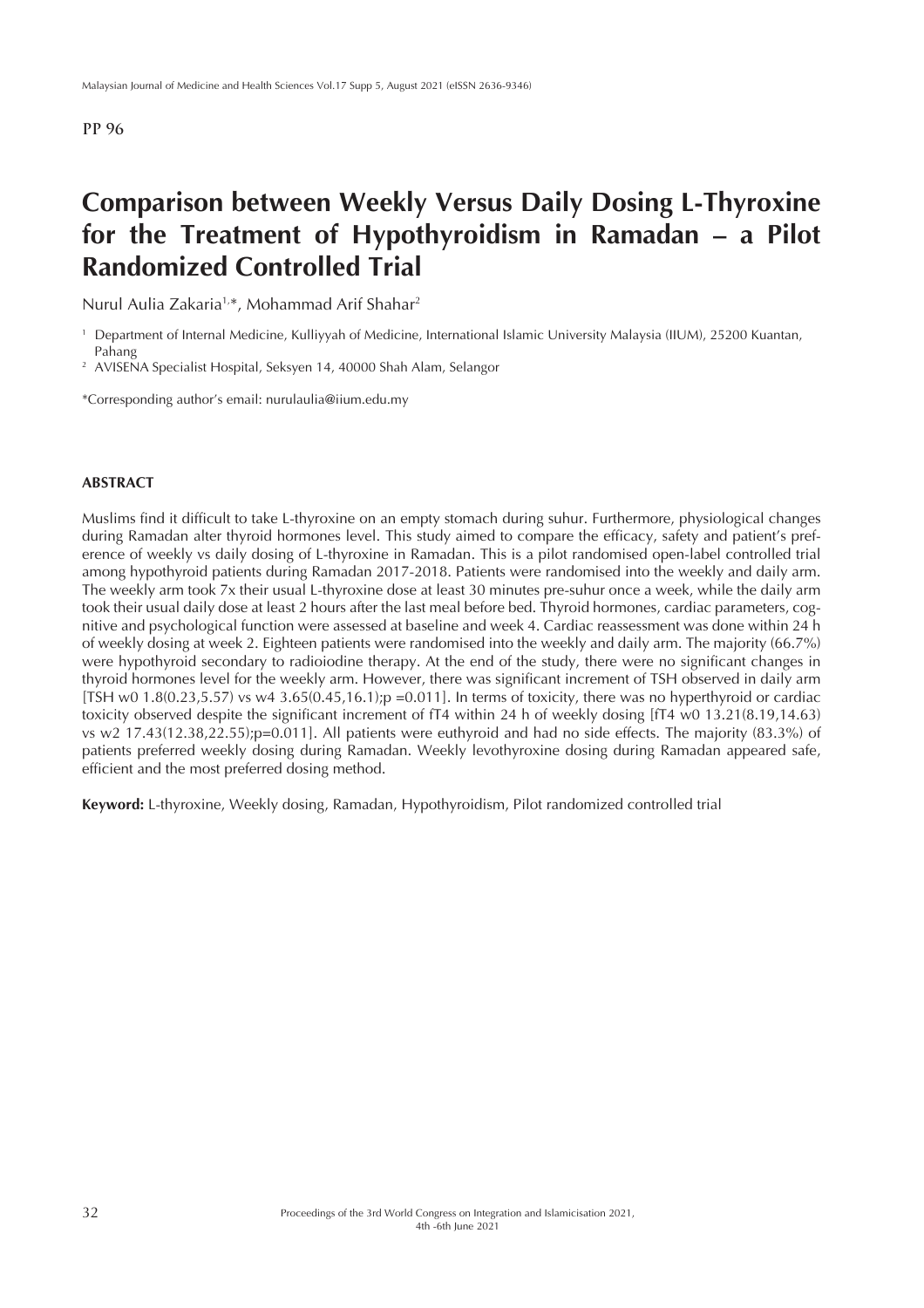# **The Responsibility of Pharmacists in Providing Medication Safety at the Transition of Care: The Development of a Study Protocol on Islamic Perception and Practice**

Mohamed Hassan Elnaem\*, Nor Ilyani Mohamed Nazar

Quality use of Medicines Research Group, Department of Pharmacy Practice, Kulliyyah of Pharmacy, International Islamic University Malaysia, Jalan Sultan Ahmad Shah, 25200 Kuantan, Pahang

\*Corresponding author's email: drmelnaem@iium.edu.my

#### **ABSTRACT**

Patient safety is one of the most important components of health care delivery at every level of care. It is well established that medication errors and adverse events constitute a significant part of medication-related harm where a majority is extracted from the transition of care. This study aims to assess the Islamic perception towards and practice of providing medication safety among pharmacists in the tertiary hospital in Malaysia at the various transition of care (hospital admission, within-hospital transfer and discharge). A semi-structured interview guide will be developed as the study instrument. The instrument will be developed and adapted from the WHO established guideline, which includes five main domains; appropriate prescribing and risk assessment, medication review, dispensing preparation and administration, communication and patient engagement, and medication reconciliation at care transition. Integration of Islamic values on accountability, responsibility, striving for the best, advice and counselling will be constructed in the instrument. Investigator will conduct a series of recorded interviews with eligible pharmacists till achieving the saturation point. Thematic analysis of the interviews' transcripts will be performed accordingly. Findings are expected to give an overview of the Islamic perspectives of pharmacy practitioners towards medication safety. The findings will provide bases to conceptualize the Islamic values that can be integrated with the role of pharmacists in assuring the safe use of medications. This work would suggest that the critical role undertaken in assuring medication safety among pharmacists could be imbued within an Islamic framework.

**Keywords:** Pharmacist, Medication safety, Islamic perception, Transition of care, Islamic practice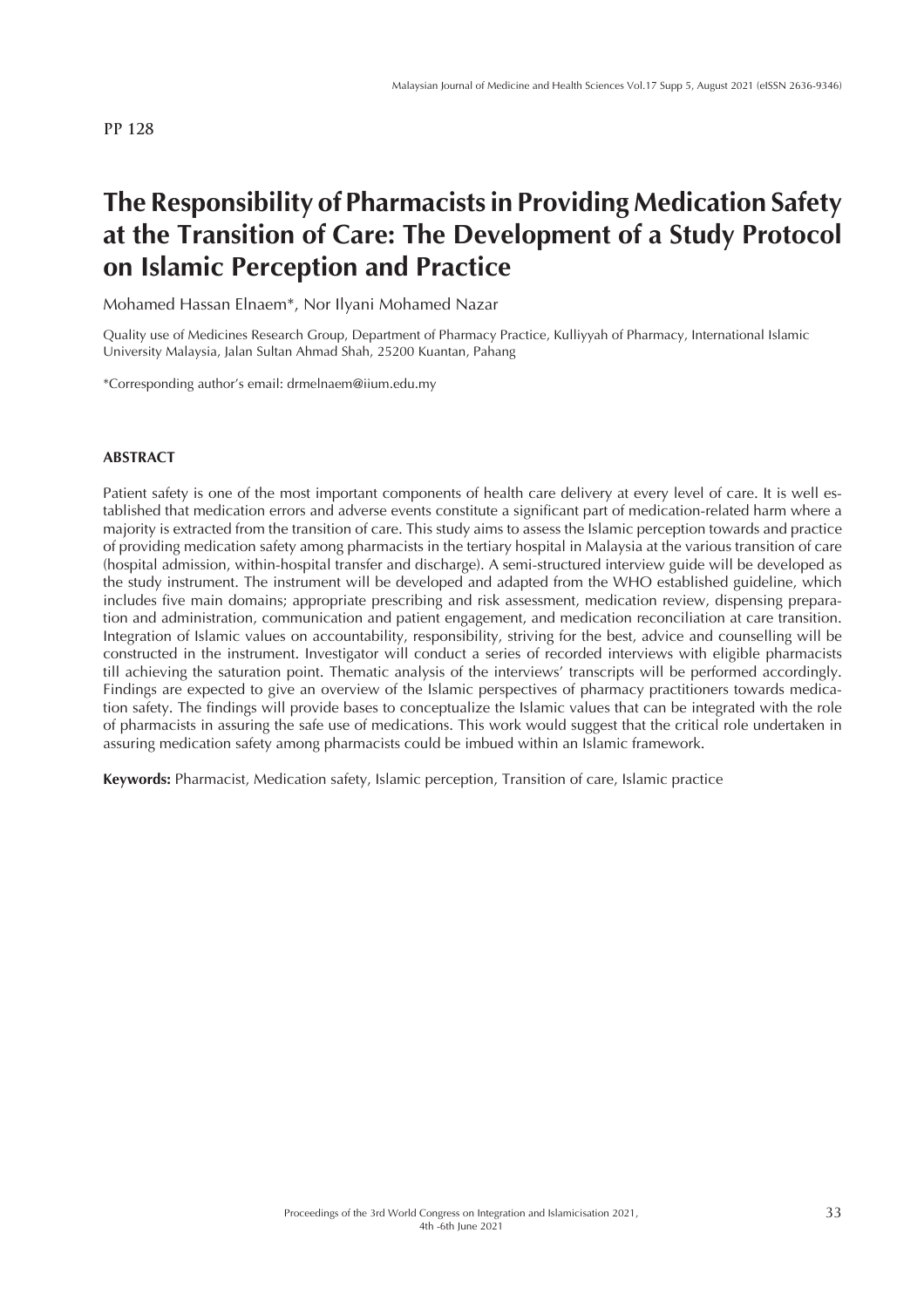# **Dilemma of Nurses in Assisted Medical Practices against Islamic Principles**

Nurul'Ain Ahayalimudin\*

Department of Critical Care Nursing, Kulliyyah of Nursing, International Islamic University Malaysia, Jalan Sultan Ahmad Shah, 25200 Kuantan, Pahang

\*Corresponding author's email: ainyanun@iium.edu.my

#### **ABSTRACT**

Nurses, as the largest proportion of healthcare discipline, are always left perplexed in having to assist physician despite the medical procedures that sometimes against Islamic practices, for instance, assisting in prohibited abortion or physician-assisted dying (euthanasia). This article aims to provide an academic review of the dilemma faced by nurses in assisted medical practices against Islamic principles. A literature search was conducted using the Google Scholar database until the year 2019. The literature selected were written in English using Keywords of nurses, abortion, physician-assisted dying, euthanasia, organ transplant, ethical issue, ethical dilemma, legal and Islamic principles. The search also includes related verses in the Al-Qur'an that associated with the practices. The searched articles were analysed accordingly to identify the perspectives from Islamic principles in regard to those medical practices. Most of the articles highlight the medical procedures that go against Islamic or religious practices as a debatable issue. Despite the debates, the nurses are still facing a constant dilemma in carrying their professional duties as there is no consensus concerning the ban of unethical procedures in some countries. The medical practices against Islamic principles have been highlighted in line with the dilemma of fulfilling the nurses' professional code of practice. It is hoped the dilemma faced by the nurses are heard by medical practitioners, policymakers and religious leaders.

**Keywords:** Medical practices, Ethical dilemma, Islamic practices, Nurses, Islamic principles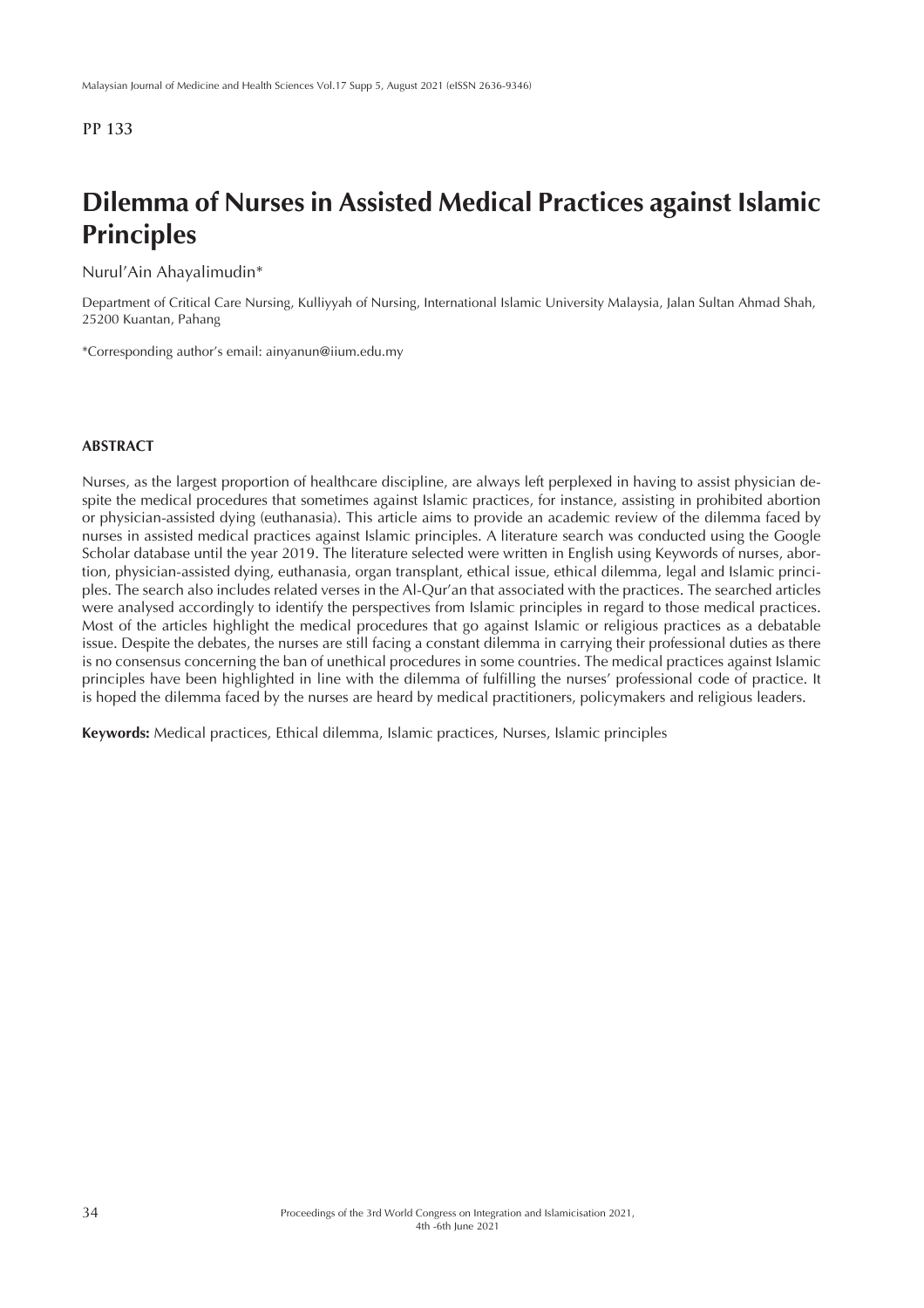## **The efficacy and safety of second-generation antipsychotics used in schizophrenia pharmacotherapy: A comparative review**

Mohamed Hassan Elnaem\*

Quality Use of Medicines Research Group, Department of Pharmacy Practice, Faculty of Pharmacy, International Islamic University Malaysia, Jalan Sultan Ahmad Shah, 25200 Kuantan, Pahang

\*Corresponding author's email: drmelnaem@iium.edu.my

#### **ABSTRACT**

Antipsychotic medications are widely used to treat schizophrenia because of their demonstrated clinical benefits. It is recommended that antipsychotic agents be tailored to the patient's condition to maximise positive outcomes while minimising adverse effects. This comparative review was conducted to highlight, summarise, and provide updates on the differences in efficacy and safety in the treatment of schizophrenia between various second-generation antipsychotic drugs (SGAs). A comparative review was conducted involving the published literature between 2000 till January 2021. The search performed through three scientific databases: Google Scholar, Science Direct, and PubMed. All English literature that reported the comparison between different SGAs in terms of efficacy and/or safety were included. We followed a systematic procedure to guide extracting, charting, and synthesising the results. Clozapine was frequently reported as an effective treatment for treating resistant cases. However, the evidence generated from blinded RCTs is not conclusive. Paliperidone palmitate showed comparable efficacy and a longer time to relapse than other oral antipsychotics in maintenance schizophrenia treatment. Regarding safety, the likelihood of SGAs causing weight gain and diabetes mellitus were higher in clozapine and olanzapine than in other SGAs. However, for SGAs-induced NMS, risperidone was reported to have the highest number of cases than other SGAs. Besides, risperidone was found to cause a significant increase in prolactin level. Moreover, ziprasidone showed the highest tendency to cause QT prolongation, while the less likely drug to cause this effect was olanzapine. It was noted that different study designs resulted in differing extents of reporting safety concerns. There were minor differences in the efficacy of SGAs concerning their dose-dependent role in treating acute episodes. Concerning the safety of SGAs, there were substantial differences in the type, severity of side effects, and consequently the determinants of adherence across various SGAs.

**Keywords:** Schizophrenia, Antipsychotics, Safety, Efficacy, Adherence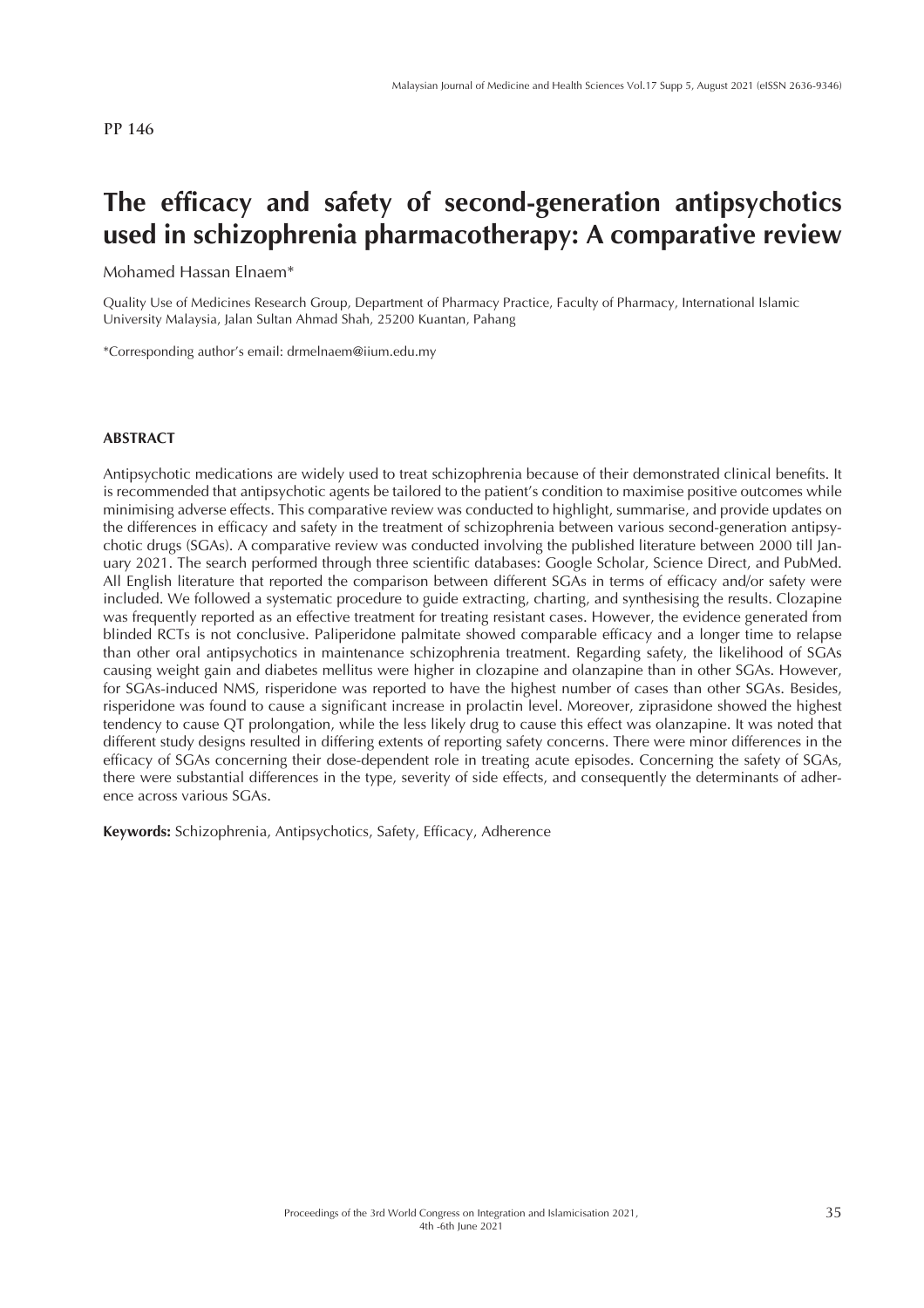## **Knowledge, Attitudes and Practice Pattern of Islamic Nursing Ethics among Nurses in Pahang, Malaysia**

Mohamad Firdaus Mohamad Ismail\*

Kulliyyah of Nursing, International Islamic University Malaysia, Jalan Sultan Ahmad Shah, 25200 Kuantan, Pahang

\*Corresponding author's email: firdausismail@iium.edu.my

## **ABSTRACT**

An international study showed nurses were indeed experienced in various ethical issues. Major theories central to nursing ethics, which are deontology and utilitarian perspective, highlight the importance of human reasoning alone, and the efficiency can still be argued. As Muslim nurse, equipping themselves with the Islamic manner of spirit is crucial. The problem is the extent of applying Islamic ethics in nursing practice that is still in doubt. This study aims to assess the knowledge, attitudes and practices of Islamic nursing ethics among nurses in Pahang, Malaysia. A self-administered questionnaire about knowledge of Islamic nursing ethics was developed, validated, tested, and distributed to nurses at Tengku Ampuan Afzan Hospital and Sultan Haji Ahmad Shah Hospital in Pahang (a tertiary care hospital) between February and March 2017. A total of 118 nurses had complete data in the study. The frequency of encountering ethical problems among nurses varied from 'daily' to 'yearly'. Only 24.6% of nurses responded that they had experienced ethical issues in their work. 43.2% of nurses responded that they know 'moderately' about the moral principle of Islam pertaining to their work. More than half (69.5%) of the nurses scored at the moderate levels, and 17.8% had competent levels of practice regarding Islamic ethics. Only 20.3% of the respondents' opinion is in line with Islamic ethics for the problem of adherence to the patients' wishes. This study recognizes the need to evaluate the training curricula and modes of teaching Islamic ethics among nurses to further the Islamic ethics knowledge among nurses in a clinical setting.

**Keywords:** Nursing, Ethics, Morals, Islam, Pahang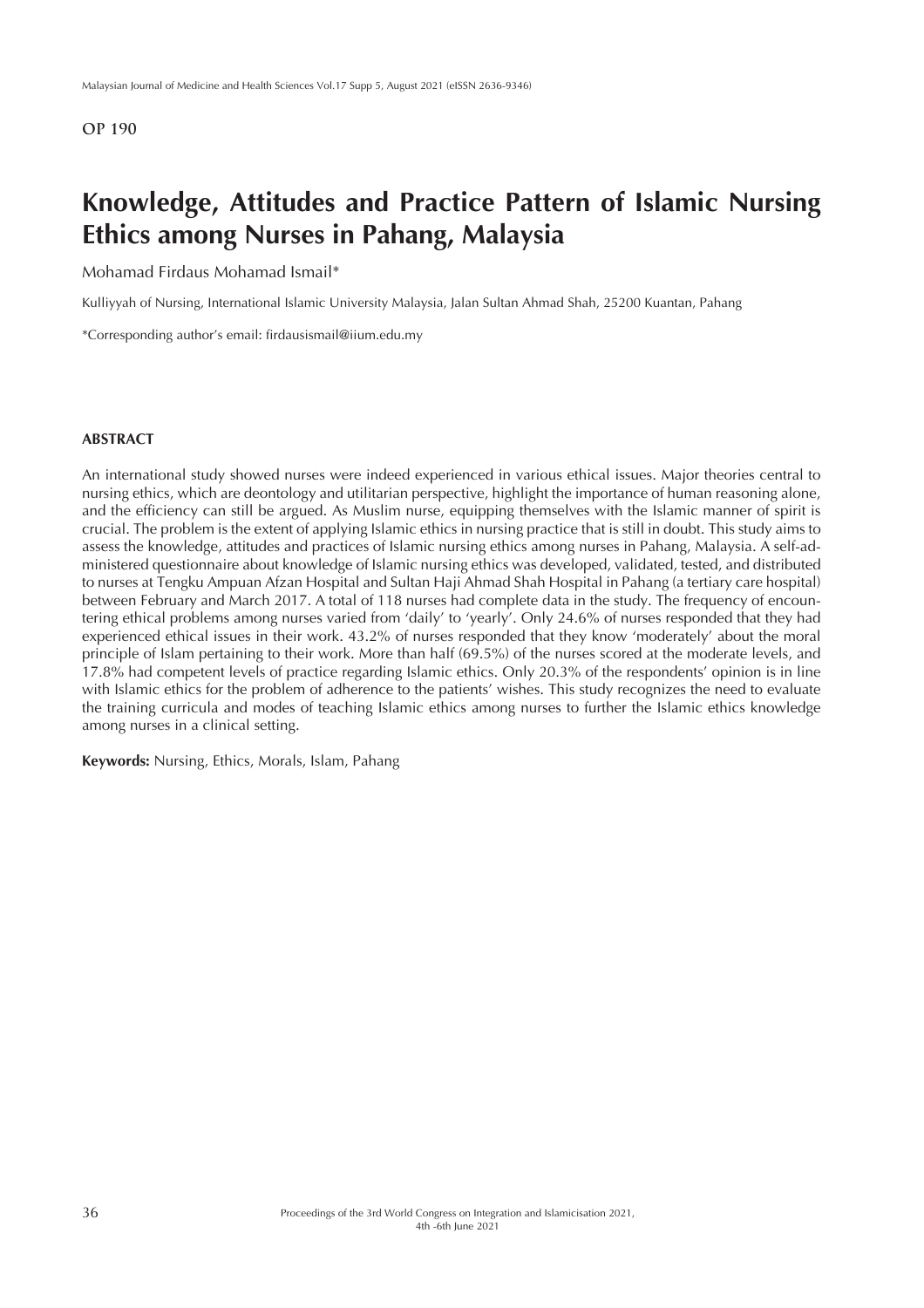## **Polymerase Chain Reaction Targeting Lipopolysaccharide Gene for Diagnosis of** *Burkholderia pseudomallei* **Infection**

Engku Nuraishah Huda E. Zainudin<sup>1,\*</sup>, How Soo Hin<sup>2</sup>, Mohammed Imad Al-Deen Mustafa Mahmoud<sup>3</sup>, Quazi Manjurul Haque4

- <sup>1</sup> Department of Basic Medical Sciences, Kulliyyah of Pharmacy, International Islamic University Malaysia, Jalan Sultan Ahmad Shah, 25200 Kuantan, Pahang, Malaysia
- <sup>2</sup> Department of Internal Medicine, Kulliyyah of Medicine, International Islamic University Malaysia, Jalan Sultan Ahmad Shah, 25200 Kuantan, Pahang, Malaysia
- <sup>3</sup> Department of Basic Medical Science, Kulliyyah of Medicine, International Islamic University Malaysia, Jalan Sultan Ahmad Shah, 25200 Kuantan, Pahang, Malaysia
- <sup>4</sup> Department of Medical Microbiology, College of Medicine, Taibah University, Al Madinah Al Munawarah 42353, Kingdom of Saudi Arabia
- \* Corresponding author's email: engkunuraishah@iium.edu.my

#### **ABSTRACT**

Conflicting reports on the use of the polymerase chain reaction (PCR) technique hampered its application as a diagnostic tool for melioidosis. We explored the diagnostic potential of PCR by targeting the lipopolysaccharide (LPS) gene of *Burkholderia pseudomallei* in clinical samples obtained from patients in the state of Pahang, Malaysia. Detection of *B. pseudomallei* was by culture method and PCR, performed directly onto clinical specimens. Primers used in this PCR technique were derived from the LPS gene sequence of the bacteria as described by Wongratanacheewin *et al*. When PCR was performed to detect LPS genes of *B. pseudomallei* on culture media, all 35 samples were tested positive. No false positive was noted when tested on 20 other organisms. When the same method was used on direct clinical samples, we detected LPS genes in 30 out of 31 clinical samples. This gives a sensitivity of 96.8% and a specificity of 100%. PCR targeting the LPS gene on blood or other bodily fluids may be useful in the rapid diagnosis of melioidosis and should be carried out in hospitals with high incidences of melioidosis.

**Keywords:** Direct clinical sample, PCR, LPS genes, *Burkholderia pseudomallei*, Melioidosis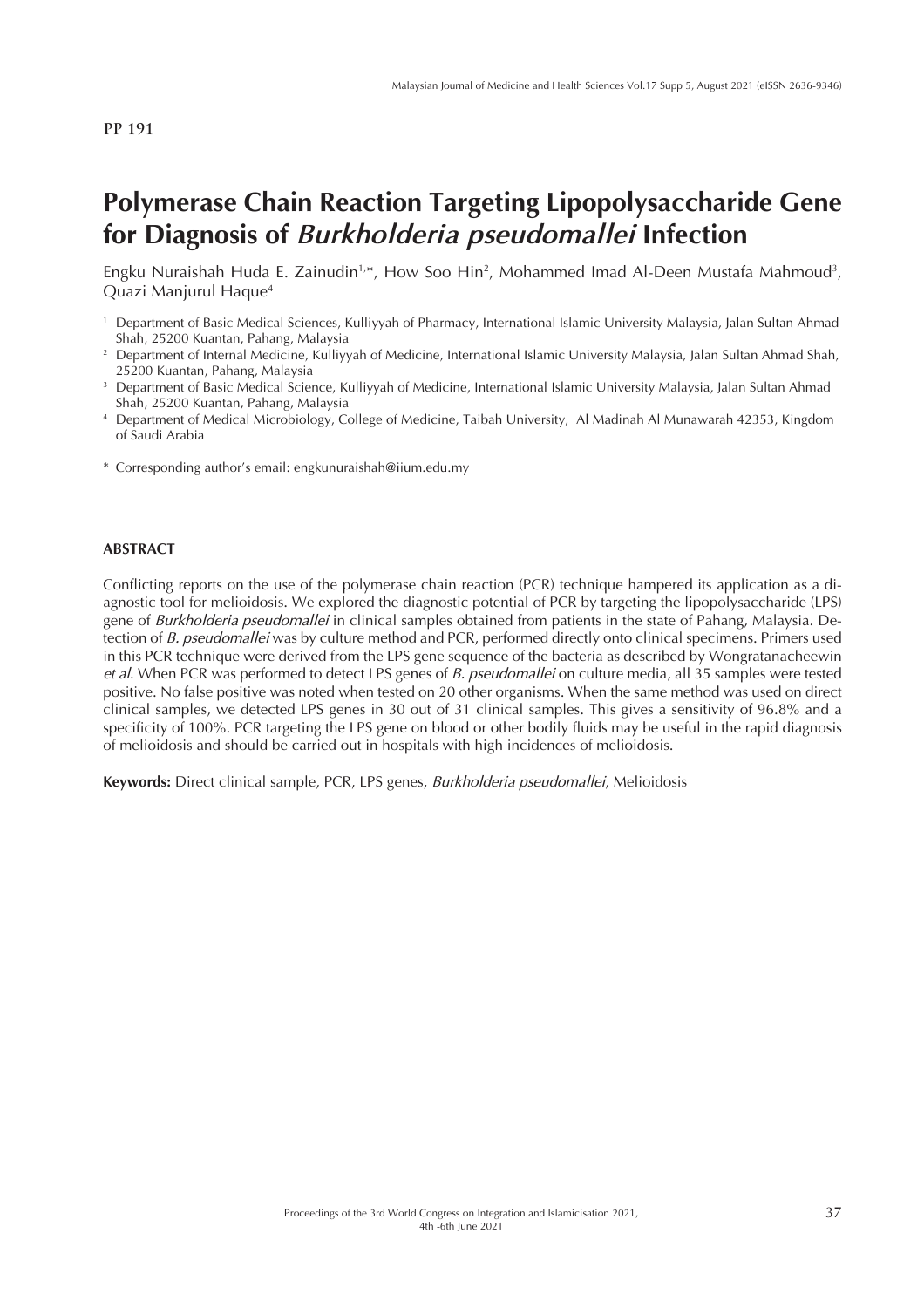# **Viral Infections: Brief Review and Prevention from Islamic Perspectives**

Engku Nuraishah Huda E. Zainudin\*, May Khin Soe, Amni Izzati, Nurul Asyiqin Yusof

Department of Basic Medical Sciences, Kulliyyah of Pharmacy, International Islamic University Malaysia, Jalan Sultan Ahmad Shah, 25200 Kuantan, Pahang, Malaysia.

\*Corresponding author's email: engkunuraishah@iium.edu.my

#### **ABSTRACT**

The magnitude of diseases caused by viral pathogens is enormous. Some types of the virus frequently leading to chronic infections, which cause significant medical and economic issues. Viral agents are constantly emerging or re-emerging, with the recent coronavirus outbreak causing panic worldwide. Relevant literature was reviewed based on a combination of one or more of the following Keywords: infection, viral diseases, modes of transmission, prevention control. Islamic perspective related to the topic was extracted using the primary sources (related Qur'anic verses and Hadith) as well as secondary sources (fatwa; Islamic jurisprudence, made by Islamic scholars). This review focuses on an intelligible framework that highlights the differences between various modes of viral transmission and prevention. Understanding viral modes of transmission and prevention methods may allow for improved surveillance and prevention measures. This review also demonstrates prevention methods from Islamic beliefs to control the future occurrence of disease outbreaks. Another major outcome of this review would allow various parties. i.e. students, university, the community, health scientists, medical practitioners to be a cognizant pertaining to viral infection.

**Keywords:** Modes of transmission, Preventive control, Virus disease, Viral infection, Islamic perspective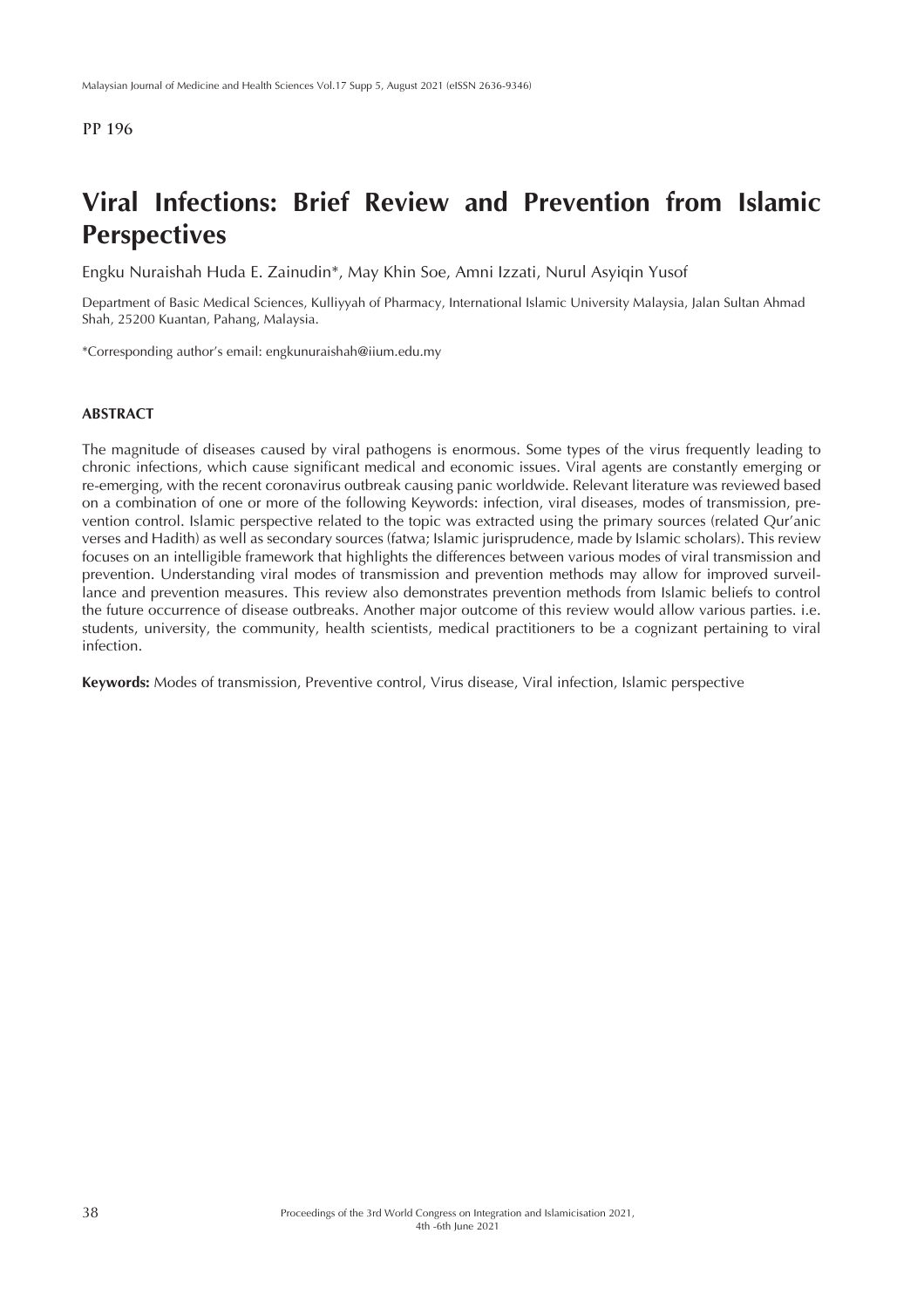# **Involvement of the Cholinergic System Utilising Nicotine in the Deficit of Spatial Learning and Memory among Depressed Rat Model Using Morris Water Maze**

Norlinda Abd Rashid\*

Kulliyyah of Nursing, International Islamic University Malaysia, Jalan Sultan Ahmad Shah, 25200 Kuantan, Pahang, Malaysia

\*Corresponding author's email: anatomi@iium.edu.my

### **ABSTRACT**

Depression has been shown to disturb spatial learning and memory performance, while cholinergic system activation prevented these effects. This study investigated the involvement of the cholinergic system via nicotine treatment in spatial learning and memory by investigating the Morris Water Maze (MWM) performance in a depressed rat model induced by rapid eye movement (REM) sleep deprivation. Male Sprague Dawley rats were divided into a normal condition, REM sleep deprivation (model of depression) and control wide platform condition for 72 hours. Throughout this procedure, 1mg/kg of saline or nicotine was given subcutaneously 12 hourly. Then, the rats were placed in MWM containing a pool of water with colour opaque powdered flour, where they must swim to a hidden escape platform by relying on the external-maze cues. Finally, the platform was removed in order for the rats to memorise the platform zone within the pool. MWM test results showed that depression is significantly impaired the learning and memory performance of the rats by increasing the time taken to reach a hidden platform and spent less time in the platform zone. However, cholinergic activation using nicotine treatment prevent this deficit. Acute nicotine treatment in depression reduced impairments in spatial learning and memory, suggesting that cholinergic system may be involved and that the ameliorative effect of nicotine is due to activation of that system.

**Keywords:** Depression, Rapid eye movement sleep deprivation, Cholinergic, Nicotine, Learning, Memory, Morris water maze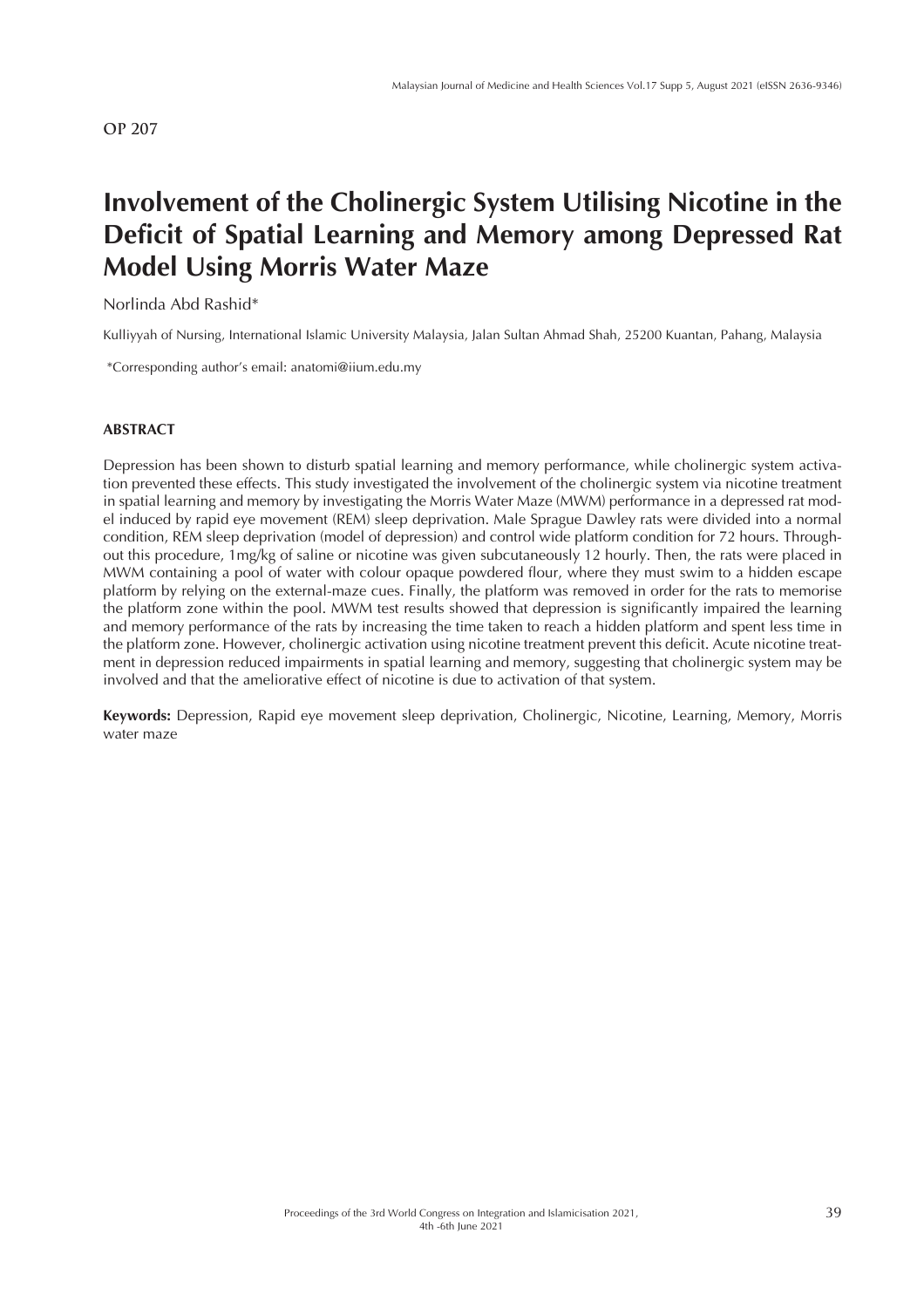# **Non-Communicable Diseases (NCDs) and Modifiable Risk Factors Profiling Among Adults in a Selected FELDA Settlement in East Coast of Pahang**

Hafizah Pasi\*, Jamalludin Ab Rahman, Razman Mohd Rus, Karimah Hanim Abd Aziza, Hashima E. Nasreen, Muhammad Zubir Yusof, Noor Artika Hassan, Nor Faiza Mohd Tohit, Edre Mohammad Aidid, Mohammad Farhan Rusli, Muhammad 'Adil Zainal Abidin

Department of Community Medicine, Kulliyyah of Medicine, International Islamic University Malaysia, Jalan Sultan Ahmad Shah, 25200 Kuantan, Pahang, Malaysia

\*Corresponding author's email: drhafizah@iium.edu.my

## **ABSTRACT**

Current data shows an increment of the NCDs and its modifiable risk factors, resulting in an increasing number of related deaths. We sought to measure the proportion of adults with NCDs and its modifiable risk factors among residents of FELDA Lepar Hilir 1, Kuantan, Pahang. A cross-sectional study was conducted among 216 consented adults aged 18 years old and above in the selected houses, using a simple random sampling. A face-to-face, interviewer-administered questionnaire adapted from National Health and Morbidity Survey, 2015 was used. Clinical assessment was measured using weighing scale SECA 762, height measuring tool SECA 242, measuring tape, manual mercury sphygmomanometer, and Rightest GM 550 Blood Glucose Monitoring System. We use SPSS (version 24.0) for data analysis. The proportions were highest for hypertension (31.9%), followed by hypercholesterolemia (27.8%) and diabetes mellitus (20.4%). For risk factors, 39.4% were inactive, while 88.4%, 91.2%, and 39.8% have inadequate daily fruits, vegetables, and plain water intake, respectively. For smoking status, 25.5% are current tobacco smokers, 4.2% ever smokers, and 6.0% are ex-smokers, while 4.6% have consumed alcohol. Body mass index showed overweight was 30.6%, obese class 1; 16.2%, obese class 2; 6.5% and obese class 3; 1.9%. In addition, 50.5% male and 74.0% female respondents have central obesity. This study revealed that the overall proportion of NCDs and their modifiable risk factors among adults in FELDA Lepar 1 is high. Therefore, prevention activities towards these diseases should be intensified by the respective authorities.

**Keywords:** Non-communicable diseases, Proportions, Adults, FELDA, Risk factor, Cross-sectional study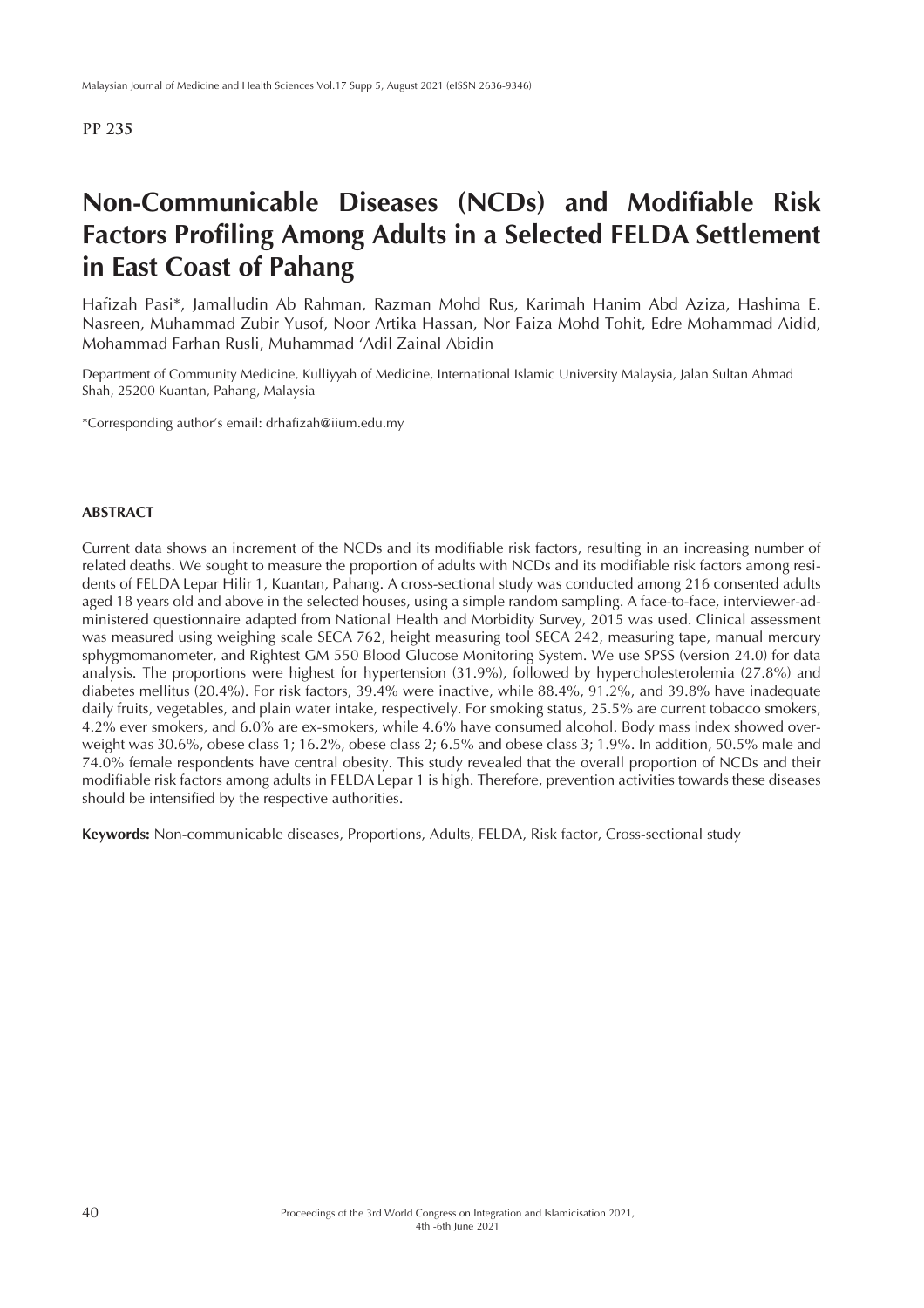## **An Islamic Ethico-legal Framework for Articular Cartilage Tissue Engineering Research: A Focus on Harm Reduction**

Muhammad Aa'zamuddin Ahmad Radzi<sup>1</sup>, Munirah Sha'ban<sup>2</sup>, Nur Syamimi Mohd Azharuddina<sup>1</sup>, Azran Azhim1 , Abdurezak Abdulahi Hashi3,\*

\*Corresponding author's email: hashi@iium.edu.my

#### **ABSTRACT**

The available studies showed a connection between mental health features of anxiety, depression, and stress with osteoarthritic patients. Articular cartilage tissue engineering (ACTE) methods offer potential options to treat joint diseases. It is evident through the increasing trend of ACTE research and development in local institutions. The ethical and legal concerns of such practices, including cell sources, biomaterials, signalling factors, and animal study, have yet to be addressed systematically. The study aims to formulate an Islamic ethical and legal framework to facilitate both the scientific and social progress of ACTE research in the Malaysian context. The present work used content analysis of relevant journal articles obtained through a systematic search of Scopus and Web of Science. The study then utilised the existing documents on Malaysian laws, regulations, and guidelines; and *fatw*ā related to the ACTE research. Based on the documents, the ethical and legal framework was formulated. The paper proposes a framework that includes six steps on ethical and legal issues in ACTE research. There are (1) to select research design and strategy, (2) to identify the potential issues, (3) to review relevant laws, regulations and guidelines, (4) to review the relevant *shar*ī*ʿah* rulings and opinions, (5) to consider possible alternatives and its consequences, and (6) to decide and implement the best course of action. These six steps are aligned based on the concept of *Maqasid al-shar*ī*ʿah*  (the objectives of Islamic law) and *al-Qaw*ā*ʿid al-Fiqhiyyah* (Islamic Legal Maxim). The paper presents a framework that can serve as a guide to conduct safe and sound ACTE research based on the Islamic perspective. It is hoped that the findings can be used to establish a comprehensive healthcare management model for treating osteoarthritis in the future.

**Keywords:** Articular cartilage, Tissue engineering, Islamic Ethico-legal, Framework, Research

<sup>1</sup> Department of Biomedical Science, Kulliyyah of Allied Health Sciences, International Islamic University Malaysia, Jalan Sultan Ahmad Shah,25200 Kuantan, Pahang

<sup>&</sup>lt;sup>2</sup> Department of Physical Rehabilitation, Kulliyyah of Allied Health Sciences, International Islamic University Malaysia, Jalan Sultan Ahmad Shah,25200 Kuantan, Pahang

<sup>3</sup> Department of Biotechnology, Kulliyyah of Science, International Islamic University Malaysia, Jalan Sultan Ahmad Shah, 25200 Kuantan, Pahang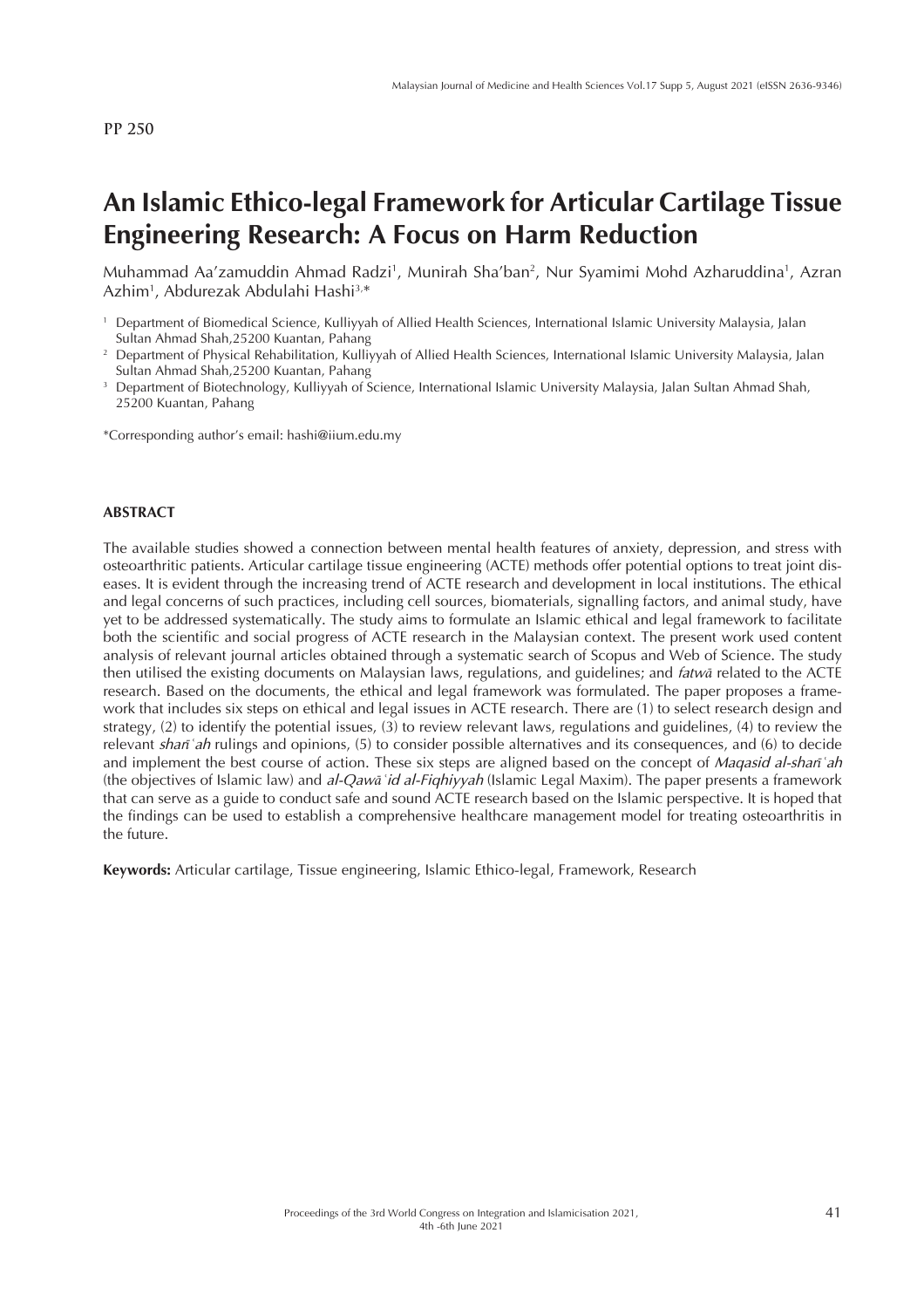## **Mental Health Law and Policy at the Workplace: Should More be Done Post Pandemic**

lda Madieha Abdul Ghani Azmi½, Mushera Bibi Ambaras Khan½, Nora Mat Zin², Haniza Rais¾, Faiz Naqib Amirul Ramli<sup>1</sup>

- <sup>2</sup> Kulliyyah of Medicine, International Islamic University Malaysia, Jalan Sultan Ahmad Shah, 25200 Kuantan, Pahang, Malaysia
- <sup>3</sup> Kulliyyah of Education, International Islamic University Malaysia, Jalan Gombak, 51300 Gombak, Selangor, Malaysia

\*Corresponding author's email: imadieha@iium.edu.my

#### **ABSTRACT**

In 2019, 2.3 percent of the Malaysian adult population – amounting to approximately 500,000 persons – were found to be depressed or experience some form of mental health issues. This number is expected to increase eminently as an aftermath of the current COVID-19 pandemic, with companies and employers restructuring their businesses to keep themselves afloat. As such, employees who seek to secure their jobs better commit more to their work with less regard to other aspects of their life, including their mental well-being. The finding is that at the end of 2020, 82.5 percent of Malaysian workers across different ethnicities expressed a high level of worry about losing their jobs, which consequentially contributes to more stress at work and mental health issues in the workplace. This paper seeks (i) to examine the relevant legislations on mental health (ii) to analyse work related legislations and labour policies; to determine how supportive they are to individuals with mental health issues. These issues are determined primarily through doctrinal study, legal gap and content analysis of the relevant legislation and labour policies. A comparative study between Malaysia and several other countries was also undertaken to provide a more holistic perspective on the issues. The outcome of this paper would contribute towards a better understanding of the employees' mental needs and better regulations of the workplace environment.

**Keywords:** Mental health, Workplace, Law, Depression, Comparative study

<sup>1</sup> Ahmad Ibrahim Kulliyyah of Laws, International Islamic University Malaysia, Jalan Gombak, 51300 Gombak, Selangor, Malaysia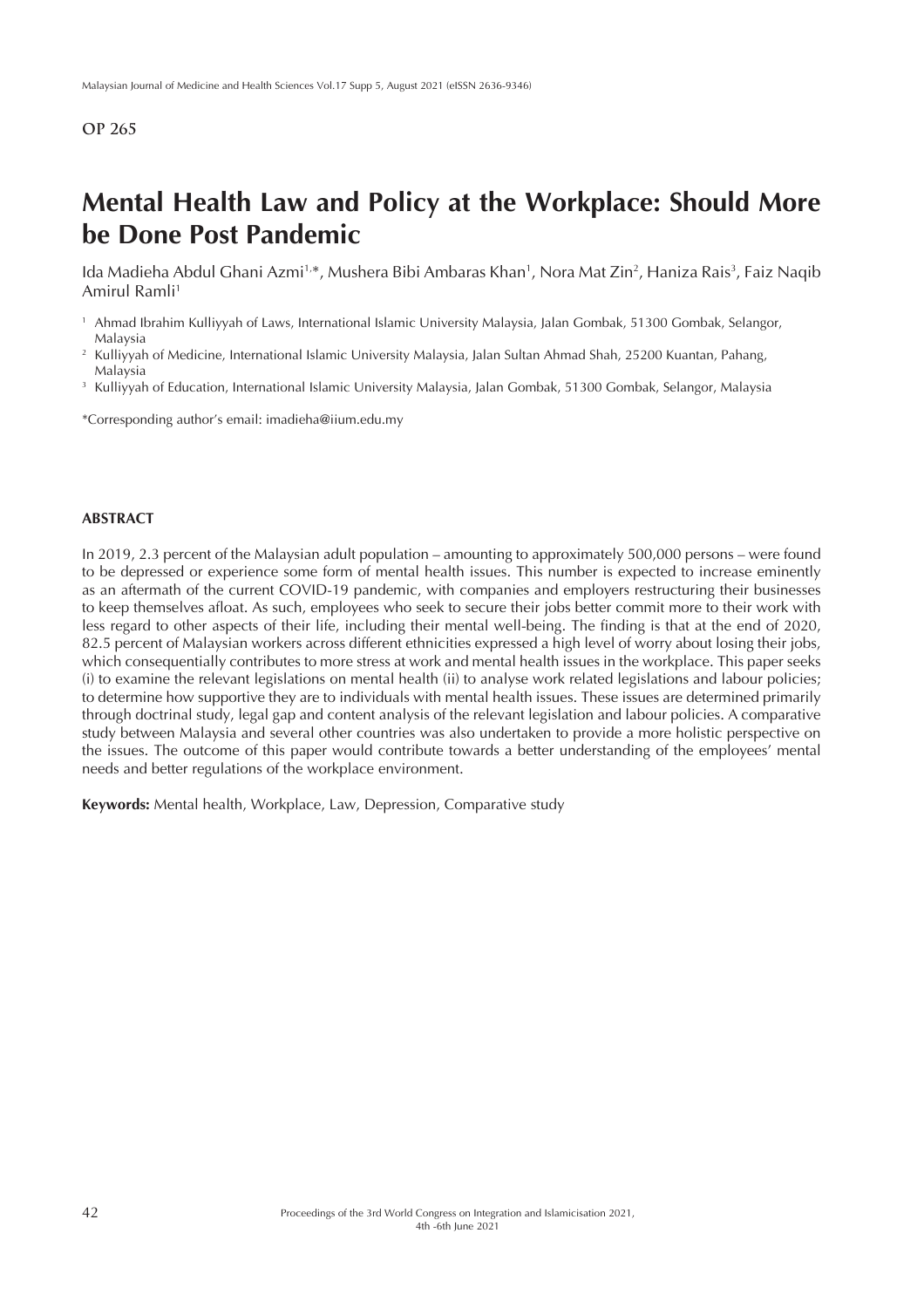# **Hydration Status of University Students in the Fasting Month of Ramadan**

Muhammad Muzaffar Ali Khattak\*

Department of Nutrition Sciences, Kulliyyah of Allied Health Sciences, International Islamic University Malaysia, Jalan Sultan Ahmad Shah, 25200 Kuantan, Pahang, Malaysia

\*Corresponding author's email: muzaffar@iium.edu.my

#### **ABSTRACT**

The aim of this study was to assess the hydration status of the students who were observing their religious obligation during the holy month of Ramadan Kareem. Islam fasting is widely advocated for its health benefits around the world. According to the Islamic faith in the Holy Quran, it is prescribed by Almighty Allah (God) for the Muslim to fast in the holy month Ramadan of the Islamic Calendar every year. Therefore, this study was conducted on university students to assess their hydration status while fasting. Thirty students, both male and female students of IIUM, volunteered to participate in this study and consented to be observed for the hydration status. All the students were of normal body mass index (BMI) according to the WHO classification. Their hydration status was assessed before, during and after fasting on specific adjusted timing of post meals with the help of bioelectrical impedance (BIA). The collection was compiled and statically analysed. The results indicate that the total body water (TBW) is increased without affecting the balance of intracellular water (ICW) and extracellular water (ECW) of the fasting students. This study indicates that Islamic fasting does not cause a reduction in TBW in the fasting individual and is maintained due to the burning of the body fat.

**Keywords:** Hydration status, Students, Islamic, Fasting, Ramadan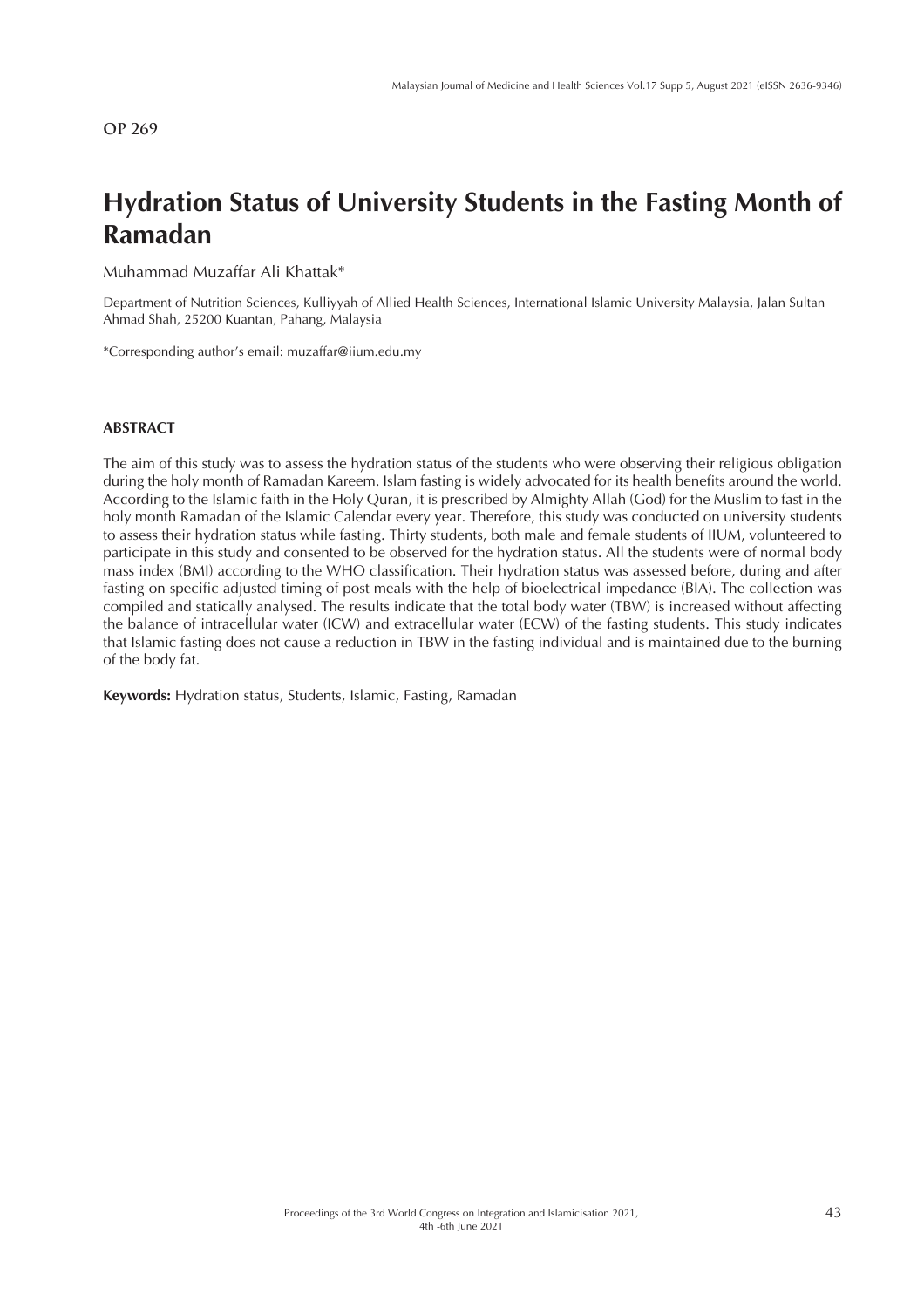# **Knowledge, Attitude and Practice of Urinary Incontinence Screening: Preliminary findings of Childbearing Women Attending Maternal Child Health Clinic**

#### Siti Mariam Muda\*

Kulliyyah of Nursing, International Islamic University Malaysia, Jalan Sultan Ahmad Shah, 25200 Kuantan, Pahang, Malaysia

\*Corresponding author's email: sitimariam@iium.edu.my

#### **ABSTRACT**

Urinary incontinence (UI) is common among childbearing women that affect the quality of life. UI screening should be performed as early as possible to prevent further complication for women in their future life. Hence, this study aims to assess the level of knowledge, attitude and practice of UI screening and to investigate the association between severity of UI and screening practice among childbearing women. This cross-sectional study was carried out among 113 childbearing women attending Maternal Child Health Clinic. Data collected through a self-administered questionnaire and analysed with SPSS software. The majority of childbearing women showed a lack of knowledge and never practised UI screening compared to those who go for screening. There is a significant between the severity of UI and screening practice. This finding indicates a lack of knowledge, attitude and practice of UI screening among childbearing women. Health education and awareness campaign should be improved in order to raise awareness and encourage childbearing women to do screening and seek early treatment for UI.

**Keywords:** Urinary incontinence, Women, Childbearing, Screening, Quality of life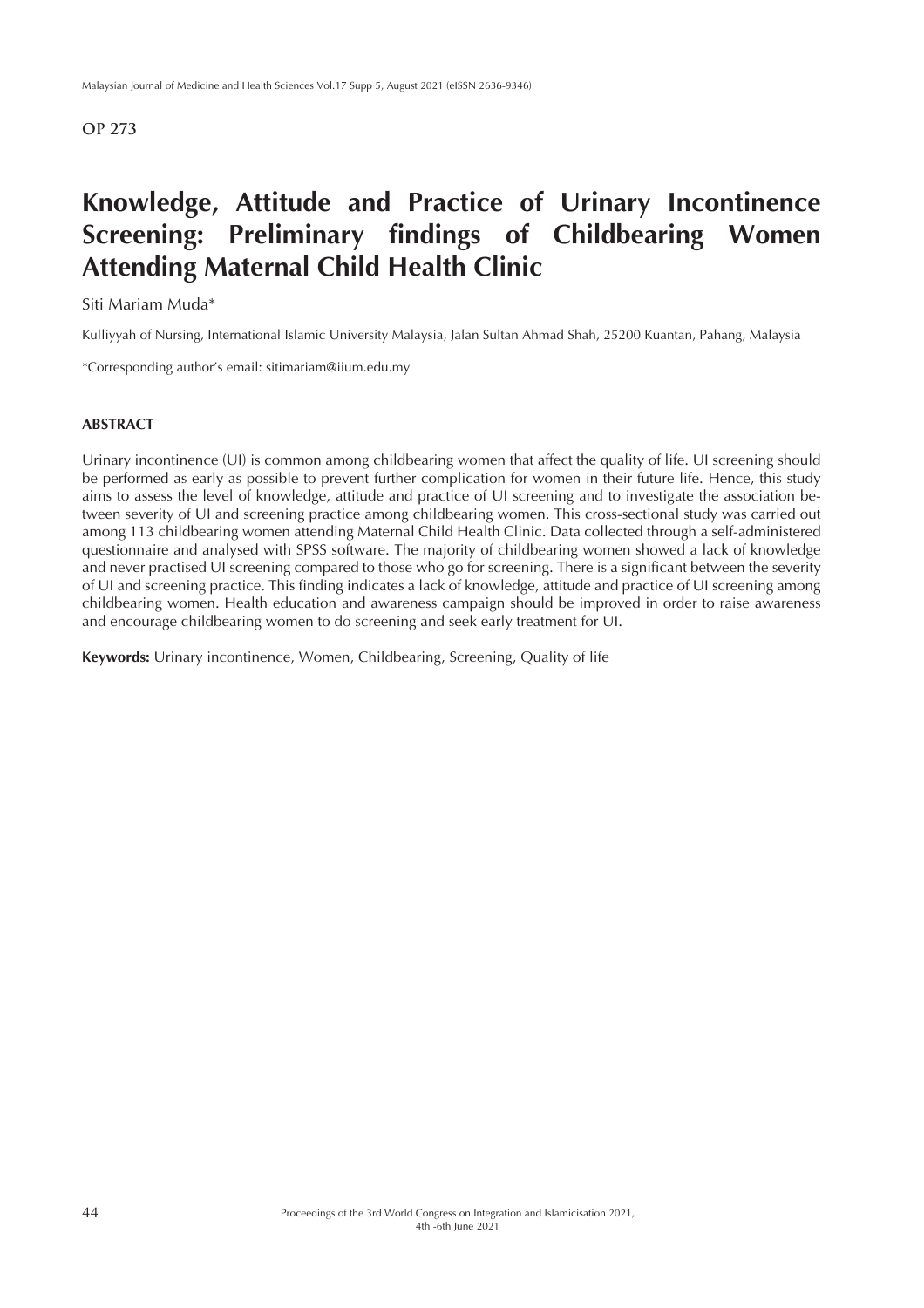# **THEME 3:**

# **CYBERPSYCHOLOGY AND WELLBEING IN THE AGE OF 4TH INDUSTRIAL REVOLUTION**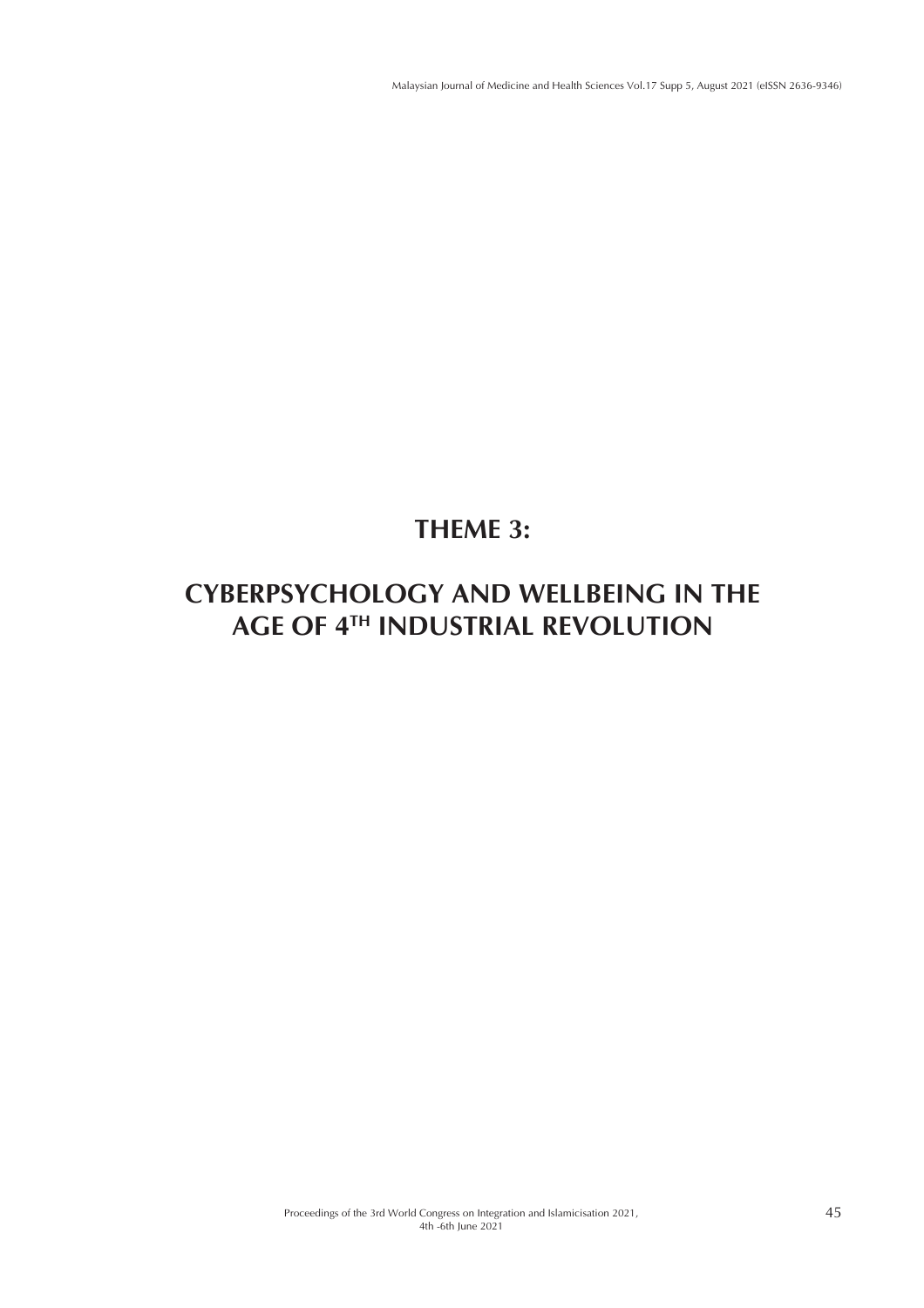## **THEME 3**

# **Association between Social Media Use and Depression among Students in International Islamic University Malaysia (IIUM) Kuantan Pahang**

Nur Sarah Nabila Abd Nadzir<sup>1</sup>, Hanisah Mohd. Noor<sup>2</sup>, Radiah Abdul Ghani<sup>1,\*</sup>

\*Corresponding author's email: radiah@iium.edu.my

### **ABSTRACT**

Depression is a vital issue as it is expected to be among the major health problems affecting Malaysia in the upcoming years. With the rise of technology used nowadays, social media has become one of the leading factors towards depression among youths in several western countries. To further validate this hypothesis, the aim of this study is to investigate the association between social media use and depression among International Islamic University Malaysia Kuantan students. This cross-sectional study involved 227 students of IIUM Kuantan from three Kulliyyahs; Kulliyyah of Allied Health Sciences (KAHS), Science (KOS) and Dentistry (KOD). Convenience sampling was applied, and self-administered questionnaires were distributed from January 2019 until March 2019. Data were analysed using Statistical Package Software for Social Sciences (SPSS) version 25. This study indicated that the level of social media-related depression among students in selected Kulliyyah in IIUM Kuantan was low (n=61, 26.9%). Body image dissatisfaction, online harassment, sleep disturbance and high self-esteem were significantly associated with low depression level. Socio-demographic factors which are the types of kulliyyah and working part-time were found to be significantly associated with depression, with the p-value of 0.002 and 0.012 respectively. Social media use and depression were significantly associated, where it involved body image, online harassment, sleep and self-esteem.

**Keywords:** Social media, Depression, Body image, Online harassment, Self-esteem

<sup>1</sup> Department of Biomedical Science, Kulliyyah of Allied Health Sciences, International Islamic University Malaysia, Jalan Sultan Ahmad Shah, 25200 Kuantan, Pahang, Malaysia<br>Department of Psychiatric, Kulliyyah of Medicine, International Islamic University Malaysia, Jalan Sultan Ahmad Shah, 25200

Kuantan, Pahang, Malaysia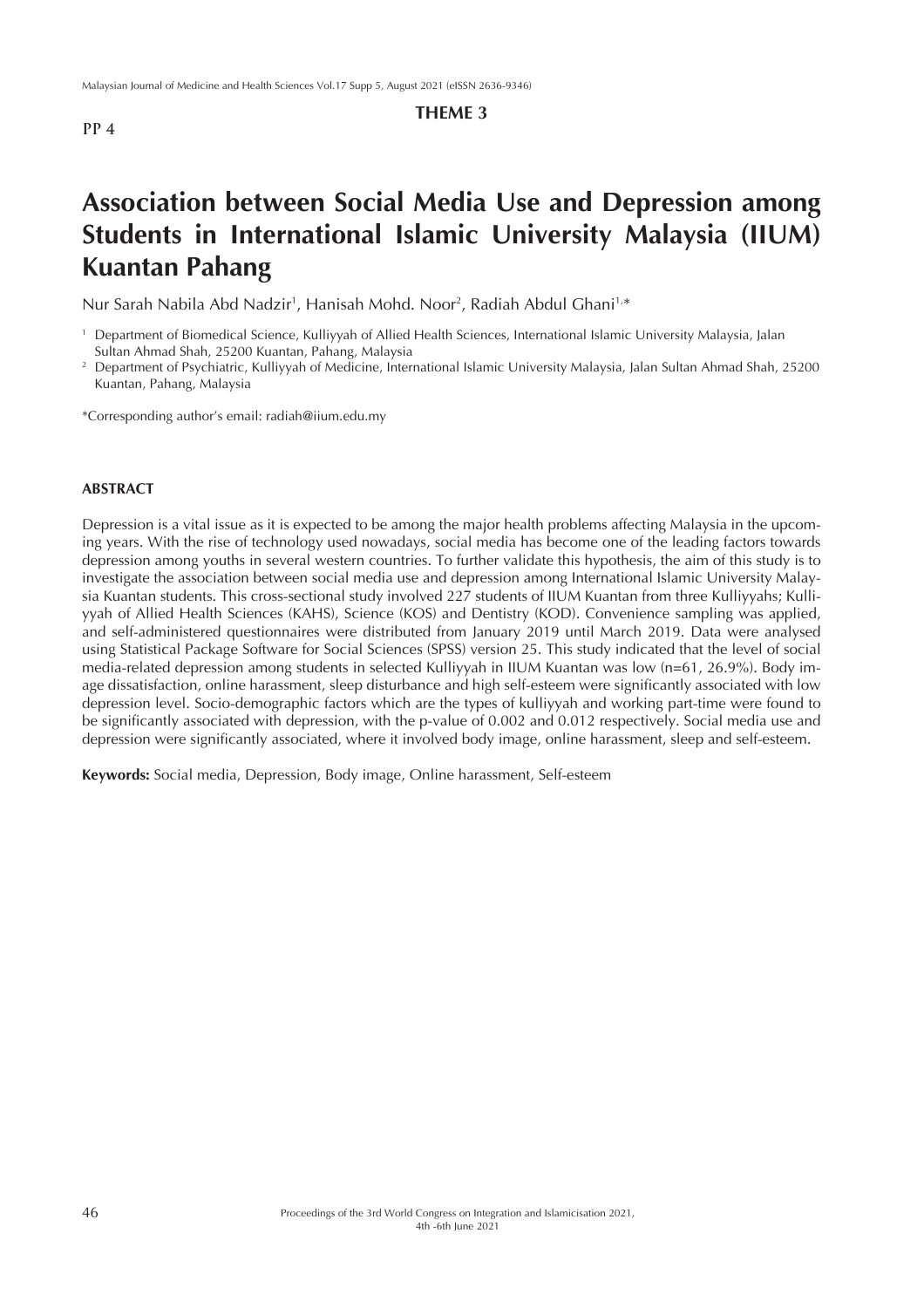# **The Understanding of Doctors and Nurses' Roles in Islamic Medical Practice and '***Rukhsah Salah***' in a** *Shariah* **Friendly Hospital**

Siti Roshaidai Binti Mohd Arifin<sup>1,</sup>\*, Nur Afiqah Binti Mohd Nazir<sup>2</sup>, Normadiah Daud<sup>3</sup>, Suhaiza Samsudin<sup>4</sup>

<sup>4</sup> Department of Family Medicine, Kulliyyah of Medicine, International Islamic University Malaysia, Jalan Sultan Ahmad Shah, 25200 Kuantan, Pahang, Malaysia

\*Corresponding author's email: roshaidai@iium.edu.my

#### **ABSTRACT**

The medical service quality could be influenced by various factors such as medical care etiquettes, healthcare practitioners' quality and healthcare practitioners' advice. The implementation of Islamic healthcare services within *Shariah*-compliant hospital faces some challenges due to a lack of awareness, ethics and spirituality among healthcare practitioners. Despite these challenges, less attention has been given to the healthcare practitioners' perspectives of their roles in delivering such services. The aim of this study was to assess the understanding of healthcare practitioners on their roles in Islamic medical practice in a Shariah-compliant hospital. This descriptive cross-sectional study was conducted among 152 nurses and doctors in a Shariah friendly hospital in Pahang, Malaysia, using a set of questionnaires related to the understanding of Islamic medical practice and knowledge of *Rukhsah Salah*. Whilst 80.3% (n=122) participants had a high level of understanding of Islamic medical practice, only 50% (n=76) had a good level of knowledge regarding *Rukhsah Salah*. Their departments (ward/ clinic disciplines), age, and years of experiences significantly associate with the level of understanding of Islamic medical practice with p-values of 0.04, 0.05 and 0.02, respectively. The department is also significantly associated with the level of knowledge regarding *Rukhsah Salah* (p-value < 0.001). The findings from this study suggested that more training on *Rukhsah Salah* should be designed for nurses and doctors working in a Shariah friendly hospital to support the implementation of Islamic medical practice.

**Keywords:** Islamic medical practice, *Shariah* compliance, Ibadah friendly hospital, *Rukhsah Salah*, Understanding

<sup>1</sup> Kulliyyah of Nursing, International Islamic University Malaysia, Jalan Sultan Ahmad Shah, 25200 Kuantan, Pahang, Malaysia

<sup>2</sup> National Heart Institute, 145, Jalan Tun Razak, 50400 Kuala Lumpur, Wilayah Persekutuan Kuala Lumpur, Malaysia

<sup>3</sup> Faculty of Islamic Contemporary Studies, Universiti Sultan Zainal Abidin, Kampung Gong Badak, 21300, Terengganu, Malaysia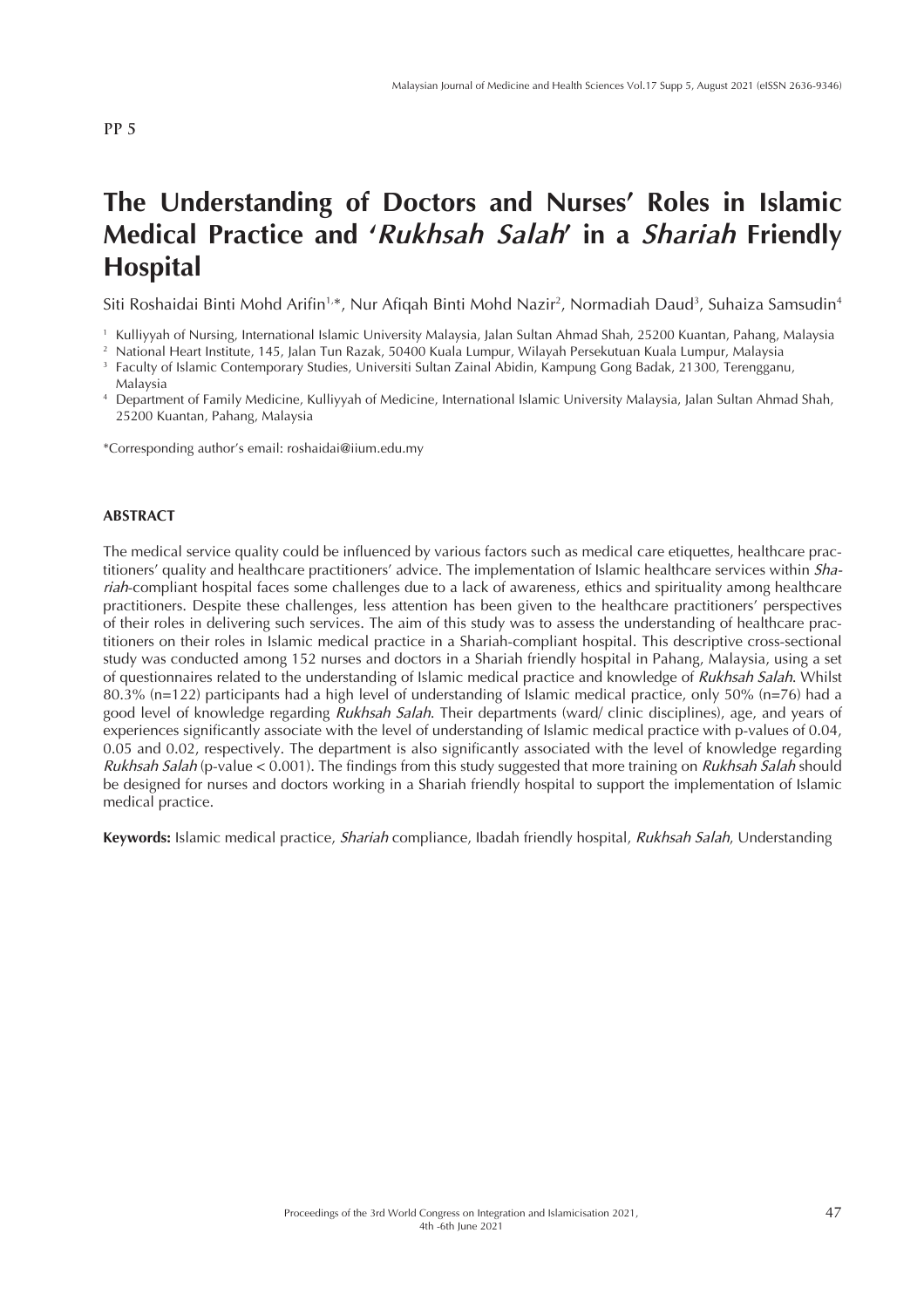## **Knowledge of Islamic Medical Practice among Nursing and Medical Students in Kuantan, Pahang**

Siti Roshaidai Mohd Arifin<sup>1,\*</sup>, Azimah Othman<sup>2</sup>, Normadiah Daud<sup>3</sup>

- <sup>2</sup> Emergency and Trauma Department, Hospital Serdang, Jalan Puchong, Kajang, Selangor Darul Ehsan: 43000, Malaysia
- <sup>3</sup> Faculty of Islamic Contemporary Studies, Universiti Sultan Zainal Abidin, Kampung Gong Badak, 21300, Terengganu, Malaysia

\*Corresponding author's email: roshaidai@iium.edu.my

#### **ABSTRACT**

Islamic medical practice includes spirituality in delivering healthcare services. Current studies on Islamic medical practice focus on healthcare professionals with less attention given to nursing and medical students. The objective of this study was to assess the level of knowledge of Islamic medical practice among nursing and medical students. This descriptive cross-sectional study was conducted on 190 undergraduate nursing and medical students in Pahang, Malaysia. Most participants had a good level of knowledge on Islamic medical practice (n=190, 70.5%). There was a significant association between the level of knowledge of *Rukhsah Salah* with the courses, training experience, and current year of the study, indicating p-values of 0.025, 0.006, and 0.003, respectively. This study suggests that the students have a good level of knowledge regarding Islamic medical practice and a moderate level of Rukhsah Solah. Guidelines and protocols in Islamic medical practice should be delivered to the nursing and medical students prior to their graduation to facilitate the sustainability of such practice.

**Keywords:** Health care practitioners, Muslim-friendly, Shariah compliant hospital, Islamic medical care, Nursing, Medical students

<sup>1</sup> Department of Special Care Nursing, Kulliyyah of Nursing, International Islamic University Malaysia, Jalan Sultan Ahmad Shah, 25200 Kuantan, Pahang, Malaysia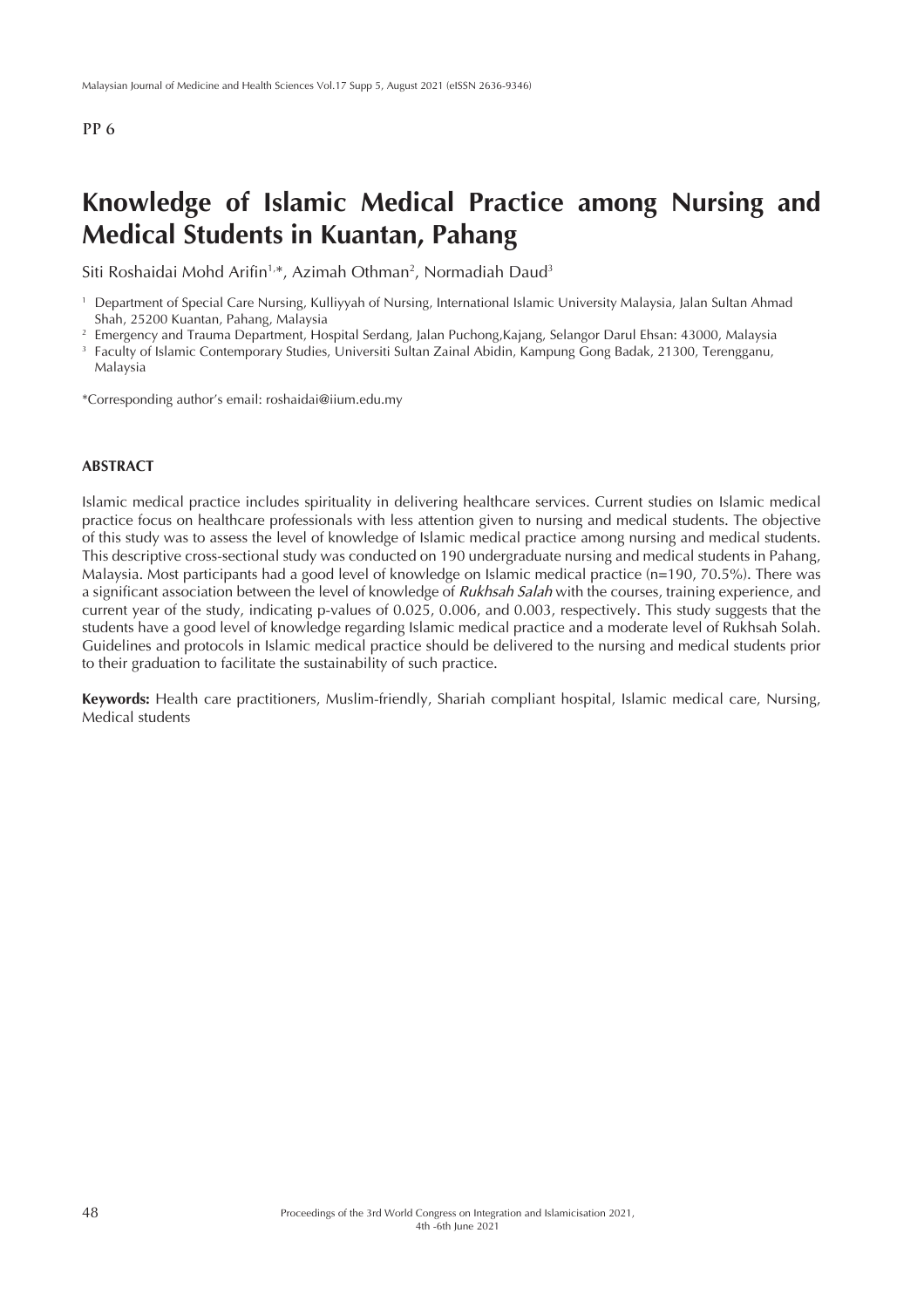## **Body Mass Index (BMI), Anxiety and Depression Among Older People Living in Long-term Care: A Cross-Sectional Study**

Sharifah Munirah Syed Elias<sup>1</sup>, Aniawanis Makhtar<sup>1,</sup>\*, Nur Azirah Abdul Rani<sup>2</sup>

<sup>1</sup> Department of Special Care Nursing, Kulliyyah of Nursing, International Islamic University Malaysia, Jalan Sultan Ahmad Shah, 25200 Kuantan, Pahang, Malaysia

<sup>2</sup> Kulliyyah of Nursing, International Islamic University Malaysia, Jalan Sultan Ahmad Shah, 25200 Kuantan, Pahang, Malaysia

\*Corresponding author's email: aniawanis@iium.edu.my

#### **ABSTRACT**

The association between body mass index (BMI), anxiety and depression among older people has been the focus of many studies, however, results from these studies vary. Therefore, this study aimed to determine the association between sociodemographic backgrounds, BMI, anxiety and depression among older people living in long-term care. A cross-sectional study was conducted on 167 older people aged 60 and older living in long-term care. A questionnaire consists of sociodemographic background, BMI, anxiety (Geriatric Anxiety Scale), and depression (Geriatric Depression Scale) for data collection. Data were analysed by using IBM Statistical Package Social Science (SPSS) version 20. It was reported that the majority of participants were in the normal range of BMI (43.5%) and overweight (42.9%). This study found a significant association between gender  $(p<0.00)$  and marital status  $(p=0.04)$  with depression. It was reported that depression was significantly associated with BMI (p=0.009). Post-hoc test (Bonferroni) found that there were significant mean differences of depression scores between underweight and normal (p=0.004) as well as between underweight and overweight/obese (p=0.001). Generally, it can be concluded that depression scores were reported higher among the underweight than the normal BMI and the overweight/obese. The findings, however, were inconclusive between anxiety and BMI.

**Keywords:** Anxiety, Body mass index, Depression, Older people, Cross-sectional study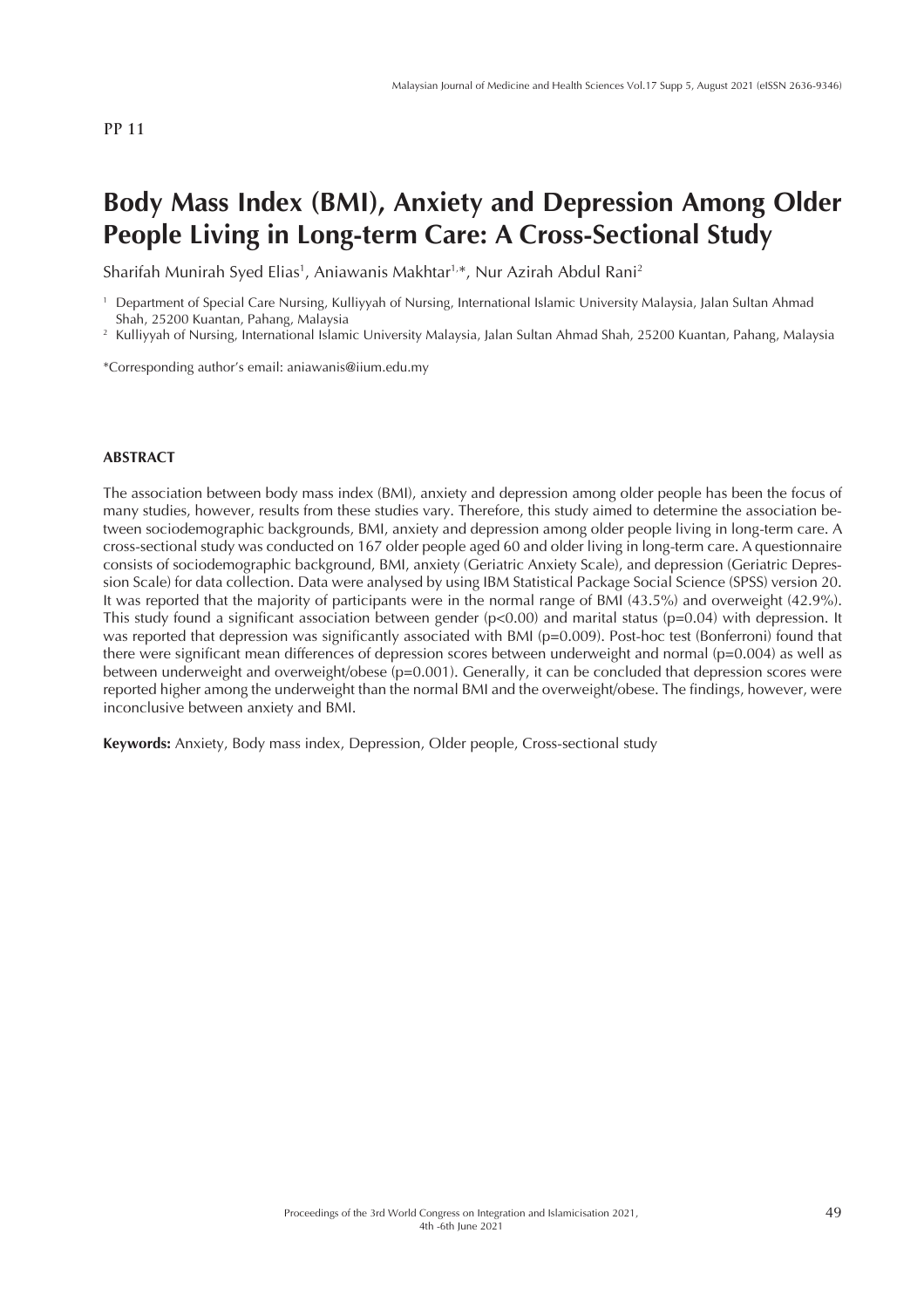# **Technology, Boredom and Intellectual Spiritual Lethargy: Exploring the Impact of Technology on the Mental Well-being of Over-Stimulated Millennials**

Amana Raquib\*, Qurarulain Farooqui

Institute of Business Administration, University Rd, University Of Karachi, Karachi, Karachi City, Sindh 75270, Pakistan

\*Corresponding author's email: amana.raquib@gmail.com

### **ABSTRACT**

Traditional societies did not experience boredom as we do today negatively (Spacks, 1995) although they had a lot of leisure time available. They instead engaged in meaningful activities such as storytelling and combatted boredom. It is a disturbing feature of modern culture that even though we have an unprecedented number of choices available to satisfy our desires, we have become susceptible to boredom more than ever before. According to the Quran, human beings are not homo fabers but spiritual beings (Quran 91:7-10). Modern technology inhibits and prevents deep thinking by making life easy and trivial, so much so that we lose the richness and depth to analyse religious purposes and aims. The Research Question for this study was: "Has the use of modern technologies from an early age changed the experience of boredom in Millennials?''. Some of the questions that have been explored were: 1) How do we define Boredom? 2) What do people mean when they say they are bored? 3) What is existential/spiritual boredom, and how is it related to technology? 4) Is existential boredom accentuated by technological use? The key concepts used in this study are boredom, distraction, technological overstimulation, and routinization of novelty. For this research, Interpretative Phenomenological Analysis (IPA) was carried out. Through the interpretive interviews, we found out that the over-usage of technology does come out of existential boredom and intensifies it. However, the overstimulation via technology is ultimately tied to a disruption in reflecting on and fulfilling the religious purpose in life. We concluded that rather than suppressing their anxieties and distracting themselves with technology, young people need to experience these moments and should have the religious resources available to combat existential boredom in a more meaningful way.

**Keywords:** Technology, Boredom, Religious purpose, Spiritual well-being, Intellectual and emotional well-being, Overstimulation, Distraction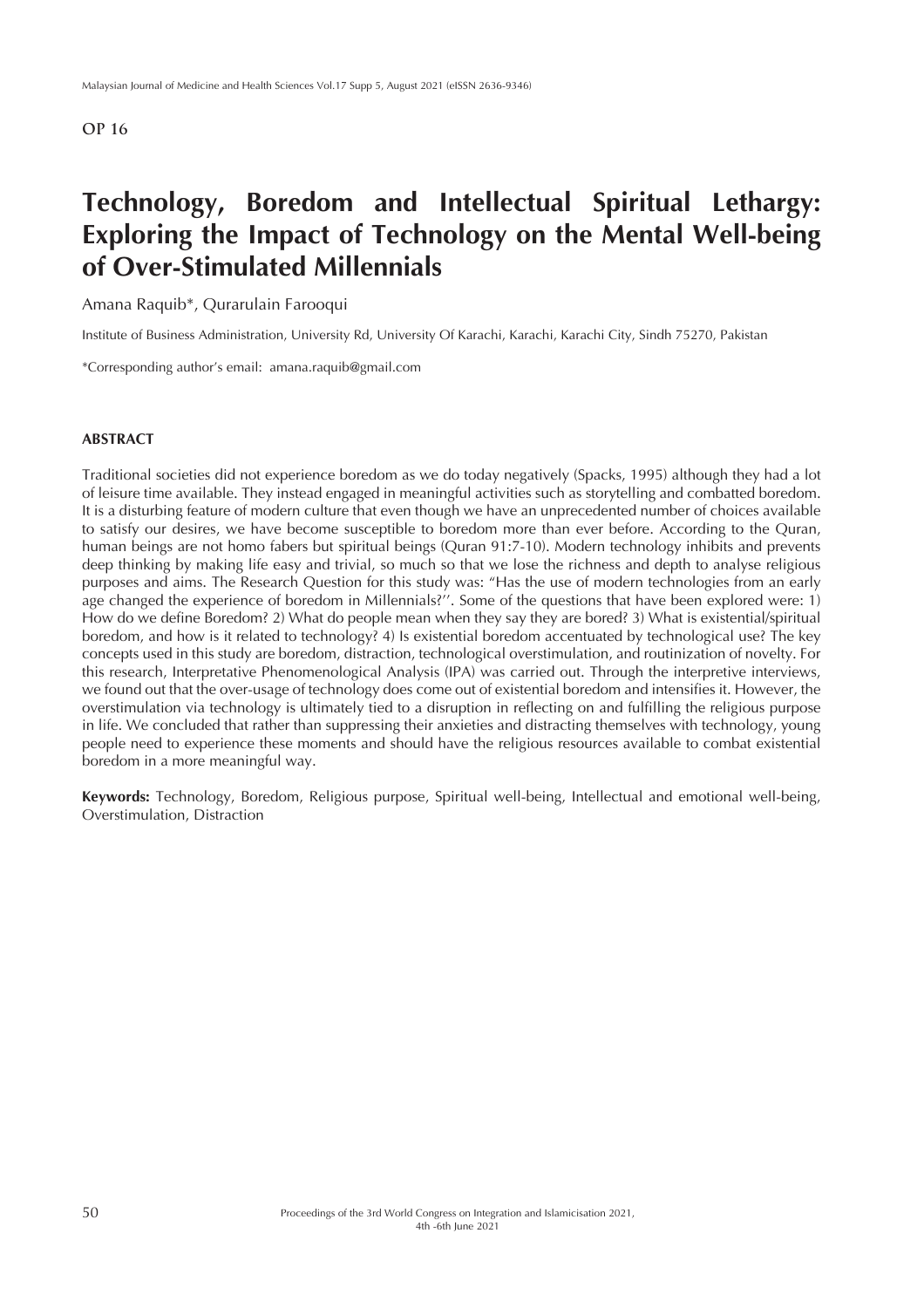# **Relationship Between Serum Cortisol and Female Nursing Students Under Exam Anxiety**

Farrahdilla Hamzah<sup>1,</sup>\*, Farah Hamizah Hamzah<sup>2</sup>, Fatin Nabilah Hamzah<sup>3</sup>

\*Corresponding author's email: farrahdilla@unisza.edu.my

#### **ABSTRACT**

Nursing students have to go through a tough nursing curriculum which includes a heavy course load and a variety of assessments. Therefore, nursing students have a high tendency to experience stress and anxiety. This study examines the relationship between serum cortisol and nursing students under exam anxiety. Present study was done on sixty (60) first-year nursing students. Exam anxiety level was assessed using the Test Anxiety Inventory, a self-administered questionnaire consisting of 20 items covering two domains: worry and emotionality. Clinical assessments for anxiety include serum cortisol and vital signs (blood pressure, heart rate and respiratory rate). Regression analysis showed that the anxiety level was significantly associated with the gender of female and serum cortisol [5.03 (0.25, 9.82),  $p\leq 0.04$ ] and [0.03 (0.01, 0.05),  $p\leq 0.001$ ] coefficient of determination (R2) = 0.282. The conclusion is female firstyear nursing students were experienced exam anxiety. It is recommended that mind and body therapy is introduced as one of the supplementary modules in the students' curriculum so that they are able to cope better with examination anxiety.

**Keywords:** Serum cortisol, Female nursing students, Exam anxiety, Stress, Test anxiety inventory

<sup>1</sup> School of Nursing Science, Faculty of Medicine, Universiti Sultan Zainal Abidin, Campus Gong Badak, 21300 Kuala Nerus, Terengganu, Malaysia

<sup>2</sup> Kampung Telari, Manir, 21200 Kuala Terengganu, Terengganu, Malaysia

<sup>&</sup>lt;sup>3</sup> Faculty of Education, Universiti Teknologi MARA, Kampus Puncak Alam, Bandar Puncak Alam, 42300 Kuala Selangor, Selangor, Malaysia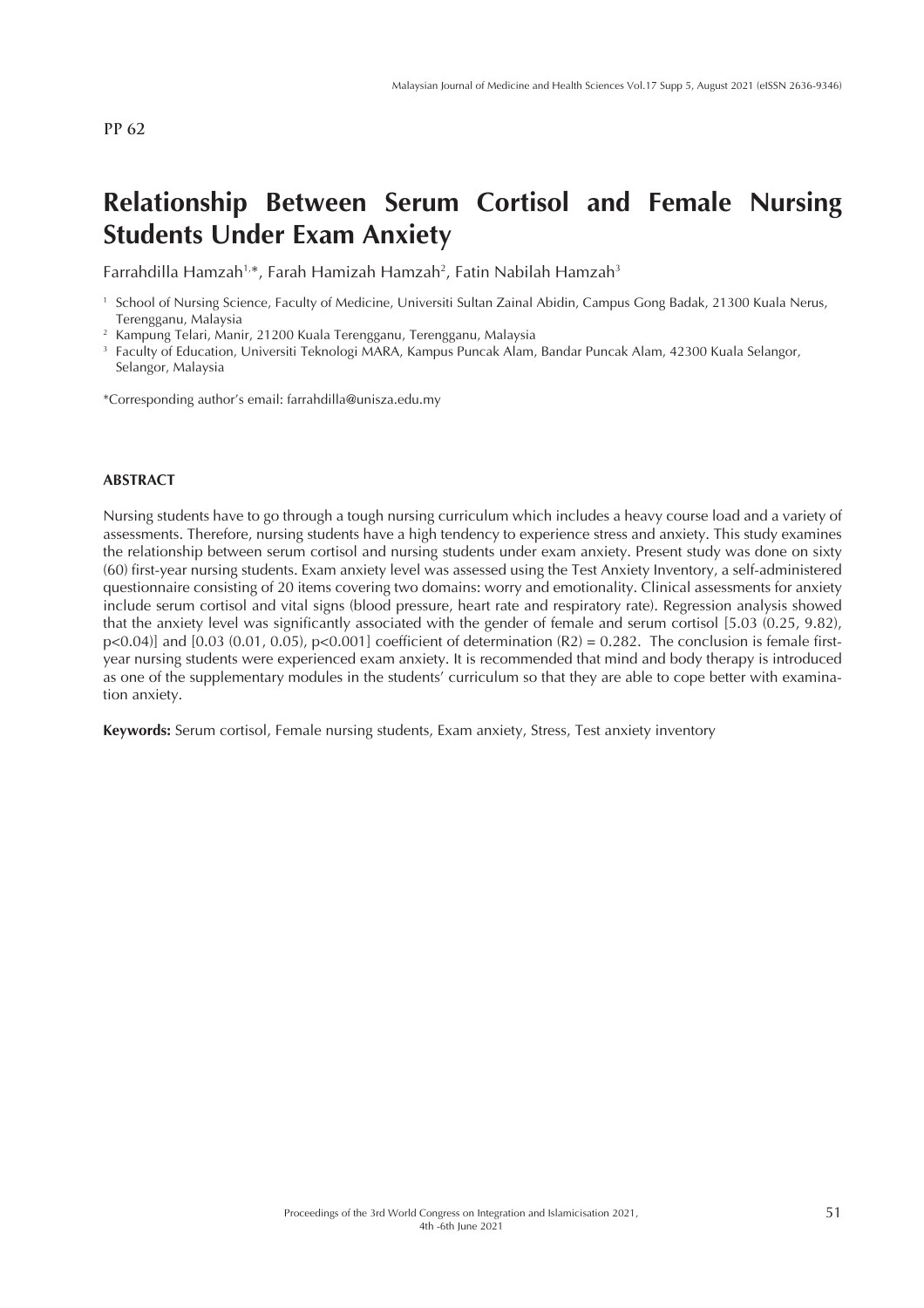## **Barriers and Opportunities of Nutrition Screening in Elderly Patients in Malaysian Health Clinic Setting**

Siti Nur Amirah Sheikh Hishamuddin<sup>1,</sup>\*, Aliza Haslinda Hamirudin<sup>1</sup>, Sakinah Harith<sup>2</sup>, Mohd Aznan Md Aris<sup>3</sup>, Karimah Hanim Abd Aziz<sup>4</sup>, Nurul Syaireen A. Rashid<sup>5</sup>

<sup>2</sup> School of Nutrition and Dietetics, Faculty of Health Sciences, Universiti Sultan Zainal Abidin, Kuala Terengganu

- <sup>4</sup> Department of Community Medicine, Kulliyyah of Medicine, International Islamic University Malaysia
- <sup>5</sup> Primary Health Care Unit, Pahang Health State Department, Jalan IM4, Bandar Indera Mahkota, 25582 Kuantan, Pahang

\*Corresponding author's email: mirasheikh1994@gmail.com

#### **ABSTRACT**

Malnutrition identification among community-living elderly through nutrition screening is not routinely performed in Malaysian health clinics, although it is recommended to be performed routinely in all healthcare setting. Meanwhile, current health screening practice needs to be improvised for malnutrition identification. Thus, this study aimed to identify barriers and opportunities of nutrition screening in elderly patients in a health clinic setting. This study was conducted among healthcare staff from urban and rural health clinics in Kuantan, Pahang who were recruited for in-depth individual interviews. Non-participant observations on elderly patients (aged ≥60 years) attending health clinics that act as triangulation were conducted to identify barriers and opportunities of nutrition screening within clinic workflow. Both of the data were analysed thematically by using NVivo software version 12.0. Twenty healthcare staff involving medical officers (n=6), medical assistants (n=8), staff nurses (n=4), and community nurses (n=2) with the mean age of 33.65  $\pm$ 6.27 were interviewed. Frequency of working experience were: <5 years (15.0%), 5 to 10 years (45.0%), 10 to 20 years (35.0%) and >20 years (5.0%). Meanwhile, 21 elderly patients involved in non-participant observations. Themes that emerged for barriers and opportunities are 1) Time, 2) Patient factors, 3) Organization factors, and 4) Nutrition screening knowledge. Incorporation of validated nutrition screening tool into current health screening practices is the most feasible way to perform nutrition screening. Besides, nutrition screening can be routinely performed according to the health clinics system. Provision of specific nutrition screening guideline using technology-based version could help in implementation for malnutrition identification.

**Keywords:** Malnutrition, Elderly, Nutrition screening, Barriers, Opportunities

<sup>1</sup> Department of Nutrition Sciences, Kulliyyah of Allied Health Sciences, International Islamic University Malaysia

<sup>&</sup>lt;sup>3</sup> Department of Family Medicine, Kulliyyah of Medicine, International Islamic University Malaysia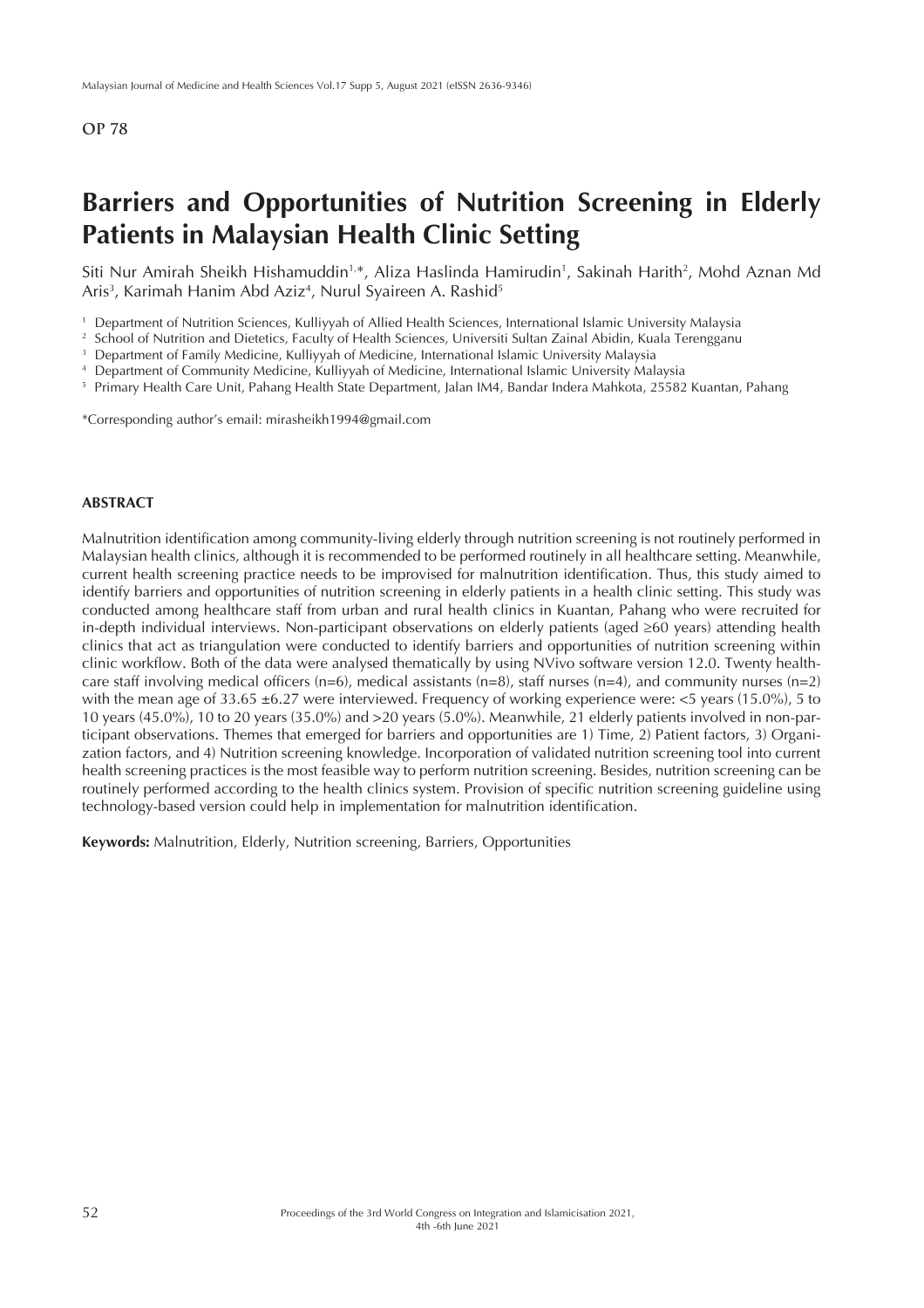# **Identification of the Types of Nutrition Resource Kit Needed by Community Living Elderly in Malaysian Health Clinic Setting**

lman Nabihah Noor Azam1,\*, Aliza Haslinda Hamirudin1, Sakinah Harith<sup>2</sup>, Mohd Aznan Md Aris<sup>3</sup>, Karimah Hanim Abd Aziz<sup>4</sup>, Nurul Syaireen A. Rashid<sup>5</sup>

- <sup>2</sup> School of Nutrition and Dietetics, Faculty of Health Sciences, Universiti Sultan Zainal Abidin, Kampung Gong Badak, 21300, Terengganu
- <sup>3</sup> Department of Family Medicine, Kulliyyah of Medicine, International Islamic University Malaysia Kuantan Campus, Jalan Sultan Ahmad Shah, Bandar Indera Mahkota, 25200 Kuantan, Pahang Darul Makmur, Malaysia.
- <sup>4</sup> Department of Community Medicine, Kulliyyah of Medicine, International Islamic University Malaysia Kuantan Campus, Jalan Sultan Ahmad Shah, Bandar Indera Mahkota, 25200 Kuantan, Pahang Darul Makmur, Malaysia.
- <sup>5</sup> Primary Health Care Unit, Pahang Health State Department, Jalan IM4, Bandar Indera Mahkota, 25582 Kuantan, Pahang, Malaysia

\*Corresponding author's email: imannabihahh95@gmail.com

#### **ABSTRACT**

Malnutrition risk and nutritional inadequacy are high among the elderly population. The development of a nutrition resource kit that provides nutritional guidance could be beneficial in improving the dietary intake of this population. There is limited study on the availability of nutrition resource kit that can be used to overcome and prevent malnutrition among the Malaysian elderly. This study aimed to identify the nutrition resource kit needed by community living elderly in the Malaysian health clinic setting. This study was conducted among community-living elderly that received primary healthcare services from four health clinics in Kuantan, Pahang. Elderly aged ≥60 years old were recruited for in-depth interview according to inclusion and exclusion criteria. Semi-structured interview questions addressed the knowledge on existing nutrition educational materials, preference for nutrition resource kits, and opinion on technology-based materials. Interviews were audio-recorded, transcribed verbatim and analysed thematically using NVivo software version 12.0. A total of 21 older adults (mean age=  $67.24 \pm 6.98$ ) were interviewed individually. Five key themes were identified from the data: 1) Provision of the nutrition resource kit, 2) Preference for a printed version, 3) Eye-friendly, 4) Facilitate understanding with diagram, and 5) Support for technology-based materials. The analysis also revealed that the majority of the elderly preferred for A5-sized booklet for nutrition resource kit. The development of a nutrition resource kit tailored to the need of elderly is required to convey nutritional guidance with the inclusion of technology effectively. The resource kit will be an important reference for the elderly to overcome malnutrition.

**Keywords:** Malnutrition, Elderly, Community, Nutrition education, Nutrition resource kit

<sup>1</sup> Department of Nutrition Sciences, Kulliyyah of Allied Health Sciences, International Islamic University Malaysia Kuantan Campus, Jalan Sultan Ahmad Shah, Bandar Indera Mahkota, 25200 Kuantan, Pahang Darul Makmur, Malaysia.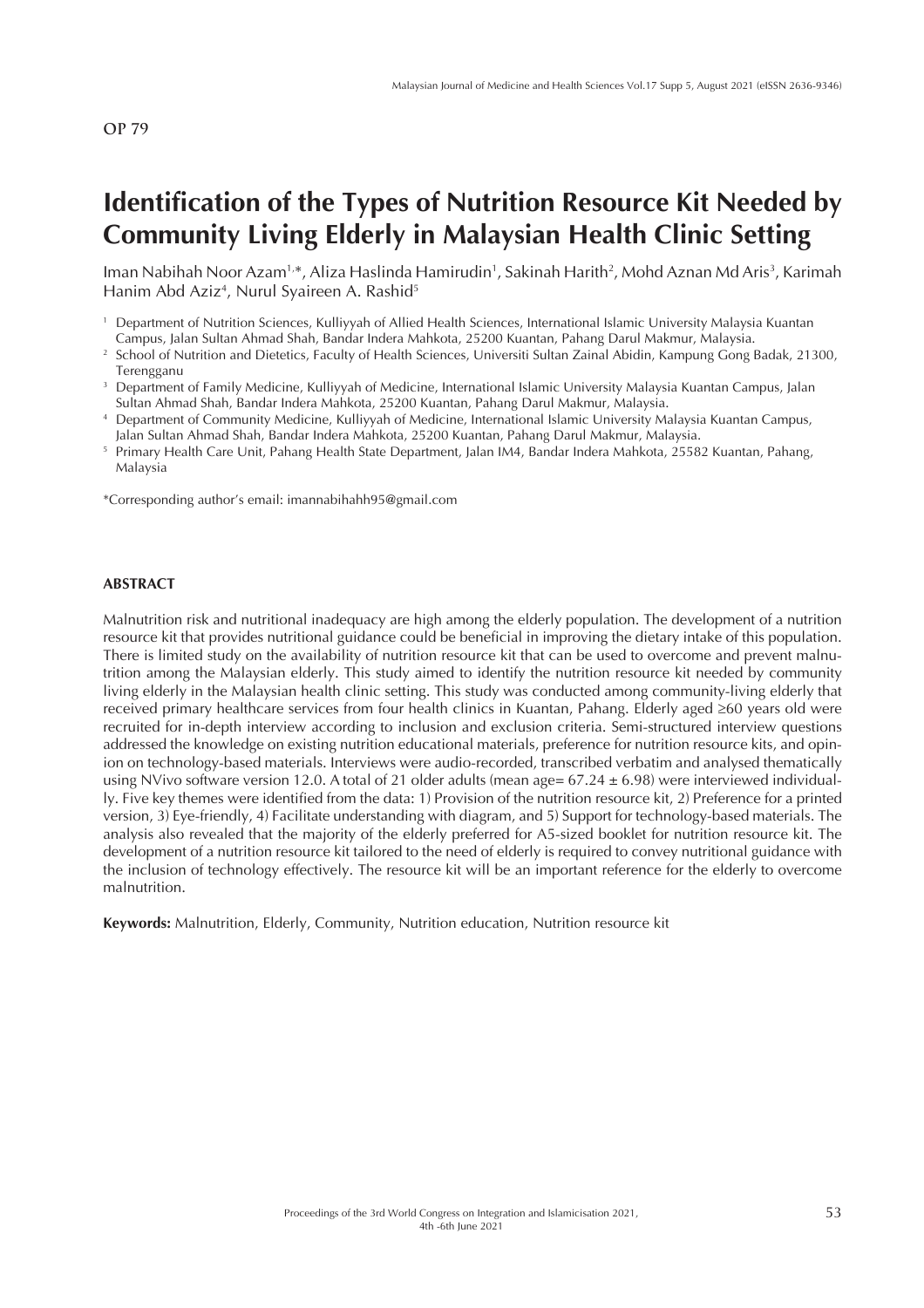## **Male Gynaecologist: An Islamic and Humanistic Perspective**

Ramizah Wan Muhammad\*

Ahmad Ibrahim Kulliyyah of Laws International Islamic University Malaysia PO Box 10 50728 Kuala Lumpur Malaysia

\*Corresponding author's email: ramizah@iium.edu.my

#### **ABSTRACT**

This paper seeks to address the issue on the Shari'ah ruling pertaining to the permissibility or impermissibility of a male Muslim to be a gynaecologist. Perhaps, many scholars which they cited based on necessity have dealt with this issue. The argument is that it is permissible for a male to be a gynaecologist. However, this paper looks at the subject from a different angle in which the humanistic approach and the sacred job being the first person to welcome a baby, a sinless and pure person, come to this world. The paper is divided into two parts. The first part discusses the Maqasid al Shariah in protecting life as one of the fundamental elements to be a doctor. The verses from the Holy Quran and the traditions of the Prophet SAW are referred. The discussion by the Muslim jurists being in a medical profession as a *fardh kifayah*. In the second part of the paper, the author looks at the humanistic approach to why a gynaecologist chooses such a noble profession in Islam. The paper is based upon Interviews with some male and female gynaecologists to gather primary evidence. The paper concludes, based on several evidences that it is permissible for a male Muslim to be in this profession. The patient, however, may be comfortable with a female gynaecologist.

**Keywords:** Gynaecologist, Islamic law, Maqasid al-Shariah, Humanistic, Male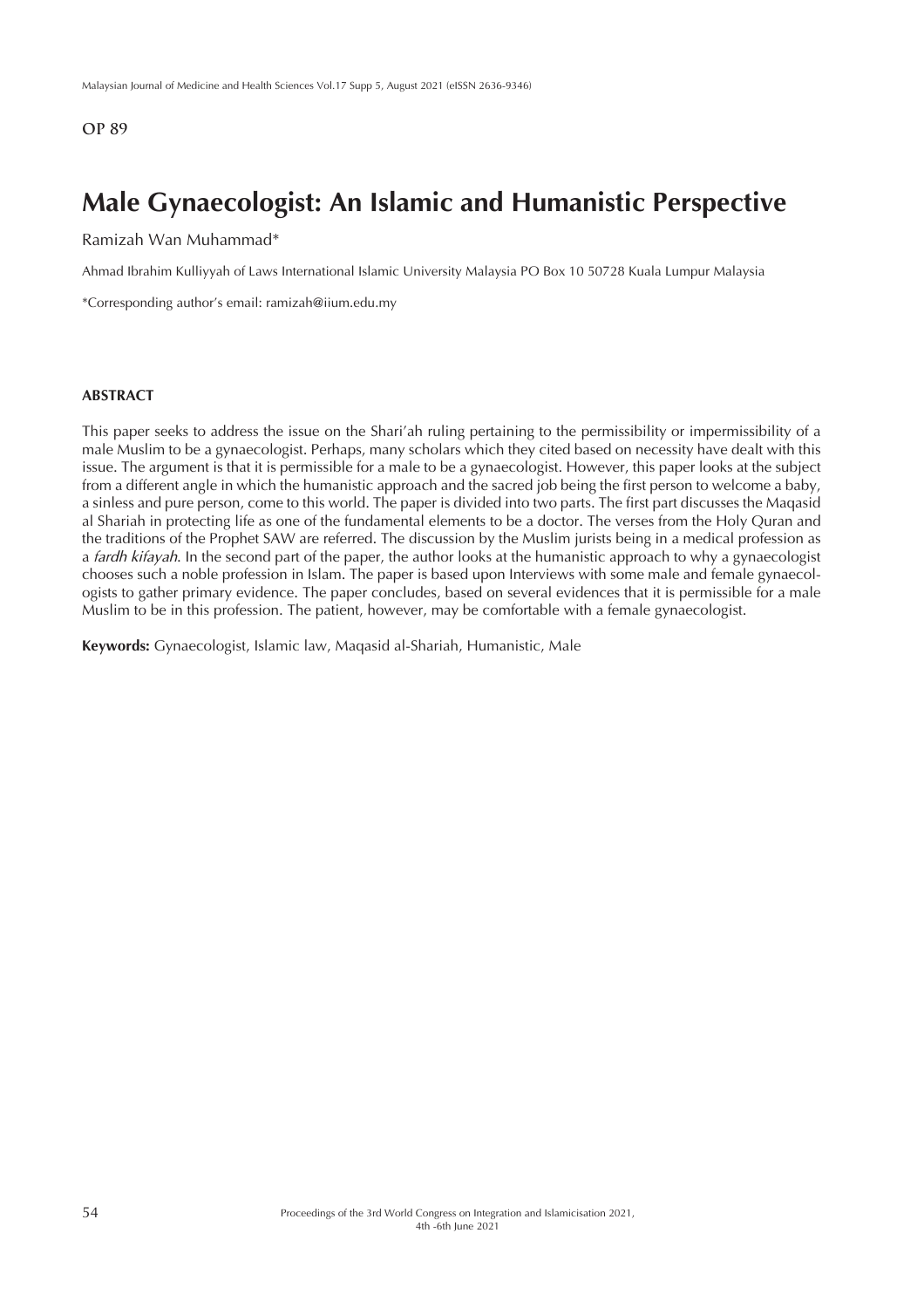# **Cardiovascular Disease Risks among Medical Students in a Public University**

Shaiful Ehsan Shalihin<sup>1,</sup>\*, Azaiyni Daeng<sup>2</sup>, Imrah Halim<sup>2</sup>, Nik Adlin Zainal<sup>2</sup>

\*Corresponding author's email: shaifulehsan@iium.edu.my

### **ABSTRACT**

Cardiovascular disease (CVD) is an important global health threat including in Malaysia and Asia. Ischemic heart disease is the most common cause of death among Malaysians. The majority had a minimum of three CVD risk factors. This is worrying as the risks present even in children and adolescents up to a 14% prevalence rate. This study aims to assess cardiovascular disease risks and other major risk factors among young medical students in International Islamic University Malaysia (IIUM). A cross-sectional study was conducted among 247 preclinical medical students from March to July 2019. Validated self-reported questionnaires were used, including sociodemographic, socioeconomic, lifestyle, International Physical Activity Questionnaire (IPAQ) and Knowledge, Attitude and Practice of CVD. A standardized stadiometer and weighing scale were used to measure body mass index (BMI), digital sphygmomanometer for measuring blood pressure and blood glucose test kit for random blood sugar. CVD risk score was calculated based on a 30-years risk Framingham simple model of calculation using BMI. Descriptive statistics were used to measure the prevalence of CVD risk and other major risk factors. Chi-square test, Fisher's exact test and independent-sample T-test were used to measure the association between risk factors and CVD risk score. The majority of students were female (68%) and Malay (99.6%). The mean age was 21 (standard deviation = 1.016) years old. 28.2% of the medical students had elevated full CVD risk scores. Prevalence of hypertension, central obesity, abnormal random blood glucose and abnormal BMI were 4.9%, 35.2%, 70.4% and 40.5%, respectively. The participants scored good marks in KAP (97.6%) with good knowledge (97.2%) and attitude (97.6%) however scored moderately in practice (78.1%). There is no significant association between KAP of CVD risks and the studied variables. Less than a quarter of the preclinical medical students have elevated full CVD risk. The major risks of cardiovascular disease, especially central obesity, overweight and obesity, abnormal blood glucose and family history of CVD, are abundantly present among the students. Despite being in medical school and a good KAP score, there are presents of smokers and a sedentary lifestyle among the students.

**Keywords:** Cardiovascular disease, CVD, Cross-sectional study, Framingham 30-years risk of CVD, KAP

<sup>1</sup> Department of Family Medicine, Kulliyyah of Medicine, International Islamic University Malaysia, Jalan Sultan Ahmad Shah, 25200 Kuantan, Pahang, Malaysia

<sup>2</sup> Kulliyyah of Medicine, International Islamic University Malaysia, Jalan Sultan Ahmad Shah, 25200 Kuantan, Pahang, Malaysia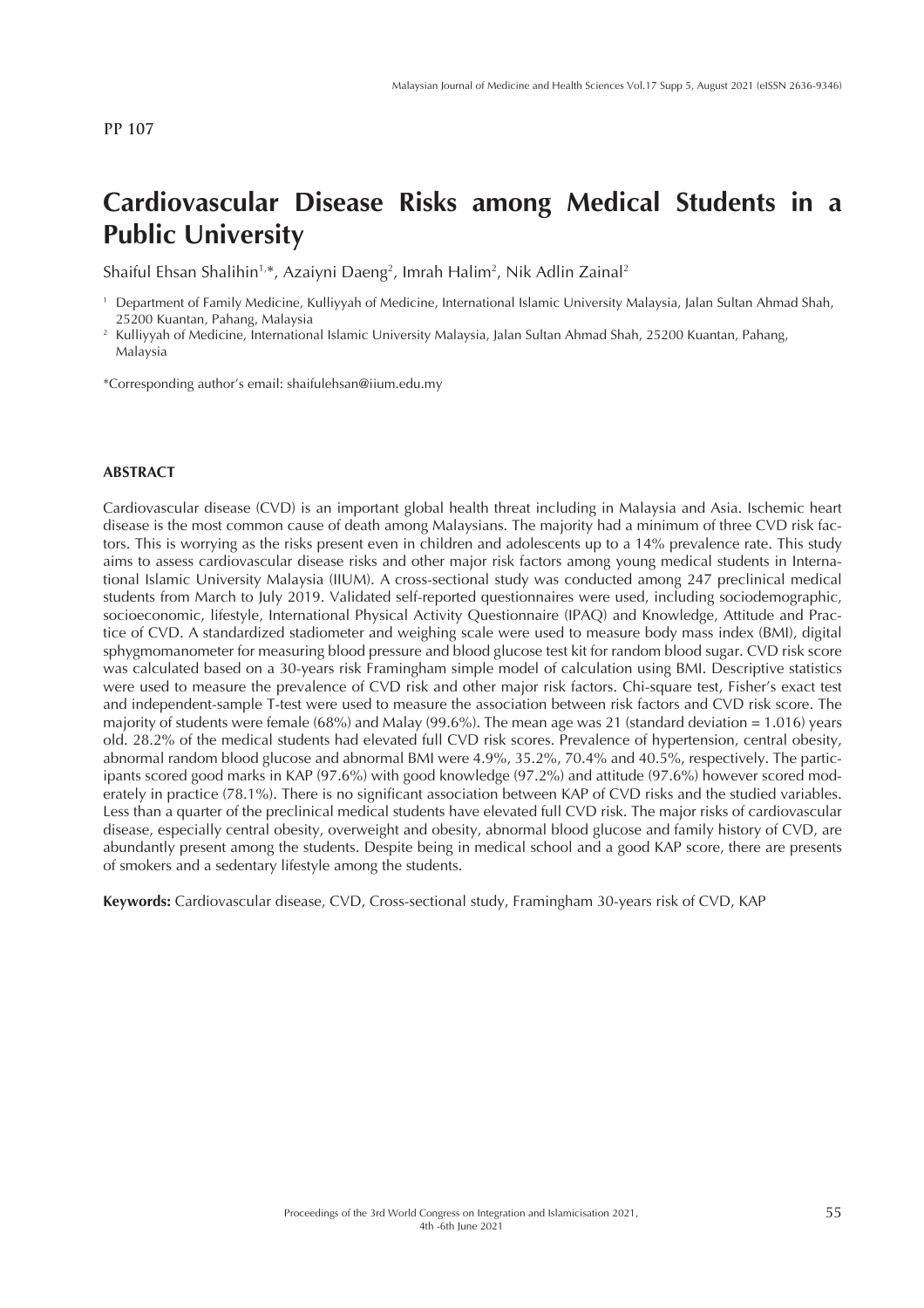# **Islamic Worldview on the Use of Artificial Intelligence in Medical Imaging**

Iffah Syafiqah Meor Badi'auzzaman\*, Zainul Ibrahim Zainuddin

Department of Diagnostic Imaging and Radiotherapy, Kulliyyah of Allied Health Sciences, International Islamic University Malaysia, Jalan Sultan Ahmad Shah, 25200 Kuantan, Pahang, Malaysia

\*Corresponding author's email: iffahiscsi@gmail.com

#### **ABSTRACT**

Artificial intelligence (AI) plays a key role in the Fourth Industrial Revolution (IR 4.0). The effect of AI can be seen in the invention of self-driving cars, mobile technology and smart home. With the rapid advancement of AI, it has also positioned itself in the field of medicine. Machine learning, which is a subcomponent of AI, has been utilized to detect illness from the patients' symptoms and differentiate tumour type. A substantial number of literatures has depicted the use of AI in medical imaging, which is an area of specialization in medicine. AI has been used across various domains in medical imaging; early detection, diagnosis and treatment that eventually reduce complications and improve prognosis. The increasing use of AI in the field has led to the belief that someday AI may even replace medical imaging professionals. This issue has raised whether AI will eventually replace the clinicians or augment the role of clinicians without substituting them. To evaluate the impact of AI on healthcare, this work aims to understand better AI technology and how it can transform the medical imaging field. The study is also conducted to align the Islamic worldview on the implementation of AI in the field. In the present day, where the wave of IR 4.0 is happening globally, it is undeniable that positive and negative implications will arise from AI seen within the medical imaging field. Thus, it is crucial for Muslims to discuss and evaluate these issues from the proper religious perspective.

**Keywords:** Artificial Intelligence, Industrial revolution, Healthcare, Medical imaging, Islam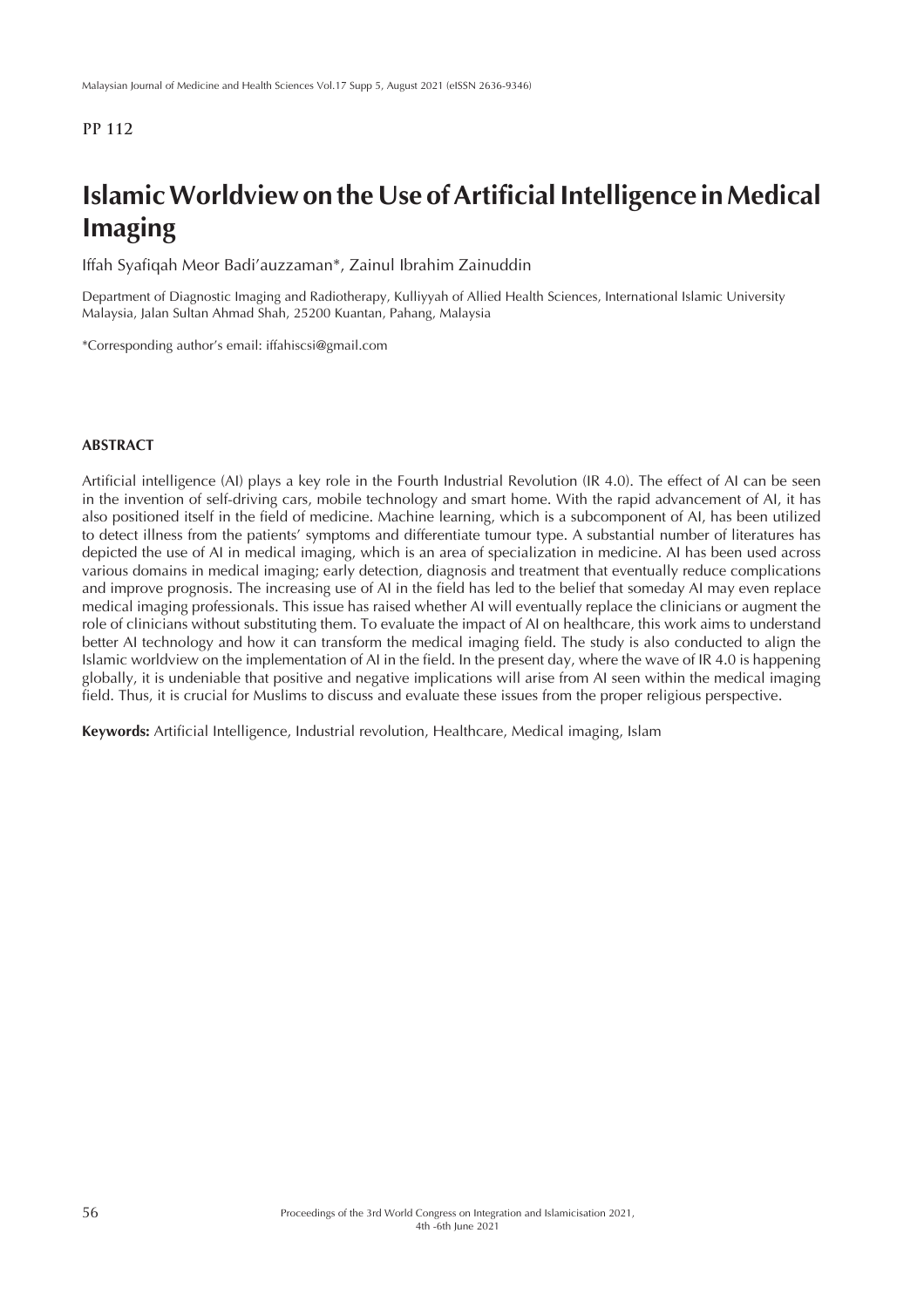# **The Method of Explanation in Biological Systems as Applied on Medical Sciences**

Ibrahim Shogar1,\*, Suzanah Abd. Rahman2

\*Corresponding author's email: shogar@iium.edu.my

#### **ABSTRACT**

For epistemological purposes, philosophers of science differentiate between three modes of biology: (i) functional; (ii) evolutionary; and (iii) systems biology. This classification is based on the nature of the biological process. The present paper aims to highlight these categories and investigate how they may contribute to developing the objective method of understanding the biological systems for a better life on earth. The study of biological systems is necessary, not only for its medicinal applications on environmental and human health but also for better management of social changes. Understanding the governing principles of biological processes is a primary requirement for prediction and control, which are the final objective of scientific explanation. Medical sciences are based on understanding the biological processes at both the programmed systems as well as the purposive acts of a human being. Indeed, modern biotechnology plays a crucial role in the elucidation of the molecular causes of disease, the development of new diagnostic methods, and the development of effective drugs. The basic challenge that has been facing efforts on harnessing the biological phenomenon is embedded not only in the complexity of the biological phenomenon, but also lacking the relevant method of explanation. Accordingly, prediction and control have been the major problems of this field. This paper aims to explore the question of explanation and prediction in biological processes, based on the above classifications of biology, with focus on medical sciences. Contribution of systems biology and its applications / implications on health sciences will be highlighted. The paper adopts the method of theoretical analysis. The relevant texts on systems biology will be reviewed. The paper presupposes that the new developments on systems biology can contribute in developing a relevant method of explanation that enables to predict and control processes of the complex system of the natural phenomena, which named by Ernst Mayr as "*irregular subjects*".

**Keywords:** Medical sciences, Functional biology, Prediction, Systems biology, Causal explanation, Theory of evolution

<sup>1</sup> Kulliyyah of Science, International Islamic University Malaysia, Bandar Indera Mahkota Campus, Jalan Sultan Ahmad Shah, 25200 Kuantan

<sup>2</sup> Kulliyyah of Allied Health Sciences, International Islamic University Malaysia, Bandar Indera Mahkota Campus, Jalan Sultan Ahmad Shah, 25200 Kuantan, Pahang, Malaysia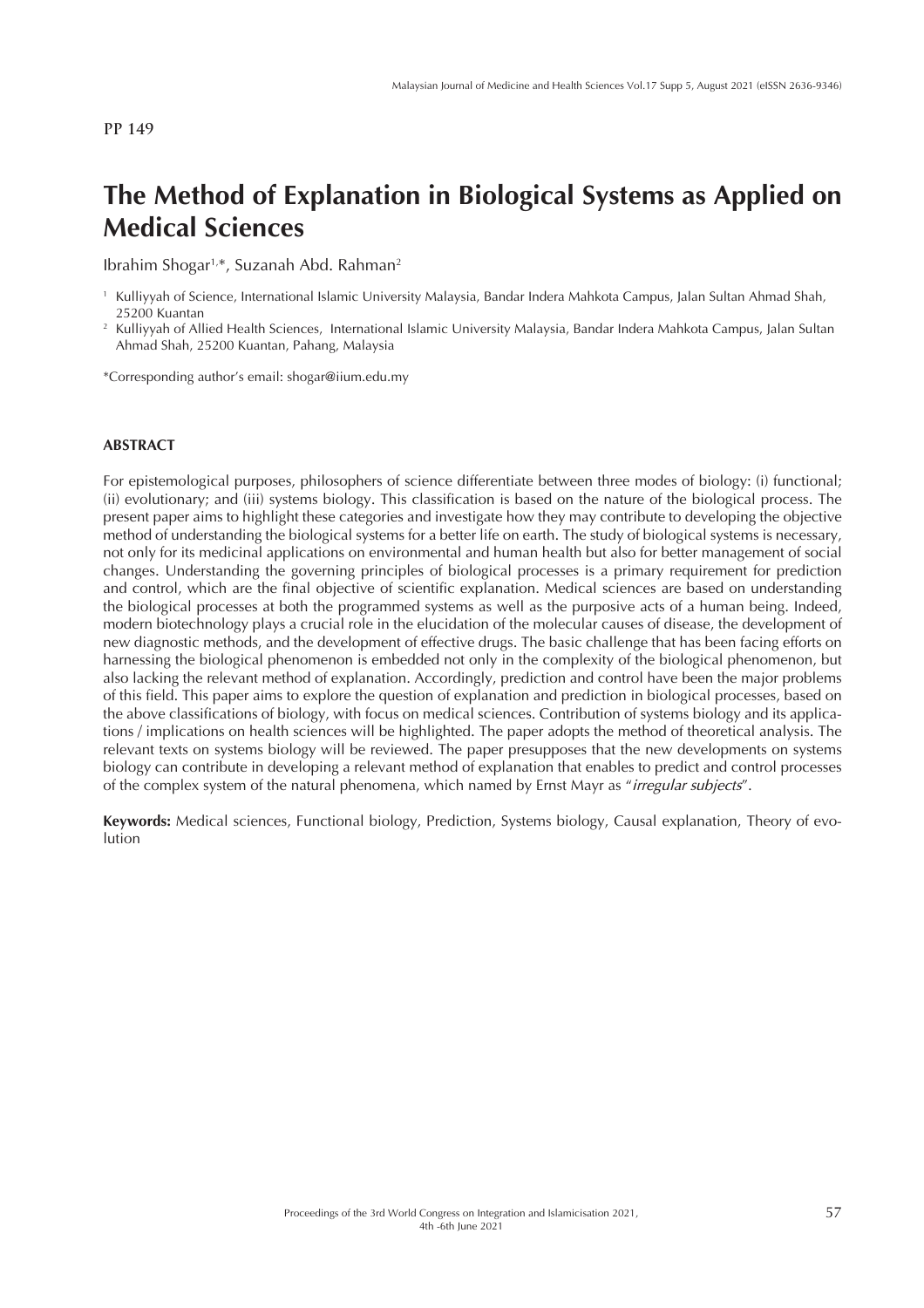## **A Cross-sectional Study on Patient Satisfaction at IIUM Family Health Clinic, Kuantan Pahang**

Mohammad Che Man\*, Muhammad Zubir Yusof, Amsyareezmi Jamsaril, Amira Sofiyah Ameruddin, Fakhri Syahmi Khalid

Kulliyyah of Medicine, International Islamic University Malaysia, Bandar Indera Mahkota Campus, Jalan Sultan Ahmad Shah, 25200 Kuantan, Pahang, Malaysia

\*Corresponding author's email: mohdcheman@iium.edu.my

#### **ABSTRACT**

Patient satisfaction may be defined as a representation of attitude, emotion and perception towards health services provided. It may be measured using tools such as patient satisfaction surveys, thereby allowing healthcare providers to improve their service quality. Objectives: To measure the level of patient satisfaction at International Islamic University Malaysia (IIUM) Family Health Clinic, Kuantan Pahang Malaysia. A cross-sectional study was conducted among 200 patients attending IIUM Family Health Clinic selected through convenient sampling. A self-administered validated questionnaire that includes the Patient Satisfaction Questionnaire 18(PSQ-18) was given to the respondents. Descriptive analysis was used to describe sociodemographic and socioeconomic factors of respondents as well as the score of patient satisfaction. Relation between sociodemographic and patient satisfaction were analysed using the Kruskal Wallis test. Out of the majority of the respondents were from the age group 30 to 49 years old (57.7%), female (63.9%), Malay (96.4%), Muslim (98.5%), live in urban residence (84.0%), married (68.0%), have tertiary level education (87.6%), working (67.0%), and have a household income of more than RM3000. The overall satisfaction score was 70.75 (78.6%). The highest satisfaction was in an interpersonal manner, and the lowest was in time spent with doctors. There were significant associations between overall satisfaction with marital status, general satisfaction with education background, interpersonal manner with ethnic and marital status, the financial aspect with age group, working status and marital status, and time spent with the doctor with the age group of patients.

**Keywords:** Patient satisfaction, PSQ-18, Cross-sectional study, Clinic, Kuantan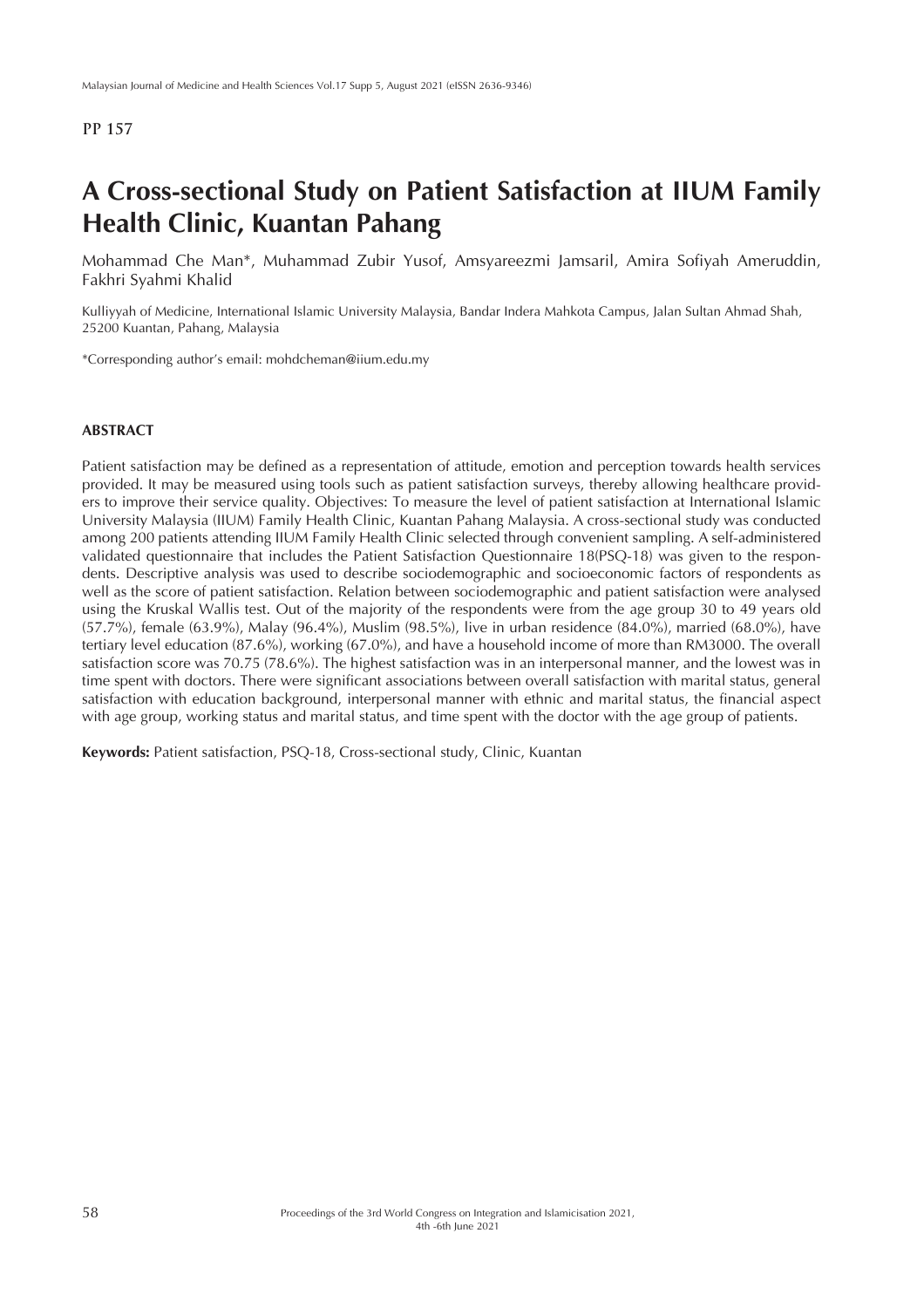## **Aggravated Damages Awards for Medical Negligence: A Need to Strengthen Medical Professionalism**

Puteri Nemie Jahn Kassim\*, Muhammad Noor Firdaus Rosli

Ahmad Ibrahim Kulliyyah of Laws, International Islamic University Malaysia, PO Box 10, 50728, Kuala Lumpur, Malaysia

\*Corresponding author's email: nemie@iium.edu.my

#### **ABSTRACT**

Aggravated Damages are awarded by the courts to compensate for injuries to feelings affecting pride and dignity, humiliation as well as mental distress. In Malaysia, this form of damages has been common in cases of assault, false imprisonment, defamation and malicious prosecution. However, the Federal Court in the case of *Dr Hari Krishnan v Megat Noor Ishak* [2018] 3 MLJ 281 has allowed Aggravated Damages to be awarded in medical negligence claims as the court held that such injuries are real injuries affecting a person's body. This research will employ the Qualitative research method, namely, Content Analysis. The award of Aggravated Damages has presently become a common trend in medical negligence claims in Malaysia. The aggravating factors that have led to the award include: (i) insolent behaviour of the medical practitioner towards the patient and family members causing distress and anxiety; (ii) negative conduct displayed throughout the trial; (iii) failure to follow hospital guidelines; (iv) inaccurate information and dishonesty in documentation; (v) suppression of the patient's medical records. Such development in the law on medical negligence is worrying and can be viewed as diminishing the core values of medical professionalism in upholding integrity, compassion, altruism, continuous improvement, and excellence in providing care to the patients. Although the working environment may be more hectic and stressful, the medical profession needs to rethink and strengthen the set of values, behaviours as well as relationships that serve as the foundation of public trust in the profession. In all eventualities, medical professionalism should continuously be upheld, preserved, and thrive regardless of the challenging times.

**Keywords:** Aggravated damages; Medical negligence; Court litigation; Mental stress; Medical professionalism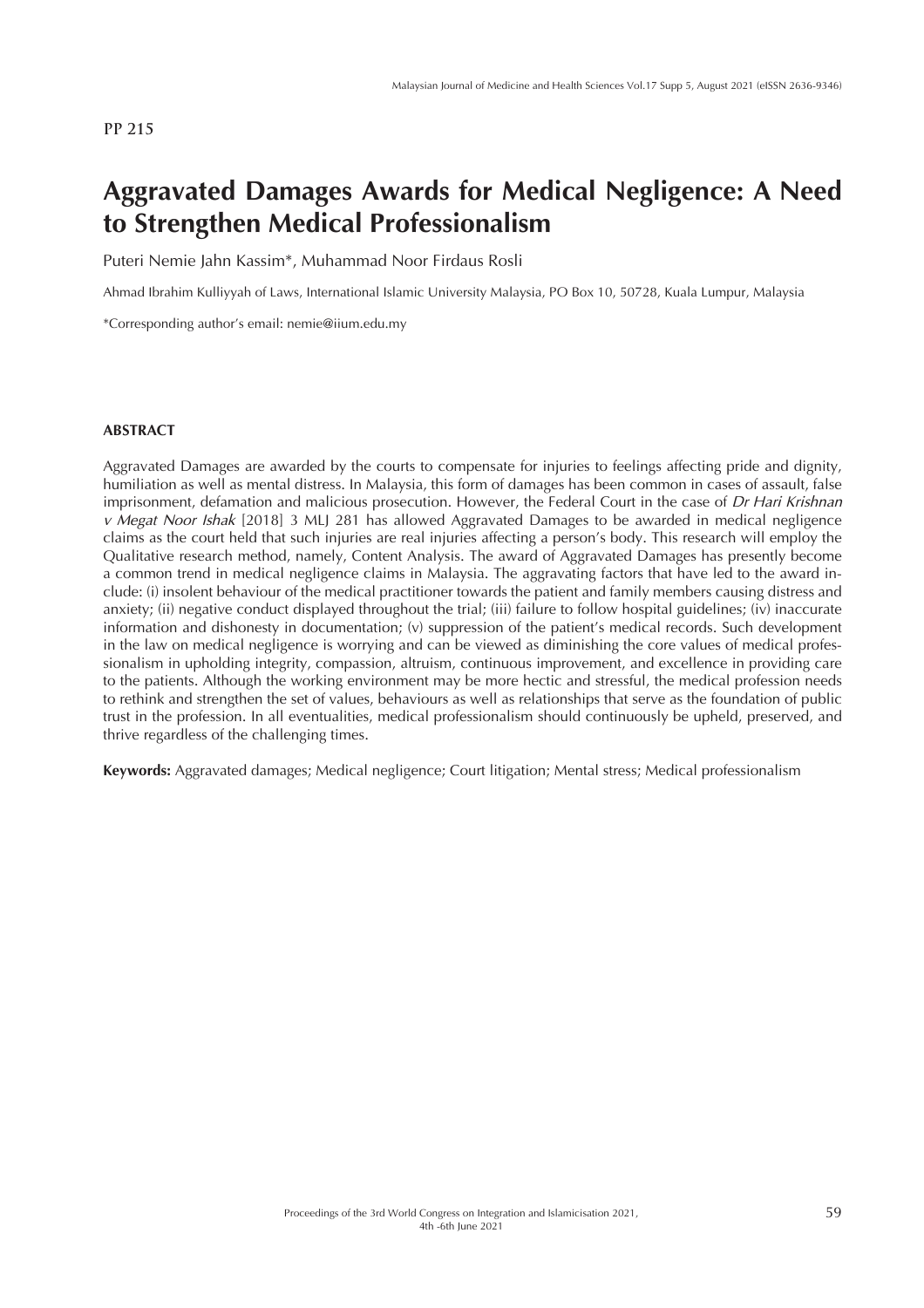## **Carers' Perspectives on Home Medication Review by a State Hospital in Malaysia**

Wei Chern Ang<sup>1,2,</sup>\*, Jurisma Che Lah<sup>2</sup>, Nursyafiqah Zulkepli<sup>2</sup>, Nursyamimi Sukri<sup>2</sup>, Amalina Rosedi<sup>2</sup>

- <sup>1</sup> Clinical Research Centre, Hospital Tuanku Fauziah, Ministry of Health Malaysia, Jalan Tun Abdul Razak, 01000 Kangar, Perlis, Malaysia
- <sup>2</sup> Department of Pharmacy, Hospital Tuanku Fauziah, Ministry of Health Malaysia, Jalan Tun Abdul Razak, 01000 Kangar, Perlis, Malaysia

\*Corresponding author's email: wei.ang.1990@gmail.com

### **ABSTRACT**

Home Medications Review (HMR) is a continuation of patient care from healthcare facilities to their home to assess patients' pharmacotherapy by a multidisciplinary team. To improve the provision, we need to understand carers' viewpoints of the current service. This study explores the carers' perspectives of HMR conducted by the medical outreach team (MOT) of a Malaysian hospital. A qualitative study was conducted among primary caretakers who were involved in the HMR programme for more than six months. Subjects were recruited by purposive sampling from August to December 2019. In-depth interviews were conducted at patients' home until data saturation. The audio-recording were transcribed verbatim, subsequently underwent thematic analysis. Nine carers were interviewed. All participants had a limited understanding of HMR as they claimed not being adequately counselled prior to admission to the programme. The convenience of not having to go to the hospital was perceived as the major benefit of the programme. Healthcare providers were welcomed during visits. Some carers have trouble identifying allied health professionals in the MOT. There was a concern about having to collect newly add-on medications from the hospital. Some participants suggested increasing the frequency of visits and hope for more financial aids. In this study, carers' comprehension of HMR was generally poor. All carers were satisfied with our HMR programme. However, several aspects need to be strengthened to improve patients' wellbeing. Despite HMR is temporarily replaced by telemedicine during the current pandemic, HMR remains relevant in the post-COVID-19 era.

**Keywords:** Home care services, Allied health personnel, Caregivers, Healthy aging, COVID-19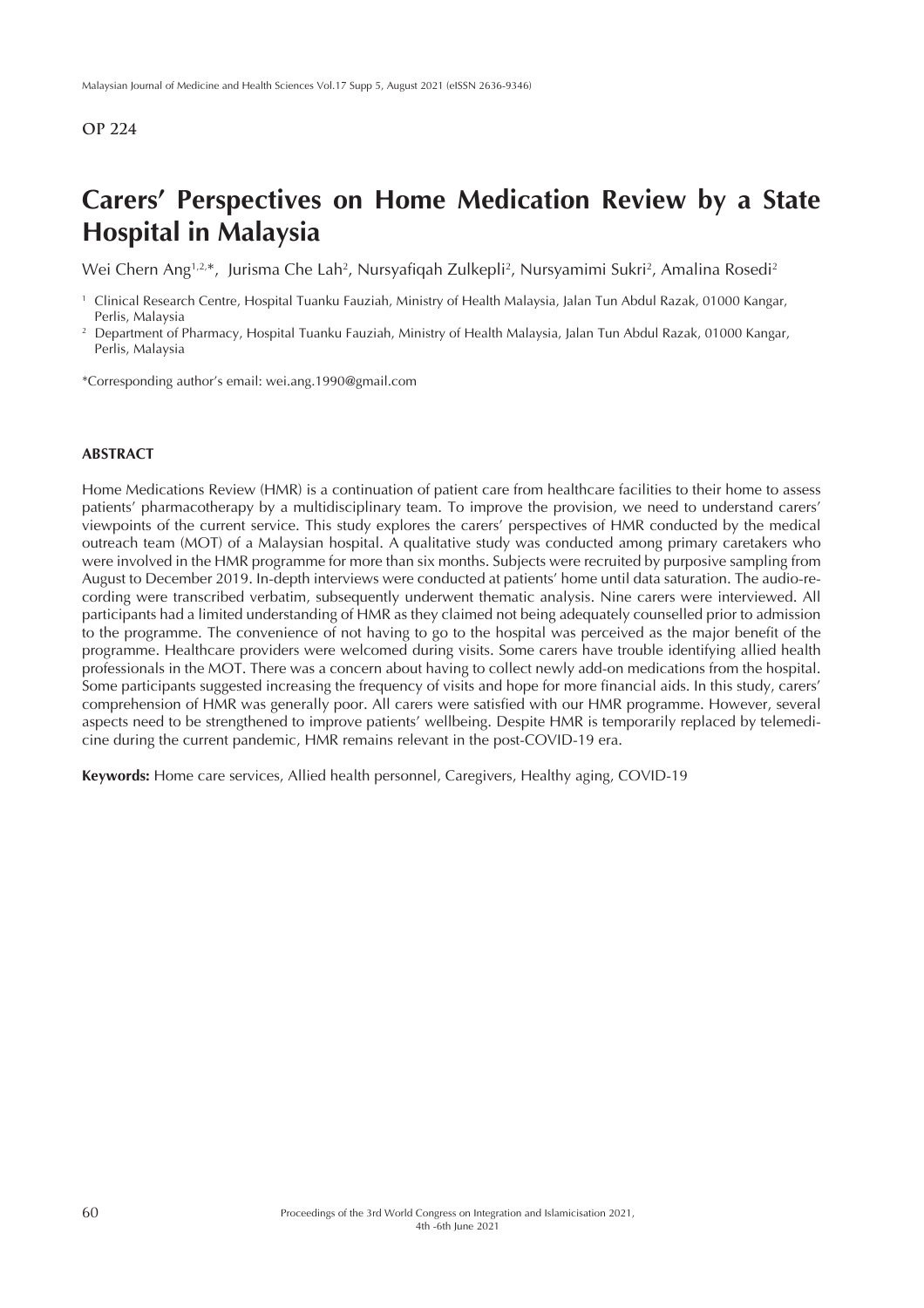## **An Assessment of Knowledge, Attitude, and Practice towards Depression and Video Games among International Islamic University Malaysia Students**

Anisa Binti Salleh\*, Radiah Binti Abdul Ghani

Kulliyyah of Allied Health Sciences, International Islamic University Malaysia, Bandar Indera Mahkota Campus, Jalan Sultan Ahmad Shah, 25200, Kuantan, Pahang, Malaysia

\*Corresponding author's email: anisasalleh97@gmail.com

### **ABSTRACT**

This study aimed to identify the level of knowledge, attitude and practice of depression and video games. The associated factors and the correlation between knowledge, attitude and practices about depression and video games among IIUM students were determined. A total of 140 IIUM students were drawn using convenience sampling. A self-developed questionnaire was validated before used to collect data. The response of participants was analysed using SPSS version 25.0. The level of knowledge, attitude and practice among respondents was evaluated using a descriptive frequency table, while independent sample t-test, ANOVA test, and Kruskal-Wallis test were used to find associating factors between depression and video games. Pearson correlation test was used to determine the correlation between knowledge, attitude, and practice. The results showed the level of knowledge and attitude are moderate while the level of practice is poor. Factors that have a significant association with knowledge are the adventure, sports, and puzzle games. Action-adventure and idle game, video game platform, and the amount of money spent on video games significantly affect attitude. For the association of factors with practice, idle game, preferred time-period for game session and amount of time spent per game session in a day showed significant association. There is also a significant correlation between knowledge and attitude. Overall, this study showed that increasing knowledge on the factors of excessive video gaming habits and the factors of video games that increase the risk for the development of depression can help tackle depression among youths in Malaysia.

**Keywords:** Depression, Video games, Knowledge, Attitude, Practice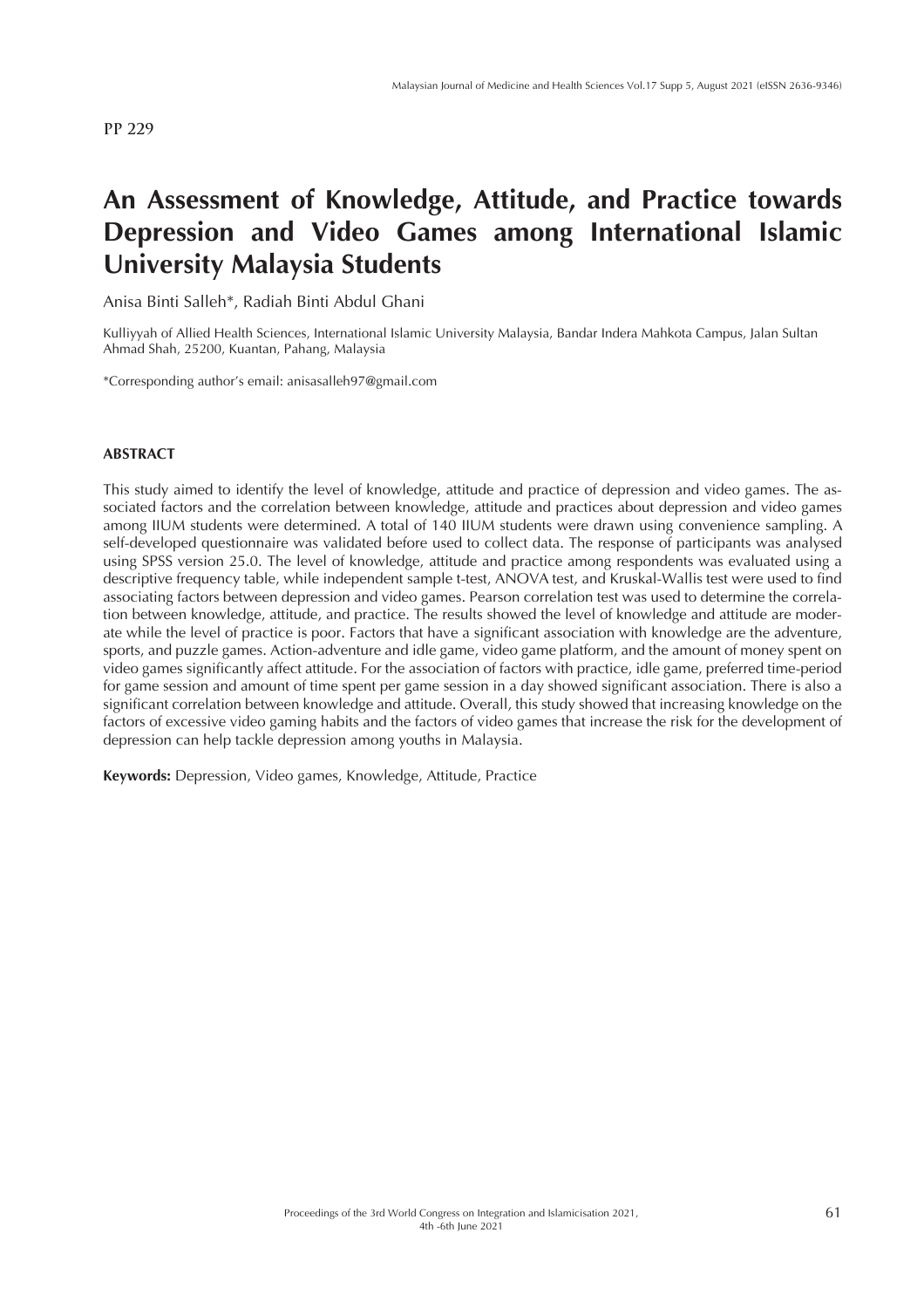# **Validation of Smartphone Use Questionnaire (SUQ) into the Malay Language**

Amirul Danial Azmi<sup>1,</sup>\*, Suzaily Wahab<sup>1</sup>, Muhamad Afiq Zulkifly<sup>1</sup>, Rizal Abdul Manaf<sup>2</sup>

\*Corresponding author's email: danialazmi.117@gmail.com

#### **ABSTRACT**

Interruptions caused by frequent smartphone use steals attention away from daily activities. Bringing serious implications onto an individual's health, safety and education. Smartphone Use Questionnaire (SUQ) is a 20-item questionnaire developed to assess the pattern of smartphone use and its effect on attention. This study is done to translate and validate the Malay-language version of the SUQ and measure the Malay-version SUQ's psychometric properties to justify its use in Malaysia. A forward and back-translation was done by four individuals: three physicians and one linguist. Content and face validity were done involving three experts who are a linguist, psychiatrist and epidemiologist. Psychometric testing was conducted on a sample of 195 individuals proficient in the Malay language. A construct validity test was performed using factor analysis, and the internal reliability was tested by calculating for the Cronbach's Alpha. The age range of the sample is 13-59 years old, most of which are female and of the Malay race. Using principal component analysis with direct oblimin rotation, the factor analysis extracted two components similar to the original study: General Use and Absent-Minded Use. However, question number 20 is grouped into the General Use component, whereas it was under the Absent-Minded Use component in the original study. The Cronbach's Alpha for the obtained components are 0.884 and 0.927, respectively. This study found that the Malay-version SUQ is a valid and reliable instrument for use in Malaysia in assessing inattention associated with smartphone use.

**Keywords:** Smartphone, Attention, Psychometrics, Validation, Questionnaire

<sup>1</sup> Department of Psychiatry, Universiti Kebangsaan Malaysia Medical Centre, Jalan Yaakob Latiff, 63000, Cheras, Kuala Lumpur, Malaysia

<sup>&</sup>lt;sup>2</sup> Department of Community Health, Universiti Kebangsaan Malaysia Medical Centre, Jalan Yaakob Latiff, 63000, Cheras, Kuala Lumpur, Malaysia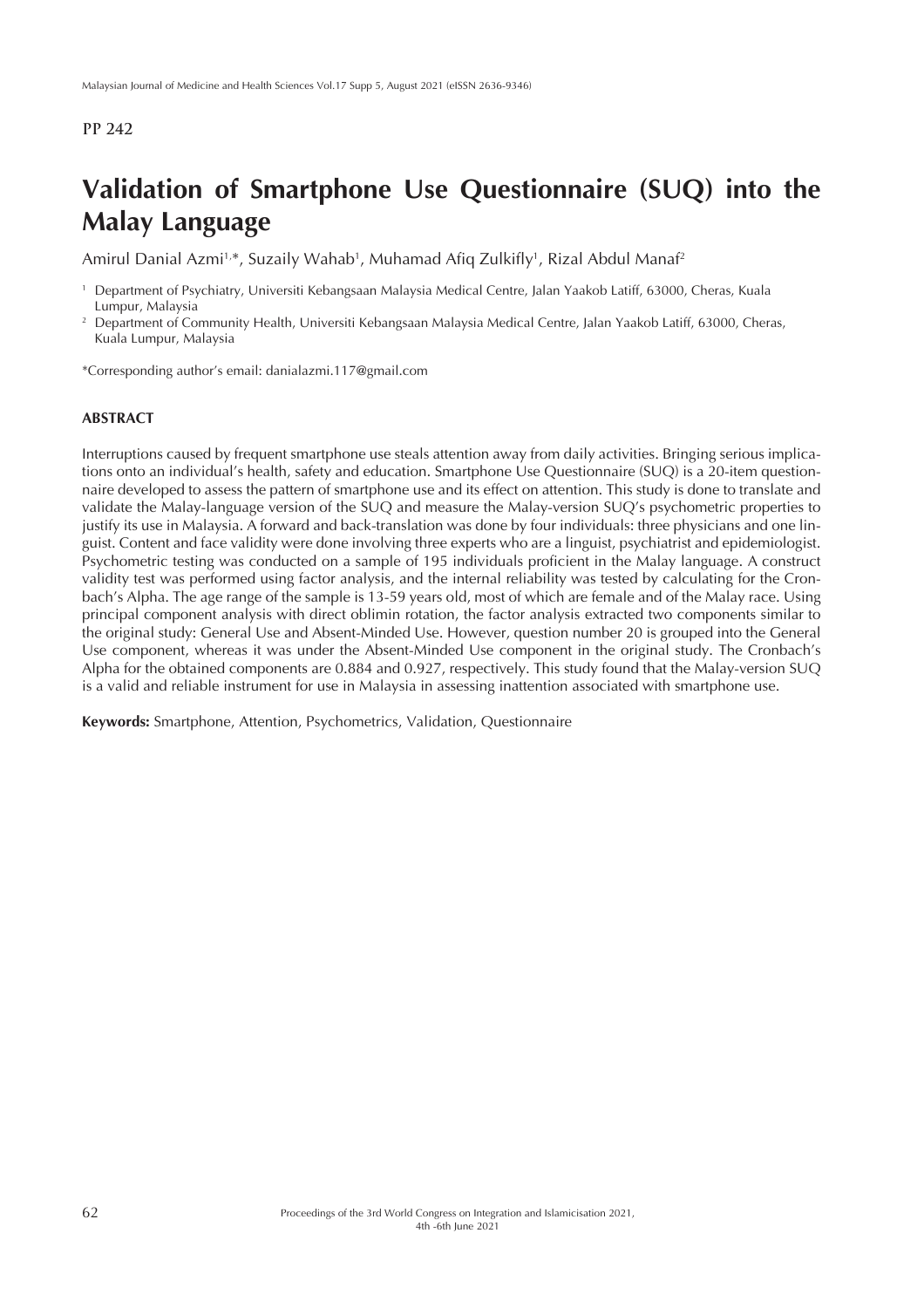# **Psychometric Properties of The Malay-Version of Peer Pressure Scale Questionnaire**

Muhamad Afiq Zulkifly, Suzaily Wahab\*, Amirul Danial Azmi

Department of Psychiatry, Universiti Kebangsaan Malaysia Medical Centre (UKMMC), Jalan Yaakob Latiff, 56000, Cheras, Kuala Lumpur, Malaysia

\*Corresponding author's email: suzaily@ppukm.ukm.edu.my

#### **ABSTRACT**

Adolescence is a critical period of transition from childhood to adulthood involving changes in a child's biological, emotional, and social aspects. An adolescent's behaviour and actions are primarily affected by peer pressure. The Peer Pressure Scale Questionnaire-Revised (PPSQ-R), develop by Sunil Saini (2016), assesses the susceptibility of adolescents towards peer pressure. The purpose of this study is to translate and validate PPSQ-R for the use of Malaysian adolescents. A forward and back translation method were performed according to established guidelines. Panel experts assessed the face validity of the questionnaire consists of psychiatrist and public health specialist. 25 items of the questionnaire were tested for Principal Component Analysis (PCA) and internal consistency via Cronbach's alpha. A total of 143 respondents among selected secondary school students were used in this study with a 100% response rate. The age range of the respondents is between 13 to 18 years old, with a mean age of 15 (SD = 1.316). The mean score was 46.71 (SD = 16.72). One component extracted via PCA, and one item has been removed due to poor factor loading. After item removal, all 24 retained items showed good reliability with Cronbach's alpha of 0.932. PPSQ revised Malay version is reliable and valid for peer pressure assessment tools among adolescents in Malaysia.

**Keywords:** Adolescence, Peer Pressure, Psychometrics, Malay, Questionnaire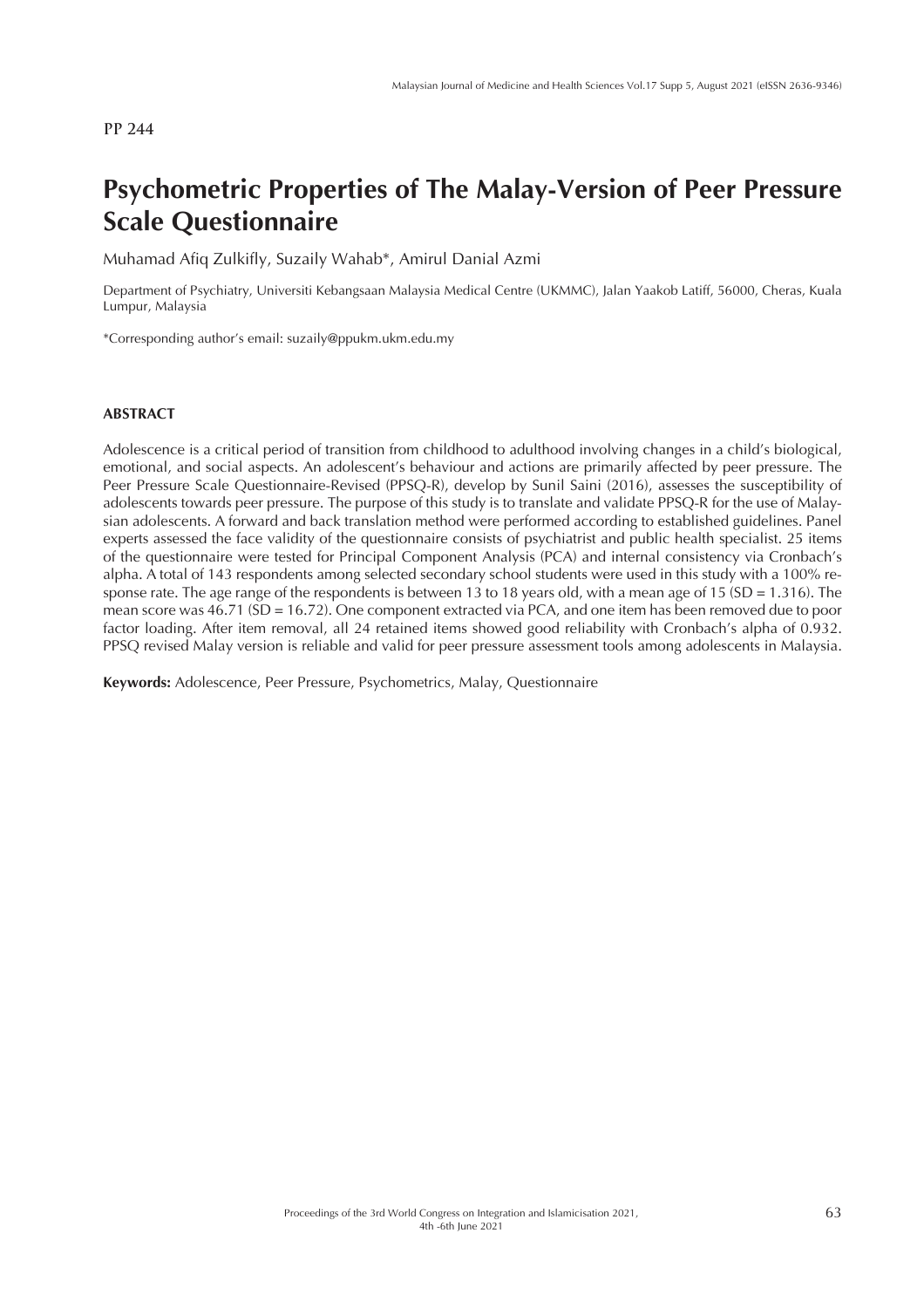## **Overwhelmed Yet Striving; The Story of IIUM Medical Students**

Wan Fatein Nabeila Wan Omar<sup>1,\*</sup>, Hazulin Radzuan<sup>1</sup>, Nour El Huda Abd Rahim<sup>1</sup>, Soraya Ismail<sup>2</sup>

\*Corresponding author's email: fateinwanomar@iium.edu.my

### **ABSTRACT**

Medicine is known to be tough and requires more than just intelligence. The implementation of other courses was deemed necessary to equip medical students with emotional intelligence, problem-solving and soft skills. However, their perception of their study plan and its relation to their grade has yet to be explored. This study aimed to assess the association between the grade and perception of the study plan among the pre-clinical medical students. A 47 items self-administered questionnaire was distributed to Year 2 students (n = 137) in Kulliyyah of Medicine, International Islamic University Malaysia. The questionnaire included their study plan implementation, including medical courses and others (university and faculty-required courses), and how they perceived it. We obtained their official assessment results from the academic office. Eighty four percent ( $n = 115$ ) students responded. Most students spent 22 hours/ week for medical course self-study and assignments and 18 hours/week studying and completing other courses assignments after hours. Seventy percent ( $n = 80$ ) felt that their schedule is overwhelming. Only 11 failed (9.6 %) the medical course, and three failed other courses at least once. There was no difference in the grade regardless of feeling overwhelmed or not ( $p = 0.65$ ). Despite the overwhelming study plan, the proportion of failure was relatively low. While this could indicate that some degree of resilience in the medical students, precaution is necessary to safeguard their physical and mental wellbeing and prevent burn-out.

**Keywords:** Resilience, Psychological distress, Burn-out, Medical school, Undergraduate

<sup>1</sup> Department of Basic Medical Sciences, Kulliyyah of Medicine, International Islamic University Malaysia, 25200 Kuantan, Pahang, Malaysia.

<sup>&</sup>lt;sup>2</sup> Office of Deputy Dean (Students Development, Alumni and Community Engagement), Kulliyyah of Medicine, International Islamic University Malaysia, 25200 Kuantan, Pahang, Malaysia.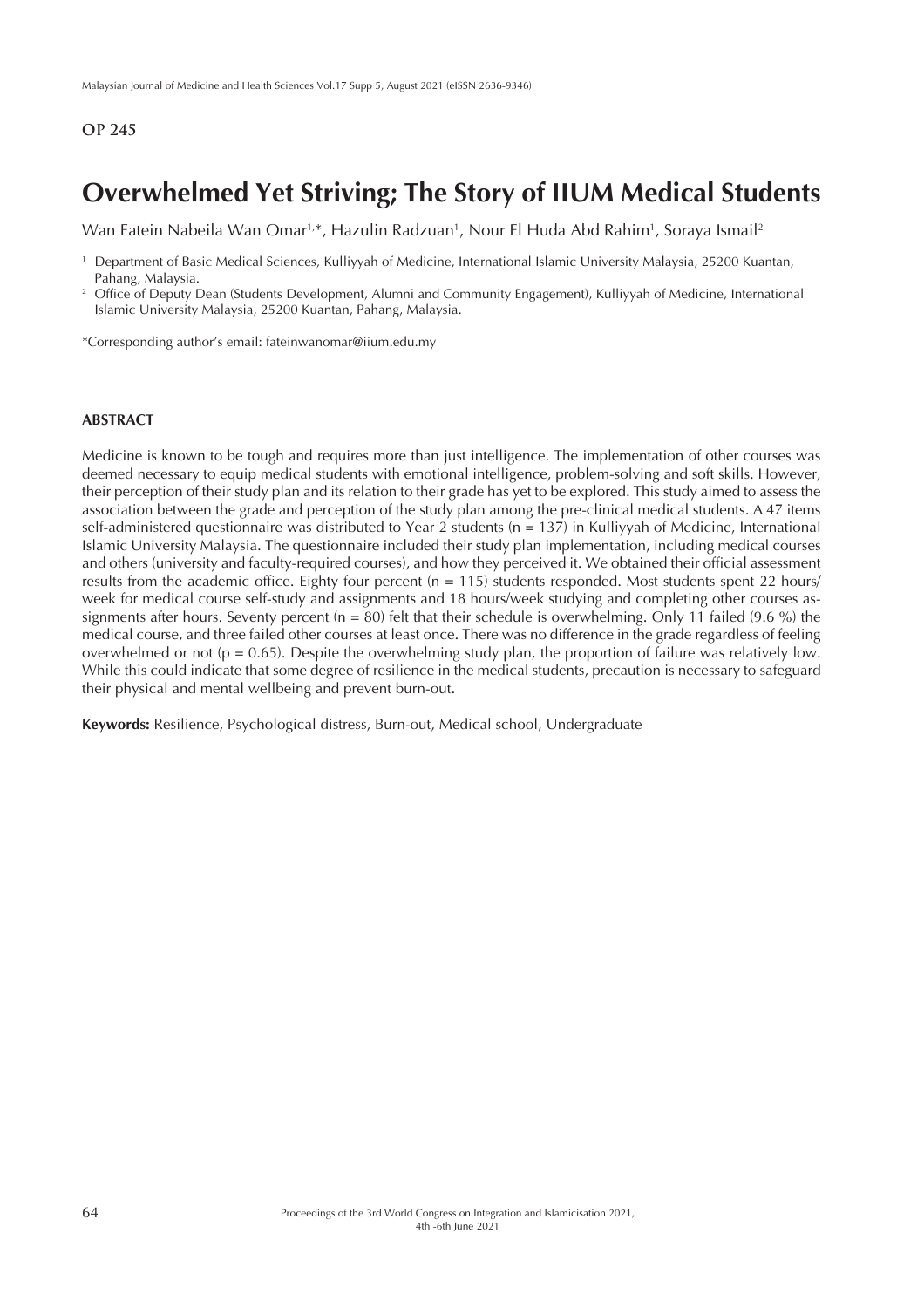# **IMARET Fundraising During the COVID-19 Pandemic: An Online Analysis of Facebook Engagement and Funds Raised**

Aneesa Abdul Rashida<sup>1,</sup>\*, Imran Idris<sup>2</sup>, Nurul Syeefa' Zulkiflee<sup>3</sup>, Ahmad Yusuf Yahaya<sup>4</sup>, Prishalini Ramesh<sup>1</sup>

\*Corresponding author's email: aneesa@upm.edu.my

#### **ABSTRACT**

IMAM Response and Relief Team (IMARET) is a relief chapter of the Islamic Medical Association of Malaysia (IMAM). Established in 2014 with the aim of responding to natural and man-made disasters, they have used SM as a tool to communicate information to the public regarding their efforts. In March 2020, IMARET COVID- 19 fundraising efforts was launched on SM. This study analyses the correlation between IMARET Facebook's posts activities and fundraising efforts on an online fundraising platform focusing on the COVID-19 fundraising effort. This is a secondary data analysis of Facebook posts and its engagement, along with the fundraising on one of the fundraising platforms from March 18th till 28th April 2020, focusing on the period of the COVID-19 fundraising effort. A total of 346 Facebook posts were published with a median (IQR) of 8.00 (6.00, 9.00) posts per day. A total of 4,823 donations, median (IQR) at RM34. 50(18.75, 86.00) were received per day. Amount collected per day is RM3425, 50 (USD 830.52) (1369.00, 8376.25). 'Organic Likes' correlated significantly with number of donations (r=0.419, p=0.006) and amount received (r=0.355, p=0.021). Similarly, 'Post Reach' also significantly correlated with number of donations ( $r = 0.405$ ,  $p = 0.008$ ) and amount received ( $r = 0.373$ ,  $p = 0.015$ ). 'Shares' significantly correlated with the number of donations (r=0.515, p <0.01) and amount received (r=0.453, p=0.003). The number of likes, reach and shares significantly correlated with the number and amount of donations received during the initial phase of the IMARET COVID-19 fundraising effort.

**Keywords:** Social media, COVID-19, Pandemic, Medical societies, Coronavirus

<sup>1</sup> Department of Family Medicine, Faculty of Medicine and Health Sciences, Universiti Putra Malaysia, 43400 Serdang, Selangor, Malaysia

<sup>&</sup>lt;sup>2</sup> Faculty of Medicine, University of Malaya, 50603 Kuala Lumpur, Malaysia

<sup>3</sup> Islamic Medical Association of Malaysia, B-G-39 Sri Penara Apartment, Jalan Sri Permaisuri 1, Bandar Sri Permaisuri, 56000 Cheras, Kuala Lumpur, Malaysia

<sup>4</sup> Faculty of Medicine, SEGi University, 47810 Petaling Jaya, Selangor, Malaysia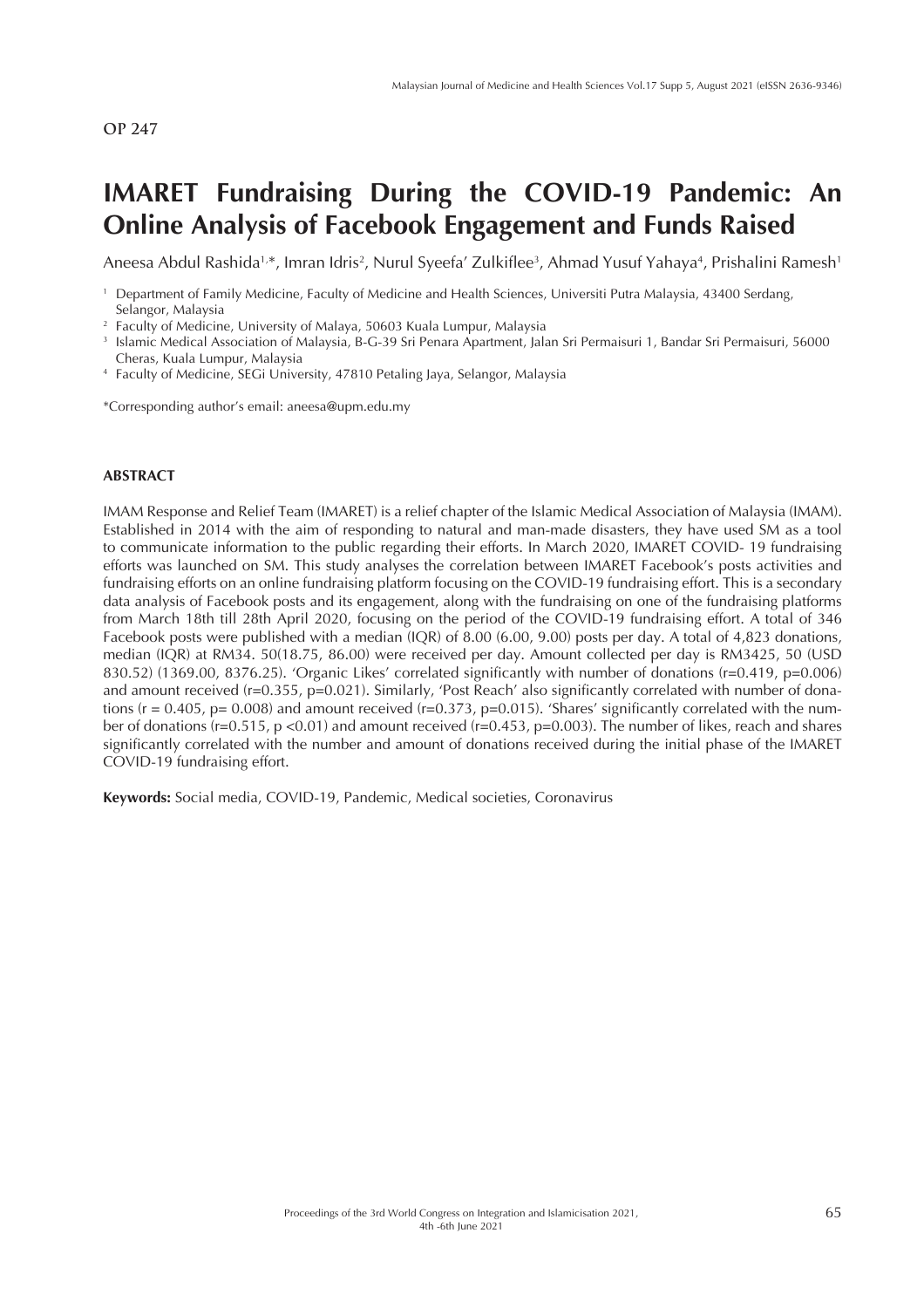## **The Level of Emotional Intelligence in Medical Imaging Students**

Farah Wahida Binti Ahmad Zaiki\*, Wan Zulaikha Binti Wan Nasir

Department of Diagnostic Imaging and Radiotherapy, Kulliyyah of Allied Health Sciences, International Islamic University Malaysia, Jalan Sultan Ahmad Shah, Bandar Indera Mahkota, 25200 Kuantan, Pahang Darul Makmur, Malaysia.

\*Corresponding author's email: farahzaiki@iium.edu.my

## **ABSTRACT**

Emotional intelligence (EI) is a crucial skill that aids students in coping with the challenging nature of academics at the college level. Previous research has proven the impact of emotional intelligence on academic performance and yielded various results. Emotionally intelligent persons are emotionally, spiritually, intellectually, and physically balanced. Thus, they are postulated to become more successful than individuals who solely have a high Intelligence Quotient level (IQ). This study is aimed to evaluate the level of Medical Imaging student's EI. This quantitative study used a set of questionnaires adopted from Hyde, Pethe and Dhar, the Emotional Intelligent Scale (EIS). Purposive sampling was conducted on 89 medical imaging students from age 19 to 24. The data was analysed using SPSS version 21 for descriptive statistics. The results showed that the EI overall mean score is 3.84 and the standard deviation (SD) is 0.38. This indicates that the respondents have a high level of emotional intelligence. The respondents have "above average emotional intelligence" or a high level of emotional intelligence for all sub-dimensions. The sub-dimension of emotional intelligence that was rated the highest is the integrity with mean, SD recorded (4.10, 0.53), followed by commitment (3.99, 0.67), self-development (3.98, 0.56), self-motivation (3.89, 0.42), value orientation (3.84, SD=0.59), self-awareness (3.832, 0.62), emotional stability (3.78, 0.51), empathy (3.76, 0.52), altruistic behaviour (3.67, 0.65) and managing relations (3.67, 0.51). To conclude, students need to maintain their EI level as the EI is continually acknowledged and measured through various careers.

**Keywords:** Emotional intelligence, Medical imaging, Students, Level, Questionnaire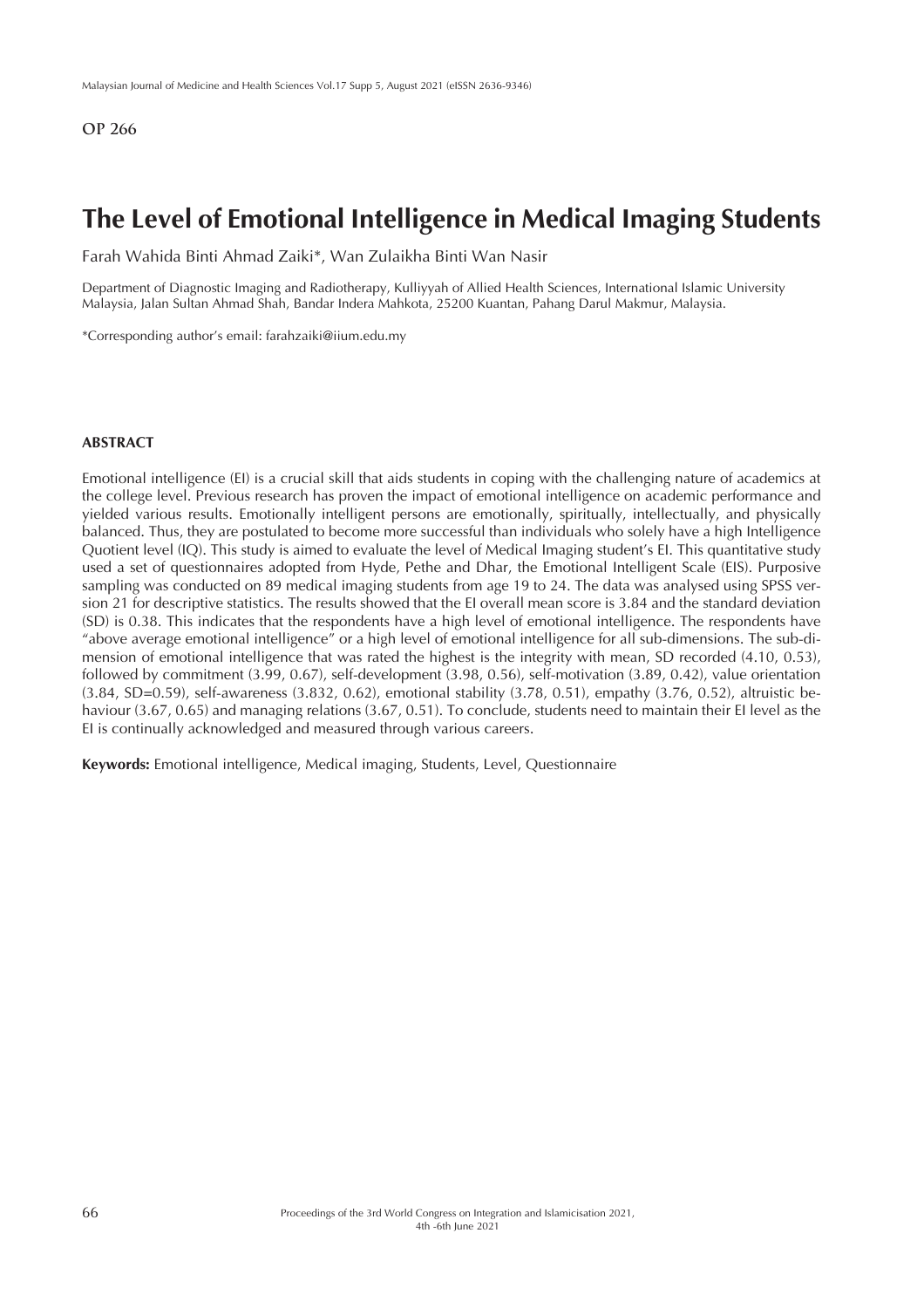# **THEME 4:**

# **INTEGRATION OF SPIRITUALITY & MENTAL HEALTH**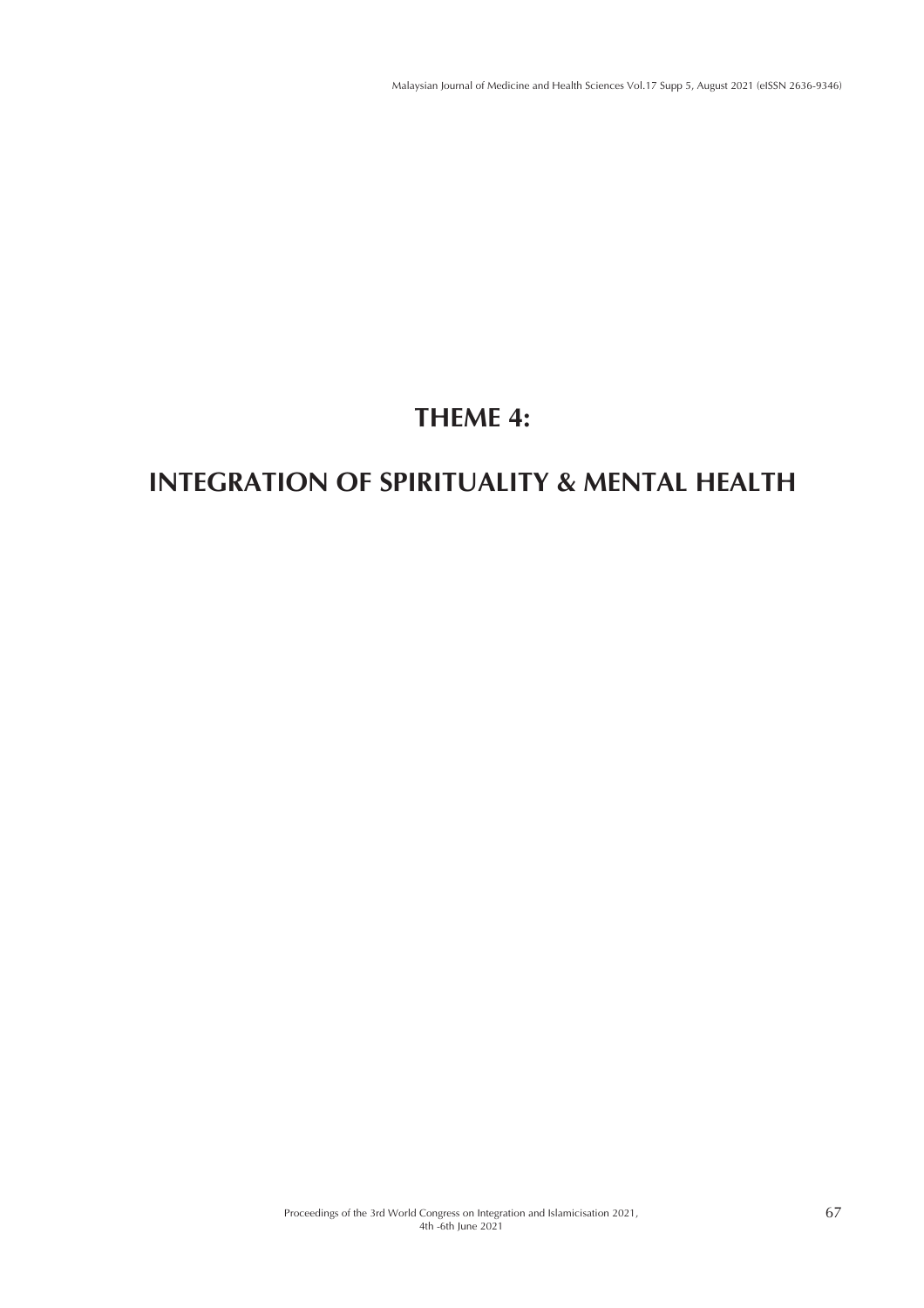## **THEME 4**

## **The Effectiveness of Contemplation on Conceptual Metaphor in Cognitive Spiritual Therapy**

Nur Sakinah Thomas<sup>1,\*</sup>, Nur Jehaada Ibrahim<sup>2</sup>

- <sup>1</sup> Coordinatorship of Foreign Language Preparatory School, Uskudar University, Altunizade Mh. Haluk Türksoy Sk.B blok PK:34662 Üsküdar, Istanbul, Turkey
- <sup>2</sup> Department of Usul Ad-Din and Comparative Religion, Kulliyyah of Islamic Revealed Knowledge and Human Sciences, International Islamic University Malaysia, P.O. Box 10, 50728 Kuala Lumpur, Malaysia

\*Corresponding author's email: sakeenahthomas313@gmail.com

#### **ABSTRACT**

Contemplation (*tafakkur*) is a practice that fills the spiritual needs of a human's soul by linking the mind with the heart and soul. As there is an urgency in developing more effective therapies due to the worldwide rise of psychological disorders, this research analyses the effectiveness of contemplating metaphors in the Quran. Although the therapeutic factors in metaphor have been amplified by cognitivist, related studies based on the Quran are scarce. Therefore, this research aims to reveal the effectiveness of Quranic contemplation for healing by focusing on the contemplation of metaphors. This interdisciplinary qualitative research analyses the spiritual effects of the Quran from linguistic and psychological perspectives through an explanatory case study. The use of contemplation as a cognitive process is focused on conceptualisation that involves conceptual metaphor, which is the metaphor that operates at the level of thinking. The conceptualisation of spiritual healing in terms of a journey to God that pervades throughout the Quran through metaphorical linguistic expressions such as 'path' and 'way' reveals the conceptual metaphor spiritual healing is a journey. Contemplating this conceptual metaphor reveals the spiritual guiding principles in the healing journey and the effectiveness of religious discourse in influencing positive actions for psycho-spiritual well-being. Eventually, this research proposes contemplation on conceptual metaphor as cognitive, spiritual therapy for psychological disorders. This research contributes to language, psychology and religious studies by revealing the richness of persuasive language for effective therapeutic in mental health practices.

**Keywords:** Quran, Contemplation, Conceptual metaphor, Cognitive spiritual therapy, Effectiveness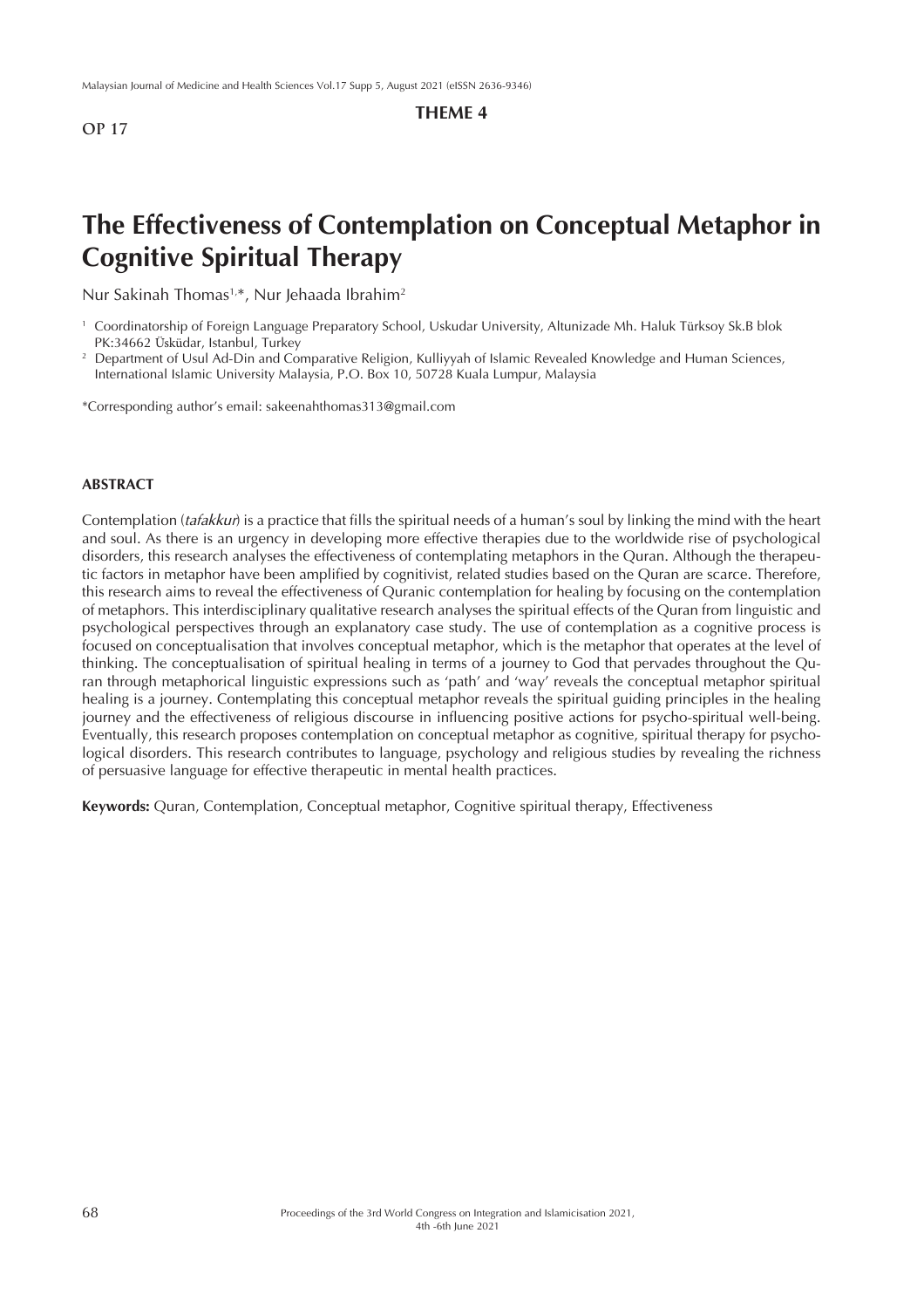## **Quran and Human Heart in Cognitive Behavioural Therapy**

Amna M. S. A. Al Faki<sup>1,2,3,\*</sup>

<sup>1</sup> Department Psychology, Kulliyyah of Islamic Revealed Knowledge and Human Sciences, International Islamic University Malaysia, Jalan Gombak, 53100 Selangor

<sup>2</sup> Omdurman Islamic University, HCFX+4RV, Umm Durman, Sudan

<sup>3</sup> International Institute of Islamic Thought (IIIT) Organization, 500 Grove St., Suite 200 Herndon, VA 20170

\*Corresponding author's email: profamnaa@gmail.com

#### **ABSTRACT**

Mental health is a global health issue and a profoundly serious problem that is deeply rooted among all nations, societies and cultures in developed and developing countries. WHO estimated about one in three to one in five of the world's general population suffers from one sort of mental illness. These include psychosis, depression, anxiety, neurosis, post-traumatic diseases, and diseases of the era – like stresses, nervousness, unhappiness, hopelessness, which affect human psychology and consciousness. Religion, spirituality, belief in God is urgently needed to transform human consciousness from negative emotions to positive emotions. The human heart is the seat of wisdom, love and a reservoir for the holy Quran in the heart of our beloved prophet (peace be upon him).

> زَلَ بِهِ الرُّوحُ الْأَمِينُ ﴿193﴾ عَلَىٰ قَلْبِكَ لِتَكُونَ مِنَ الْمُنْذِرِينَ ﴿194﴾ بِلِسَانٍ عَرَبِيِّ مُبِينٍ ﴿195﴾ الشعراءَ َْل َ

The Intelligence of the human heart could be focused upon to solve all mental, psychological and psychiatric diseases. Critical study of the human heart, including the discovery in neurocardiology, particularly the neural and function of the intrinsic system of the heart, cardiac ganglion, and mapping, may throw the light upon the physiological role of the heart other than pumping machine, especially in cognitive behavioural therapy. I think the utilisation of the heart Intelligence in cognitive behavioural therapy, prophetic medicine, and Quran therapy, in other words, integration between alternative, complementary, and traditional cognitive therapy, will help treat many psychological and psychiatric diseases.

**Keywords:** Quran, Religion heart intelligence, Consciousness, Mental diseases, Cognitive therapy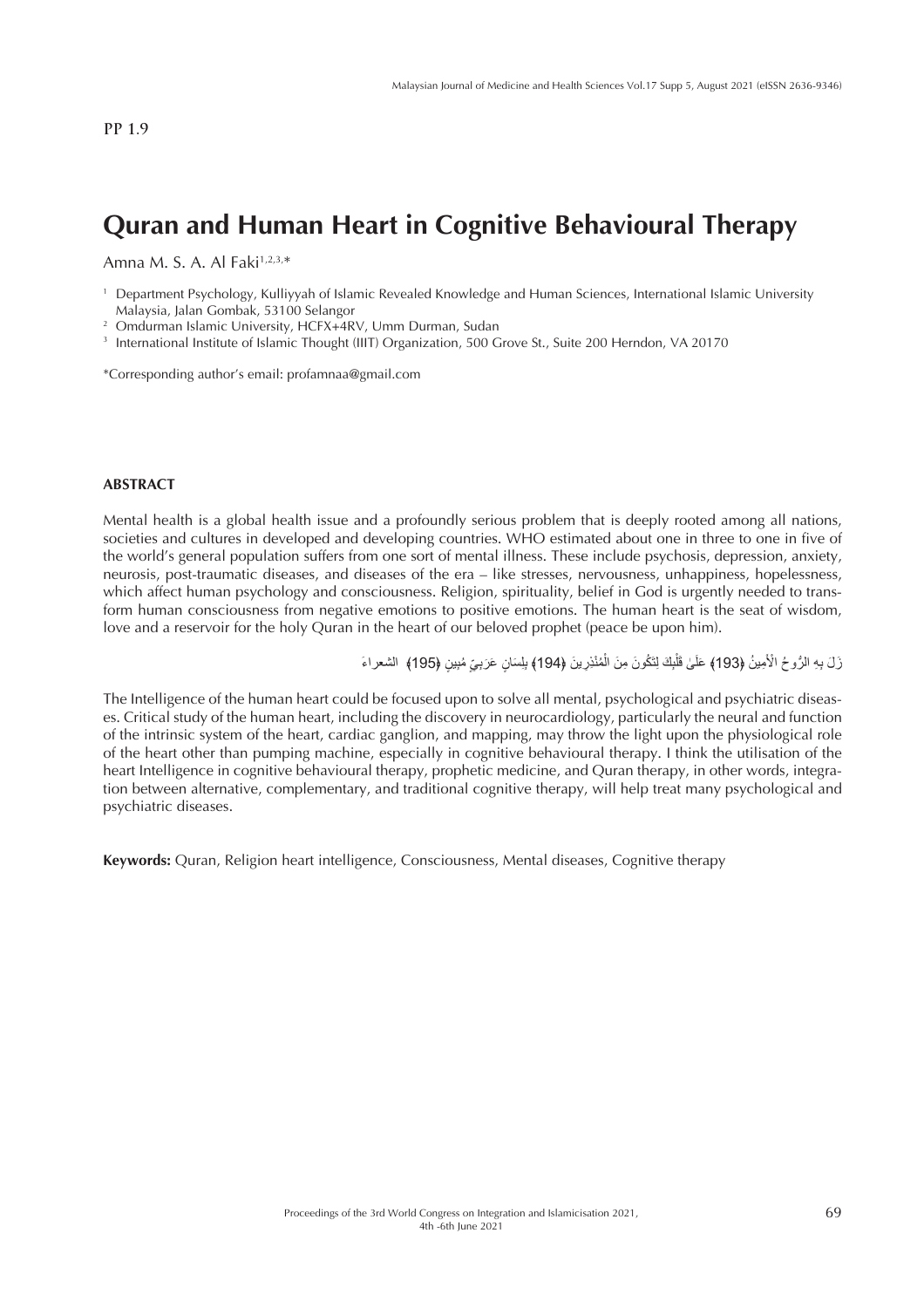## **Content Validation of Spiritual Intelligence Scale for Muslim Nurses (SIS-MN): A Fuzzy Delphi Method**

Mohd Arif Atarhim<sup>1,2,</sup>\*, Jamiah Manap<sup>2</sup>, Khairul Anwar Mastor<sup>3</sup>, Mostafa Kamal Mokhtar<sup>2</sup>, Azlina Yusof<sup>4</sup>

<sup>4</sup> Nursing Programme, School of Health Sciences, Universiti Sains Malaysia, 16150 Kubang Kerian, Kelantan, Malaysia

\* Corresponding author's email: arifatarhim@ppukm.ukm.edu.my

#### **ABSTRACT**

The development of the Spiritual Intelligence Scale for Muslim Nurses should undergo several processes to ensure the validity of the content and quality measurement. The fuzzy Delphi Method (FDM) was used to validate the content. The purpose of this paper is to consolidate the experts' consensus agreement relating to the appropriateness of the items measuring spiritual intelligence. 20 experts out of 35 experts being invited and participated in the validation process. This is a heterogeneous sample where the experts consisted of three different backgrounds: Aqidah/ Tasawuf, Psychology and Islamic Counselling, and Evaluation and Measurement. Spiritual Intelligence Model guided the questionnaires for Muslim Nurses' spiritual intelligence for Human Excellence (SIMHE), consisting of 7 domains. The 7 domains are Reflection-Self-Purification, Meaning/Purpose of Life, Self-Determination, Spiritual Resources, Transcendence, Consciousness and Spiritual Coping with the Obstacles. The items were developed based on al-Quran, Hadiths, and Literatures from Islamic Scholars. The FDM using Triangular Fuzzy Numbers and a Defuzzification process. A 100% response rate were obtained from all the 20 experts with an average Likert scoring of four to five. All the 7 domains were accepted by fulfilled the prerequisite of threshold level value (d)  $\leq 0.2$ . The second prerequisite, all 371 items were obtained more than 75 % experts' consensus. The result of the FDM analysis indicated that all items could be used for further validation of the instruments. However, further discussion is needed to select the best items and reduce the number of items accordingly, as suggested by most experts.

**Keywords:** Fuzzy Delphi, Survey questionnaire, Validation, Spiritual quotient, Muslim nurses

<sup>1</sup> Department of Nursing, Faculty of Medicine, Universiti Kebangsaan Malaysia 56000 Cheras Wilayah Persekutuan Kuala Lumpur, Malaysia

<sup>&</sup>lt;sup>2</sup> Centre for Research in Psychology and Human Well-Being, Faculty of Social Sciences and Humanities, Universiti Kebangsaan Malaysia 43600 Bangi, Selangor, Malaysia

<sup>3</sup> Pusat CITRA Universiti, Universiti Kebangsaan Malaysia, 43600 UKM Bangi, Selangor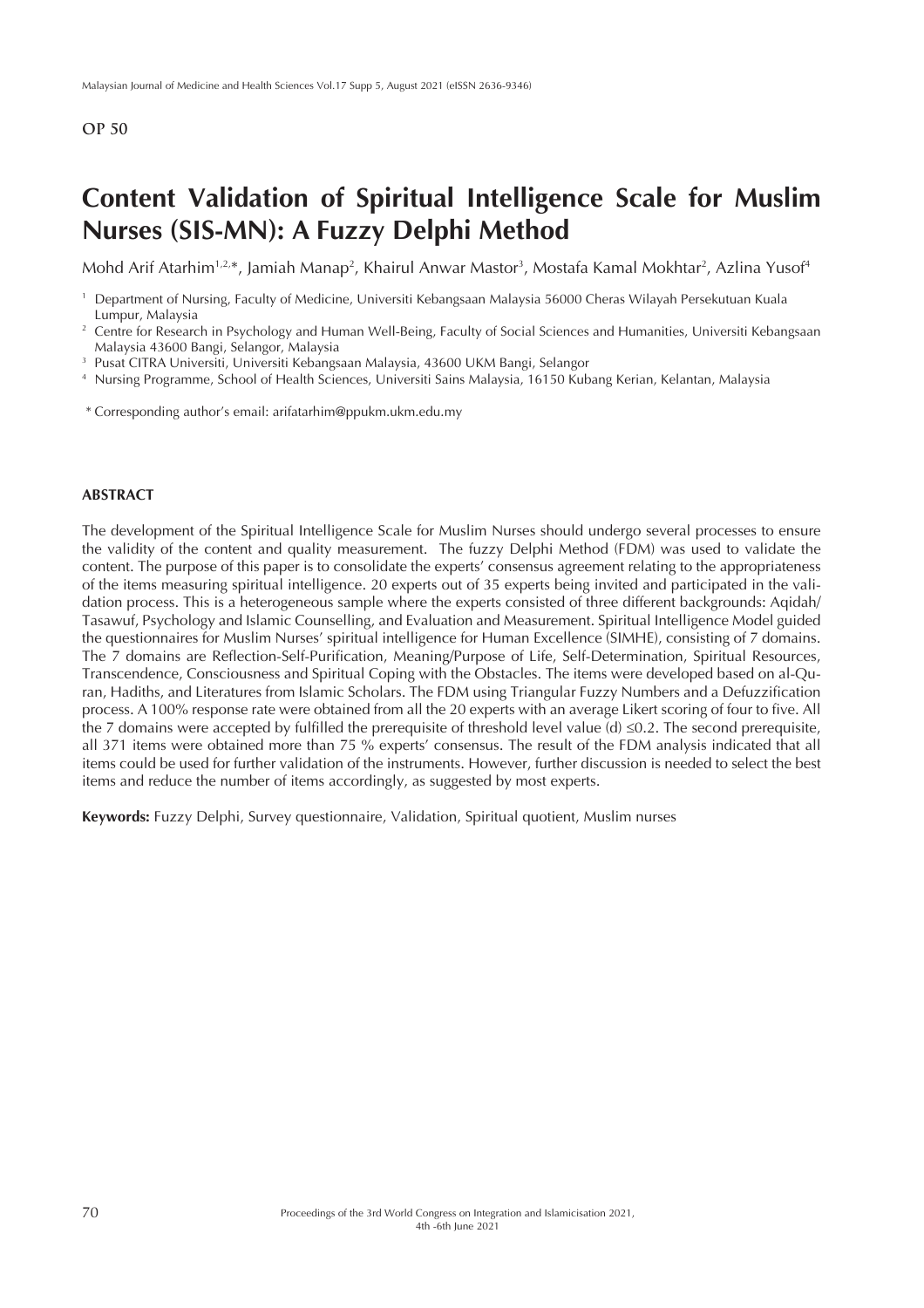## **Perception of Religious Substance-use Prohibition is Negatively Associated with Vape-trying Among School-going Adolescents**

Nurulhuda Mat Hassan\*, Nizatul Nurain Mazubir, Norwati Daud, Siti Norazlina Juhari

Faculty of Medicine, Universiti Sultan Zainal Abidin, 20400 Kuala Terengganu, Malaysia

\*Corresponding author's email: nurulhudamh@unisza.edu.my

### **ABSTRACT**

Nowadays, vaping has become a worrying trend that is hazardous to health and is important to be prevented in adolescents. Are there any religious-related factors that are associated with adolescents taking up vaping? This study aims to find the associated factors of vaping among school-going adolescents in Terengganu, Malaysia, including the factors related to religion. A cross-sectional study was conducted among 732 school-going adolescents aged 13 to 18 years old using a validated questionnaire adapted from Global School Health Survey (GSHS). Religiosity factors were adapted from a validated Malay version of the Duke University Religion Scale, and perception on the religious prohibition of substance use scale was added. Secondary schools and classes were selected using random cluster sampling. Data were analysed using SPSS ver23, using multiple logistic regression for the outcome of trying of vape. 22% of students had tried using a vape. Trying of vape was significantly associated with increasing age  $(p<0.001$ , OR= 1.62, CI= 1.35, 1.93), male gender (p<0.001, OR = 10.10, CI = 5.63, 18.12), trying of smoking (p<0.01, OR = 10.7, CI =5.66, 20.24), while perception of prohibition of substance use by the religion is negatively associated with trying of vape (p=0.009, OR = 0.92, CI =0.87, 0.98). A one score increase in the perception scale has 8% reduced the odds of trying to vape. All the adapted Duke University Religion Scale subscales were not associated with trying to vape in the multiple logistic regression model. Vaping is an emerging worrying trend among adolescents. Emphasizing the religious prohibition of substance use may be effective in curbing this hazardous act among adolescents.

**Keywords:** Vape, Adolescents, Religion, Perception, School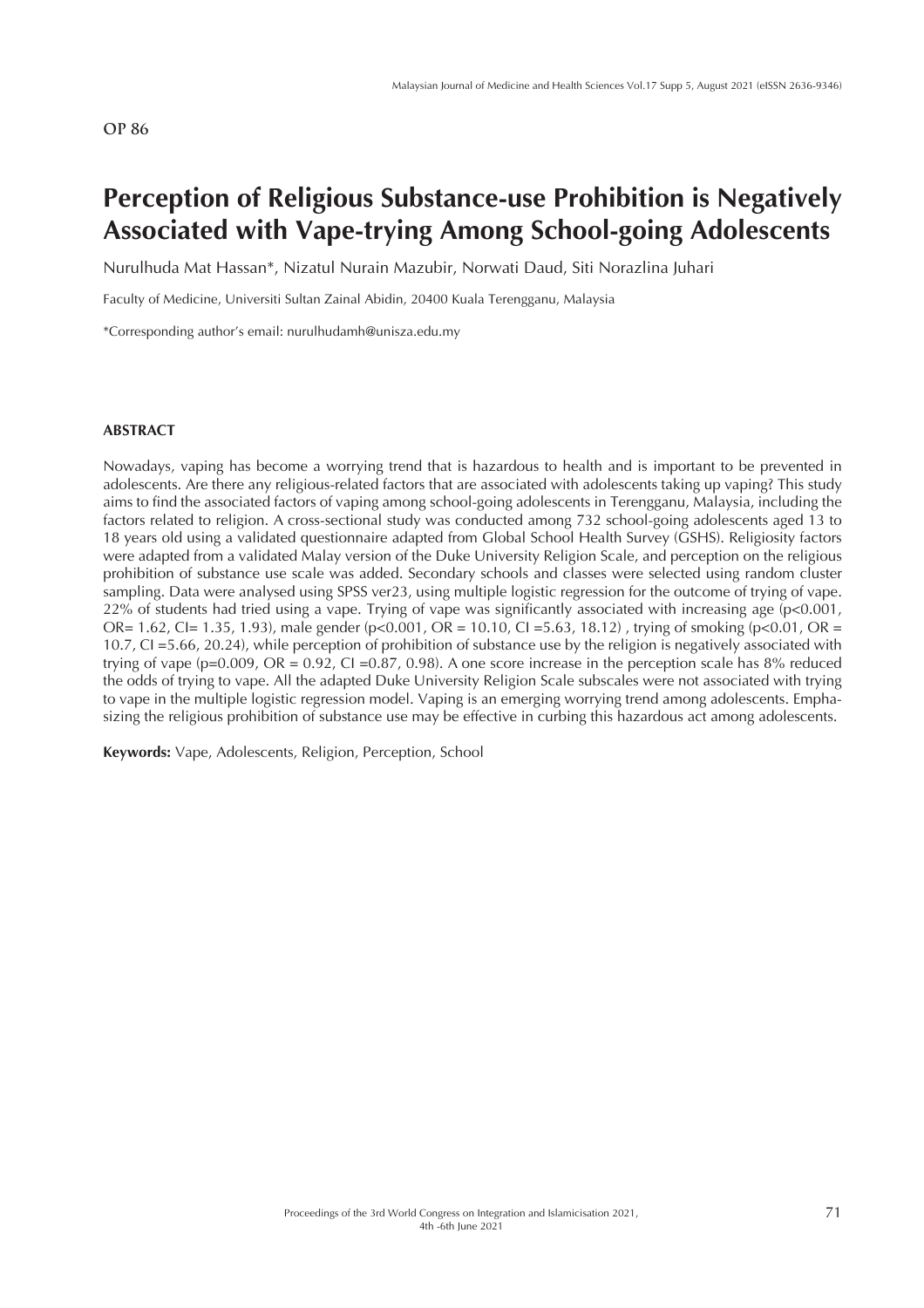## **The Need of Nurses on Spiritual Preparedness As A Religious Coping Mechanism When In A Disaster Response**

Nurul'Ain Ahayalimudin<sup>1,\*</sup>, Kate Seers<sup>2</sup>, Sophie Staniszewska<sup>2</sup>

<sup>1</sup> Department of Critical Care Nursing, Kulliyyah of Nursing, International Islamic University Malaysia, Jalan Sultan Ahmad Shah, 25200 Kuantan, Pahang

<sup>2</sup> Warwick Research in Nursing, Warwick Medical School, University of Warwick, CV4 7AL United Kingdom

\*Corresponding author's email: ainyanun@iium.edu.my

#### **ABSTRACT**

As frontline in healthcare service, nurses play a vital role in helping and assisting the needs of the population that affected by disasters such as floods, landslides, pandemics, tsunamis, mass casualty incidents and several others. Yet, there is extremely limited literature regarding spiritual preparedness as a coping mechanism amongst nurses. This study aimed to explore the experience of nurses while responding to a disaster. This qualitative study involved twenty-nine Muslim nurses from the various workplace. The data collected through semi-structured, in-depth and face-to-face interview and recorded via voice-recorder, then analysed iteratively through constant comparison method, following constructivist grounded theory approach by Charmaz. Involvement of the nurses in a disaster response created a feeling of being close to Allah SWT and taught them to be grateful for helping those who were underprivileged. Whenever they face difficulties and emotionally disturbed, they return to Allah SWT to ask for help and to soothe their feelings by performing several religious practices. Despite the minimal numbers reported such practices, the finding informed the requirement of spiritual preparation to act as a coping mechanism while responding to a disaster. Being prepared physically has frequently been highlighted by the healthcare institutions, yet, the spiritual preparedness seems unnoticed. The need for spiritual preparedness as a religious coping mechanism should be addressed by the authorities. Therefore, integration and Islamicisation of knowledge related to disaster preparedness require the greatest attention by healthcare institutions besides physical, psychological and emotional preparation for the nurses prior to the response.

**Keywords:** Nurses, Disaster response, Malaysia, Spiritual preparedness, Religious coping mechanism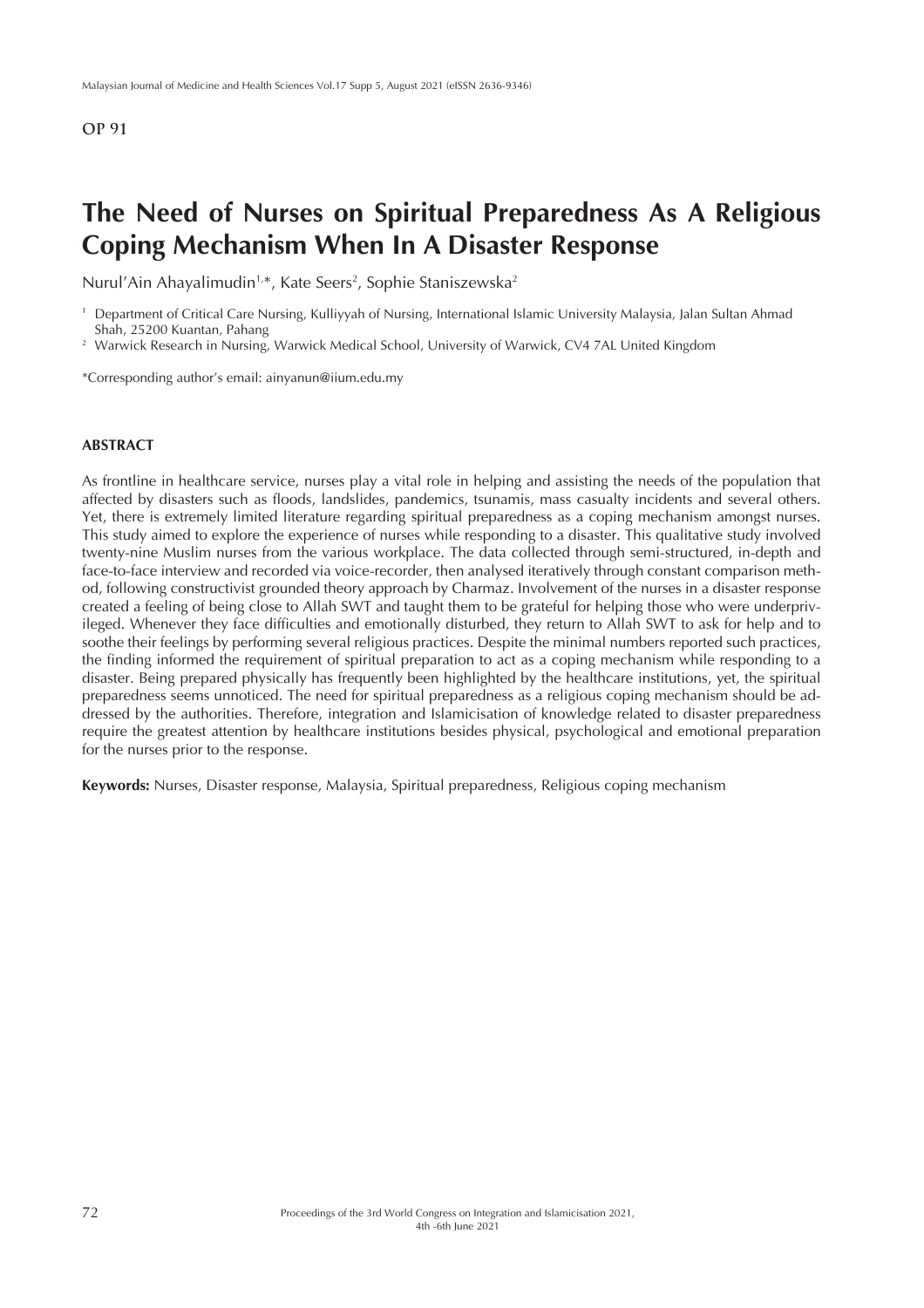## **Igbo Migration, Integration and Islamization in Gusau Town Zamfara State, North-western Nigeria During the 20th Century**

Idris Salisu Kurah\*

Department of Social Studies Zamfara State College of Education, Maru, PMB, 1002, Nigeria

\*Corresponding author's email: kurahidris@gmail.com

### **ABSTRACT**

Nigeria has over 350 ethnic groups, with Hausa/Fulani, Igbo and Yoruba as predominant tribes. The Igbo hailed from south-Eastern Nigeria with about 30 million people was made to migrate for two central factors, which are "push and pull". Unfavourable condition of overpopulation in Igbo land compared with other parts of the country, deteriorating forest land and social characteristic of the Igbo constituted push factors for their migration. In contrast, the pull factor remains the abundant economic opportunities that were very much available in Gusau due to the railway line that was constructed/extended to Gusau in 1927. The railway construction attracted about 16 European trading firms, which provided job opportunities; this stands a better chance for Igbo to migrate to Gusau. The accommodative nature of the people of Gusau to strangers, combined with the Igbo high degree of adaptability and receptivity to change, resulted in the easy integration of the Igbo into Gusau and subsequently to the level of converting/Islamicisation of some Igbo into Islam, although the majority of them are Christians. This paper examines the factors for Igbo migration to Gusau (who are predominantly Muslims), which was the genesis of the whole scenario. It highlights how Igbo integrated into the socio-economic and cultural activities of their host people. It finally discusses the Islamicisation/conversion of some members of Igbo from Christianity to Islam.

**Keywords:** Igbo, Migration, Islamisation, Integration, Nigeria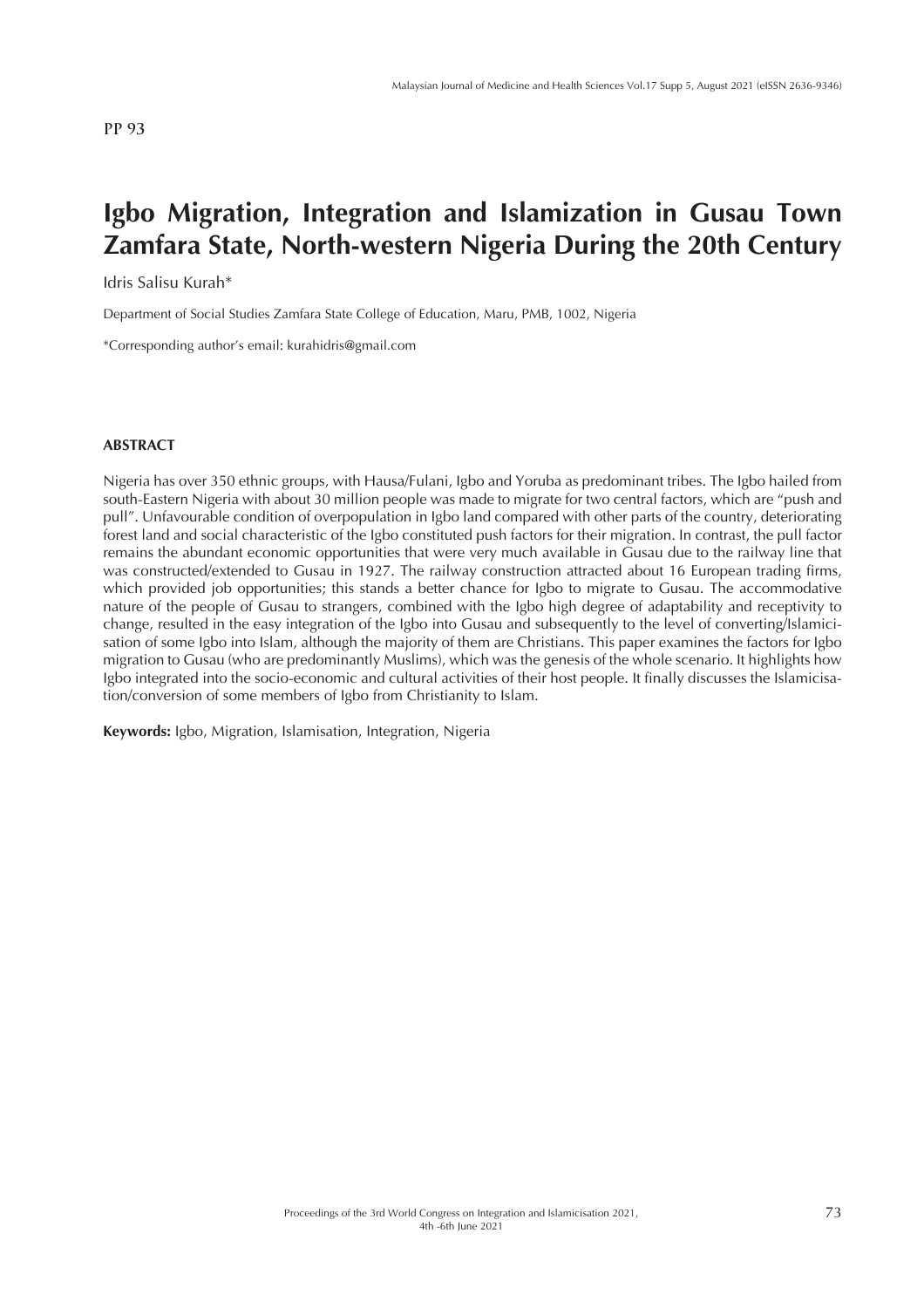## **Practice of Tahajjud among Undergraduate Medical Students in International Islamic University Malaysia (IIUM) and its Relationship with Poor Sleep Quality**

Abdul Hadi Said1,\*, Farah Natashah Mohd2 , Muhammad Zubir Yusof3 , Muhammad Addin Nur Hakim Azmi<sup>4</sup>, Haziqah Mohd Hanapiah<sup>4</sup>, Anis Wardati Abdullah<sup>4</sup>

- <sup>1</sup> Department of Family Medicine, Kulliyyah of Medicine, International Islamic University Malaysia, Jalan Sultan Ahmad Shah, 25200 Kuantan, Pahang, Malaysia
- <sup>2</sup> Special Care Dentistry Unit, Kulliyyah of Dentistry, International Islamic University Malaysia, Jalan Sultan Ahmad Shah, 25200 Kuantan, Pahang, Malaysia
- <sup>3</sup> Department of Public Health, Kulliyyah of Medicine, International Islamic University Malaysia, Jalan Sultan Ahmad Shah, 25200 Kuantan, Pahang, Malaysia
- <sup>4</sup> Kulliyyah of Medicine, International Islamic University Malaysia, Jalan Sultan Ahmad Shah, 25200 Kuantan, Pahang, Malaysia

\*Corresponding author's email: abdulhadi@iium.edu.my

### **ABSTRACT**

Tahajjud prayer is one of the highly rated spiritual practises among Muslims. It is a prayer performs in the last third of the night after Isha' prayer, which requires a person to wake up from his sleep. This practice may interfere with their sleep and leads to poor sleep quality. This study aimed to assess the association between Tahajjud practice and poor sleep quality among medical students at the International Islamic University Malaysia (IIUM). A cross-sectional study was conducted among 500 medical students in IIUM Kuantan using purposive and quota sampling. A validated self-reported questionnaire including Tahajjud practice and Pittsburgh Sleep Quality Index (PSQI) were distributed from 17th May to 19th July 2019. Descriptive statistics were used to measure the practice of Tahajjud and the prevalence of poor sleep quality. Logistic regression was used to measure the relationship between poor sleep quality and Tahajjud as well as other factors. The response rate was 91.2%. The median number of Tahajjud performed was 1 night per week. The prevalence of poor sleep quality was 59.6%. Very interestingly, simple logistic regression analysis revealed that those performing Tahajjud were 13% less likely to have poor sleep quality compared to those who did not perform it. However, multiple logistic regression failed to find any significant relationship between Tahajjud and poor sleep quality. It is crucial to highlight that Tahajjud prayer did not lead to poor sleep quality among medical students. Since it is a highly rated practice in Islam, they should be encouraged to perform it.

**Keywords:** Tahajjud, Poor sleep quality, Medical students, Cross-sectional study, Practice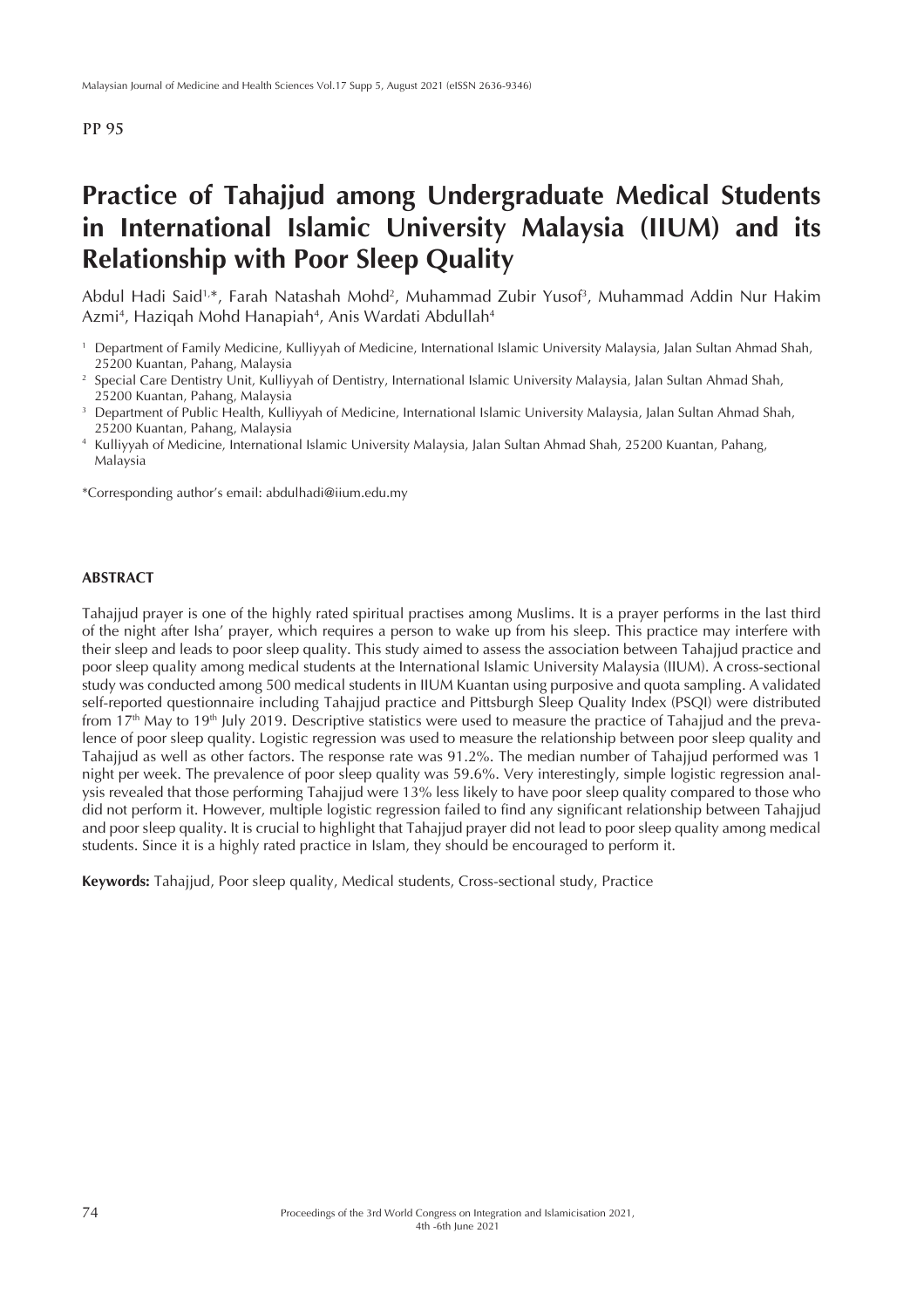# **The Mental Health Benefit of Religion and Spirituality in People Living with Bipolar Disorder in Malaysia**

#### Nurasikin Mohamad Shariff\*

Kulliyyah of Nursing, International Islamic University Malaysia, Jalan Sultan Ahmad Shah, 25200 Kuantan, Pahang

\*Corresponding author's email: nurasikin@iium.edu.my

#### **ABSTRACT**

The taxonomy of spirituality is fraught with complexities in relation to mental health studies due to contextual variables such as with and without religion. While many studies concerning spirituality reported positive mental health outcomes, little is known from the context of bipolar disorder. This study aimed to provide a contextual understanding of spirituality from the religious worldview of people with bipolar disorder. This is a qualitative study involving semi-structured and one-to-one in-depth interview. A total of 25 participants diagnosed with bipolar disorder recruited from two psychiatric outpatients. All interviews were audio-taped and transcribed verbatim by the researcher. Thematic analysis was used to analyse data, and Bourdieu's concept of habitus explored the findings in relation to participants' subjective account on their religious form of spirituality. The theme 'Maintaining a positive sense of self' mainly consists of the religious element in the participants' everyday life: faith in God, religious practices and a sense of spiritual harmony (i.e. peacefulness and connectedness). The role of religion and social agency were inclusive in promoting the spirituality of the study sample. Through Bourdieu's lens of religious habitus, this study provides the understanding of religious-spirituality and a healthy mental state in such a way that it implies a relationship with God through religious beliefs and practices. This study invites others to pay attention on the dynamic role of religious agency and society in promoting religious faith and practices to individuals diagnosed with bipolar disorder.

**Keywords:** Bipolar disorder, Bourdieu, Mental health, Religion, Spirituality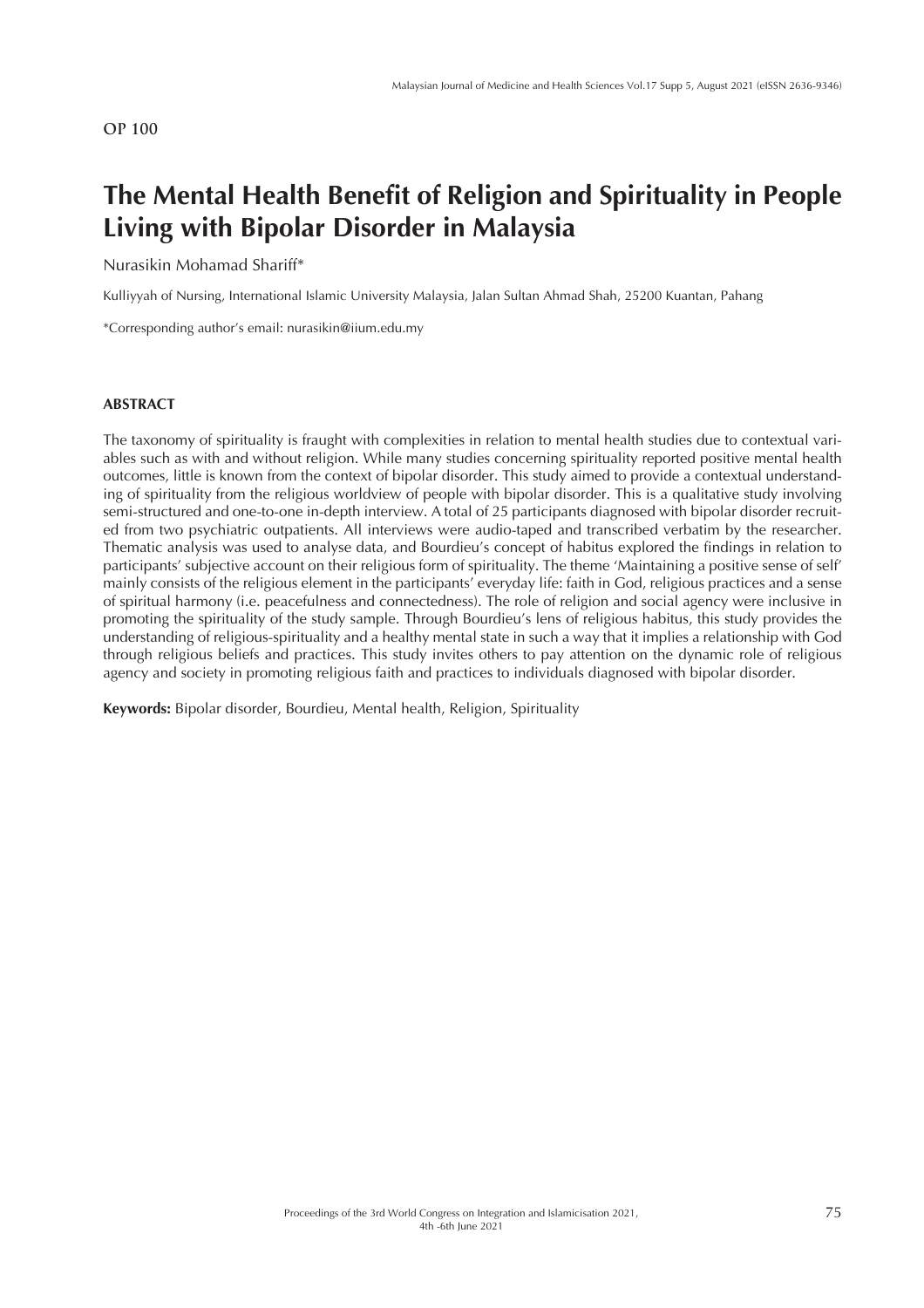## **An Islamic Perspective on Food and Nutrition and the Relevancy of Al-Ghazali's Spiritual View on Modern Practices**

### Ssuna Salim\*

Kulliyyah of Islamic Revealed Knowledge and Human Sciences, International Islamic University Malaysia, P.O. Box 10, 50728 Kuala Lumpur, Federal Territory Kuala Lumpur

\*Corresponding author's email: ssunasalim@iium.edu.my

### **ABSTRACT**

A Muslim way of feeling, thinking and acting must manifest his surrender to the Almighty Allah, with the main aim of attaining felicity in the life of this world and life in the Hereafter. Foods and nutrition are among the most important factors that, to a greater extent, influence the spirituality of an individual. The Quran and the Sunnah of the prophet (peace be upon him) placed more emphasis on this aspect as its neglect results in an individual's failure to fill his obligation as a vicegerent, which may lead to a life of punishment in the Hereafter. This study will critically analyse Muslim practices on food and nutrition during modern times compared with al-Ghazali's views on the effect of dietary practices on the spiritual aspect of a Muslim. The study uses an evaluative deductive methodology on the existing literature of the topic, culminating in the synthesis of the al-Ghazali view and its relevancy to contemporary Muslim times. It has been observed that, while modern Muslims are generally aware of halal and haram concepts, as well as the negative effects and influence of food and nutrition on their lives, they continue to face serious spiritual problems and challenges discernible in moral decadence, for which al-Ghazali, an 11th century scholar, provided an insightful solution.

**Keywords:** A Muslim way of thinking, Attaining felicity, Food and nutrition, Spirituality, Modern times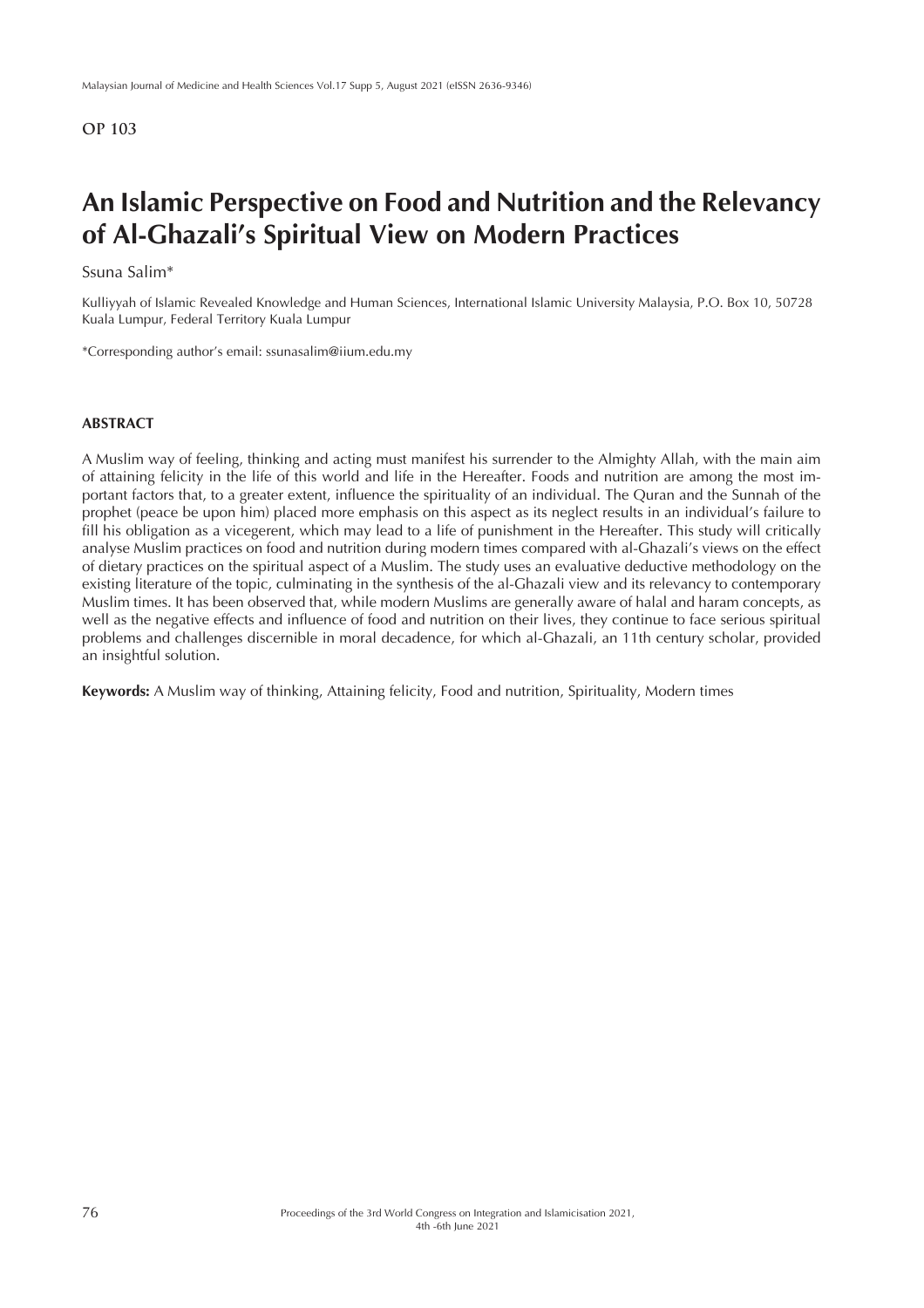## **Development of the Muslim Prayer Ability Scale (MPAS)**

Nazri Mohd Yusof\*, Ramli Musa, Muhammad Jasfizal Jasni

Kulliyyah of Medicine, International Islamic University Malaysia, Jalan Sultan Ahmad Shah, 25200 Kuantan, Pahang

\*Corresponding author's email: nazriyusof@iium.edu.my

#### **ABSTRACT**

Prayer is one of the pillars of Islam and a fundamental component of ibadah. Performing prayer would require individual fitness to form physical, verbal and cognitive tasks. The preparatory task before prayer includes cleansing of body, ablution, and proper clothing. Patients with diabetic foot problems may face difficulties in performing these tasks; hence, this study's objective is to develop and validate a new Muslim prayer ability scale. Five experts each from orthopaedic, psychiatry, Islamic Revealed Knowledge and Heritage and Islamic philosophy of science were gathered to construct the domains and items for the new scale. The preliminary 23 item-scale was then administered to 212 diabetic foot patients in 2 hospitals (IIUM Medical Centre and Hospital Tengku Ampuan Afzan). Based on Construct validation analyses and factor loadings, 4 items were dropped because of poor reliability (low Cronbach's alpha value). We established a 19-item scale to measure the Muslim prayer ability called the Muslim Praying Ability Scale (MPAS). The reliability of the 19-item scale has a good Cronbach's alpha value (0.79). Construct validity using exploratory factor analysis exhibit good factor loadings for all 19 items, and 5 components were extracted. The Kaiser-Meyer-Olkin (KMO) value was 0.72. The Exploratory Factor Analysis showed the 19 items of praying ability scale composed of five domains with three items in each domain. All the items showed good factor loadings of more than 0.5. The 5 identified domains are namely Preparation of praying (factor 1), Physical movement (factor 2), Spirituality (factor 3), Cognitive & Tayammum (factor 4) and Disturbance (factor 5). The individualized Cronbach's alpha of each domain ranged from 0.67 to 0. 903. This study proved that the new MPAS is valid and reliable to be used as tools to measure prayer ability in diabetic foot patients.

**Keywords:** Muslim prayer, Validity, Reliability, Ability scale, Diabetic foot patients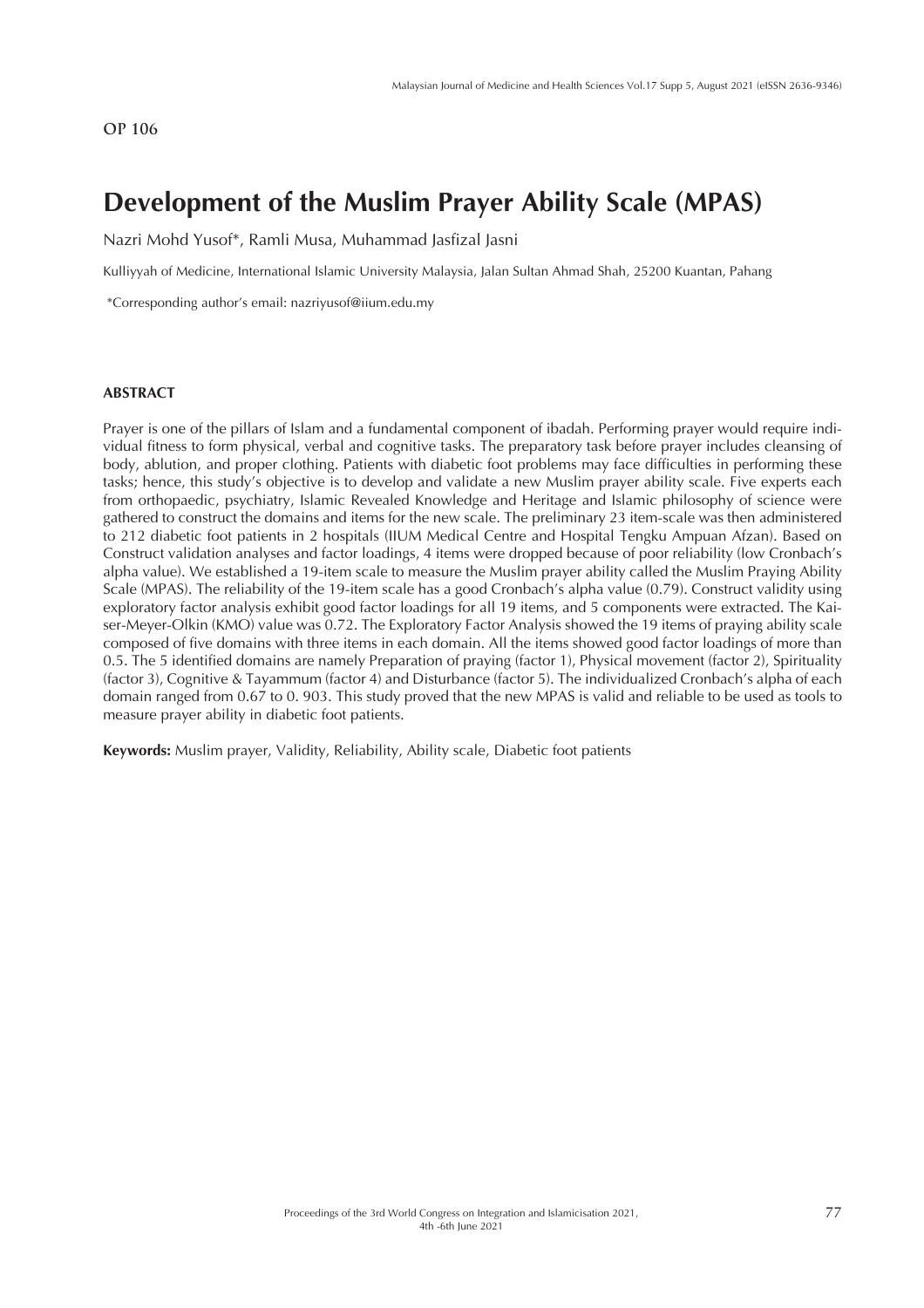## **How Spiritual Is Music Therapy? A Case Study on The Application of Music Therapy In Islamic Civilization Medicine**

Roziah Sidik @ Mat Sidek\*

Department of Arabic and Islamic Civilisation Studies, Faculty of Islamic Studies, Universiti Kebangsaan Malaysia, 43600 Bangi, Selangor

\*Corresponding author's email: roziah@ukm.edu.my

#### **ABSTRACT**

Music therapy was widely applied as a complementary treatment in Islamic civilization medicine. It is characterised as Islamic spiritual treatment based on Isgandarova's view that the growth and development of music therapy were founded on two main principles, a philosophical perspective and an understanding grounded in moral or ethical principles. This research is conducted to review the application of music therapy in Islamic civilization medicine and investigate Isgandarov's statement that associates it with spiritual treatment. This qualitative research is descriptive and elaborates on the meaning of matters researched. It does not prioritize numerical data, is less structured, more open and focused on the process. We chose a content analysis and historical study approach. The content analysis method is used to obtain information relating to the application of music therapy at the hospital stated in this research. Meanwhile, the historical study method is chosen to explain past events. Data were systematically collected and objectively assessed toward past events. So, the researcher's task in this approach is to assess and weigh all arguments and evidence on a certain event before making a solid conclusion. Epistemology of music therapy in Islamic civilization medicine was developed by Islamic scholars such as al-Kindi, Ikhwan al-Safa', al-Farabi and Ibn Sina. They were guided by their understanding of philosophy and moral principles. They were also convinced that music therapy had a positive effect on the emotional, spiritual, mental and physical health of a patient. Music therapy applied in Islamic civilization medicine was spiritual treatment.

**Keywords:** Music therapy, Medicine, Islamic civilization, Spiritual, Mental health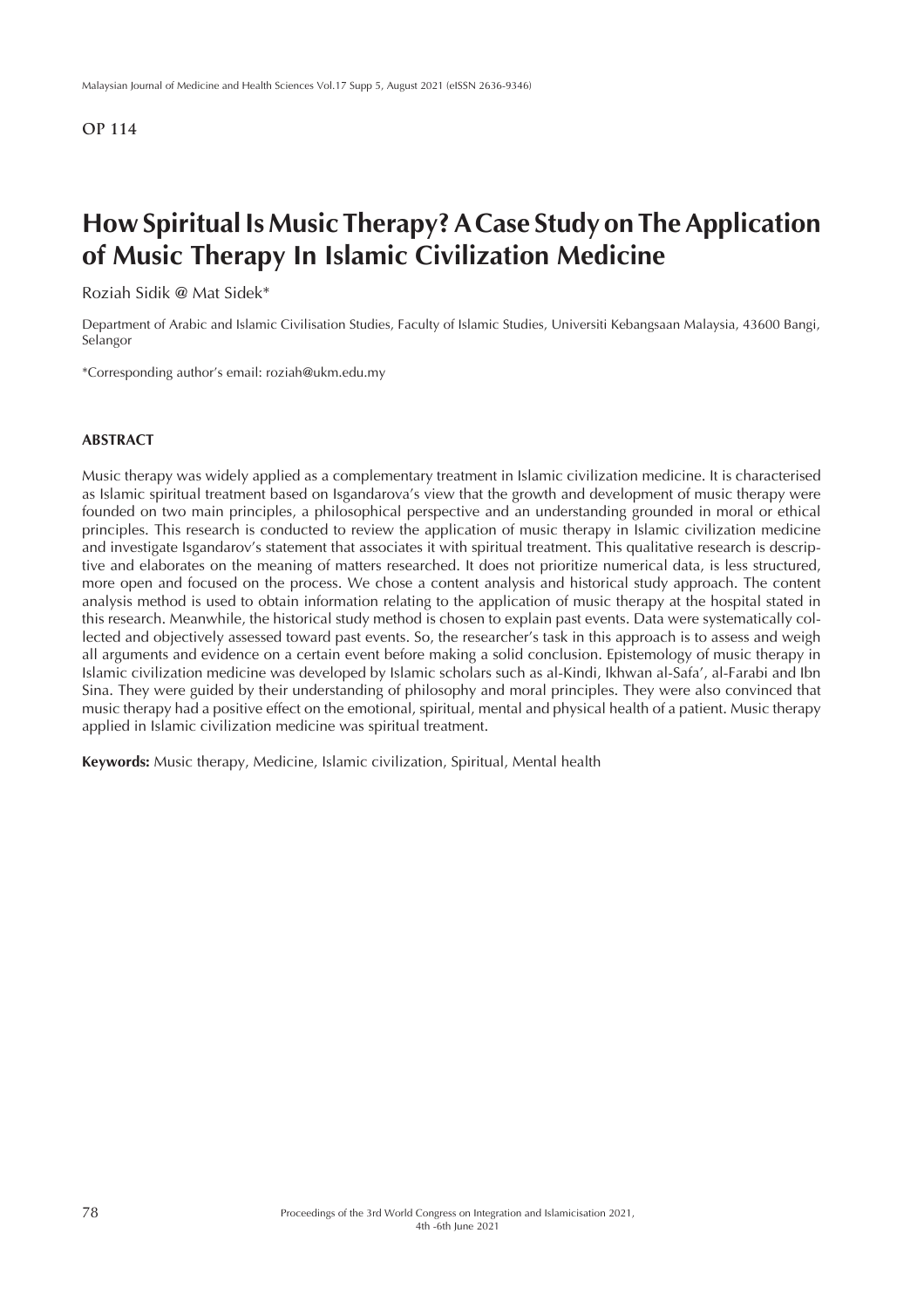## **Managing Financial Stress through Islamic Wealth Management: An Appreciation of Hifz al-Mal**

Nor Razinah Mohd. Zain\*, Abdul Majid Obaid Hasan, Azman Mat Noor

Institute of Islamic Banking and Finance, International Islamic University Malaysia, Junction 5(a), Level 2, Block D, KICT Building, Jalan Gombak, 53100 Kuala Lumpur, Federal Territory of Kuala Lumpur

\*Corresponding author's email: mumtaz\_razi@iium.edu.my

#### **ABSTRACT**

Malaysia is one of the most prosperous countries in the world in relation to the banking and finance sector. With a comprehensive legal framework that appreciates both conventional (CBF) and Islamic banking and finance (IBF), Malaysia manages to allow both sectors to grow as industries of their own. Nevertheless, financial stress among citizens, especially millennials, remains high with increasing household debts. While looking closely at the practice of Islamic wealth management in Malaysia, this research paper evaluates financial stress among Malaysians. This paper also appreciates the concept of *Hifz al-Mal* in practising Islamic wealth management. It is found that financial stress is real among Malaysians. The main research methodology for this research is the qualitative investigation approach with an analysis of news reporting, an observation from the work field, and naturalistic interpretation. The uncontrolled dependency on debts in having a luxurious lifestyle can be attributed to financial stress. Early exposure to Islamic wealth management among Malaysians may lead to a better lifestyle and debt management. By doing so, *Hifz al-Mal* can be achieved, and a better lifestyle can be reached. Moreover, it can reduce the dependency on debts and decrease financial stress. Thus, an appreciation of *Hifz al-Mal* should be applied in managing financial stress through Islamic wealth management. This is believed that it will be able to eliminate financial stress and freedom of debts.

**Keywords:** Islamic wealth management, *Hifz al-Mal*, Financial stress, Debts, Household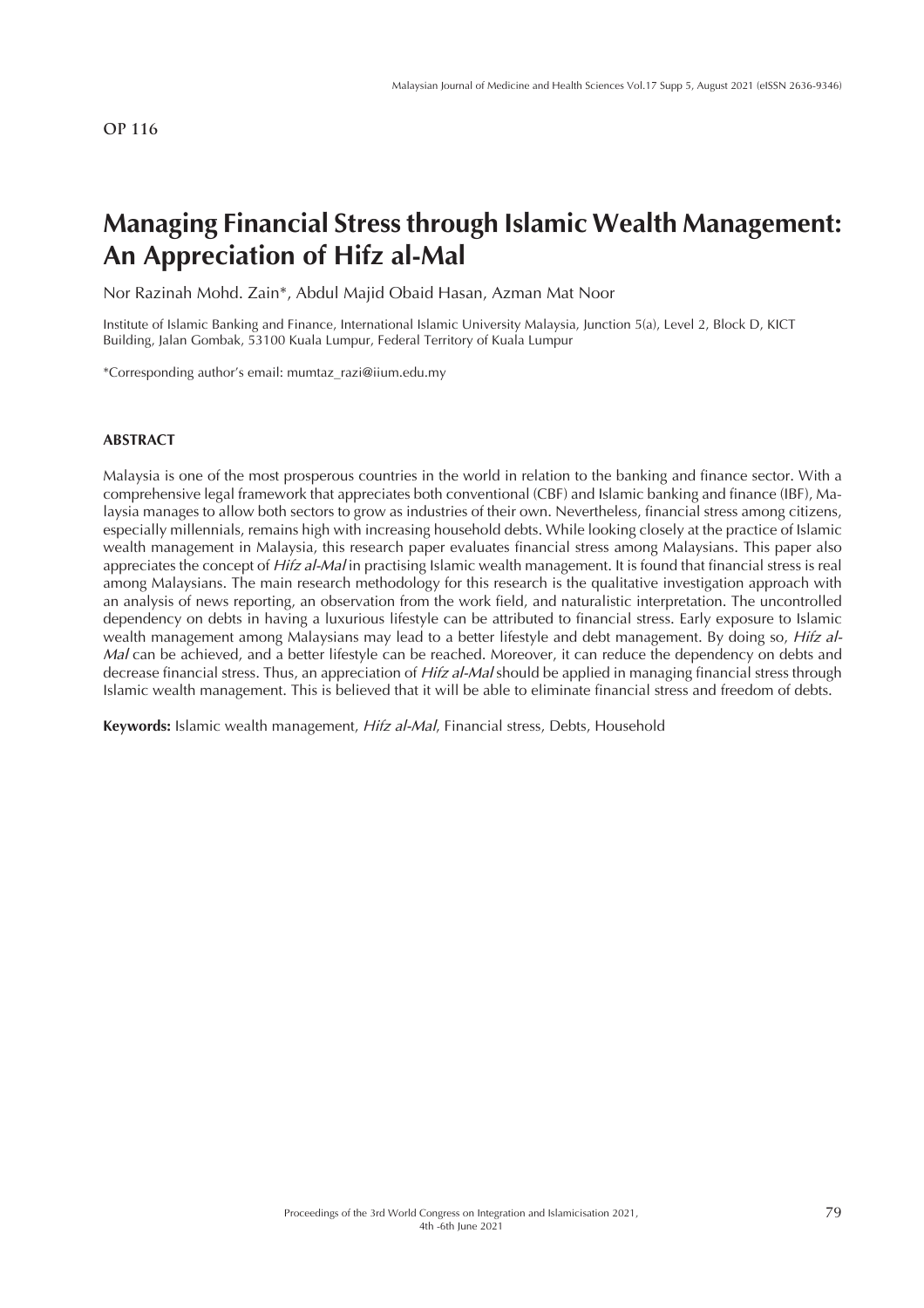## **Review of Current Update and Islamic Perspective: Common Mental Health Challenges amongst Undergraduate Universities Students in South East Asia**

Engku Nuraishah Huda E. Zainudin\*

Department of Basic Medical Sciences, Kulliyyah of Pharmacy, International Islamic University Malaysia, Jalan Sultan Ahmad Shah, 25200 Kuantan, Pahang

\*Corresponding author's email: engkunuraishah@iium.edu.my

### **ABSTRACT**

Mental health issue should not be taken lightly. As modernization paves its way into today's world, the burden of mental disorders increases. This review aims to identify the prevalence of mental health problems among university undergraduates in the ASEAN region, influencing factors, effects and types of interventions conducted to manage the problems. A brief Islamic perspective is also embedded in this review. Relevant literature was reviewed based on a combination of one or more of the following keywords: Mental health problems, South East Asia region, College, Undergraduate Universities. An Islamic perspective on mental issue was extracted using the primary sources (related Qur'anic verses and Hadith) as well as secondary sources (fatwa; Islamic jurisprudence, made by Islamic scholars). This review revealed a significant proportion of university students were inflicted with mental health disorders ranging from depression, anxiety, suicidality, self-injury and eating disorders with many underlying factors behind it. The effects of mental health problems were detrimental because they caused academic, physical, psychological and social impairment. However, several interventions such as mindfulness-based therapy, biofeedback intervention and counselling have been proven beneficial. In the Islamic view, the mental health issue can be discussed through several perspectives: trial and tribulation of life, seeking treatment in Islam and prejudice towards mental illnesses. This review highlighted that mental health is a growing problem with an interplay of multiple factors and deleterious effects. This study would also like to assert the importance of mental health programs among students to prevent prejudices against them. The main outcome of this review would allow various parties. i.e. the university, the community, health scientists, medical practitioners, and, to be cognizant pertaining to mental health.

**Keywords:** Mental health problems, South East Asia region, Undergraduate universities, Islamic perspectives, Student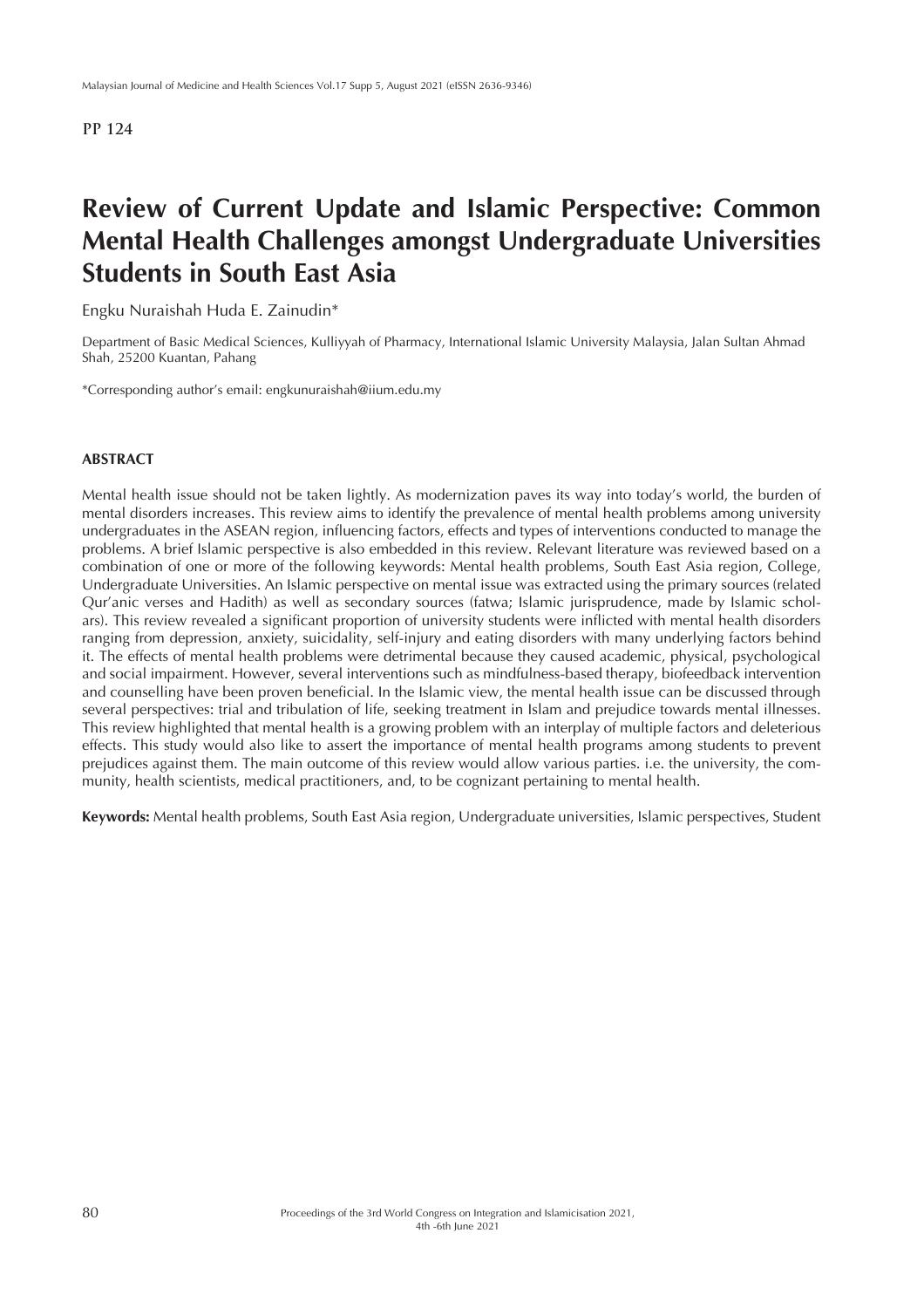# **Psycho-Spiritual States of Emotions and Their Interventions within Qur'anic Narratives**

Nur Jannah Hassan\*, Nadzrah Ahmad

Kulliyyah of Islamic Revealed Knowledge and Human Sciences, International Islamic University Malaysia, Jalan Gombak, 53100 Kuala Lumpur, Malaysia

\*Corresponding author's email: njhassan@iium.edu.my

### **ABSTRACT**

This article attempts to highlight different challenging emotional states exhibited by various important figures as narrated in the Qur'ān and the approach taken by the Qur'ān in presenting and intervening with particular psycho-spiritual processes, which triggered such emotions. Anger (Q.12:84; Q.21:87), sadness (Q.12:86; Q.28:7), hopelessness (Q.19:23), trepidation (Q.19:24), and self-rumination/condemnation (Q.18:6) are among the conditions adversely affecting the emotional states of particular individuals, as exhibited in Qur'anic stories. Qualitative in nature, the article employs both content and textual analyses on selective verses of *qaṣaṣ* (narratives/stories) in the Qur'ān. Content analysis probes deeper into the context of the whole *qiṣṣah* (story) to examine the underlying causes which triggered a certain state of emotion. While textual analysis assists in understanding the verses in terms of meaning, linguistic value and coherence between verses surrounding the focal issue. The finding suggests that challenging emotions and their interventions as portrayed by Qur'anic narratives are outcomes of both contextual implications, as well as psycho-spiritual states. Thoughts, psychological patterns and spiritual awareness pose major contributing factors towards certain exposition of challenging emotional states.

**Keywords:** Qur'anic narratives, Psycho-spirituality, Emotions, Qur'anic approach, *Qaṣaṣ*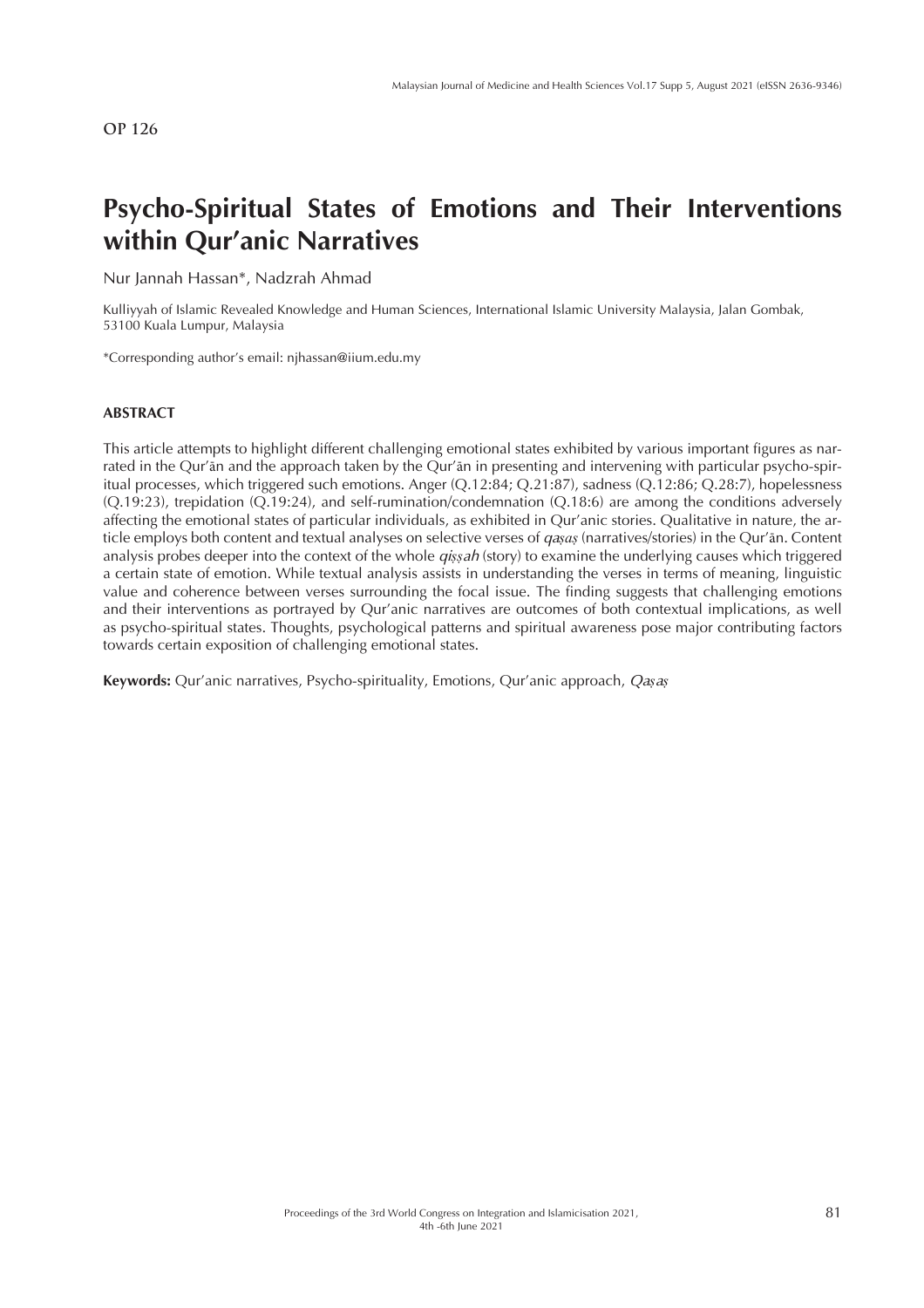## **Source of Stressors among Medical Students in Malaysia: A Brief Review**

Nour El Huda Abd Rahim½, Soraya Ismail½, Mohammad Farhan Rusli², Nora Mat Zin'

- <sup>1</sup> Department of Basic Medical Sciences, Kulliyyah of Medicine, International Islamic University Malaysia, 25200 Kuantan, Pahang, Malaysia
- <sup>2</sup> Department of Community Medicine, Kulliyyah of Medicine, International Islamic University Malaysia, 25200 Kuantan, Pahang, Malaysia
- <sup>3</sup> Medical Education Unit, Kulliyyah of Medicine, International Islamic University Malaysia, 25200 Kuantan, Pahang, Malaysia

\*Corresponding author's email: elhuda@iium.edu.my

### **ABSTRACT**

This study aimed to identify the main sources of stressors among medical students in Malaysian public or private universities. Studies have shown that undergraduate students suffer from tremendous stress. Tertiary education has always been regarded as a highly stressful environment, especially for medical students. A systematic literature review of the scientific articles on stressors in medical students were conducted. Various literature was searched through electronic databases, i.e. PubMed and SCOPUS published until December 2019 for articles bearing Keywords; i) stress, ii) medical students, and iii) Malaysia. A total of eighteen articles were reviewed and data extracted. The most common stressor was related to academic requirements that included tests and examinations. The other significant determinants consisted of psychological stress and personal factors. Studying medicine is highly stressful for undergraduate students. Although comparing various studies were difficult because of the differences in study design, instrument, number of stressors, etc.; this review gives the most recent published articles which included descriptive information that might be very useful for future research and management of stressors for medical students and education.

**Keywords:** Stress, Medical students, Malaysia, Public university, Private university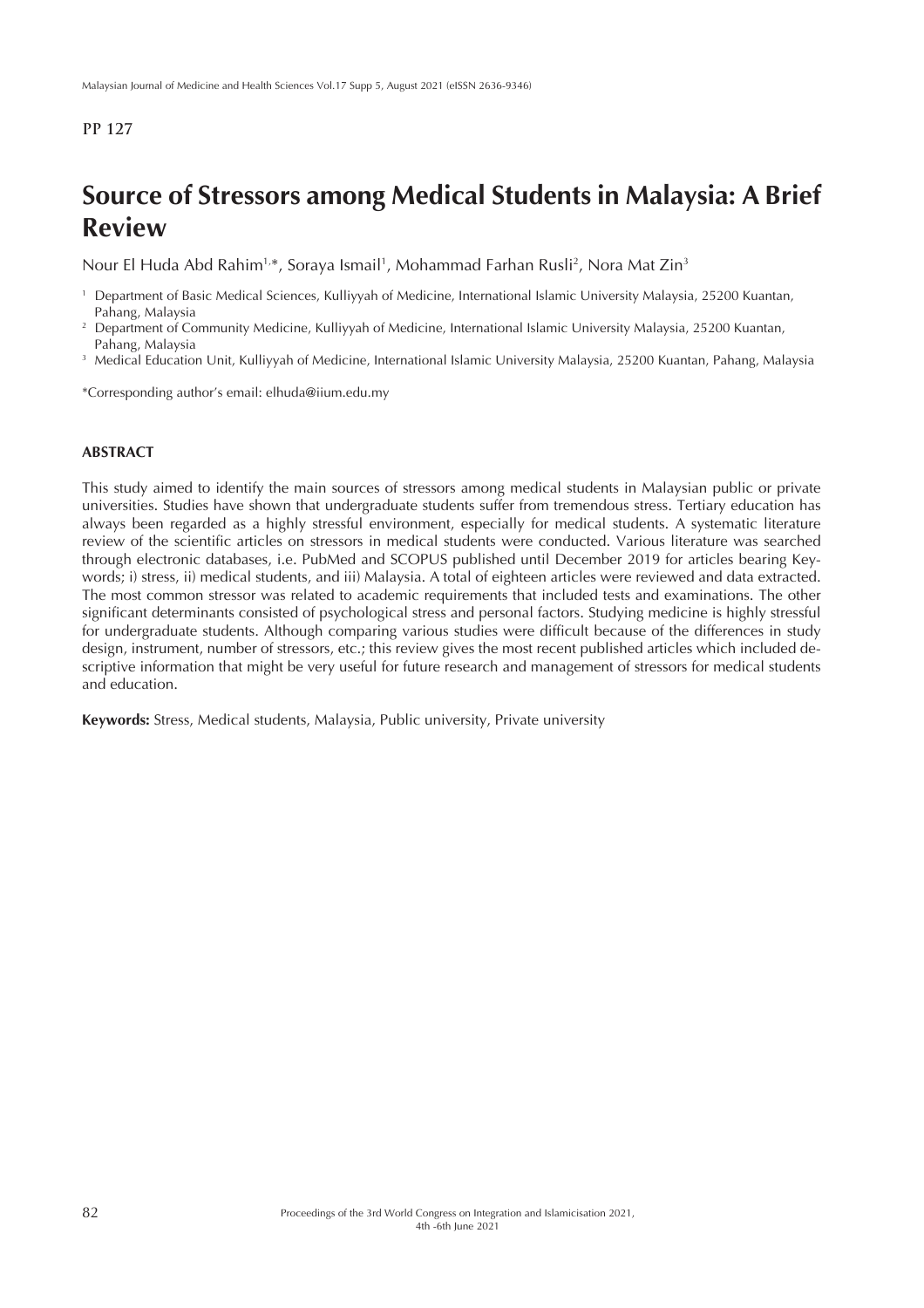## **Proteomic Profiling in Schizophrenia: A Brief Review**

Nour El Huda Abd Rahim<sup>1,</sup>\*, Norsidah Ku Zaifah<sup>1</sup>, Norlelawati A. Talib<sup>2</sup>

\*Corresponding author's email: elhuda@iium.edu.my

#### **ABSTRACT**

Proteomic profiling in schizophrenia was performed to elucidate significant biomarkers of this chronic complex disease. Any discovery of remarkably expressed proteins during the proteomic profiling is useful for translational studies and enhancement of basic science knowledge of schizophrenia. Due to recent advancement in different profiling approaches, review of available literature reporting proteomic analysis in schizophrenia in the last 10 years was performed. Articles were retrieved following an advanced search in PubMed and SCOPUS limited to the English language published papers between 2000-2019 with the search Keywords: "proteomics" and "schizophrenia". Thirteen articles were relevant and extensively reviewed. Collectively, the papers demonstrated that proteomics for schizophrenia research used brain tissues as well as blood specimens. There is evidence suggesting metabolism pathway in the development of schizophrenia which could be induced by antipsychotic drugs or independent of the drug treatment. This review indicates that proteomic profiling is a useful tool in identifying the potential metabolite biomarkers in schizophrenia. In addition, the findings of these studies may help in future research that will help the psychiatrists to select treatment options specifically tailored to obese schizophrenic patients.

**Keywords:** Proteomic, Glycolysis, Schizophrenia, Obesity, Review

<sup>1</sup> Department of Basic Medical Sciences, Kulliyyah of Medicine, International Islamic University Malaysia, 25200 Kuantan, Pahang, Malaysia

<sup>2</sup> Department of Pathology and Laboratory Medicine, Kulliyyah of Medicine, International Islamic University Malaysia, 25200 Kuantan, Pahang, Malaysia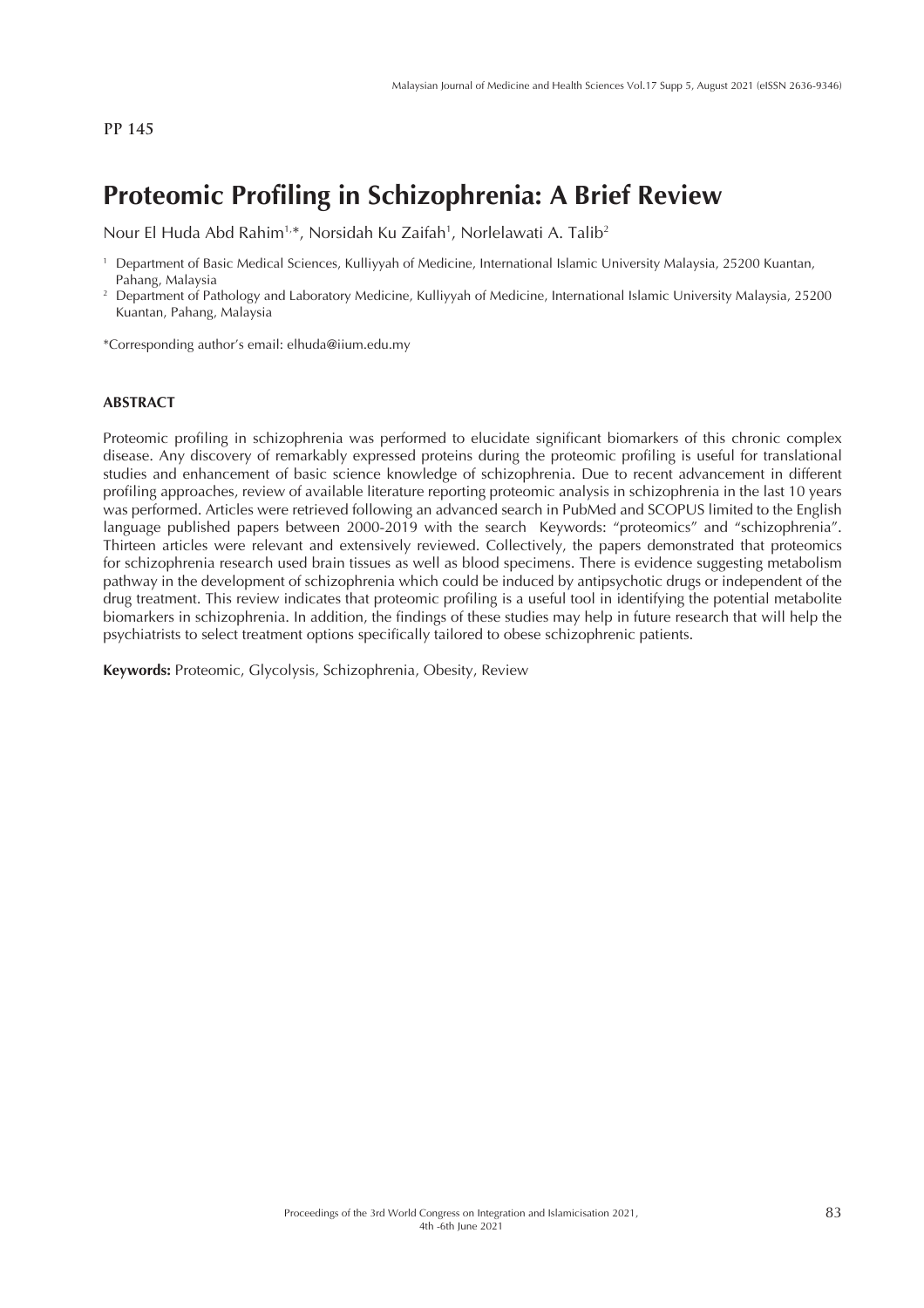## **Preserving Mental Health and Well-Being amidst a Litigious Society: The Way Forward for Muslim Medical Professionals**

Puteri Nemie Jahn Kassim\*

Ahmad Ibrahim Kulliyyah of Laws, International Islamic University Malaysia, PO Box 10 50728 Kuala Lumpur

\*Corresponding author's email: nemie@iium.edu.my

### **ABSTRACT**

The growing number of litigated medical negligence cases in Malaysian has put tremendous pressure on the medical profession. As patient autonomy is given more credence in the Malaysian judicial decisions, patients are more and more victorious in procuring a high amount of monetary compensation in the litigated cases. This phenomenon has caused the medical profession to fear for the loss of livelihood, their damaged reputation, and magnifying feelings of negativity, anger, self-reproach, anxiety, depression, and isolation. The threat of future litigation has also caused the practice of defensive medicine amongst the medical professionals and slowly destroying their cordial relationship with their patients by introducing confrontational elements between them. Hence, in preserving their mental health and well-being amidst the hazards of court litigation, Muslim medical professionals need to get a proper insight and understanding of the Islamic Medical Ethics which foundation is based upon the primary sources of the Shari'ah, namely, the Holy Quran and the Sunnah of the Prophet Muhammad PBUH. Understanding and applying the salient principles inherent in the Islamic ethical theory will enable the Muslim medical professionals to provide a much more sensitive and satisfying healthcare delivery towards their patients and ultimately defuse the spur of litigation amongst members of the society.

**Keywords:** Mental health, Medical profession, Litigation, Islamic medical ethics, Well-being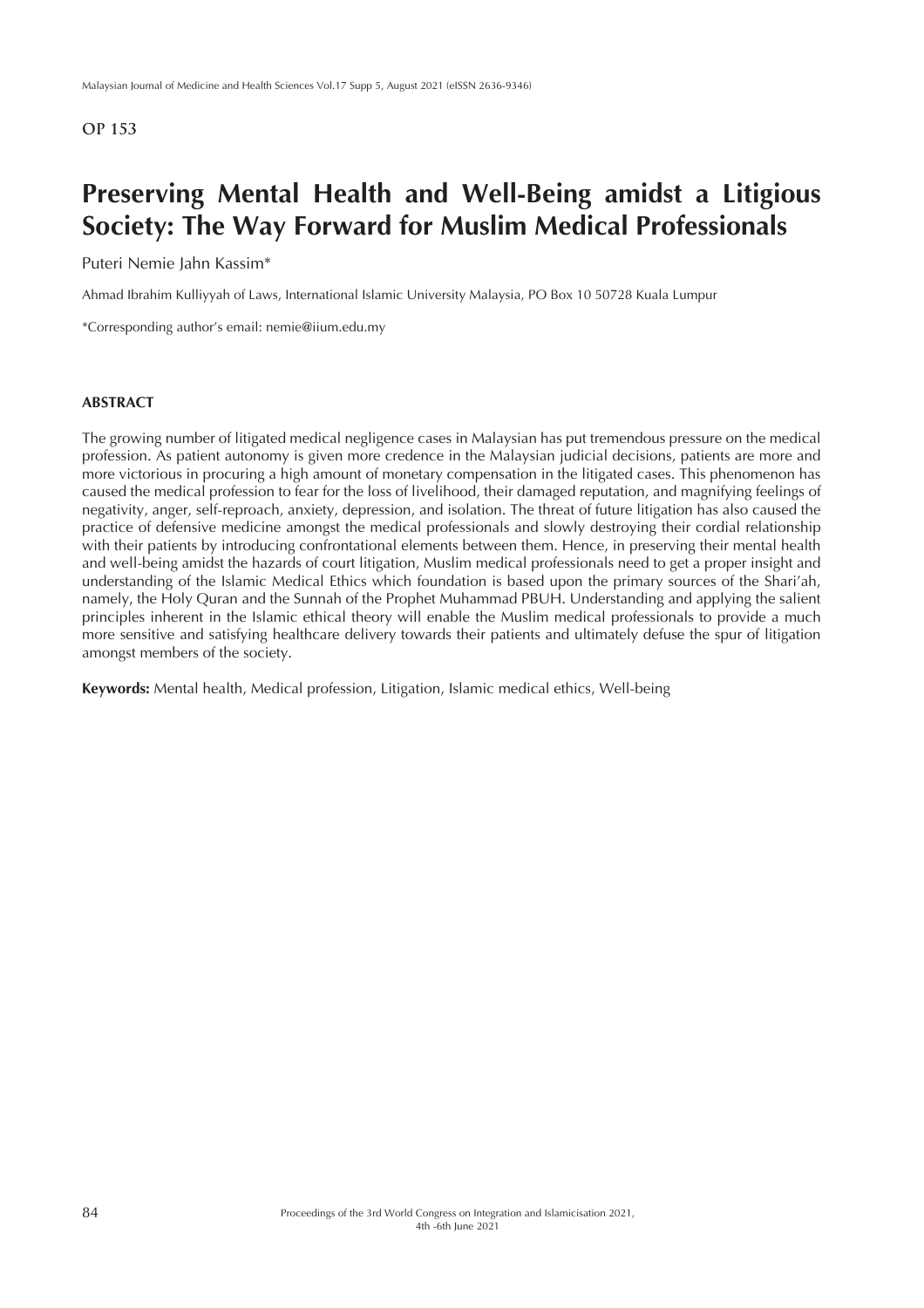# **A Study on Prevalence of Depression among Adults Attending International Islamic University of Malaysia (IIUM) Family Health Clinic, Kuantan, Pahang**

Mohammad Che Man<sup>1,</sup>\*, Muhammad Zubir Yusof<sup>2</sup> , Ahmad Azri Amirullah<sup>3</sup>, Muhammad Mustaufiq Shukri<sup>3</sup>, Mohammad Afif Mohd Rezmi<sup>3</sup>

<sup>3</sup> Kulliyyah of Medicine, International Islamic University Malaysia, 25200 Kuantan, Pahang, Malaysia

\*Corresponding author's email: mohdcheman@iium.edu.my

### **ABSTRACT**

Depression is a common mental disorder among the general population. According to WHO, people with depression are experiencing boredom in things they usually enjoy, loss of capability in self-care and have long standing period of sadness. The impact of depression falls greatly onto the individuals, family members and the community. A cross-sectional study was conducted among 250 adults attending IIUM FHC Kuantan. A validated self-reported questionnaire including sociodemographic, socioeconomics and Patient Health Questionnaire (PHQ-9) was distributed from 15th to 26th July 2019. Descriptive statistics were used to measure the prevalence of depression. A Chi-square test was used to measure the association between risk factors and depression. The prevalence of depression among adults attending IIUM FHC Kuantan was 10.4%. The statistically significant associated factors were marital status (p-value=0.045) and working status (p-value=0.014). One in ten adults attending IIUM FHC had depression, and the significantly associated factors were marital status and employment status.

**Keywords:** Depression, Cross-sectional study, Health clinic, Patient Health Questionnaire (PHQ-9), Mental disorder

<sup>1</sup> Department of Family Medicine, Kulliyyah of Medicine, International Islamic University Malaysia, 25200 Kuantan, Pahang, Malaysia

<sup>&</sup>lt;sup>2</sup> Department of Community Medicine, Kulliyyah of Medicine, International Islamic University Malaysia, 25200 Kuantan, Pahang, Malaysia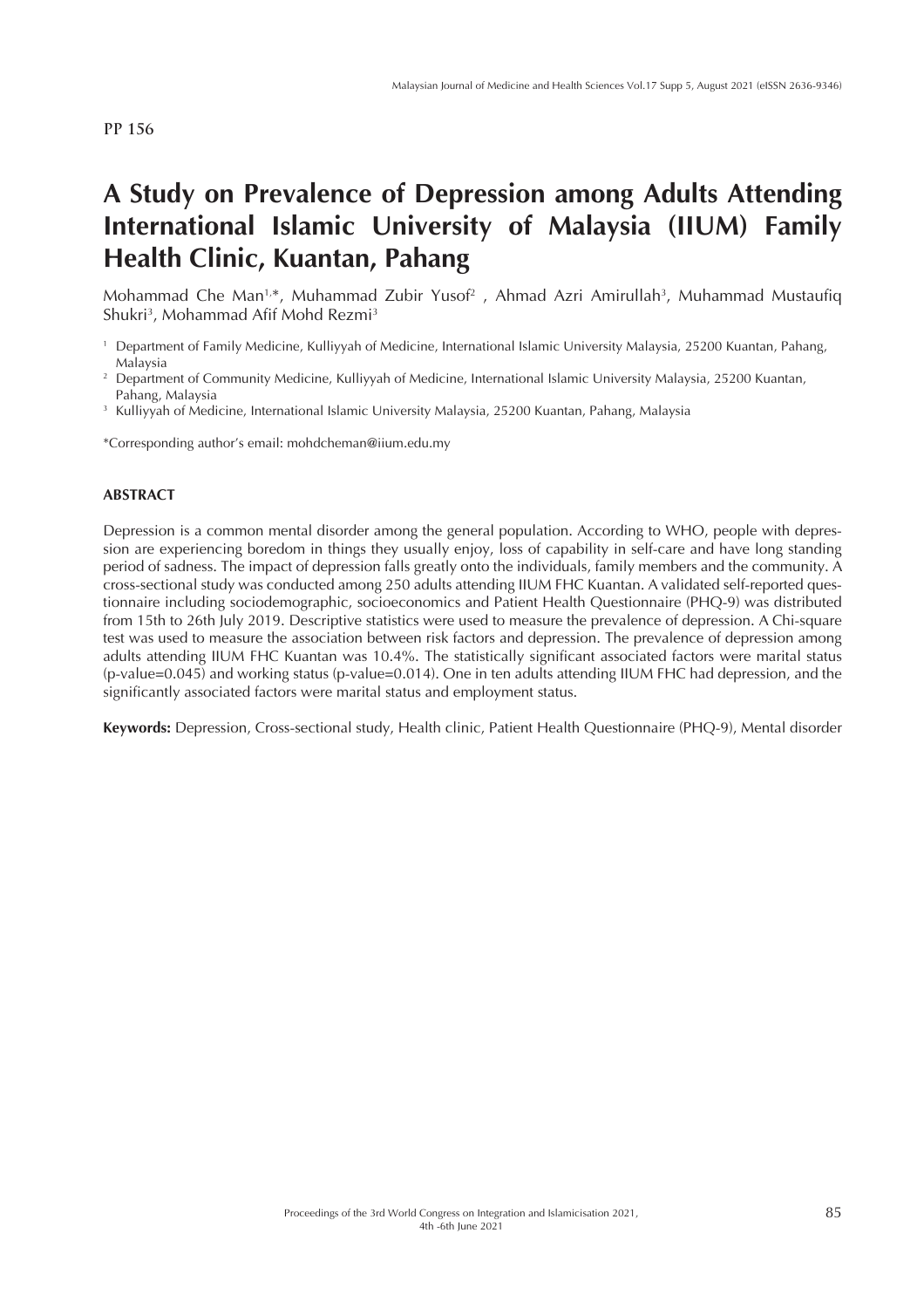## **Harmonisation and Islamisation of Law in Ahmad Ibrahim Kulliyyah of Laws: An Appraisal**

#### Najibah Mohd Zin\*

Ahmad Ibrahim Kulliyyah of Laws, International Islamic University Malaysia, PO Box 10 50728 Kuala Lumpur

\*Corresponding author's email: najibah@iium.edu.my

### **ABSTRACT**

The purpose of this paper is to examine and analyse the practice of Harmonisation or Islamisation of law which has been addressed as one of the methodological tools in facilitating the learning activities for undergraduate and postgraduate programmes in AIKOL. The curriculum integrates both civil law (common law) and Syariah law in most courses by incorporating the contents in a course or teaching them in parallel as two separate courses. The purpose of adopting this approach is closely associated with the legal system in Malaysia that practised dual jurisdiction. The constitution assigns legislative authority over most subjects to the federal government, but it also grants the states the power to legislate in certain defined areas, including on matters of Islamic law. With that structure in place, conflict of laws bound to happen between federal and state laws, where harmonisation of law is one of the mechanisms to resolve the conflict. The purpose of this learning process is to produce students with well-rounded and balanced personalities and adequately equipped with knowledge and understanding in both civil and Shariah law. This model enables the law graduates to practise in both civil and Shariah courts or to take up other posts in both judicial systems. At present, Ahmad Ibrahim Kulliyyah of Laws is the only law school that provides such curriculum. Other universities emphasize on either civil or Shariah subjects or minoring in either of them. The study adopts descriptive and qualitative analysis in explaining the process of harmonisation and the appropriate methodology used in delivering and enhancing the process of teaching and learning activities in AIKOL. As such, a comparative study has become a valuable tool for harmonisation and unification of law in which all legal systems involved are analysed to provide useful insight in arriving at the intended solution.

**Keywords:** Harmonisation, Islamisation, Shariah law, Civil law, Conflict of laws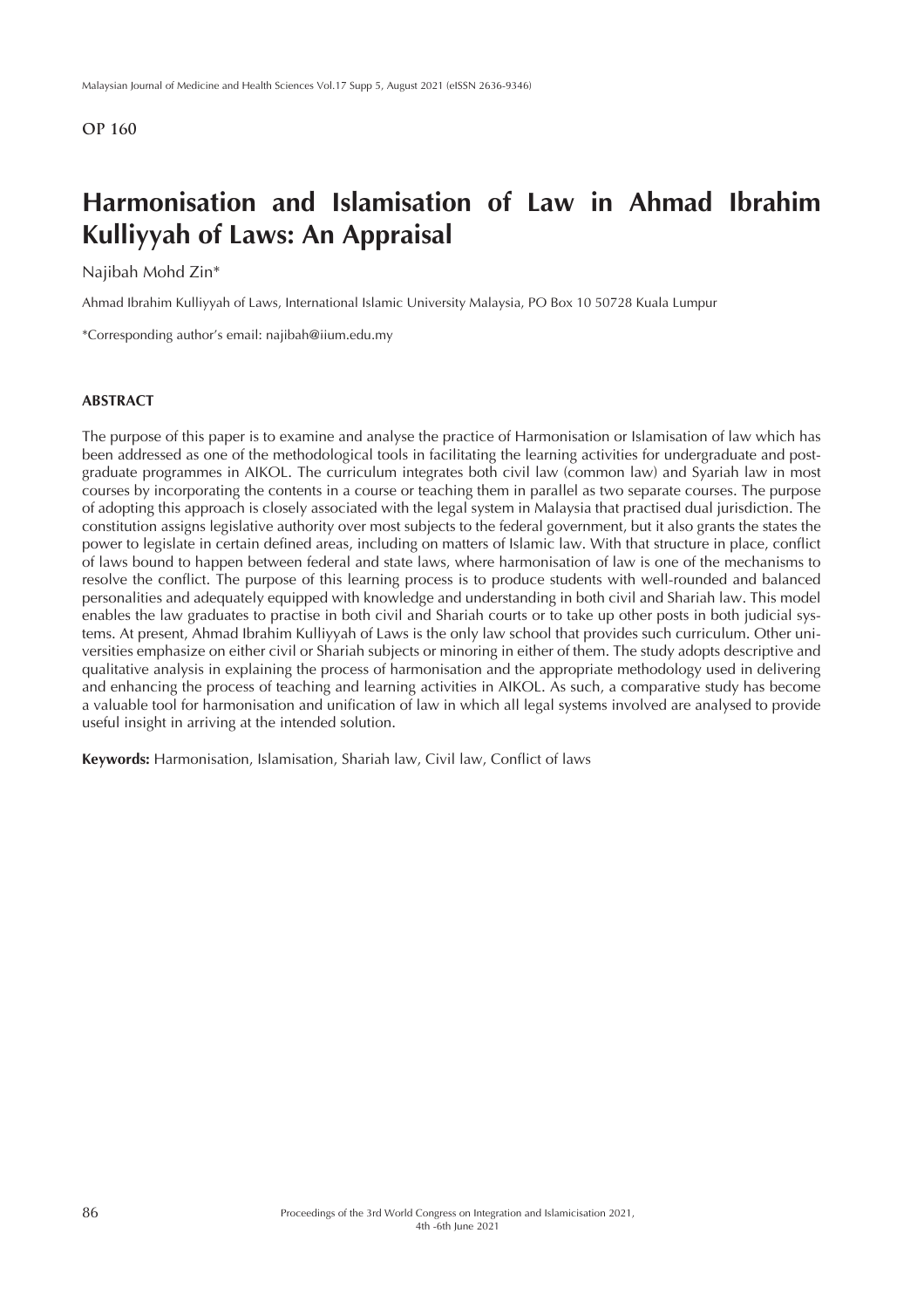# **The Influence of Halalan Tayyiban on Muslim Decent Spiritual Life and its Relation to al-Ghazali's Concept of Breaking the Two Desires**

Ssuna Salim<sup>1,\*</sup>, Syahrul Faizaz<sup>2</sup>

<sup>1</sup> Kulliyyah of Islamic Revealed Knowledge and Human Sciences, International Islamic University Malaysia, P.O. Box 10, 50728 Kuala Lumpur, Federal Territory of Kuala Lumpur

<sup>2</sup> School of Languages, Civilization and Philosophy, Universiti Utara Malaysia, 06010 UUM Sintok, Kedah Darul Aman

\*Corresponding author's email: ssunasalim@iium.edu.my

#### **ABSTRACT**

The concept of Halalan Tayyiban is very central to Muslim spiritual life. It directly influences the true practice and fulfils the religious obligations as demanded by the Almighty Allah. The centrality of this concept attracted and still attracts numerous studies, which cover a multiplicity of topics ranging from mainly branding to scientific technicalities involved in the production of permissible consumable products during modern times. This study will focus on the implication and influence of Halalan Tayyiban on Muslim decent spiritual life and how this relates to al-Ghazali's concept of breaking the two desires. The study uses a descriptive analytical approach which is mainly interpretative in the form of textual commentary. Combining these two concepts will lead to a more refined understanding of the concept of Halalan Tayyiban and its influence on one's spiritual life.

**Keywords:** Halalan Tayyiban, Muslim spiritual life, Religious obligation, Breaking the two desires, Permissible consumable products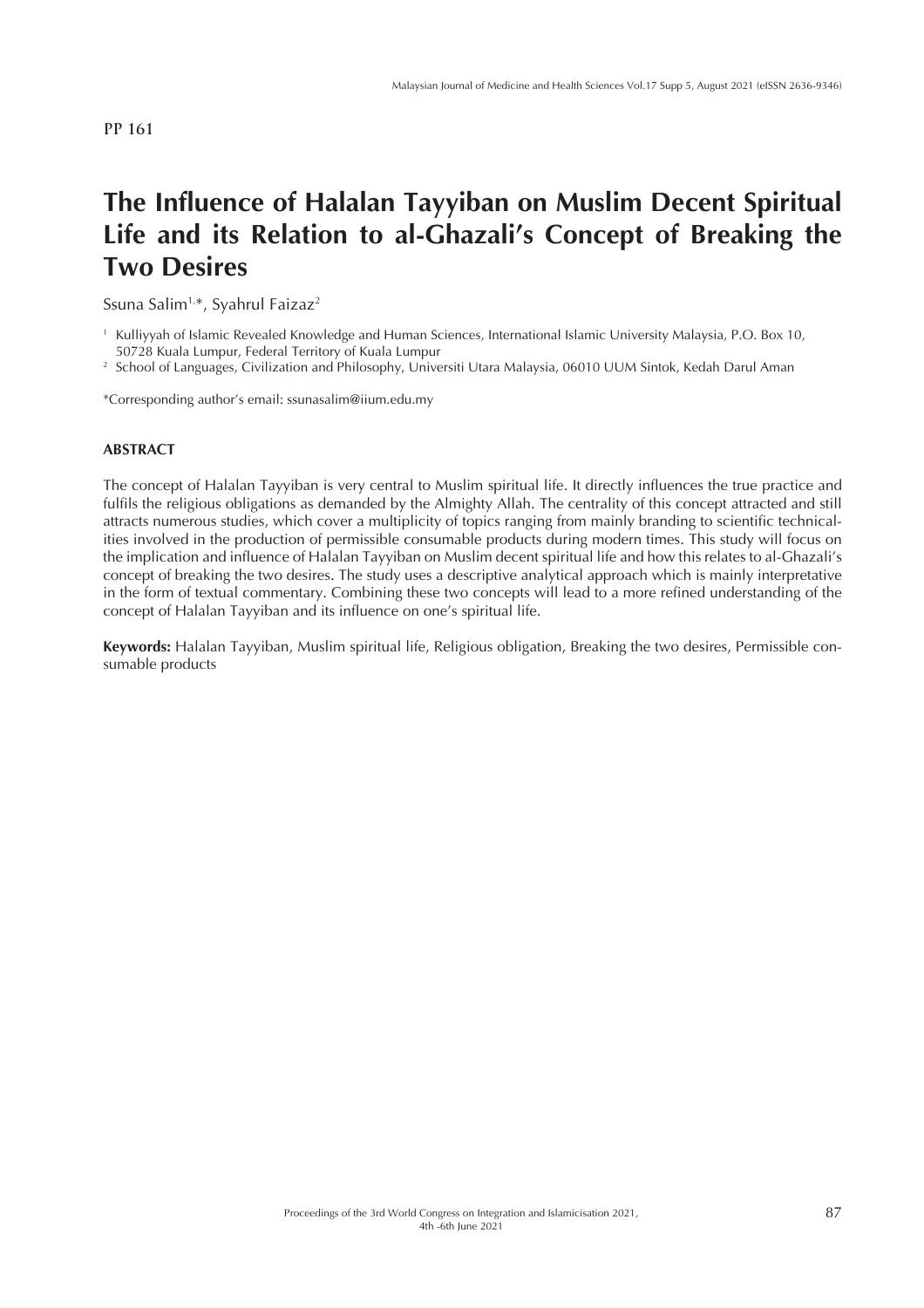## **Preliminary Study on Selected Qur'anic Verses (Chapter 1-10) on Hearing Sciences: A Thematic Analysis**

Sarah Rahmat<sup>1,</sup>\*, Akmal Abdul Wafiy Mohd Thani<sup>1</sup>, Abdurezak Abdulahi Hashi<sup>2</sup>, Nadzrah Ahmad<sup>3</sup>

\*Corresponding author's email: sarahrahmat@iium.edu.my

#### **ABSTRACT**

The Quran is a book of guidance (*kitabu hidayah*) addressing various disciplines, including functions of the natural order (Qawanin al-tabi'ah) such as audio-visual functions. This paper aims to study the nature, themes and styles of hearing mentioned in the Quran. To do so, this study compiled the Quranic verses (Chapter 1-10) related to hearing sciences. It then derived themes from the compiled verses for further discussion on emerging themes related to hearing sciences. This descriptive-qualitative study used scoping review frameworks to systematically compile Quranic verses (Chapter1-10) related to hearing sciences using 39 pre-determined Keywords (e.g. Ear, deaf, listen) via two Quran search engines: Search Truth and Search the Quran. Theme/s for the Qur'anic verses that met the inclusion criteria were determined using thematic analysis (in reference to Tafsir Ibn Kathir and Quran Commentaries by Abdullah Yusuf 'Ali, along with expert committee discussion). A comprehensive commentary supported by findings from literature was formed for verses that were categorised under the 'hearing perception' theme. Out of 69 identified verses containing relevant Keywords, only 59 verses met the inclusion criteria and were further analysed. Thematic analysis on these 59 verses yields 4 themes which are 'Attributes of God (Allah)', 'Attributes of God (false god)', 'Hearing perception', and 'Islamic law'. From 59 verses, 36 verses were categorized under the 'hearing perception' theme and further discussed using thematic analysis of interpretation. This study discovered that hearing sciences had been addressed in the Quran to the extent that details of the specific themes may be analysed interpretatively using the interpretative analysis method (*tafs*ī*r taḥlilī*) of related Quranic verses. The findings may serve as a future reference for Muslim and non-Muslim scientists seeking a better understanding on the Quranic concept of hearing related terminologies.

**Keywords:** Hearing sciences, Audiology, The Quran, Thematic analysis, Quranic interpretation

<sup>1</sup> Department of Audiology and Speech Language Pathology, Kulliyyah of Allied Health Sciences, International Islamic University Malaysia (IIUM), 25200, Kuantan, Pahang, Malaysia

<sup>2</sup> Department of Biotechnology, Kulliyyah of Science, International Islamic University Malaysia, Jalan Sultan Ahmad Shah, 25200 Kuantan, Pahang

<sup>&</sup>lt;sup>3</sup> Department of Quran and Sunnah Studies, Kulliyyah of Islamic Revealed Knowledge and Human Sciences (KIRKHS), International Islamic University Malaysia, P.O. Box 10, 50728 Kuala Lumpur, Federal Territory of Kuala Lumpur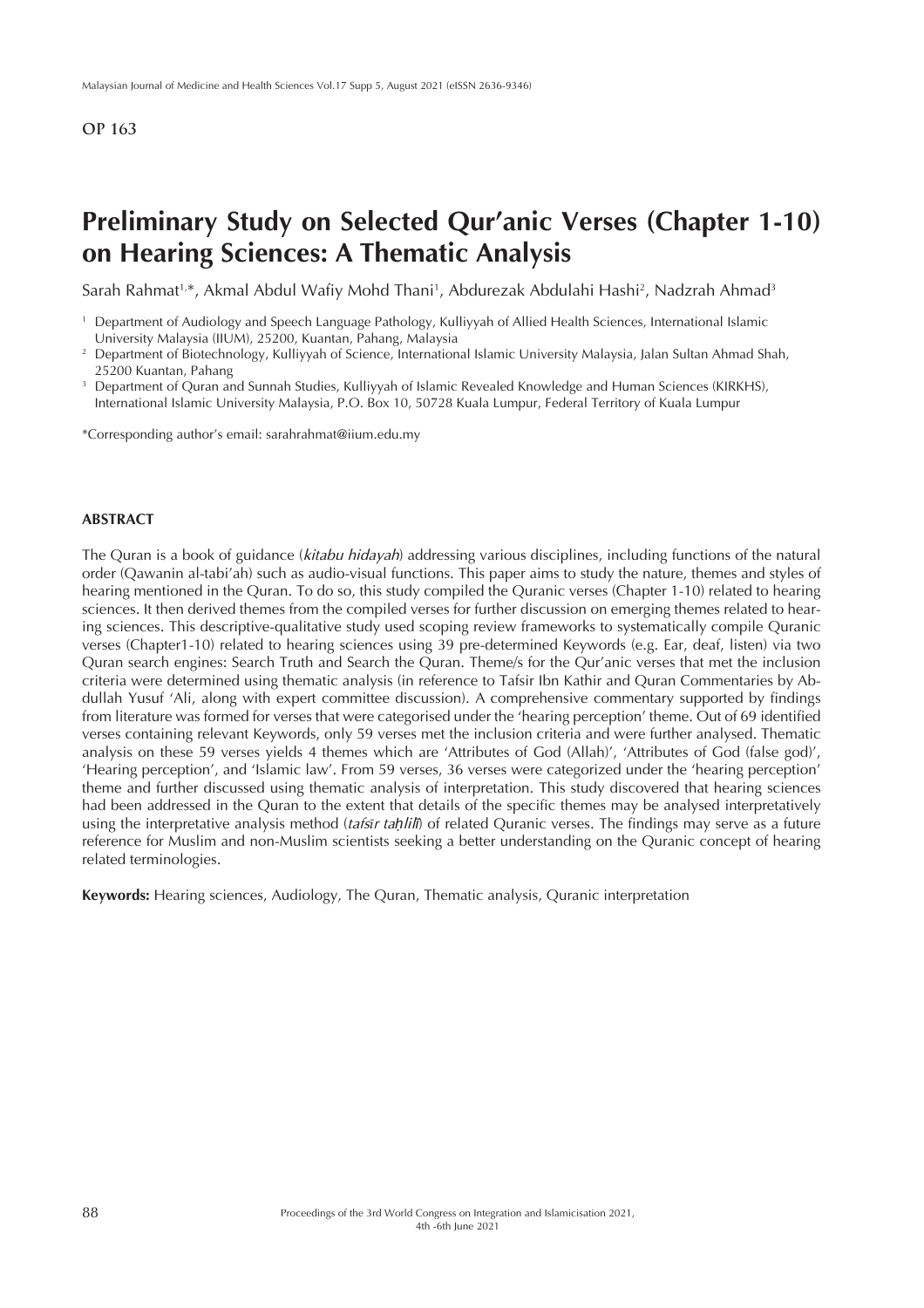## **Transition Process into Adult Independent Living among Teenagers Living at Shelter Home**

Nur Syuhada Mohd Munir<sup>1,\*</sup>, Haniza Rais<sup>2</sup>

<sup>1</sup> Counselling and Career Services Centre, International Islamic University Malaysia, P.O. Box 10, 50728 Kuala Lumpur

<sup>2</sup> Department of Educational Psychology & Counselling, Kulliyyah of Education (KOED) International Islamic University Malaysia (IIUM) Jalan Sungai Pusu, 53100, Selangor, Malaysia

\*Corresponding author's email: syuhada\_m@iium.edu.my

### **ABSTRACT**

Studies on adolescents ageing out from shelter homes in Malaysia were scarce. This research aimed to explore the phenomenological experience of the teenagers' in their preparation to transition out from shelter home upon reaching the age of 18 years old for independent living phase. This research employed a purposive sampling design as the researcher recruited five participants who have met the criteria set for this research. This research used focus group discussion as a tool for data collection using activities in the group counselling series. Researchers selected thematic analysis to analyse data to generate themes and sub-themes gathered from significant phrases shared from the participant's responses in the group discussion. Findings of this research sought challenges and coping skills of the participants in preparing their journey for independent living. Among the issues shared, include relationships, lacking skills and competencies and mixed feelings faced by the participants as part of the overall concerns towards the transition process. Coping skills presented among participants include knowledge on career development, emotional support, and survival need strategies. The findings of this research hope to shed light on the administration of shelter home institutions and policymakers for improvement of the services, facilities, and interventions for the teenagers in helping time go through the independent livings smoothly. Group intervention assisted the participants in identifying coping strategies for them to be able to face living upon going out from the shelter home.

**Keywords:** Young adult, Group counselling, Independent living, Coping, Mental health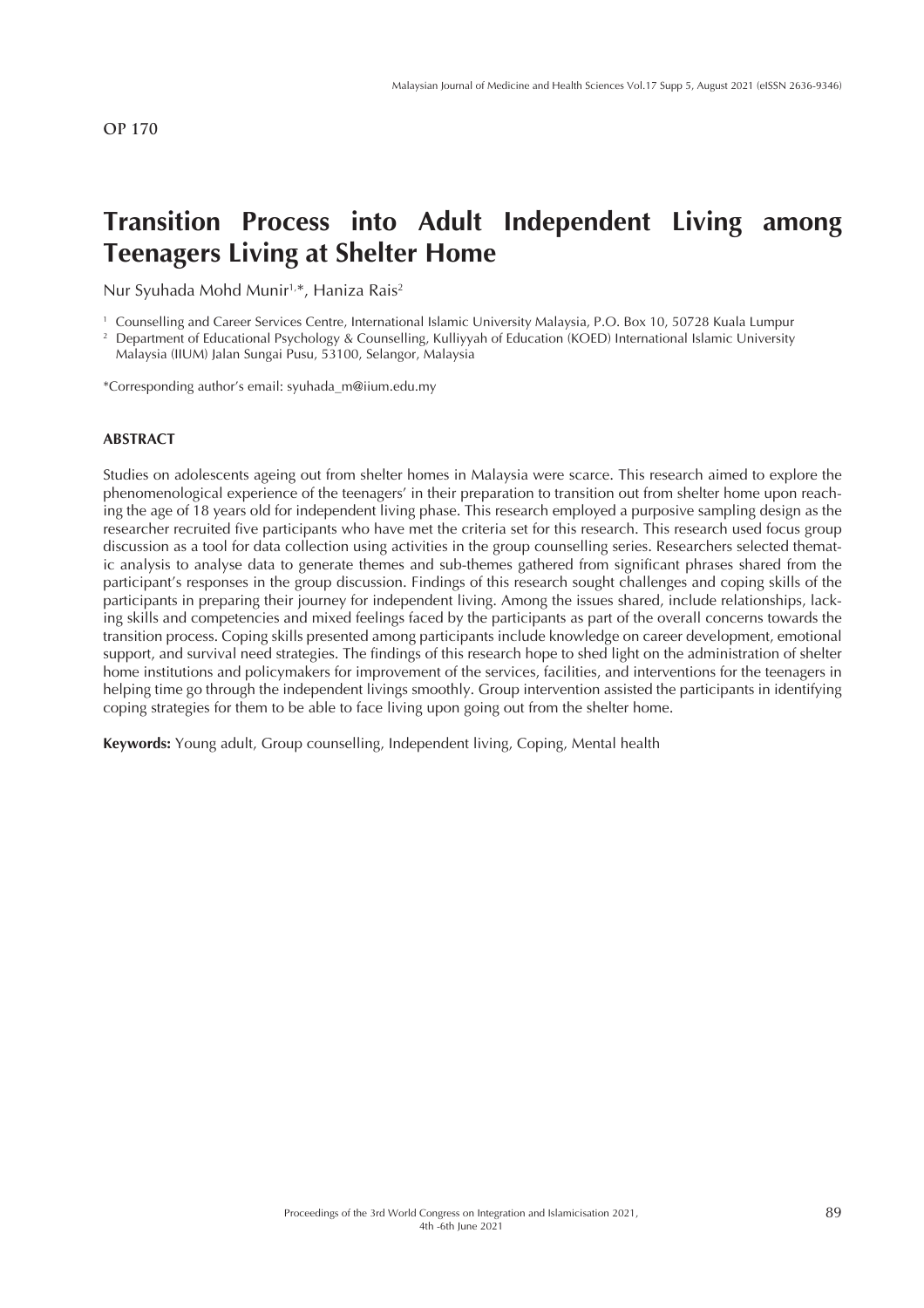# **Clinical Applications of Maqasid al Shari'ah in Healthcare: An Overview**

Abdurezak Abdulahi Hashi\*

Kulliyyah of Science, International Islamic University Malaysia, Jalan Sultan Ahmad Shah, Bandar Indera Mahkota, 25200 Kuantan, Pahang Darul Makmur, Malaysia

\*Corresponding author's email: hashi@iium.edu.my

### **ABSTRACT**

Among major issues raised in the healthcare settings, particularly in clinical practices, are the moral dilemmas of deciding between prolife and prochoice in determining practices like abortion, fertility treatment, cosmetic surgery, sterilisation and euthanasia, as well as between beneficence and nonmaleficence in providing healthcare services that are not in compliance with certain ethical norms. In the general outlook, Islamic ethics teaches the rights of making given choices, but freedom of choice is not permitted to violate the sanctity of life, honour and dignity. Similarly, in the Islamic value system, beneficence and nonmaleficence are principle guided, not an open ticket to violate the principles of life protection. The equation and balancing between values of prolife and that of prochoice are often optimized through and within the ultimate objective of the Islamic divine law, known as Maqasid al-Shari'ah. The paper uses an analytical method and presents a concise overview of the Islamic clinical ethics, focusing on the applications of Maqasid al-Shari'ah in healthcare services. Besides the literature review, the paper highlights the basic contents and fields of both healthcare and objectives of the Islamic law. The paper then identifies and analyses eight areas of healthcare practices in which the values of Maqasid al-Shari'ah can be applied. Conclusions drawn from these analyses are illustrated at the end of the paper.

**Keywords:** Healthcare, Values, Objective of Islamic law, Review, Clinical practices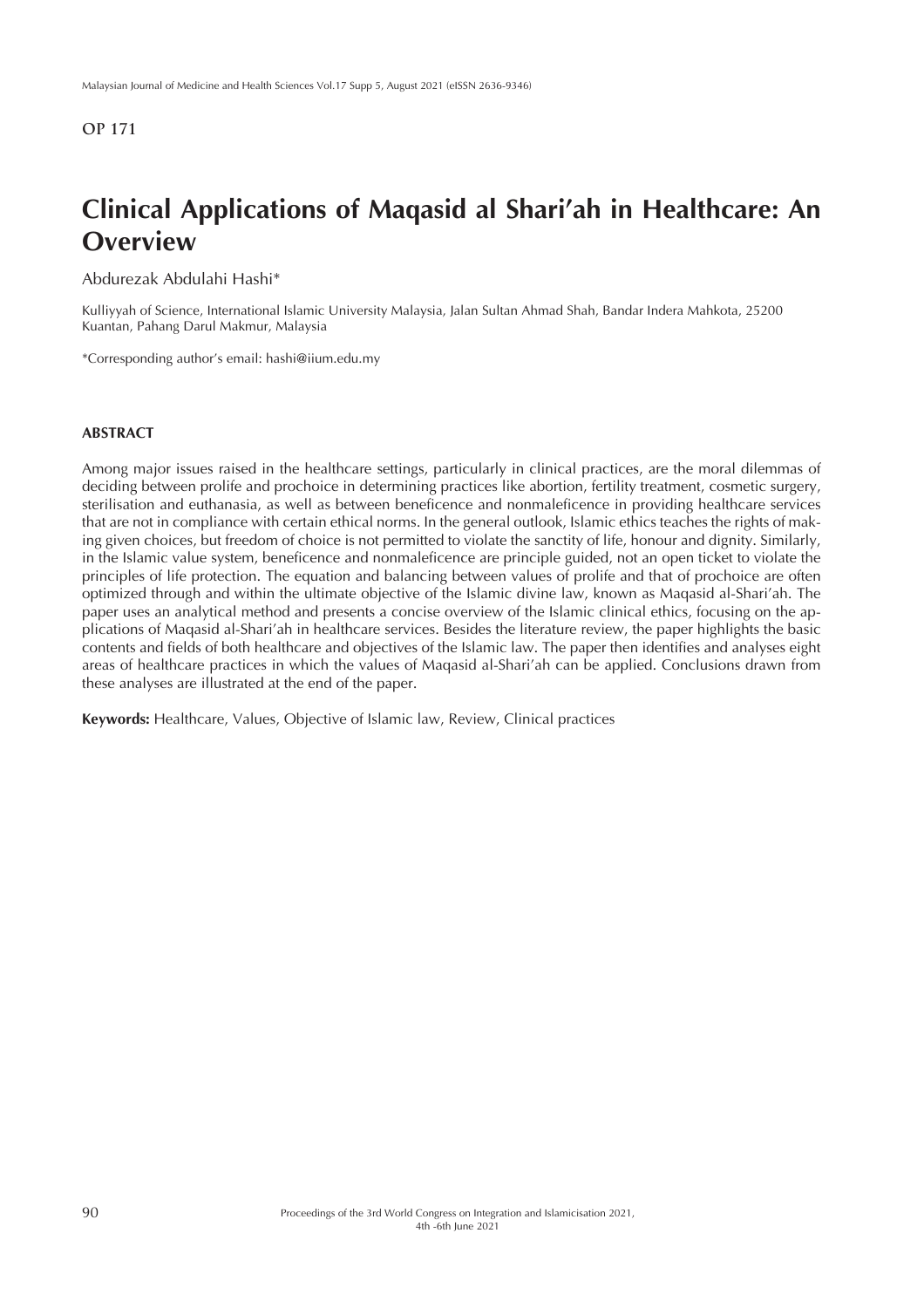# **Factors of Mental Health in the Quran: A Thematic Analysis**

Abdurezak Abdulahi Hashi\*

Kulliyyah of Science, International Islamic University Malaysia, Jalan Sultan Ahmad Shah, Bandar Indera Mahkota, 25200 Kuantan, Pahang Darul Makmur Malaysia

\*Corresponding author's email: hashi@iium.edu.my

#### **ABSTRACT**

Mental health and its essential components of emotional, psychological and social well-being are among the subjects addressed in the teachings of the Quran. The Quranic terminologies like '*aql*, which is often translated into "mind", or "intellect", as well as the *qalb*, i.e., the heart, and the soul (ruh) are all related in various considerations to mental health. The intersection and the interplay of the functions of these terminologies, i.e., *qalb*, '*aql*, *ruh*, and related words, are worth reading. As illustrated in various chapters in the Quran, the proper connection between the functions of these terminologies leads to the state of mental health, known in the Islamic tradition as sa'adah, i.e., well-being and happiness (*al-nafs al-mutmainna*h). On the other hand, lack of proper connection between these functions leads to mental illness and misery (*shaqawah*). The state happiness and well-being are reached through spiritual connectivity (*ibadat*), God-consciousness (*zikrullah*), self-purification (*tazkiyyah al-nafs*), positive thinking (*al-raja*'), moral integrity, etcetera. This paper uses the method of textual analysis. It aims to study the Quranic verses related to mental health and its components by compiling the Quranic verses related to the topic and then thematically analysing so that conclusions on this topic are exposed. Besides the Quran and sunnah texts, related Muslim writings on this topic would also be unveiled. The finding of the study would be illustrations of the Quranic guidance on treating problems of mental health. The result is exacted to improve our understanding of spiritual healing techniques, and the role of spiritual health in mental health, through and within the teachings of the Quran and sunnah.

**Keywords:** Mental health, Quran, Thematic analysis, Health factors, Well-being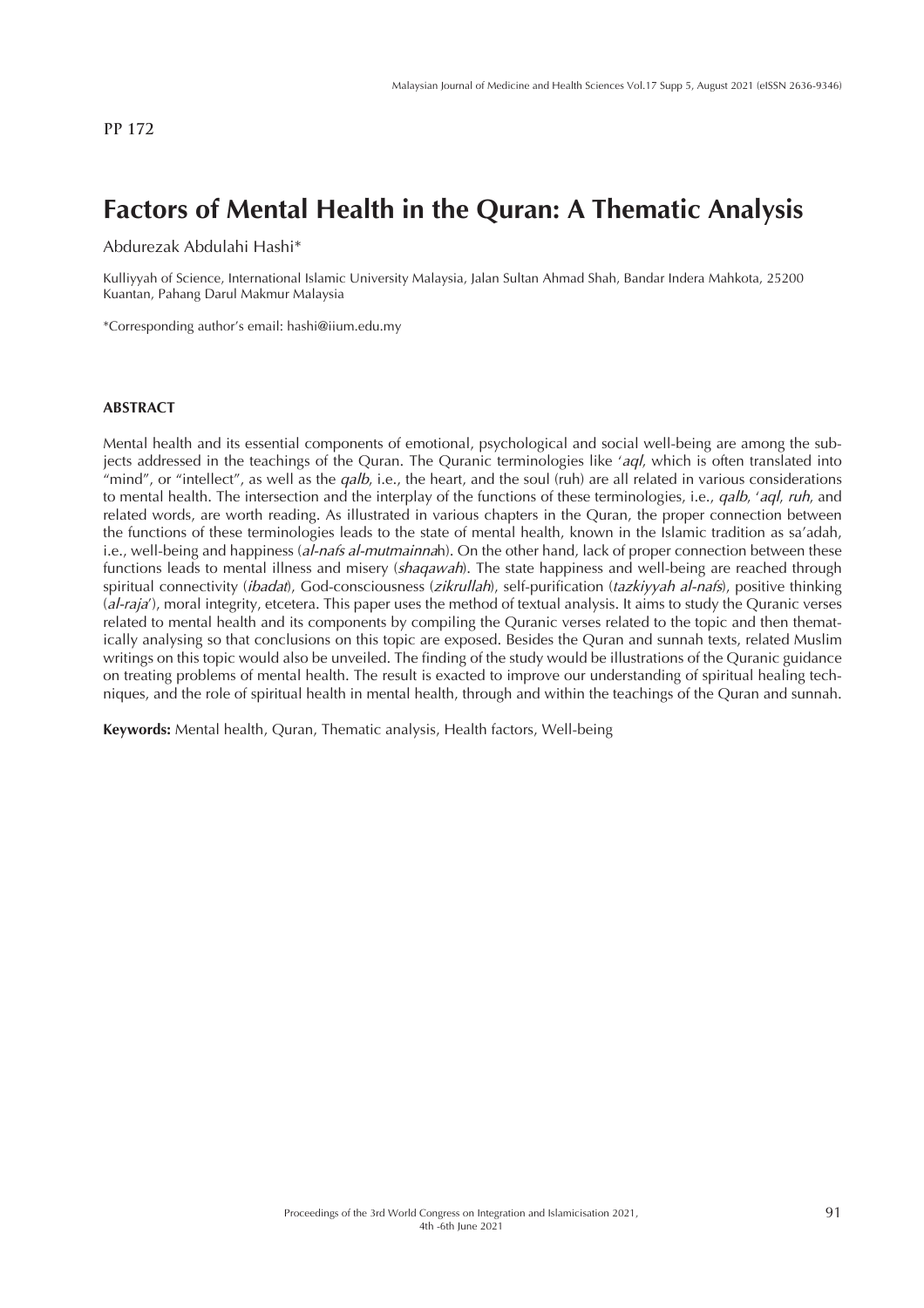## **Islamic Principles Governing Self Integrity towards Sustainable Construction Industry**

Azila Ahmad Sarkawi<sup>1,\*</sup>, Jamilah Othman<sup>2</sup>

<sup>1</sup> Department of Urban and Regional Planning, Kulliyyah of Architecture and Environmental Design (KAED) International

Islamic University Malaysia (IIUM) Jalan Gombak, Kuala Lumpur P.O. Box 10 50728 Kuala Lumpur, Malaysia <sup>2</sup> Department of Landscape Architecture, Kulliyyah of Architecture and Environmental Design (KAED) International Islamic

University Malaysia (IIUM) Jalan Gombak, Kuala Lumpur P.O. Box 10 50728 Kuala Lumpur, Malaysia

\*Corresponding author's email: azila@iium.edu.my

#### **ABSTRACT**

The fight against wrongdoings involves the defence and strengthening of self-integrity in all societies. The lack or absence of self-integrity is a frightening symptom of moral decadence and the real threat of increasing economic crimes, corruption and malpractices in the particular construction industry. Humankind, therefore, should seriously start looking beyond codes of ethics, laws and regulations. No matter how good and comprehensive they are, self-integrity is prominent that can wholly eradicate crime, greed, corruption, incompetence or sin. Thus, the chapter falls back on the fundamental principles taught by religion and that God is the source of correct principles and that our conscience should be guided by the divinely inspired values, beliefs, ethics and norms. In this case, *iman* (faith), Islam (self-submission) and ihsan (benevolence) are the basic Islamic principles governing self-integrity that their application in the construction industry is worth deliberated.

**Keywords:** Islam, Self-integrity, Construction industry, Islamic principles, Sustainable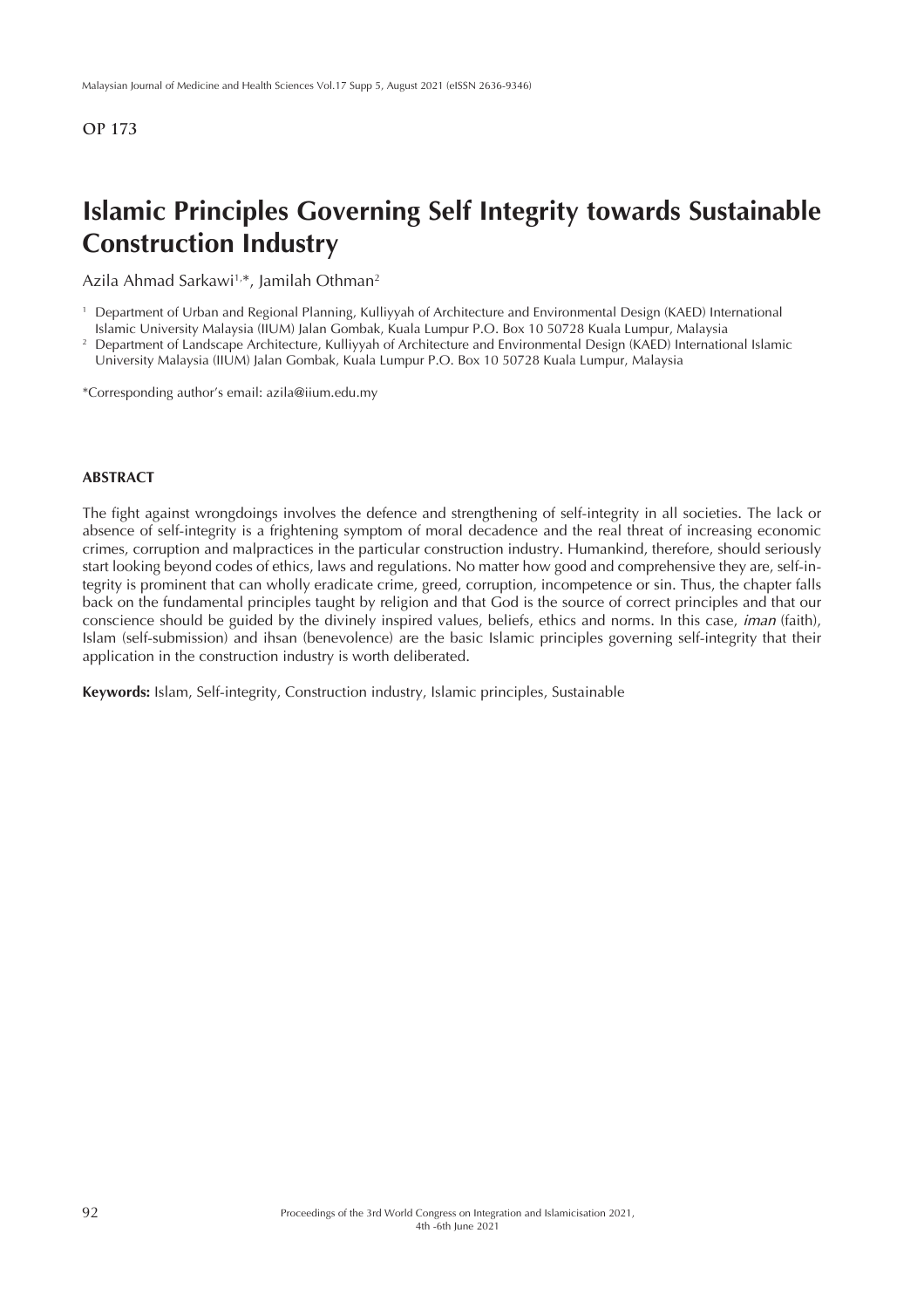## **Good Health and Happiness through Responsible Architecture**

Norwina Mohd Nawawi\*

Kulliyyah of Architecture and Environmental Design (KAED) International Islamic University Malaysia (IIUM) Jalan Gombak, Kuala Lumpur P.O. Box 10 50728 Kuala Lumpur, Malaysia

\*Corresponding author's email: norwina@iium.edu.my

### **ABSTRACT**

Universal culture has accepted that sustaining good health is part of achieving the state of happiness and thus life's success. While good health and happiness are both intangible, physical entities that make up the fabric and environment to achieve happiness take its toll of responsibility. In architecture, where the art and science of building spaces, environment and memories, architecture has a responsibility of supporting the process and sustaining the intangible good health and happiness, from the intent it was created to the flexibility of the facility for onward use. In response to making humanity central to architectural works, this paper intends to focus on architecture in the light of its responsibility as social art and science of physical building and environment that supports good health and thus happiness. Qualitatively by describing the framework and output, content analysis and case studies both from practice and academia, primarily based on the Holy Quran, the tradition of the Prophet PBUH and accepted maxims are sought. Health and Happiness are defined as how architecture is related to both. A framework of criteria that govern the tangible and intangible contribution of architectural environment and facility/structure/evidence-based norms to health and happiness is laid as a guide for different conditions and circumstances. Architecture itself is both a tangible and intangible entity that supports MAN's makeup from birth till death as from his state of good health to ill health as well as happiness and sadness. To understand Architecture is to understand humanity. Architecture is the result of humanity, whether one cares to create spaces and aesthetic to support the emotion or to remain isolated and remain inhumane as most in the current world do.

**Keywords:** Architecture, Health, Happiness, Responsibility, Social, Humanity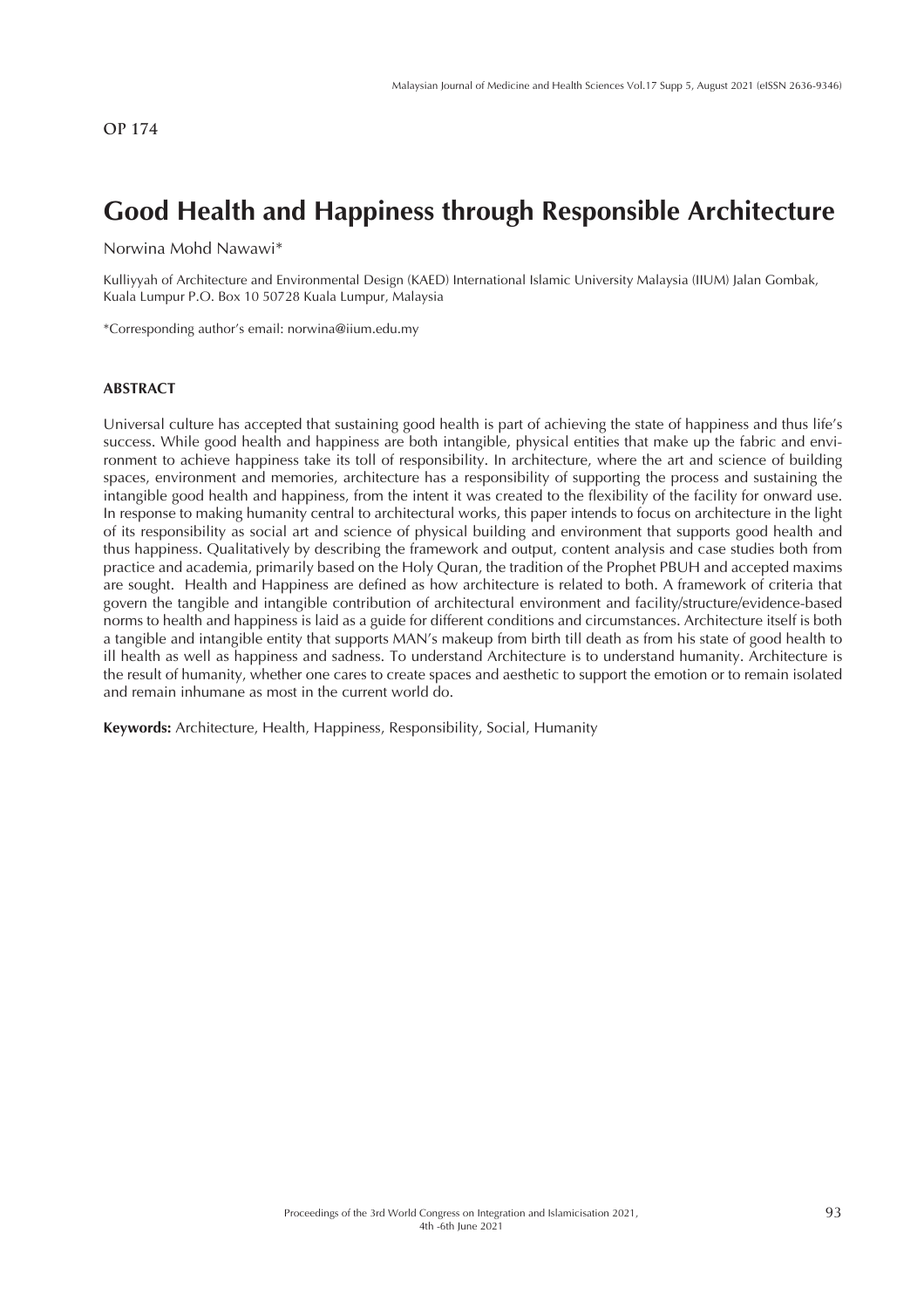## **Muslim Dietitian-Patient Spiritual Conversations and Its' Challenges: A Cross-Sectional Study**

Aflah Afandi<sup>1,</sup>\*, Hasbullah Mohamad<sup>2</sup>, Wan Azdie Mohd Abu Bakar<sup>1</sup>, Nik Mazlan Mamat<sup>1</sup>

International Islamic University Malaysia, Jalan Sultan Ahmad Shah, 25200 Kuantan, Pahang

\*Corresponding author's email: aflaha@iium.edu.my

#### **ABSTRACT**

Spirituality is essential in patient care. In dietetics, the patient-centred care approach has a significant role in promoting caring relationships with the patients in dietary counselling. While integrating spirituality in clinical practice is known to influence patients' ability to cope with illness, there is a paucity of research on spirituality in dietetics. This study aimed to discover the proportion and frequency of Muslim dietitians attending to patients' spiritual needs and identify selected conversations on spiritual concern and its challenges. This cross-sectional study adopted selected items from The International NERSH-Cohort questionnaire. A new semi-structured question on responses to patient's spiritual concern was also evaluated (4 items; alpha=.79). Data were gathered through an online web survey from May to December 2019 and analysed using descriptive analysis and Pearson chi-square test. From the ninety-eight respondents, only 3.1% reported always attempt to inquire about patients' spiritual needs, whereas 43.8% had never made such inquiry. The duration of practising dietetics was not associated with inquiring spiritual needs practices. When the Muslim patients brought up discussion on spiritual concern, 38% of the Muslim dietitians had responded that only Allah جلله جل has the power to heal and grant happiness. This study highlights that the most common obstacles for Muslim dietitians to address spiritual concerns during dietary counselling are the fear of offending the patients and insufficient knowledge and skills. The existing challenges indicate a calling for formal training to guide Muslim dietitians when discussing spiritual concerns.

**Keywords:** Dietetics, Spiritual, Patient care, Cross-sectional study, Dietary counselling

<sup>1</sup> Department of Nutrition Sciences, Kulliyyah of Allied Health Sciences, International Islamic University Malaysia, Jalan Sultan Ahmad Shah, 25200 Kuantan, Pahang<br><sup>2</sup> Department of Fundamental and Inter-Disciplinary Studies, Kulliyyah of Islamic Revealed Knowledge and Human Sciences,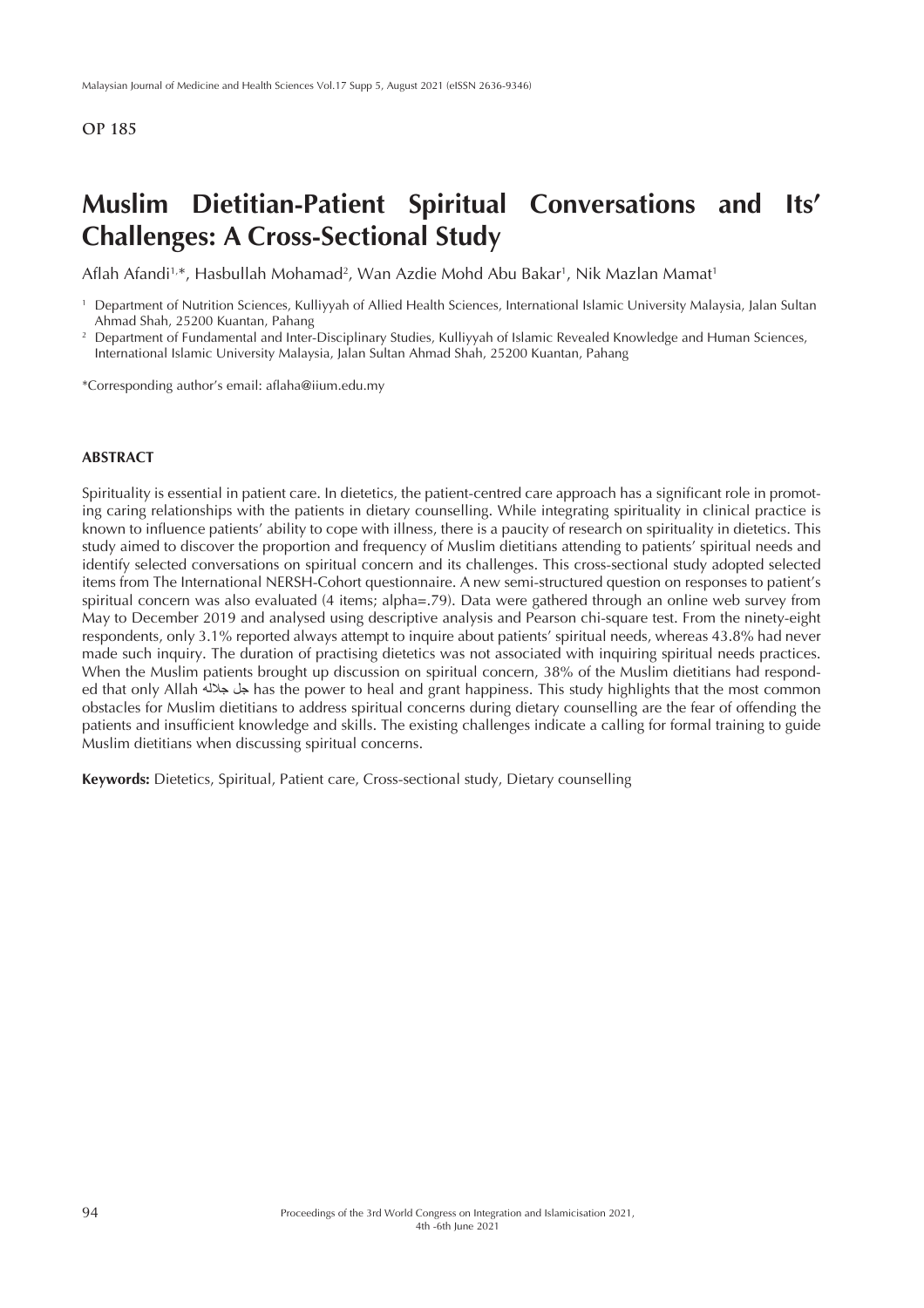## **"I need help": A Study of Spiritual Distress among People Diagnosed with Bipolar Disorder in Malaysia**

Nurasikin Mohamad Shariff\*

Kulliyyah of Nursing, International Islamic University Malaysia, Jalan Sultan Ahmad Shah, 25200 Kuantan, Pahang

\*Corresponding author's email: nurasikin@iium.edu.my

#### **ABSTRACT**

Little is known about spiritual distress in people with bipolar disorder, where they are inclined to maladaptive coping. Given the contextual influence of religion on Malaysians, this study is aimed to explore the phenomenon of spiritual despair and recovery, as experienced by a group of people with bipolar disorder. A qualitative one-to-one interview was conducted on 25 participants of multi-religious background and diagnosed with bipolar disorder recruited from two psychiatric clinics in Kuala Lumpur, Malaysia. All interviews were audiotaped and transcribed verbatim. The interview data were analysed using a thematic analysis approach. This paper presents the theme of 'Restoring hope, meaning, and purpose' with three subthemes; 1) experiencing spiritual despair, 2) engaging in spiritual meaning-making, and 3) orienting the spiritual life. The finding captured the participants' experience of having despair in God over the 'fated experience' (*takdir*), and they abandoned religious practice during the period. However, participant narratives also indicate the possibility that their spiritual despair can be mitigated, endured, or transformed through the support of family members. The participants also highly recommended that spirituality may be combined with medical interventions, such as medication prescribed by their psychiatrist. This study highlights the importance of supportive family in advancing towards religious-spiritual pathways and the advantages of medical interventions in controlling bipolar symptoms during their spiritual despair. This study favours extending the role of mental health service in providing sessions for the users to voice out their spiritual concerns.

**Keywords:** Bipolar disorder, Religion, Recovery, Spirituality, Spiritual distress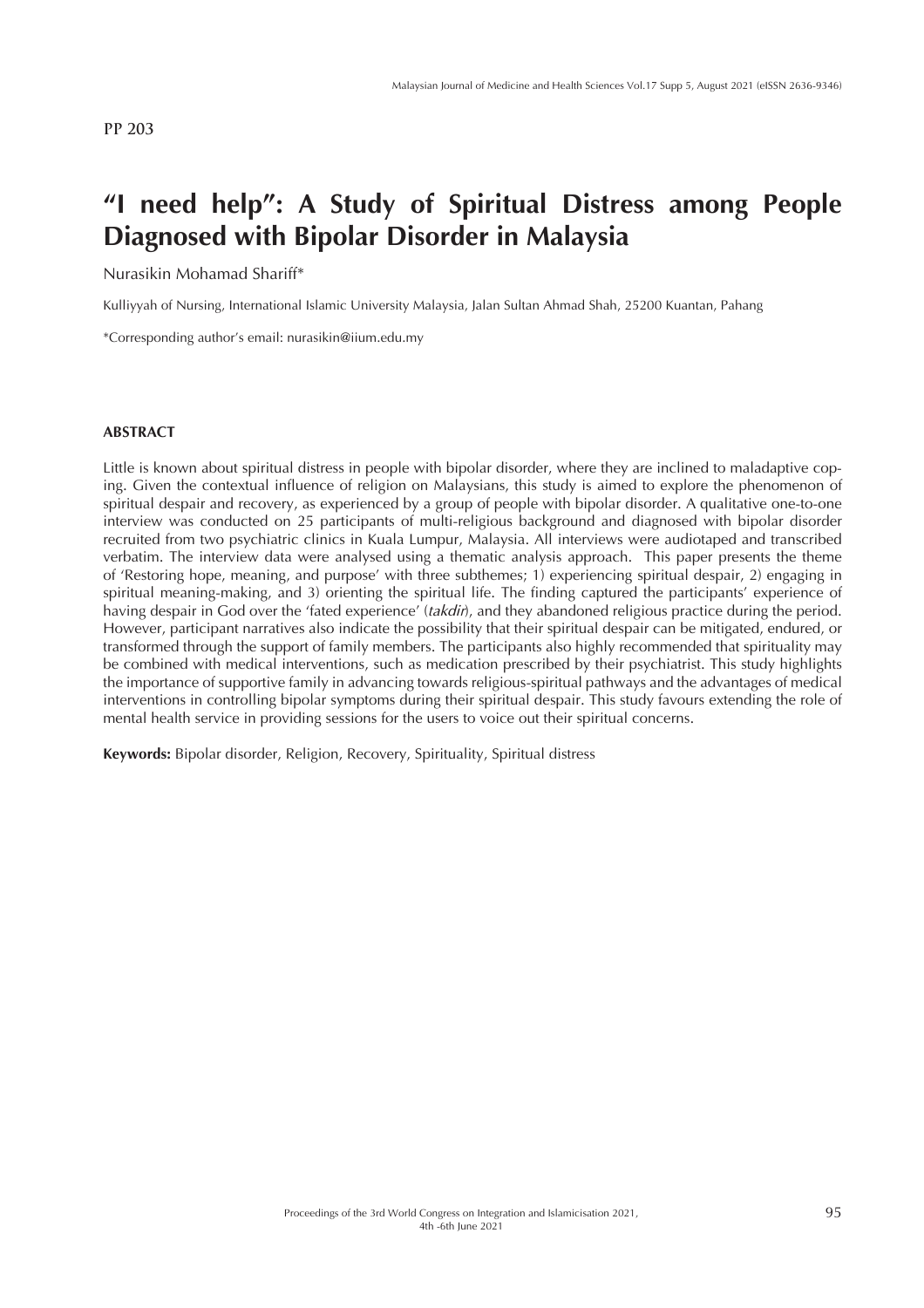## **Microbiome Dysbiosis In Depression: A Systematic Review**

Mohd Hafiz Arzmi1\*, Nurul Alia Risma Rismayuddin<sup>1</sup>, Wan Nur Fatihah Wan Mohd Kamaluddin<sup>1</sup>, Ahmad Faisal Ismail<sup>1</sup>, Rozanizam Zakaria<sup>2</sup>, Noor Afifah Hanin Mohamad<sup>1</sup>, Munirah Mokhtar<sup>1</sup>

<sup>1</sup> Kulliyyah of Dentistry, International Islamic University Malaysia, Jalan Sultan Ahmad Shah, 25200 Kuantan, Pahang

<sup>2</sup> Kulliyyah of Medicine, International Islamic University Malaysia, Jalan Sultan Ahmad Shah, 25200 Kuantan, Pahang

\*Corresponding author's email: hafizarzmi@iium.edu.my

#### **ABSTRACT**

The objective of the study is to determine the role of microbiome dysbiosis in depression, with the hypothesis that dysbiosis involves in depression. PubMed, Science Direct and Scopus databases were used to identify the relevant studies which fulfilled the eligibility criteria. The searches were limited from January 2015 to July 2020. Joanna Briggs Institute (JBI) Critical Appraisal Tools was used for quality assessment of the studies. This review was performed according to the Preferred Reporting Items for Systematic Review and Meta-analysis (PRISMA-P) 2015 protocol guidelines. Initially, 1297 studies were identified. Of these, only three studies were included in the final synthesis. The studies were categorised as "high" quality. Dysbiosis of the gut microbiome, particularly by *Faecalibacterium, Dialister, Acetivibrio, Collinsella*, and *Odofibacter*, has been involved in depression. Treatment using probiotics such as *Lactobacillus acidophilus, Bifidobacterium longum* and *Enterococcus faecalis* was suggested to promote a balanced gut microbiome. Microbiome dysbiosis may involve in depression, thus supporting the hypothesis of the present study. However, no consensus was obtained to conclude which bacterial taxa are mostly relevant to depression.

**Keywords:** Microbiome, Dysbiosis, Depression, Mental health, Systematic review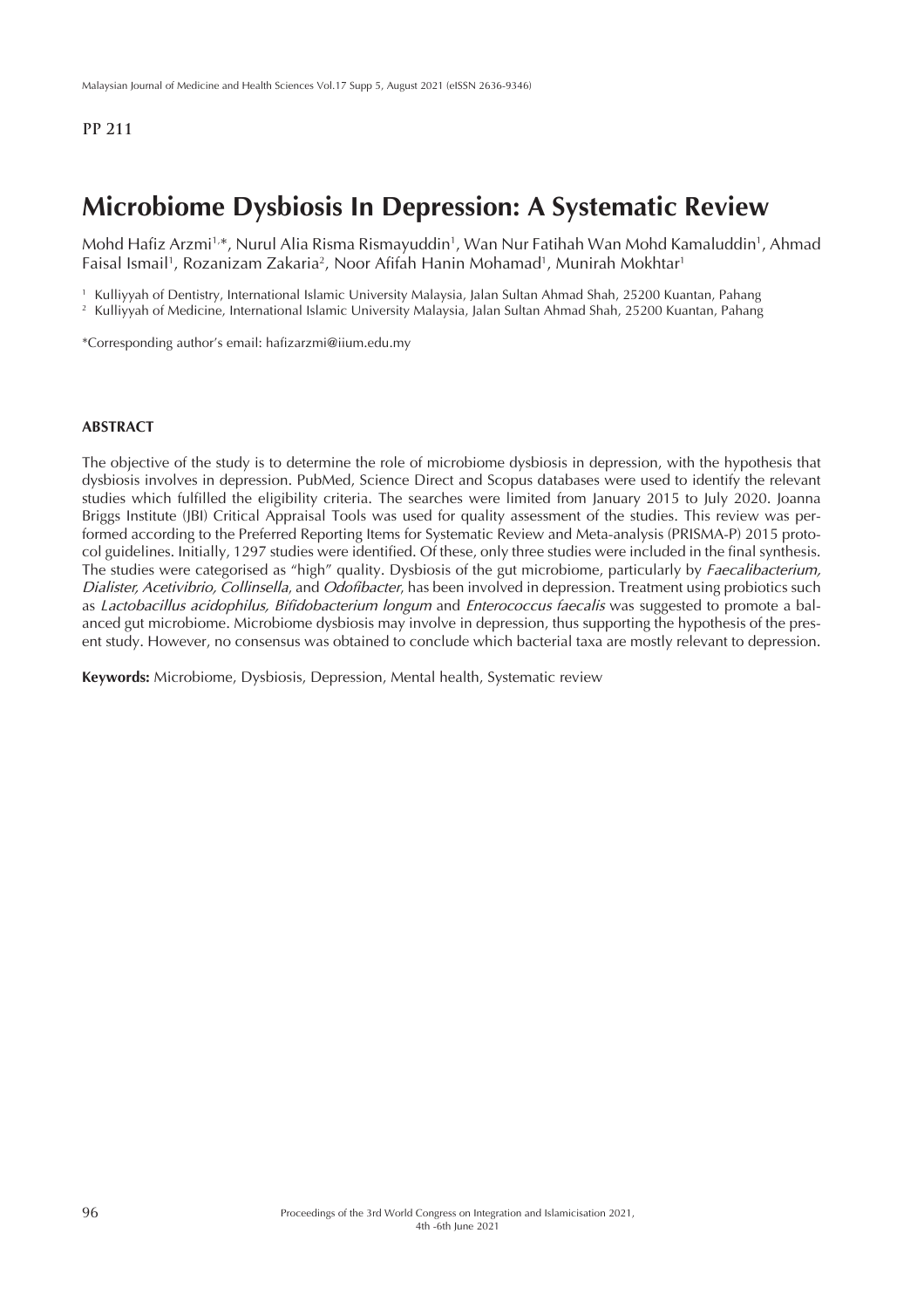# **Psycho-educational Affirmations from the Quran on Sadness to Prevent/Treat Depression for Muslim Clients of Cognitive Behaviour Therapy Approach**

Nur Afifah Abas\*, Mohd Nizam Sahad

Universiti Sains Malaysia 11800 Penang, Malaysia

\*Corresponding author's email: afifabas@student.usm.my

### **ABSTRACT**

This study accommodates the existential crisis provoked by the Covid-19 pandemic as observed in previous plagues. It is filling the gap of underrepresentation by academics of Islamic Studies in Islamicising Psychology, in general. Furthermore, it specifically becomes a collective duty (*farḍ al-kifāyah*) to deliver Muslims' spiritual existential needs during a pandemic and preparing for anticipated post-pandemic breakdown. The main keyword of sadness (Ar: *Alhuzn*) are searched throughout the Holy Quran as it frequently pairs with stressing life events. The compiled Quranic verses from Mushaf Uthmani, English translation by Dr Mustafa Khattab - The Clear Quran, and exegesis for each verse from the renowned Andalusian Exegete: Al-Qurtubi's Exegesis (*Tafsīr al-Qurtubī*) are thematically analysed based on the Quranic Thematic Exegetical Analysis (*al-Tafsīr al-Mawḍuᶜi*) method. The interpretation of the analysis is converted into Quranic culturally adapted psychoeducational affirmations on sadness as an integration into the cognitive behavioural therapy for depression among Muslim clients. Cognitive Behavioural Therapy is compatible with the nature of Islam according to the late Prof. Malik Badri, e.g. the idea of fixing the 'beliefs' (*Iṣlāḥ*). Thus, theoretically, this set of Quranic psychoeducational affirmations should offer an effective integration to prevent or treat depression. Essentially, it is more important for all Muslims to be psycho-educated about this from their childhood to develop their existential resilience in facing life's challenges in general, specifically during and post-pandemic.

**Keywords:** Depression, Islamic Culturally-adapted Psychoeducation (CaPe-I), Quranic Thematic Exegetical Analysis (QTEA), Spiritual and existential needs, Quranic-based Cognitive-Behaviour Therapy (CBT-Q)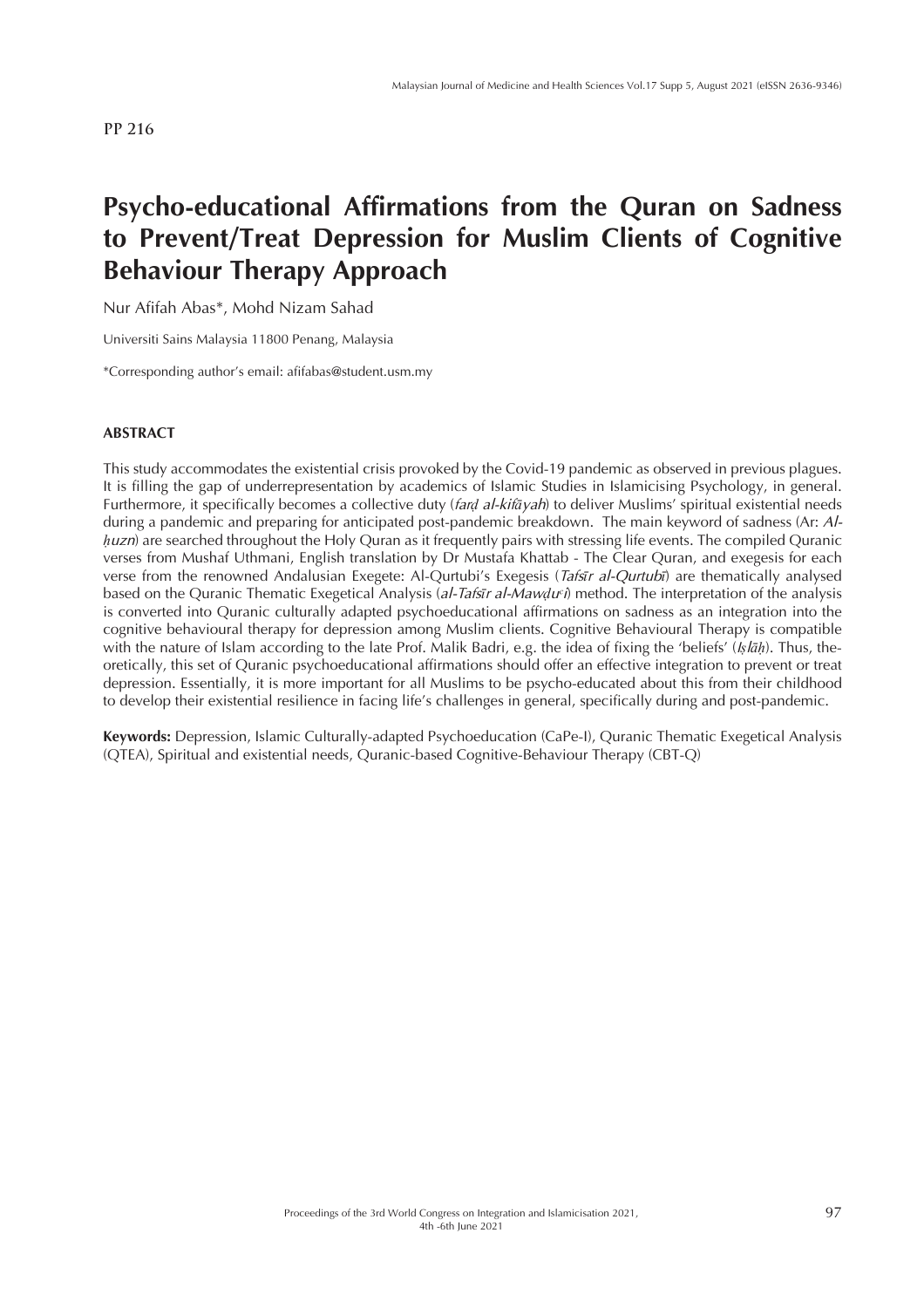# **A Proposal of Psychological Well Being Dimensions in Islamic Perspective**

Mohd Nasir Masroom\*

Universiti Teknologi Malaysia, 81310 Johor Bahru, Johor, Malaysia.

\*Corresponding author's email: m.nasir@utm.my

### **ABSTRACT**

In general, studies on the interconnection between spiritual and mental health concluded that a Muslim who believe and practice the Islamic way of life would experience a high sense of happiness, good mental health experience, feel satisfaction in life and marriage, have the skills to deal with stress and anxiety, and avoid from the tendency to commit suicide. This shows that spiritual and mental health has a significant affinity and relationship. This paper attempts to give a beginning to address the issue of the psychological well-being dimension from an Islamic perspective.

**Keywords:** Psychology, Well-being, Mental health, Islamic perspective, Spirituality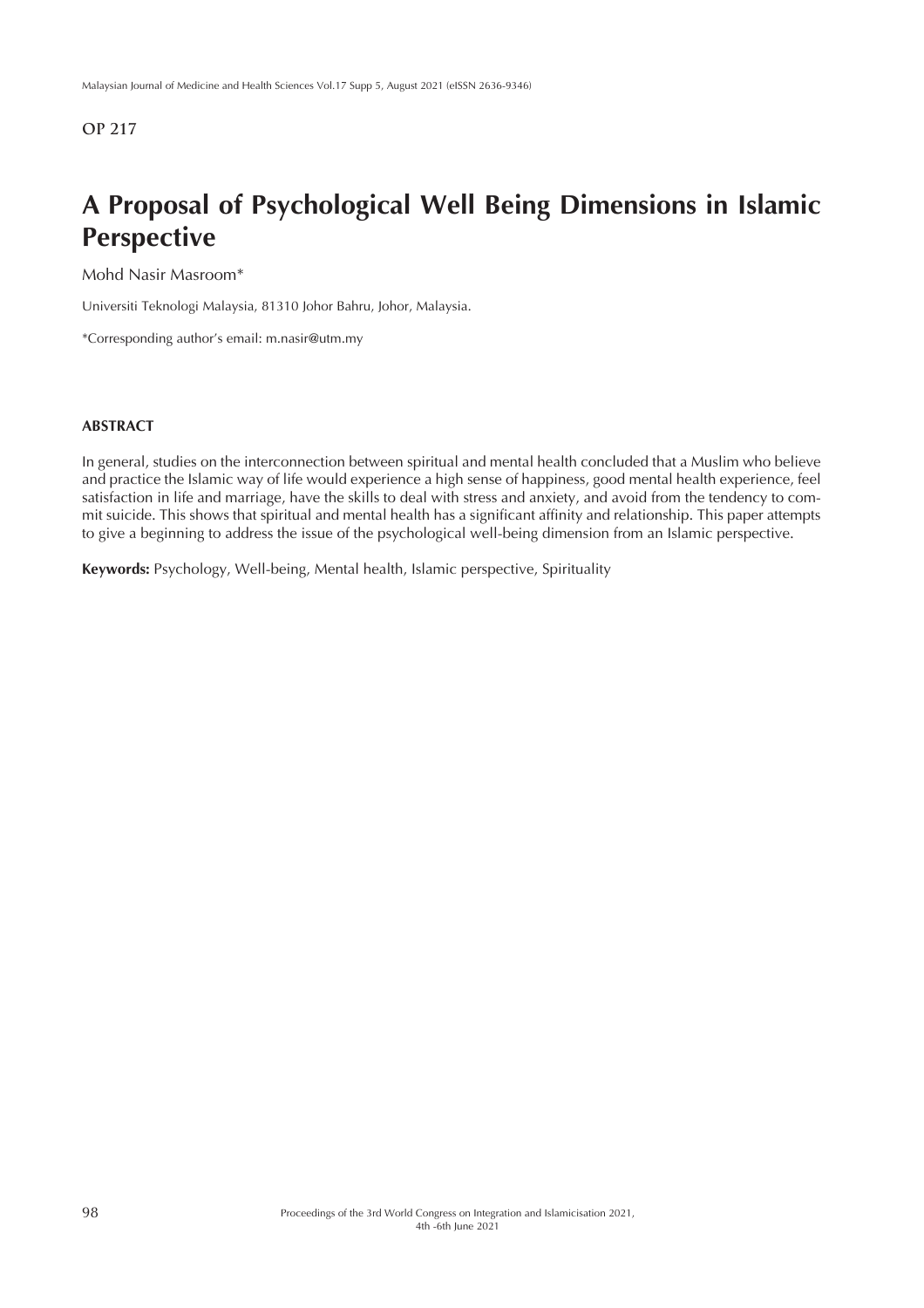## **The Association between Physical Activity Status and Mental Wellbeing among Overweight and Obese Female Students**

Siti Zuhaidah Shahadan\*, Nurul Syafiqah Bolhan, Mohamad Firdaus Mohamad Ismail

Kulliyyah of Nursing, International Islamic University of Malaysia, Indera Mahkota Campus, 25200 Kuantan, Pahang, Malaysia

\*Corresponding author's email: sitizuhaidah@iium.edu.my

### **ABSTRACT**

Physical activity (PA) is important in fighting obesity, and it may also improve one's mental wellbeing. Nonetheless, the association between PA and mental wellbeing among female university students with elevated body mass index (BMI) is still fragmented. Hence, this study aims to determine the association between PA status and mental wellbeing among overweight and obese female students in a university located in the East region of Malaysia. A cross-sectional study was conducted among 102 overweight and obese female students. An online survey of the International Physical Activity Questionnaire (IPAQ) and The Warwick-Edinburgh Mental Wellbeing Acreda Scale (WEMWBS-ACRE-DA) was distributed using convenience sampling and analysed. The results show that 43.2% of the participants have a high and 18.6% have a low PA level. Meanwhile, the finding revealed that the majority of the participants have a moderate state of mental wellbeing (59.8%). Additionally, a significant moderate positive association between PA status and mental wellbeing among the overweight and obese female students was identified (r=0.341, p<0.01). This study proposed that PA may influence the mental wellbeing of female university students with elevated BMI. Therefore, incorporating more physical related activities in their learning objectives may promote a better quality of life during their campus life.

**Keywords:** Physical activity, Mental wellbeing, Obesity, Overweight, Female students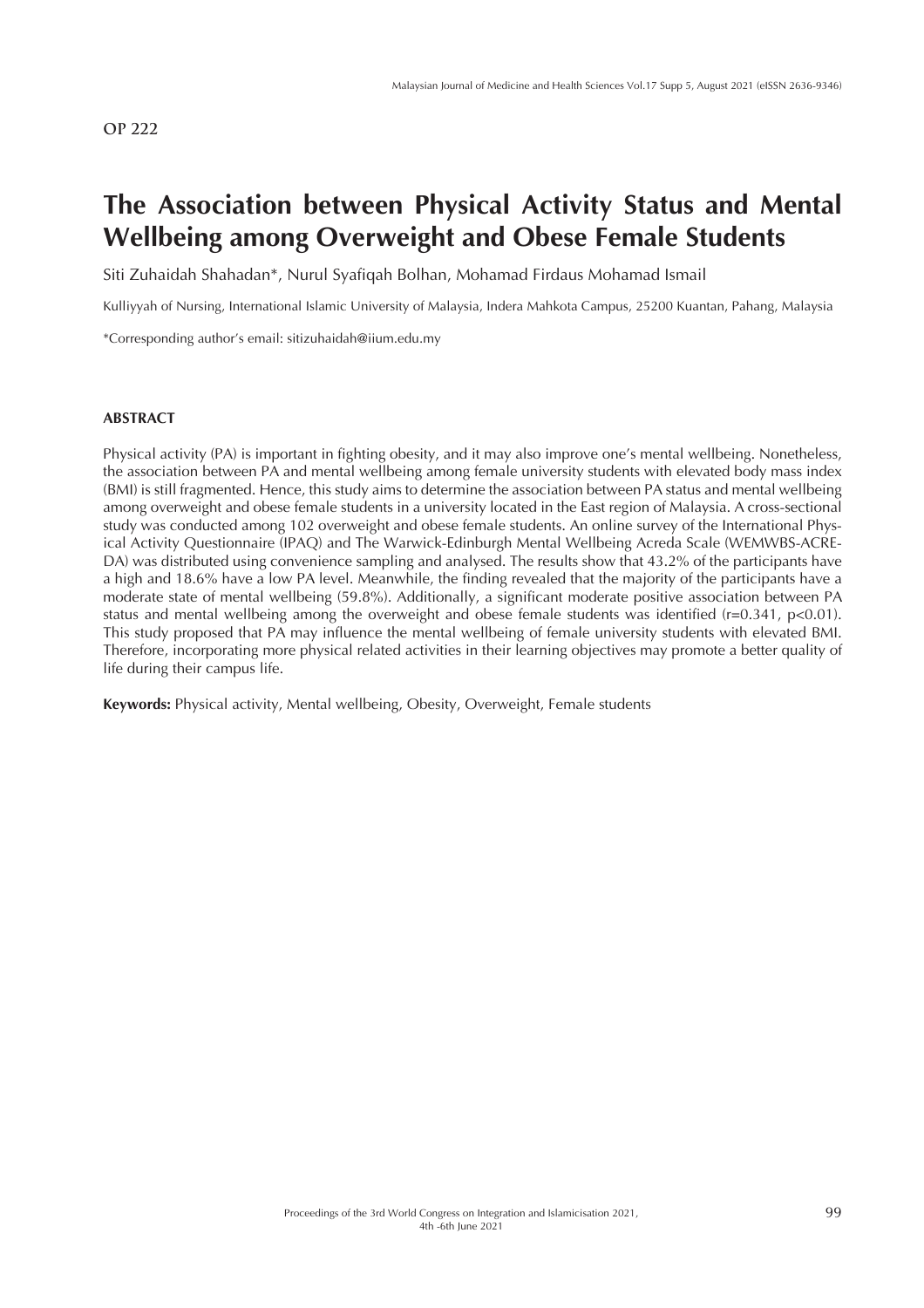## **Mental Health Burden from COVID-19: Findings from a Single Hybrid Hospital in Northwest Malaysia**

Siti Zulaiha Che Hata<sup>1,</sup>\*, Karniza Khalid<sup>1</sup>, Ruzita Jamaluddin<sup>1,2</sup>, Amalina Binti Anuar<sup>1</sup>, Ang Wei Chern<sup>1</sup>

<sup>1</sup> Clinical Research Centre, Hospital Tuanku Fauziah, Jalan Kolam, 01000, Kangar, Perlis

<sup>2</sup> Department of Psychiatry and Mental Health, Hospital Tuanku Fauziah, Jalan Kolam, 01000, Kangar, Perlis

\*Corresponding author's email: sitizulaiha.ch@moh.gov.my

### **ABSTRACT**

Mental Health and Psychosocial Support (MHPSS) functions to protect and maintain mental health and psychosocial wellbeing during a crisis. The public generally denounced healthcare workers for working in a biologically risky and hazardous environment. Our study aimed to explore the effectiveness of MHPSS services towards healthcare workers in Hospital Tuanku Fauziah, Perlis, during the early COVID-19 pandemic in Malaysia. All healthcare workers in Hospital Tuanku Fauziah, Perlis were screened for depression, anxiety and stress level using the Depression, Anxiety and Stress Scale (DASS-21) questionnaire from March 2020 till December 2020, disseminated through electronic mail, social networking platform and online QR code to every clinical and non-clinical unit in Hospital Tuanku Fauziah, Perlis. There were 1,161 returned questionnaires. Out of this, a total of 99 (8.5%) respondents scored severe and extremely severe for either depression, anxiety or stress. These patients were given psychoeducation, supportive counselling, trained on relaxation and breathing technique, and given psychological first aid during teleconsultation. Twenty-eight (2.4%) respondents required further follow-up due to various reasons, including panic attacks, worsening panic disorder and acute stress reaction with anxiety symptoms. All of them eventually recovered with psychotherapy; some required short-term benzodiazepine for sleep and anxiety symptoms. MHPSS service is fundamental to safeguard the mental health and psychosocial wellbeing of healthcare workers. Therefore, the service should be routinely rendered to sustain quality and work performance.

**Keywords:** Healthcare workers, MHPSS, Depression, Mental health, Malaysia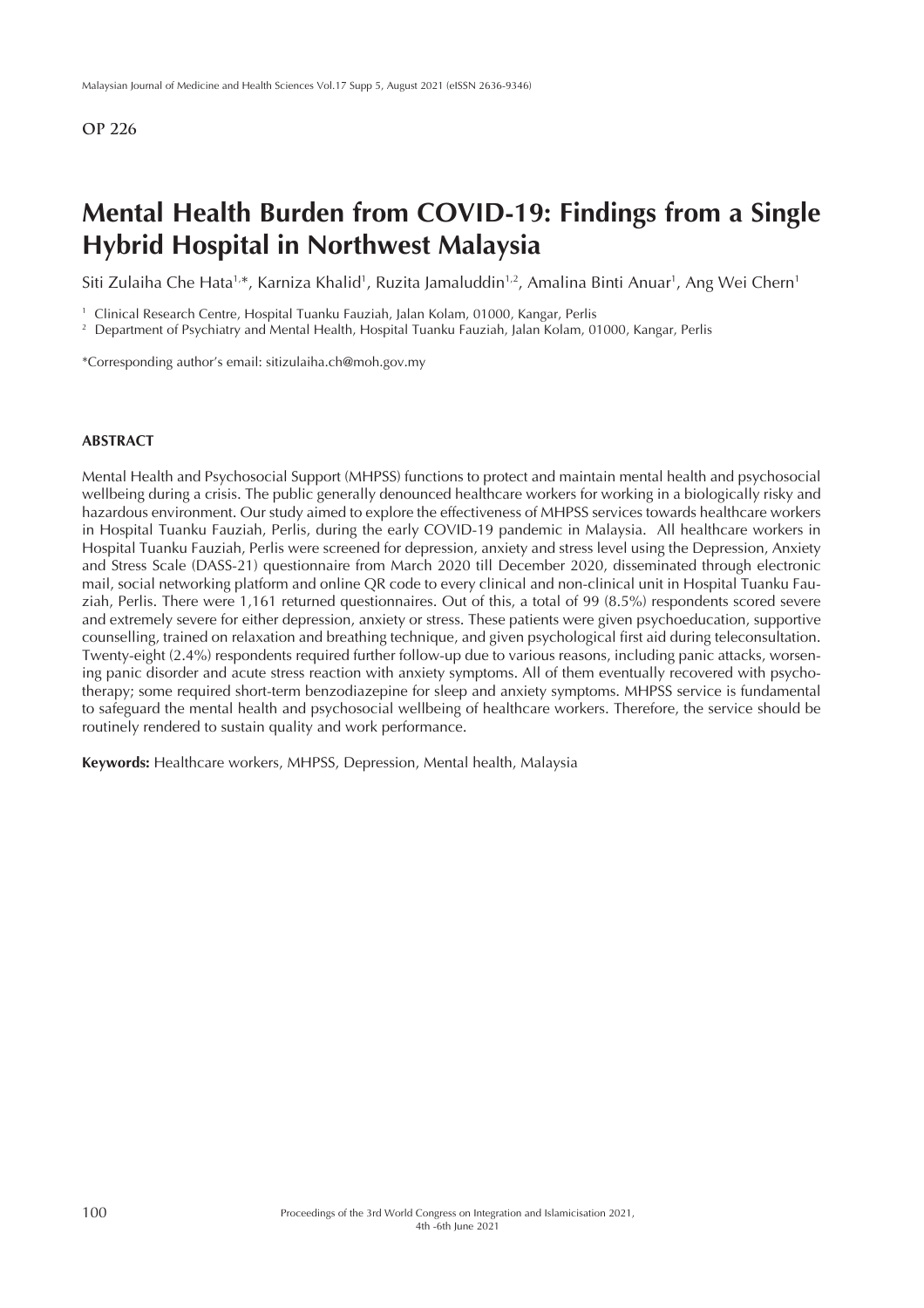## **Predictors of Subjective Well Being Among Malaysian University Hospital Staff: A Cross-Sectional Study**

Alya Hannah Binti Ahmad Latfi\*

Department of Otorhinolaryngology, Head & Neck Surgery, School of Medical Sciences, Universiti Sains Malaysia Health Campus, 16150 Kota Bharu, Kelantan, Malaysia.

\*Corresponding author email : kridamrong@gmail.com

### **ABSTRACT**

Satisfaction with life is associated with better physical and mental health. There is a lack of information about satisfaction with life with work satisfaction. The objective of the present study is to determine the factors that predict the satisfaction with life among university hospital staff. This is a cross-sectional study of 264 university hospital staff. Satisfaction with life scale (SWLS) (validated English and Malay version) and demographic data were distributed to consented respondents through Google form. Analysis was done using logistic regression analysis. We found that 82% of the respondents were satisfied with life, and 18% were not satisfied. Good supervision (OR = 3.12, p<.01), being valued (OR= 3.52, p<.01) and the need to learn new skills every day at work (OR =  $0.31$ , p<.01) significantly predict higher satisfaction with life among the staff. However, medical problem, psychiatric problem, gender and race did not predict satisfaction with life among the staff. We found that good supervision, being valued and learning new skills everyday predict higher satisfaction with life among the university hospital staff. Thus, the employer should practice good supervision and individualise training for the employees in order to increase their life satisfaction.

**Keywords:** Life satisfaction, Subjective well-being, Hospital staff, Supervision, Cross-sectional study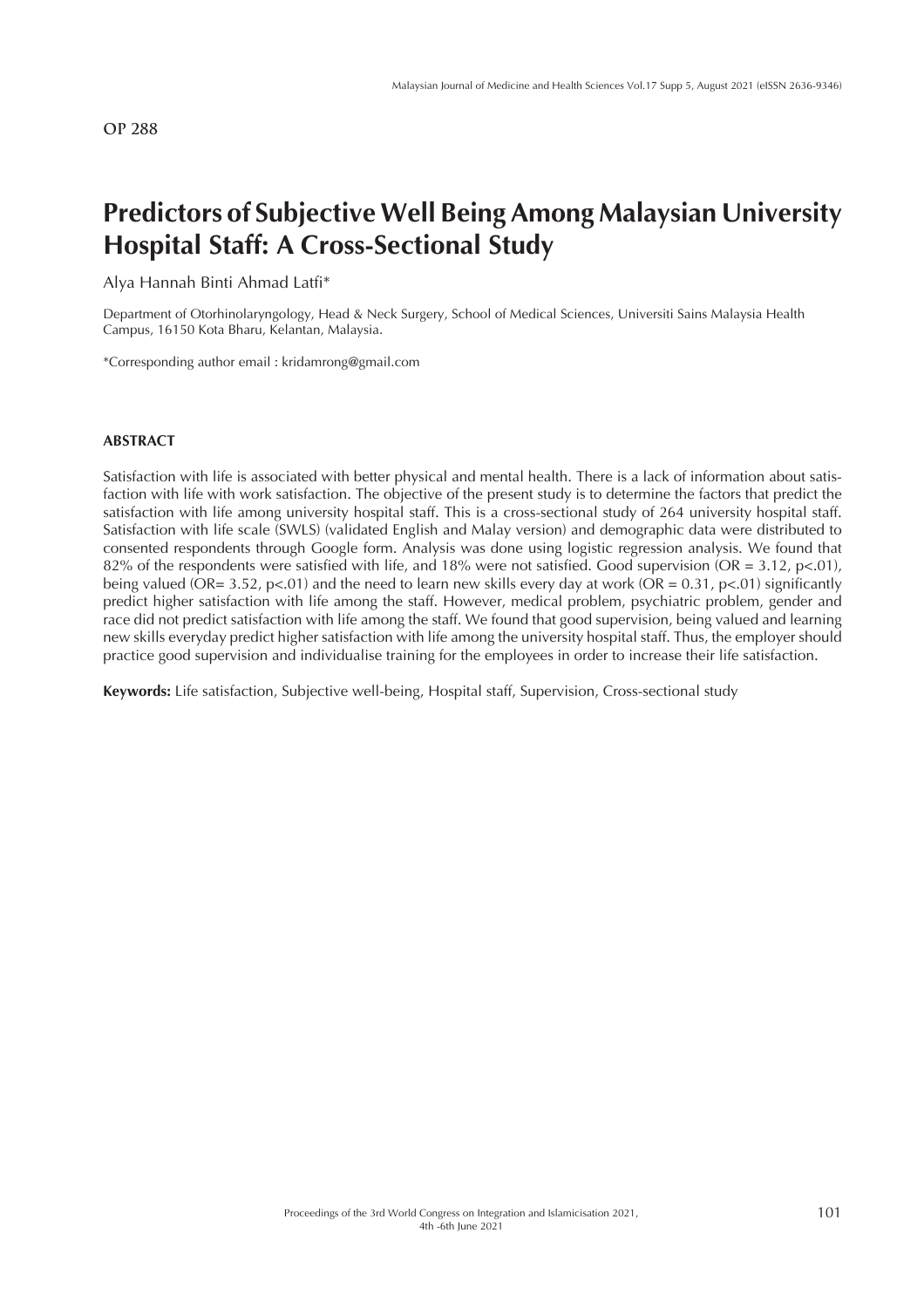## **Sadness, Psychoreligio-Spiritual Dimension and Cultural Misperception: Implication for Psychotherapeutic Practice of the Healthcare**

Nur Afifah Abas\*, Mohd Nizam bin Sahad

Universiti Sains Malaysia 11800 Penang, Malaysia

\*Corresponding author's email: afifabas@student.usm.my

#### **ABSTRACT**

Sadness is globally regarded as an undesirable emotion. Islamically speaking, there is a latent misperception ingrained as a proscribed emotion. Ironically, it was purposely mentioned in the first Quranic verse that narrated the historical moment right before the first humans in Islam: Adam and his wife, Eve, were Ordained by Allah to descend on the Earth (Q2: 38). Since it is dealing with the Holy Quran, the Quranic Thematic Exegetical Analysis (*al-Tafsīr al-Mawdu<sup>c</sup>i*) method was applied to verify whether it is proscribed as widely accepted. The selected keyword: 'sadness' (*Ar. Al-ḥuzn*) were searched throughout the Holy Quran. Methodically, the proscribed rulings usually originated from negating expression linguistically: the don'ts. So, only the Quranic verse with the word 'lā' are selected for analysis. Their English translation was from '*The Quran: A New Translation - Oxford World's Classic* (2nd ed.)' by Prof. Dr. Muhammad Abdel Saied Abdel Haleem, and exegesis was extracted from the Al-Qurtubi's Exegesis (*Tafsīr al-Qurtubī*). The analysis showed that there are two (2) categories of the negative expression: (1) denial: "you will not be continuously sad" and (2) negative imperative: "do not be sad!". The first category does not proscribe rulings jurisprudentially, but the second category does fundamentally. But when adjusted with the style of language used (*al-uslūb*) and the context of each Quranic verse; there is no straightforward proscriptive ruling for being sad. Instead, every verse is persuasively comforting like in counselling. Therefore, interwoven understanding should be bridged among the linguistics and translation of Arabic language, Quranic revealed knowledge for Islamic preaching, healthcare practice and the laity's common perception and experience of sadness. The misperception of the negative imperative: 'do not be sad!' should be straightened to prevent it being a source for negative religious coping because it is a strong predictor of negative health outcomes.

**Keywords:** Sadness, Islam, Religious beliefs and spiritual dimension of health, Quranic Thematic Exegetical Analysis (*Al-tafsīr Al-mawḍuᶜi*), Culturally Adapted Psychoeducation (CaPe) and Psychotherapy/Counselling, Depression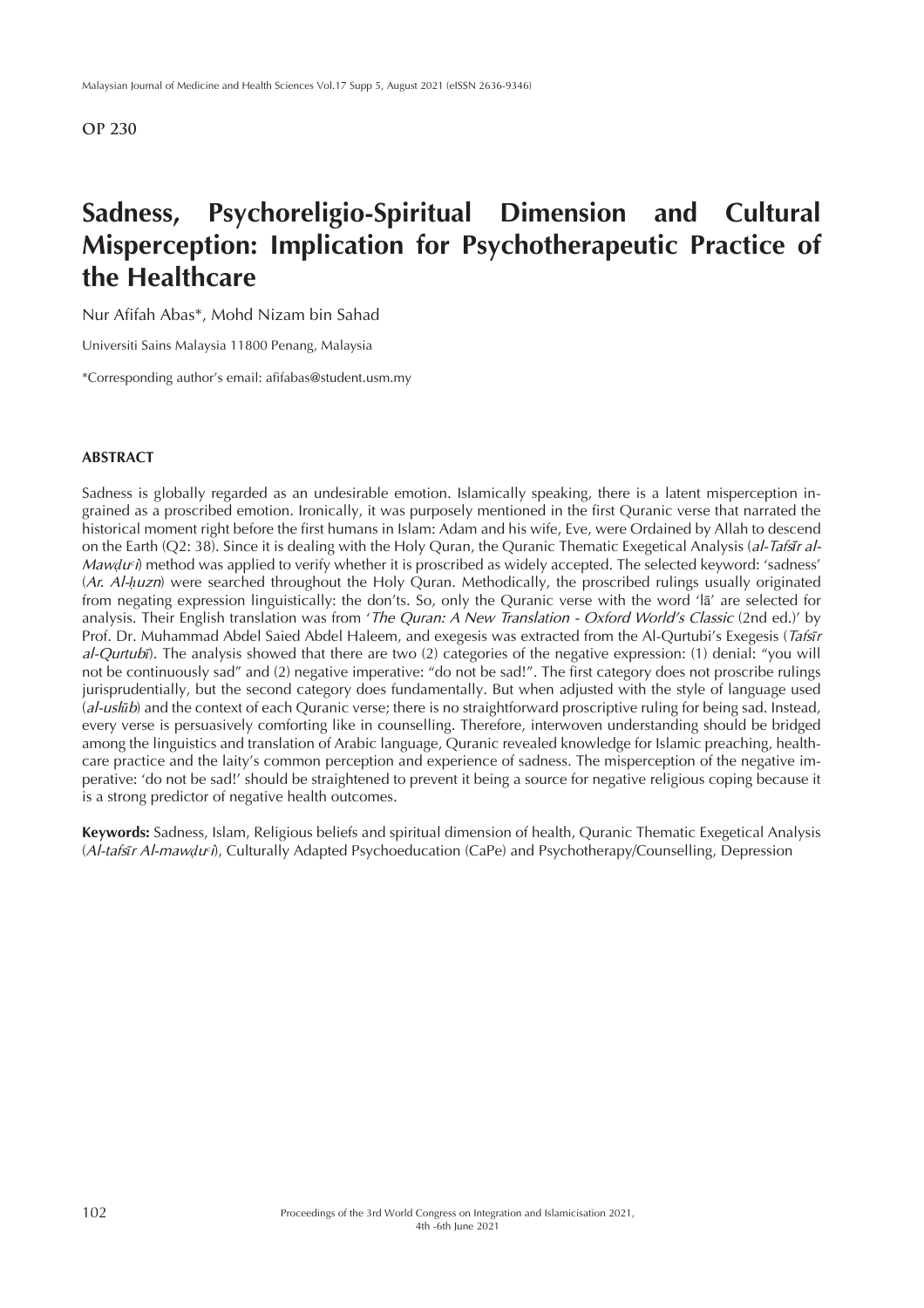# **Healthcare Practitioners' Views on Postnatal Mental Illness among Postnatal Mothers in Malaysia**

Nur Liyana Shahmi Ruslan<sup>1,</sup>\*, Siti Roshaidai Mohd Arifin<sup>1</sup>, Karimah Hanim Abd Aziz<sup>2</sup>, Ramli Musa<sup>2</sup>

<sup>1</sup> Kulliyyah of Nursing, International Islamic University Malaysia, Bandar Indera Mahkota Campus, 25200 Kuantan, Pahang <sup>2</sup> Kulliyyah of Medicine, International Islamic University Malaysia, Bandar Indera Mahkota Campus, 25200 Kuantan, Pahang

\*Corresponding author's email: liyana.shahmi@gmail.com

#### **ABSTRACT**

The knowledge and perceptions of the Healthcare Practitioners (HCPs) on postnatal mental illness assessment are not thoroughly studied, and their views on signs and symptoms to be the indicator for postnatal mental illness are not fully explored. HCPs working within postnatal care provision should assess mental illness in women attending postnatal healthcare services to avoid it from under-recognised and undertreated. Therefore, this research aimed to explore fundamental understanding and perceptions of HCPs pertaining to postnatal mental illness based on their experiences. In-depth, semi-structured interviews were conducted with 28 HCPs working for more than six months in the MCH clinic, psychiatric department or obstetrics & gynaecology department in peninsular Malaysia. The interviews were approximately at least 30-minutes long. The data were subsequently analysed using the basic thematic approach. Five principal themes, each with their sub-themes, emerged from the analysis of 'perception of postnatal mental illness' from HCPs points of view, including (1) general understanding on postnatal mental illness, (2) perceived cause of postnatal mental illness, (3) indicators of postnatal mental illness, (4) limitation of early detection and intervention and (5) suggestion to improve for early detection and intervention of postnatal mental illness. According to the perspectives of the HCPs, the main limitations were the lack of proper assessment tool and proper guideline when managing a postnatal mental illness. Thus, there is a pressing need to have an assessment tool specifically designed to be able to assess the mental health status among postnatal mothers.

**Keywords:** Postnatal, Mental health, Mother, Malaysia, Healthcare professionals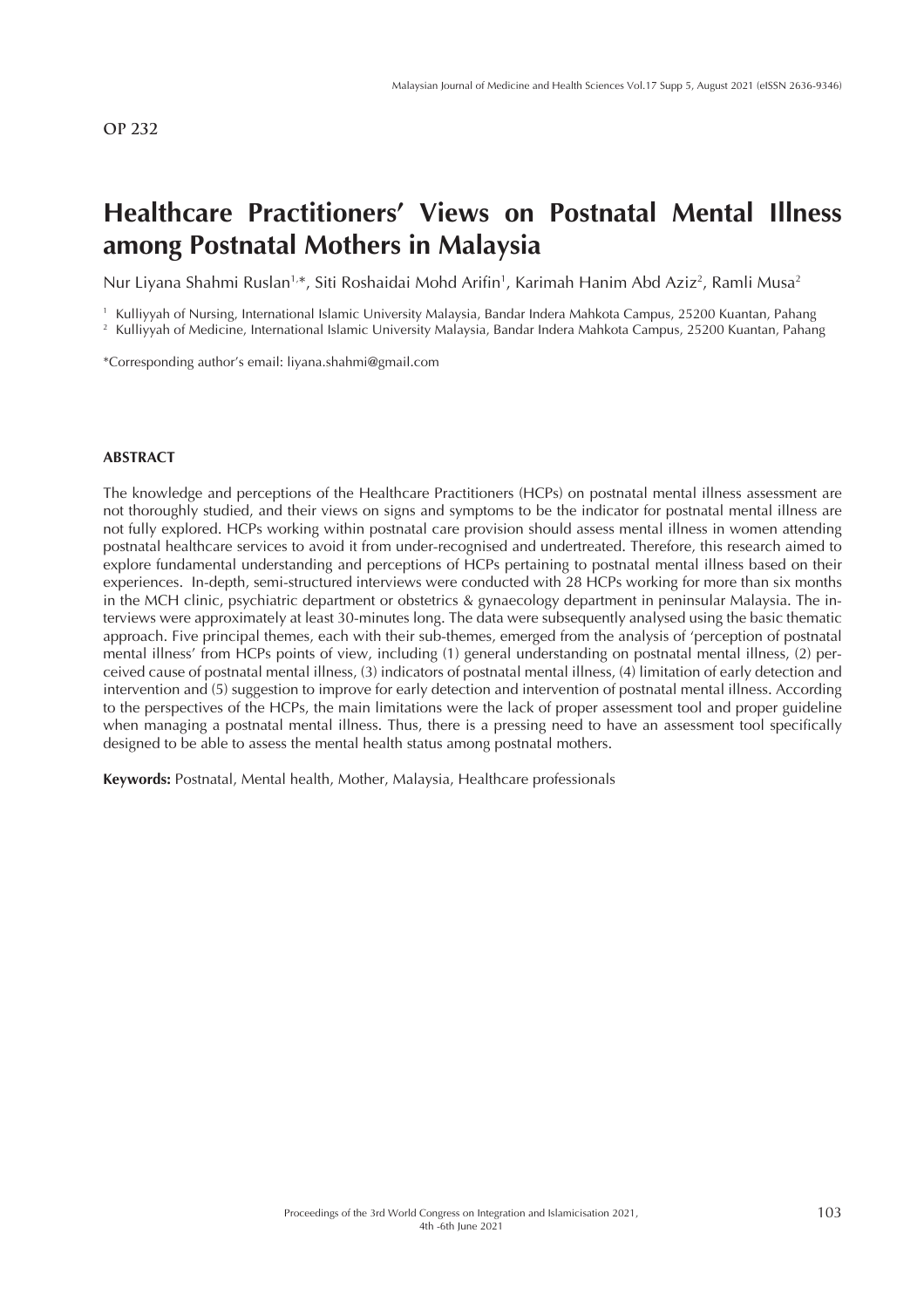## **Incident of Sihir upon Prophet Muhammad PBUH: Analyses of Narrations, Mental Capacity, and Its Implication on Revelation**

### Mohd Yusof Mohamad\*

Kulliyyah of Allied Health Sciences, International Islamic University Malaysia Kuantan Campus, Jalan Sultan Ahmad Shah, Bandar Indera Mahkota, 25200 Kuantan, Pahang

\*Corresponding author's email: yusofkahs@iium.edu.my

#### **ABSTRACT**

The incident of sihir inflicted upon Prophet Muhammad PBUH is well-documented in traditions and historical narrations. Most scholars accept the incident indeed occurred and affected the mental capacity of the prophet in a limited manner. Anti-Islamic proponents use this as means to cast doubt on revelation. The current study sought to show the context of the mental disturbance and the implication upon revelation based on various narrations. The incident of sihir was extracted from various classical hadeeth sources using Maktabah Shamela. Relevant scholarly opinions were selected and scrutinized for the incident. The incident was authentic and reported in the major books of hadith, especially Sahih al-Bukhari and Muslim. Aisyah, Zaid bin Arqam and Ibnu Abbas were the companions who reported this incident. The context of the narration does not show satanic possession of the prophet either in anyway jeopardize revelation. The mental capacity minimally affected in which he only imagined himself together with his wife. The period of sihir is well documented, with no revelation was revealed during the incident. The prophet himself was very aware of the post-event and even did not take action on the person. Therefore, it can be deduced the incident did not doubt the integrity and the credibility of the prophet PBUH in transmitting revelation.

**Keywords:** Sihir, Mental capacity, Prophet Muhammad PBUH, Revelation, Narrations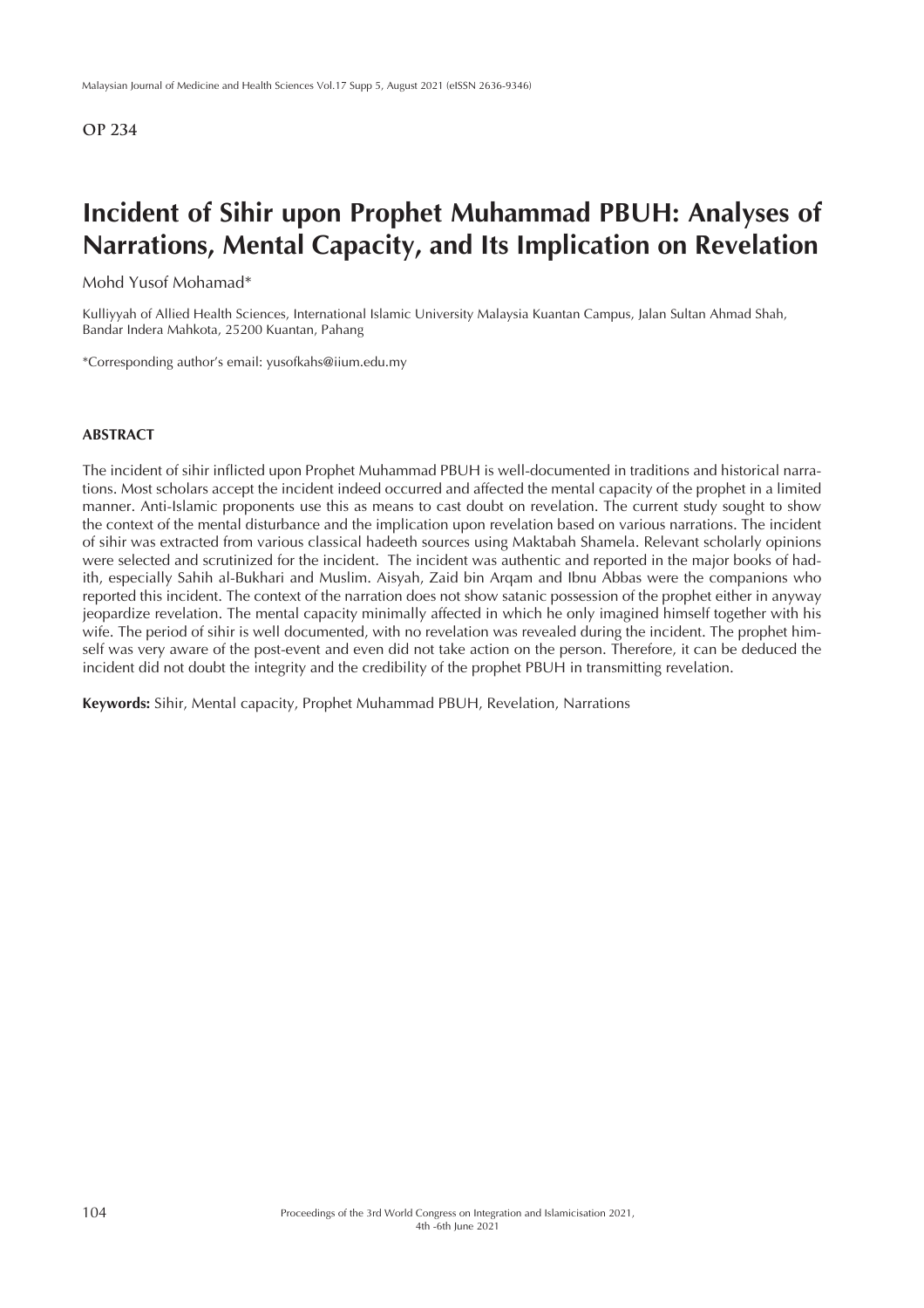# **Motivational Interviewing Approach in Overcoming Drug Addicts Distrust**

Muhammad Ali Equatora<sup>1,</sup>\*, Saralah Devi Mariamdaran Chethiyar<sup>2</sup>, Rachmayanthy<sup>3</sup>, Nila Susanti<sup>4</sup>

- Department of Community Guidance, Politeknik Ilmu Pemasyarakatan Depok, 4 Street Grand Gandul, Cinere Depok, West<br>Java 16152, Indonesia
- <sup>2</sup> School of Applied Psychology, Policy and Social Work, Universiti Utara Malaysia, 06010 Sintok Kedah Darul Aman, Malaysia
- <sup>3</sup> Department of Correctional Technic, Politeknik Ilmu Pemasyarakatan Depok, 4 Street Grand Gandul, Cinere Depok, West Java 16152, Indonesia
- <sup>4</sup> Department of Language, Communication, and Tourism, Politeknik Negeri Jember, Mastrip Street PO. BOX 164 Jember, Indonesia
- \* Corresponding author's email: tora.socialworker@poltekip.ac.id

#### **ABSTRACT**

One of the problems experienced by drug addicts is the loss of confidence due to the effects of taking drugs. One of the techniques used in anti-drug rehabilitation dip is to use motivational interviewing techniques. This technique aims to motivate addicts to change. This study aims to know the confidence of drug addicts when newly entered Community Based Rehabilitation. Qualitative research employs four stages of data analysis techniques: data reduction, data presentation, conclusion drawing, and verification. From the results of research obtained confidence addict drugs when new to Community-Based Rehabilitation that is, often alone, being close to others, silent, and consistently negative thinking towards others, feeling afraid, unsure of themselves, always being negative, reluctant to communicate, not serious, irresponsible, closed and pessimistic about what he does. In Community-Based Rehabilitation, the four principles are carried out, namely, expressing empathy, developing discrepancy, accepting resistance and supporting efficacy. Motivational interviewing (MI) techniques play a role in overcoming the confidence of drug addicts with changes in attitudes and ways of thinking, changes experienced that is, clients are more serious, responsible, think and be positive, open to others, optimistic, rational thought, and better understand the feelings of themselves and others.

**Keywords:** Drug addicts, Motivational interviewing, Self-confidence, Rehabilitation, Attitude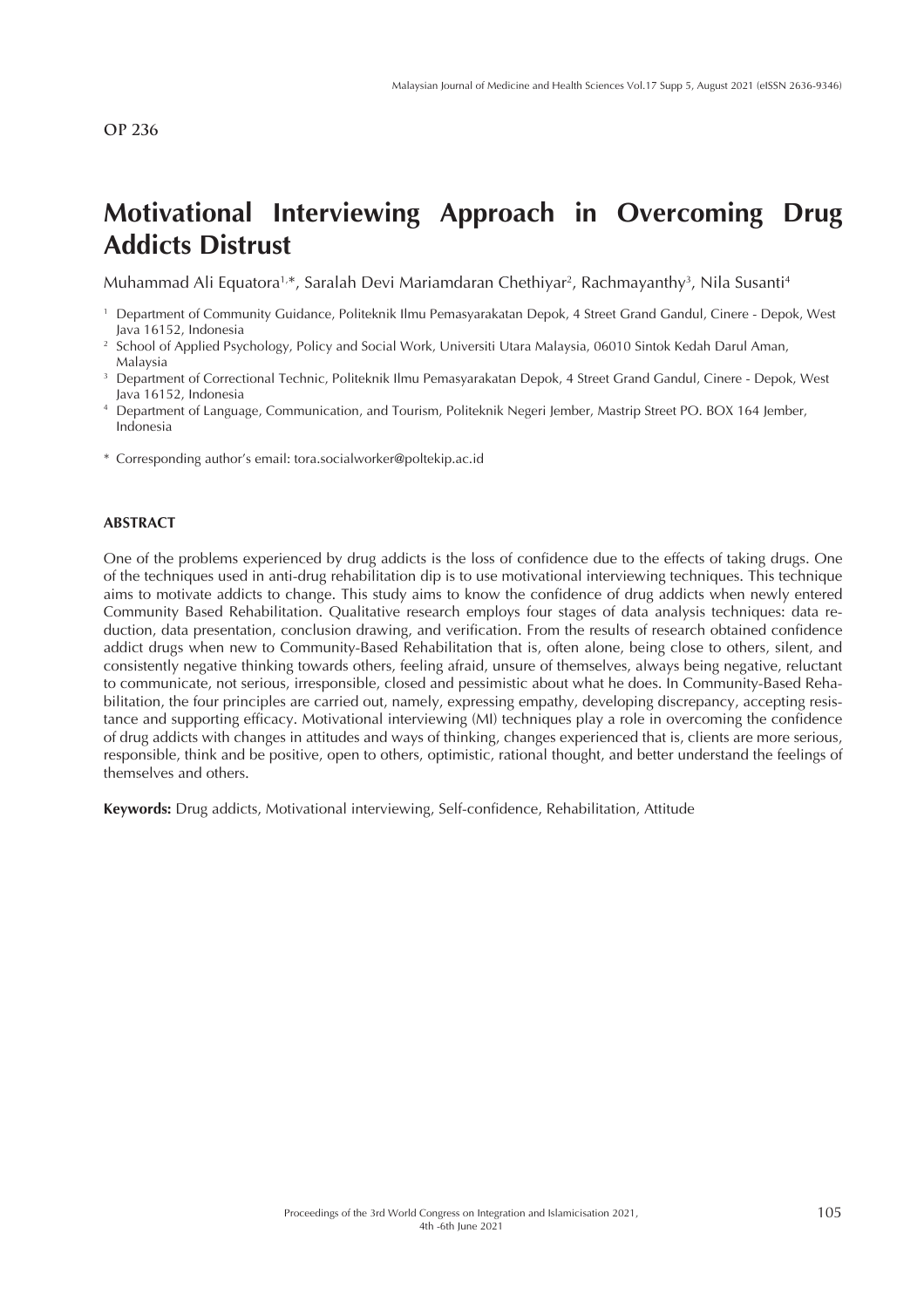# **Patient Trying to Tell Something Else: Severe Stress during COVID19 Pandemic**

Fa'iza Abdullaha\*, Mohd Zhafri Mohd Raziba

Department of Family Medicine, Kulliyyah of Medicine, International Islamic University Malaysia, Jalan Sultan Ahmad Shah, 25200 Kuantan, Pahang

\*Corresponding author's email: drfaiza@iium.edu.my

### **ABSTRACT**

Identifying mental health illness poses a dilemma, particularly the distinction between heart disease and severe stress. Without early intervention, it can be escalating into psychiatric disorder and suicide. A 44-year-old man sought cardiologist consultation for the "heart disease" symptoms. As a medical laboratory technician in-charge, his commitments and extensive responsibility during the COVID-19 pandemic add to his hypertension and dyslipidaemia comorbidities. Despite non-significant investigations related to heart disease, he returned with the same intense unresolved symptoms. His Depression-Anxiety Stress-Score (DASS) assessment revealed severe stress. Stress management counselling intervention includes detecting the underlying stress impacted by the COVID-19 pandemic, behavioural changes, and stress coping skills. Reassessment of stress level showed significant improvement at twelveweek follow-up with no similar symptoms. This case highlights the clinical complexity and diagnostic challenges in detecting mental health illness. Diagnostic acronym PROMPT with the 'PT' refers to 'Patient Trying to Tell Something Else' demonstrated; without a high index of suspicion, mental health ailment may be overlooked.

**Keywords:** Mental health, Covid19 pandemic, Severe stress, Heart disease, Patient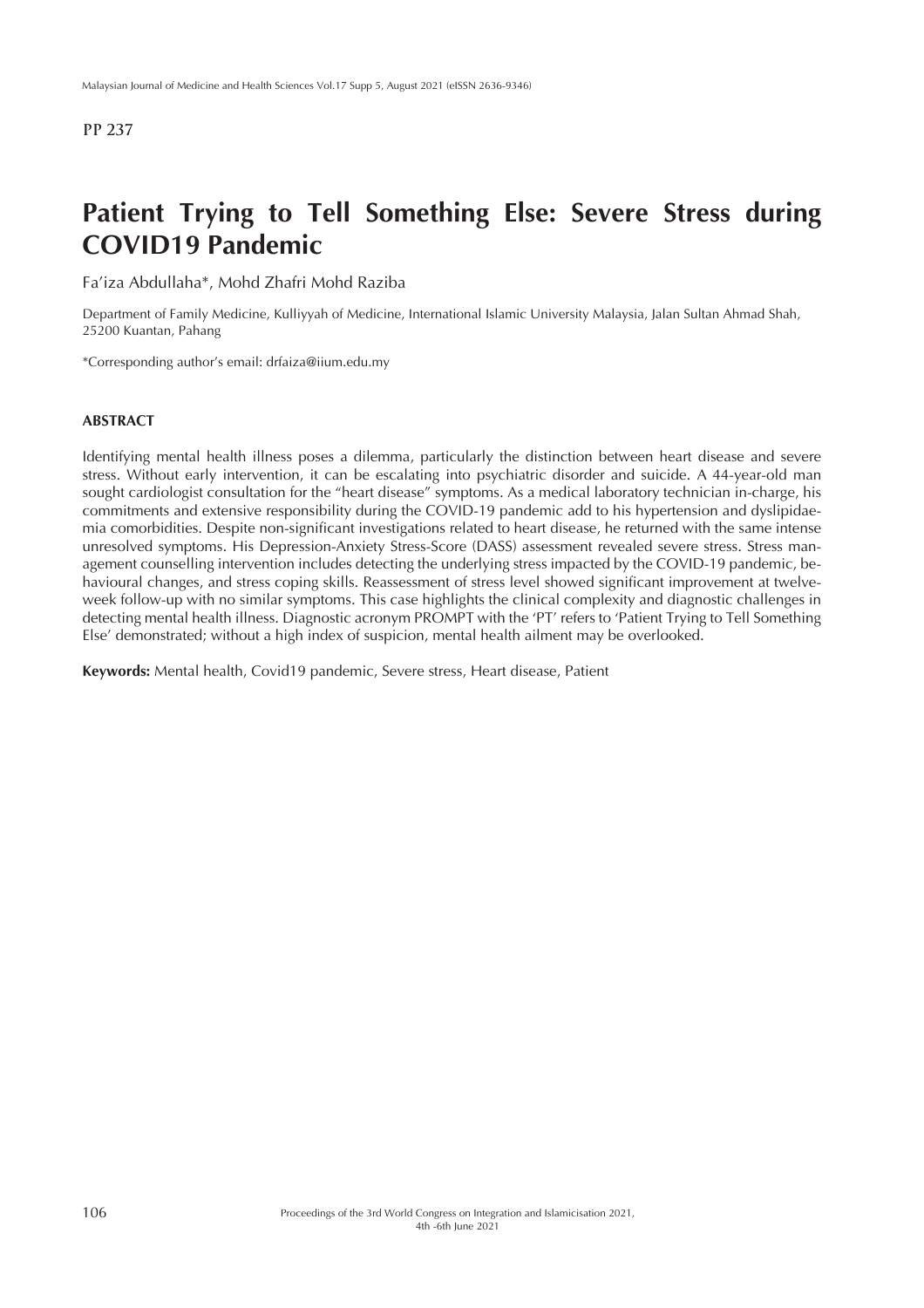# **Tele-Counselling Services for Clients During Covid19 Pandemic**

Muhammad Ali Equatora<sup>1,\*</sup>, Rachmayanthy<sup>2</sup>, Saralah Devi Mariamdaran Chethiyar<sup>3</sup>, Odi Jarodit<sup>4</sup>, Nila Susantit<sup>5</sup>

- <sup>1</sup> Department of Community Guidance, Politeknik Ilmu Pemasyarakatan Depok, 4 Street Grand Gandul, Cinere Depok, West Java 16152, Indonesia
- <sup>2</sup> Department of Correctional Technic, Politeknik Ilmu Pemasyarakatan Depok, 4 Street Grand Gandul, Cinere Depok, West Java 16152, Indonesia
- <sup>3</sup> School of Applied Psychology, Policy and Social Work, Universiti Utara Malaysia, 06010 Sintok Kedah Darul Aman, Malaysia
- <sup>4</sup> Department of Correctional Management, Politeknik Ilmu Pemasyarakatan Depok, 4 Street Grand Gandul, Cinere Depok, West Java 16152, Indonesia
- <sup>5</sup> Department of Language, Communication, and Tourism, Politeknik Negeri Jember, Mastrip Street PO. BOX 164 Jember, Indonesia

\*Corresponding author's email: bangtora1973@gmail.com

#### **ABSTRACT**

Tele-Counselling Service for Clients during the Covid-19 Pandemic period becomes a very efficient and effective service model. The limitations of the Covid-19 pandemic situation encourage counsellors to find the most reliable alternative in conducting guidance and counselling activities to continue to be held. So, social media becomes one of the most likely alternatives to guidance and counselling to continue so that clients can get good service even though the Covid-19 pandemic still haunts us. In this study, researchers researched with a qualitative descriptive approach whereby that approach can draw the source of the study can observe well even though the media used based online. With Tele-Counselling services, counsellors can get client information from time to time well or in real-time, a counsellor can still monitor client information. With Tele Counselling services, various messages and information will be provided by counsellors to clients to be motivated to stay active properly during the Covid-19 pandemic. Tele Counselling Service provides a model of online-based counselling services that is undoubtedly a model of guidance and counselling services that clients desperately need in the Covid-19 pandemic where the client still receives services from the counsellor even if he or she is at home or when he or she has to work, the client can still consult with his counsellor.

**Keywords:** Tele-Counselling, Clients, Covid19, Counsellors, Service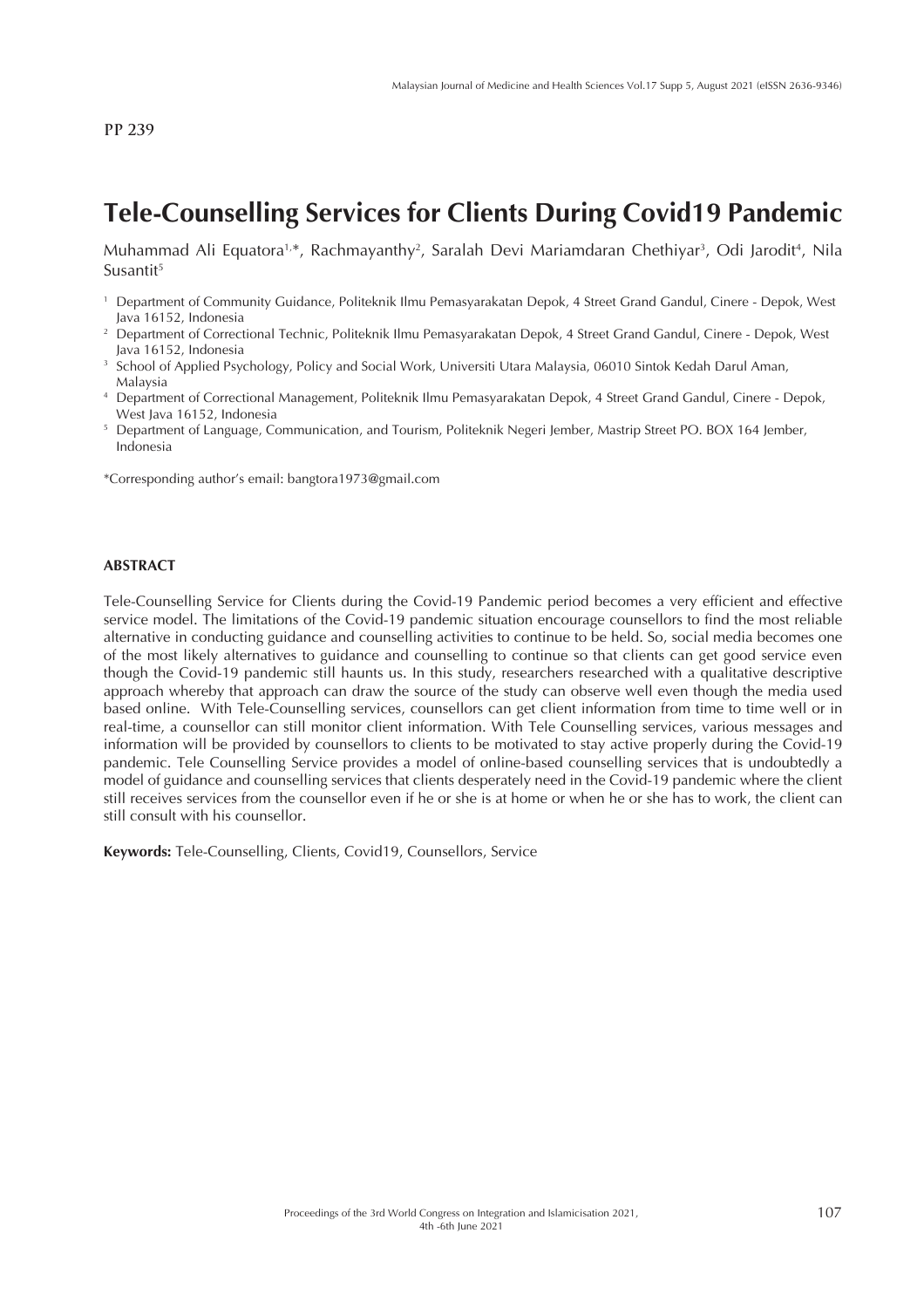## **"My Soul is Empty...": The Intensive Care Patients' and The Family Members' Experience of Spiritual Care**

### Ayuni Asma' Baharudin\*

Kulliyyah of Nursing, International Islamic University of Malaysia, Indera Mahkota Campus, 25200 Kuantan, Pahang, Malaysia

\*Corresponding author's email: ayuniasma@iium.edu.my

#### **ABSTRACT**

The intensive care environment may seem intimidating and too focused on patient survival and causing stress to the patients and the family members. As more patients survived critical illnesses, the experts began to shift the focus of their treatment towards survivorships. Based on the findings from past studies, the critically ill patients of the intensive care unit (ICU) need psycho-emotional and spiritual supports along with physical care and treatment, and it is vital for their family members too. Our study was conducted to explore the experience of the patients and the family members in receiving spiritual care in the ICU. Interviews with the patients and the family members were conducted in the ICUs of three government hospitals in Johor. Data from the interviews were recorded, anonymized, and transcribed. Codes and themes were generated using Braun and Clarke's thematic analysis. A total of 25 patients and family members were included in this study. The central theme was Faith-based Care, which emerged through four themes: 1) Having Faith, 2) Giving-receiving All, 3) Being There, and 4) Letting Go. The intensive care patients and their family members valued spiritual care from the ICU clinicians. Their experience of spiritual care in the ICU can be improved with a model of ICU spirituality. Further research is needed to seek the clinicians' view on spirituality and to further improve its provision in the ICU settings.

**Keywords:** Spirituality, Emotional health, Nursing, Intensive care unit, Family members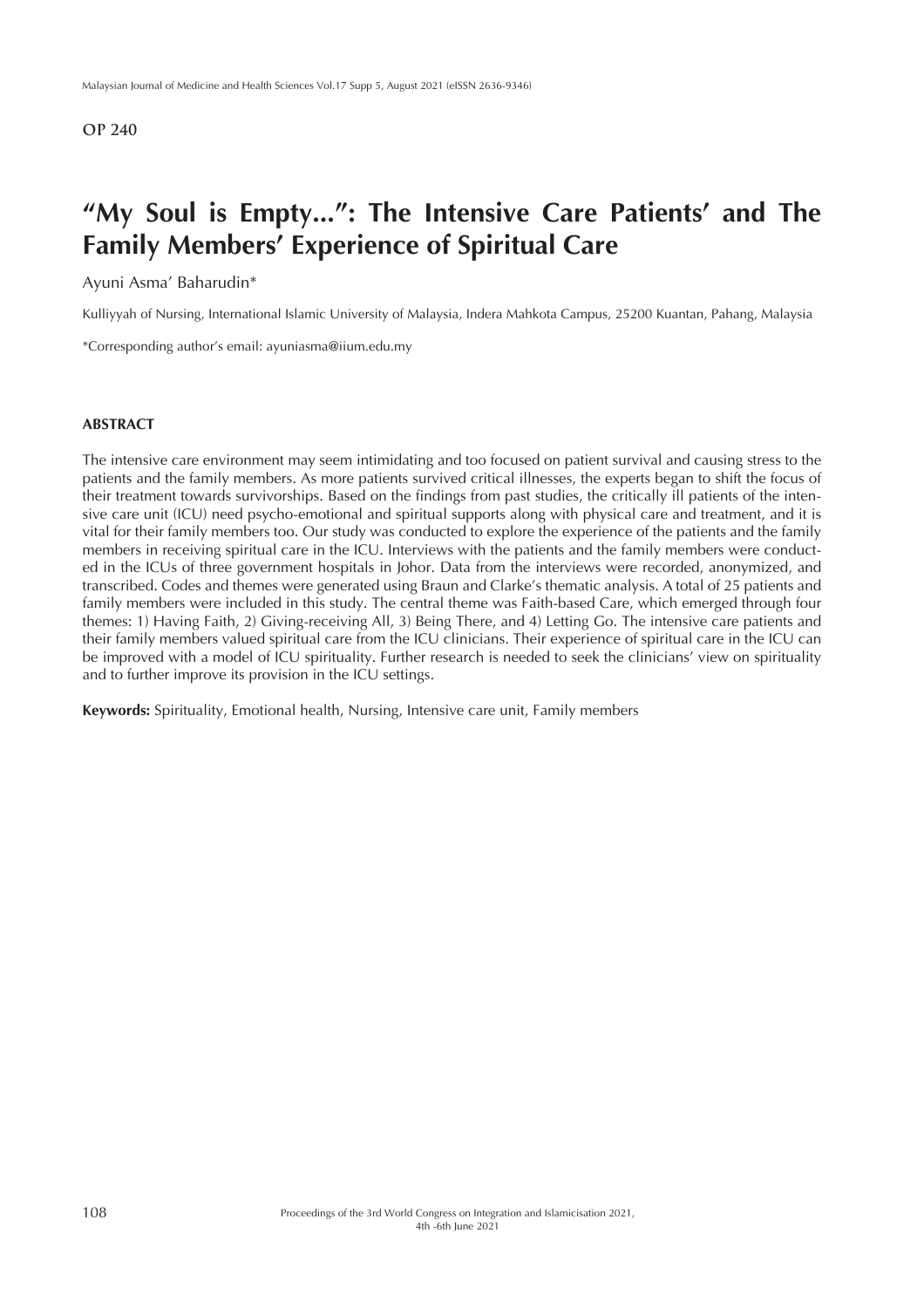# **A Review of the Incidence of Depression and the Practice of Coping by the Patients with Diabetes**

## Ainul Wahidah Abd Manab\*

Kulliyyah of Nursing, International Islamic University of Malaysia, Indera Mahkota Campus, 25200 Kuantan, Pahang, Malaysia

\*Corresponding author's email: ainul\_wahida232@yahoo.com

#### **ABSTRACT**

The association between depression and diabetes means that diabetes may lead to depression. Depressive symptom worsens glycaemic control and is associated with the severe and rapid development of complications but is often undiagnosed and untreated. There are several coping strategies include spirituality which was utilised along with diet, exercise and medication. This review summarises the incidence of depression and the practice of coping among patients with diabetes, and the need for improved recognition of depression among patients with diabetes. The PubMed database was searched thoroughly for relevant papers. Most studies have shown that religious involvement and spirituality are associated with better health outcomes, including less anxiety, depression, and suicide. Treatment of depression or depressive symptoms should incorporate patients' spiritual values and beliefs with diabetes to improve self-care behaviours and glycaemic control.

**Keywords:** Incidence, Depression, Diabetes, Coping strategies, Review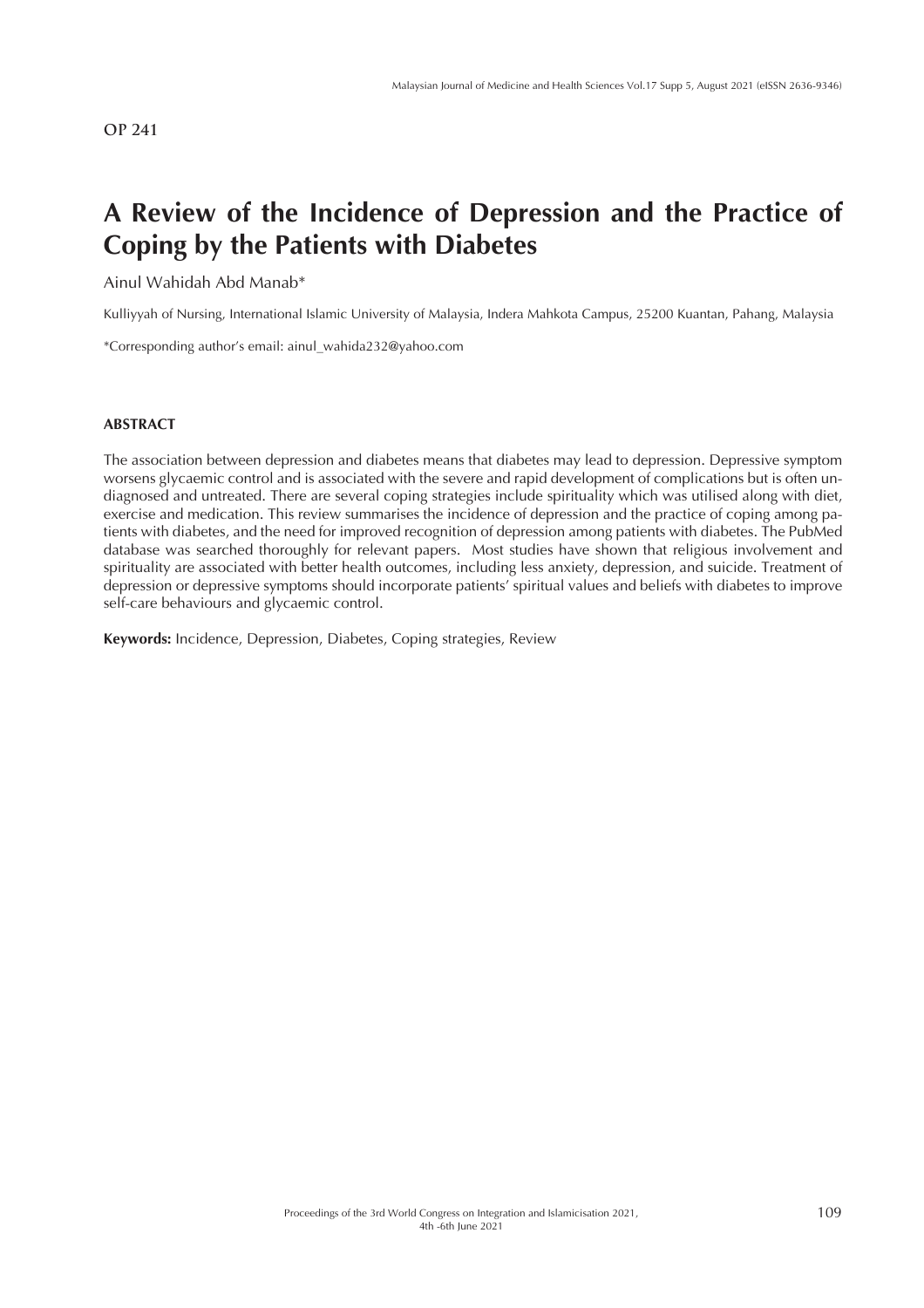# **Theosophical Elements in Iqbal's Magnum Opus "The Reconstruction of Religious Thought in Islam": A Preliminary Review**

Shaik Abdullah Hassan Mydin<sup>1,\*</sup>, Mohd Abbas Abdul Razak<sup>2</sup>

<sup>1</sup> Section Civilizational Studies, School of Distance Education, University Science Malaysia, 11800 Penang, Malaysia

<sup>2</sup> Department of Fundamental & Inter-Disciplinary Studies, International Islamic University Malaysia, P.O. Box 10, 50728 Kuala Lumpur, Malaysia

\*Corresponding author's email: drabdullahusm@gmail.com

#### **ABSTRACT**

Theosophy is a discourse on the divine wisdom of God behind all created things, which includes a man who sits on the highest pedestal in the hierarchy of creations. Through this study, the researchers intend to analyse and discuss the theosophical elements found in Iqbal's thought process, particularly in his magnum opus "The Reconstruction of Religious Thought in Islam". As a thinker, mystical poet and religious reformer, Iqbal's ideas were anchored in the divine message of the Quran. The manifestation of his ideas in relation to theosophy in his work is not only interesting and unique, but at the same time, they go in harmony with the positive demands of the modern world. The crux of his masterpiece focuses on subjects like nature, man and civilization in relation to God. Iqbal, as a mystic, has never failed to embed the element of spirituality to issues pertaining to human survival that should go in tandem with the latest development in modern science. Moreover, through his work, Iqbal emphasized that all philosophical thoughts should be based on lofty spiritual values. For Iqbal, the human ego that originates from God inherits some of God's attributes like intelligence and creativity to a lesser degree. Man's God-given minuscule intelligence and creativity in no way can be equal to God's attributes. A human being identified as an ego in Iqbal's philosophy must recognize the position of God and subdue the forces around him/her in order to actualize his/her latent potentials. The researchers will adapt the content and textual analysis methods to translate the relevant data taken from Iqbal's work as library research. In addition, the researchers will refer to the Quran to validate whether Iqbal's ideas are in line with the Tawhidic teachings of Islam.

**Keywords:** Theosophy, Magnum opus, Iqbal, Reconstruction, Islamic thought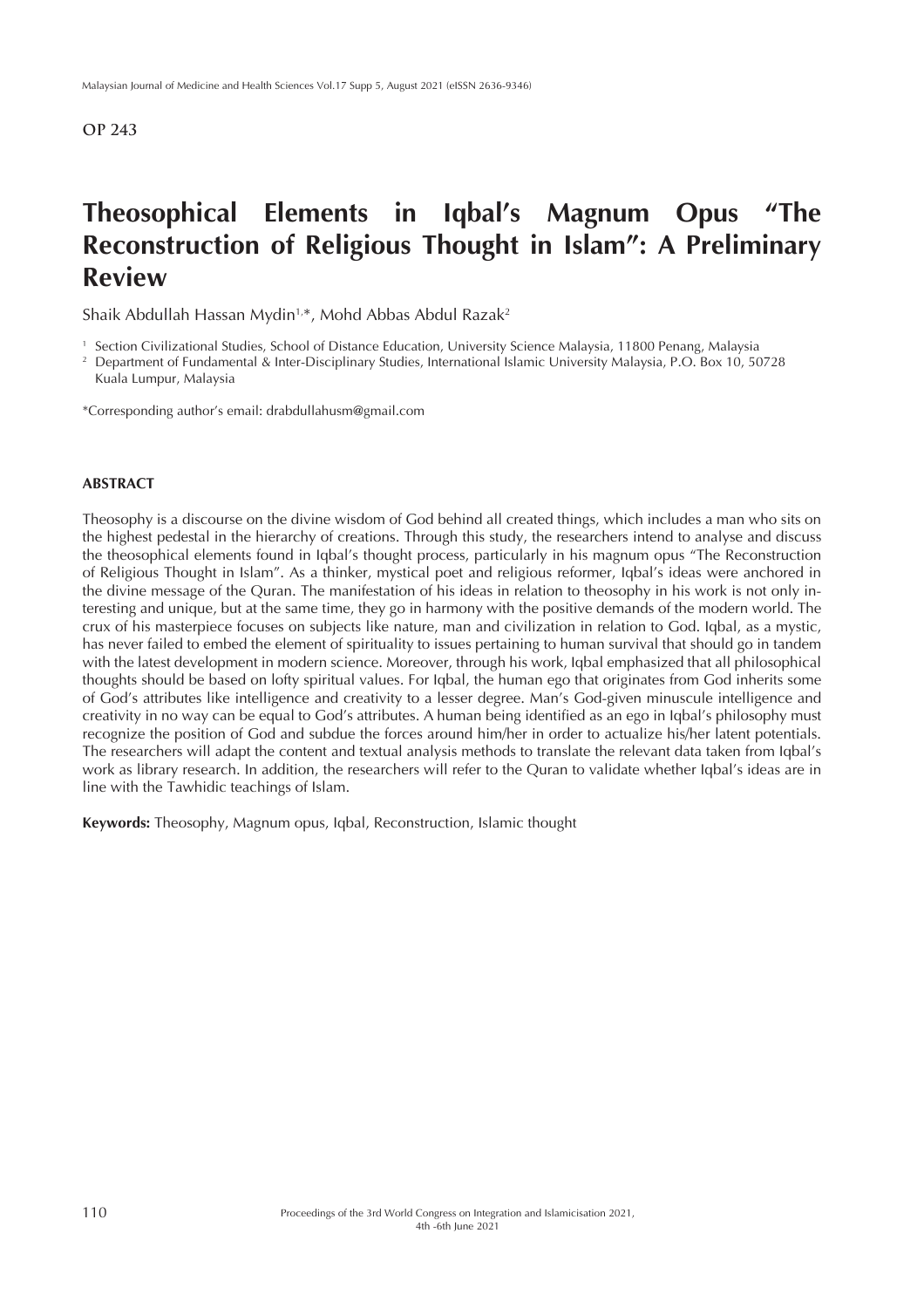## **Community Mental Health Service in Malaysia from the Perspective of** *Maqasid Shariah*

Ida Madieha Abdul Ghani Azmi<sup>1</sup>, Mushera Ambaras Khan<sup>1</sup>, Sahida Safuan<sup>3,\*</sup>

<sup>1</sup> Professor, Ahmad Ibrahim Kulliyyah of Laws, International Islamic University Malaysia, PO Box 10 50728 Kuala Lumpur <sup>2</sup> PhD Candidate, Ahmad Ibrahim Kulliyyah of Laws, International Islamic University Malaysia, PO Box 10 50728 Kuala Lumpur

\*Corresponding author's email: sahidasafuan@iium.edu.my

### **ABSTRACT**

The Mental Health Act 2001 provides a significant contribution to the treatment of mentally ill patient. The emphasis of the previous law on the isolation of psychiatric patients in institutional settings has been replaced with the encouragement of treatment in community settings. Community Mental Health Service refers to a system of care in which the patient's community is the primary care provider for people with mental illness. This treatment enables them to maintain relationships with others and retain jobs while receiving treatment. It leads to early intervention, which facilitates rehabilitation and limit the stigma of treatment. A doctrinal legal research to analyse the Community Mental Health Services enumerated in the Mental Health Act 2001 from the perspective of *Maqasid Shariah*. The result from the study will provide insight to the authority to improve the existing service in line with *Maqasid Shariah*. Some recommendations are suggested as the way forward for the success of the Community Mental Health Programme in Malaysia

**Keywords:** Mental Health Act 2001, Community-based treatment, *Maqasid Shariah*, Preservation of mind, Malaysia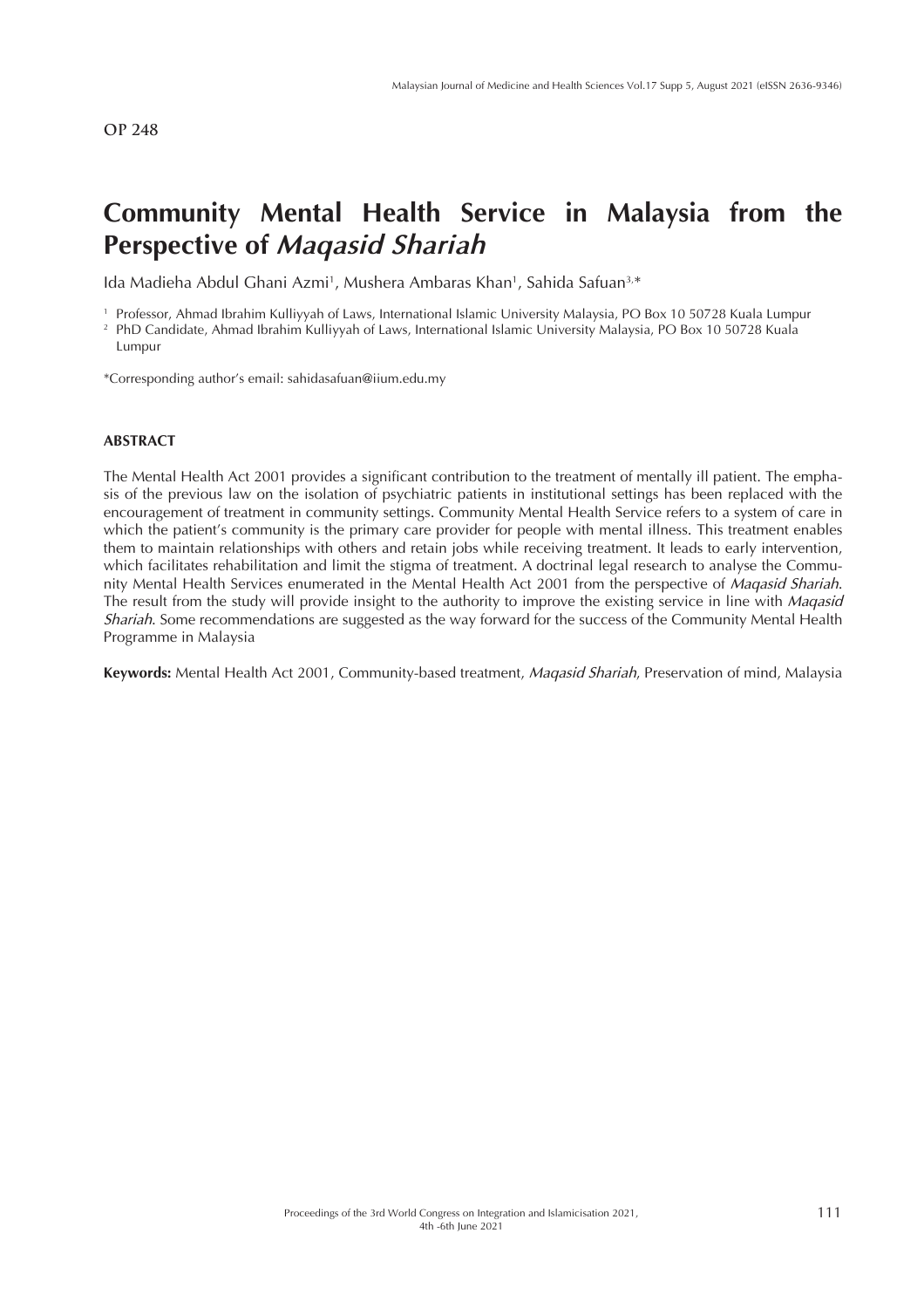# **Investigating Perception of Muslims with Hearing Impairment towards Islamic Understanding and Practice**

Sarah Rahmat\*, Nur Shakinah Ahmad, Izatey Elleysha Shahira Yati, Ahmad Aidil Arafat Dzulkarnain, Nor Azrita Mohamed Zain

Department of Audiology and Speech Language Pathology, Kulliyyah of Allied Health Sciences, International Islamic University Malaysia (IIUM), 25200, Kuantan, Pahang, Malaysia

\*Corresponding author's email: sarahrahmat@iium.edu.my

### **ABSTRACT**

This study investigates the perception of individuals with hearing impairment towards Islamic understanding and practice. This study aims to i) investigate the relationship between perception of Islamic obligation and Islamic practice among individuals with hearing impairment, ii) investigate the relationship between hearing loss threshold and perception of difficulty in understanding and practising Islam, and iii) compare the perception of difficulty in understanding and practising Islam between hearing-impaired subjects who wear and who do not wear hearing aids. This study is a cross-sectional study involving 77 adults with hearing impairment. All subjects underwent audiological assessments and completed the 'Inventori Persepsi bagi Muslim yang Memiliki Masalah Pendengaran (IPM3P)' questionnaire. This questionnaire consists of three domains; 'perception towards Islamic obligation', 'practice' and 'difficulty'. Pearson correlation revealed a significant positive correlation (p<0.05) between Islamic obligation and practice perception. A significant negative correlation was observed (p<0.05) between hearing threshold and perception of difficulty in understanding and practising Islam. Independent T-test revealed that subjects who did not wear hearing aids experienced significantly greater difficulty understanding and practising Islam than subjects who did (p<0.05). Islamic education among Muslims with hearing impairment needs to be emphasised to give a good perception towards Islamic obligation, hence Islamic practice. The study findings imply that hearing aid is beneficial in elevating the difficulty level in understanding and practising Islam among Muslims with hearing impairment. Thus, this study calls for prompt action to help funding amplification for Muslim with hearing impairment.

**Keywords:** Hearing impaired, Muslims, Understanding and practicing Islam, Islamic obligation, Hearing aids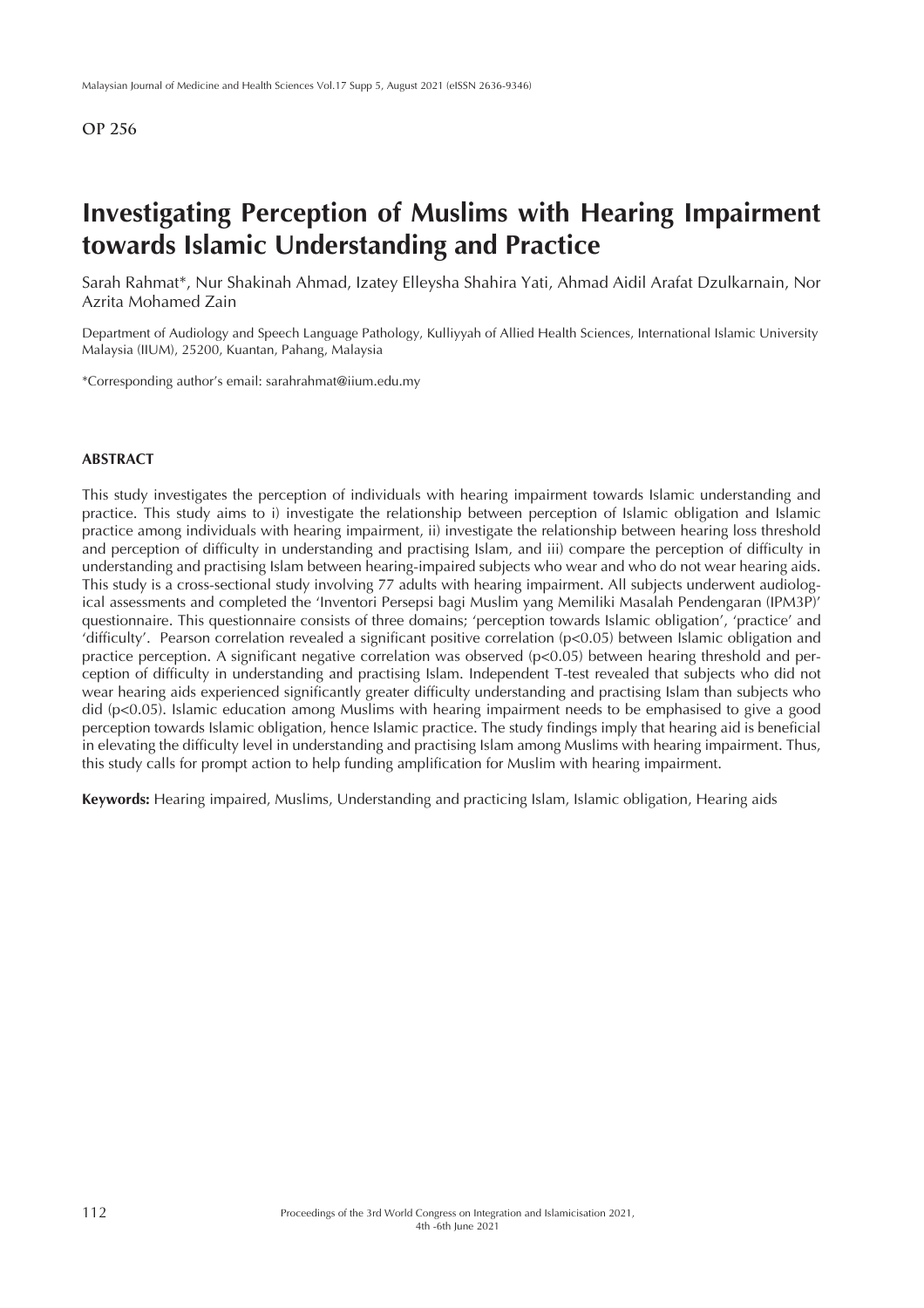# **INSPIRE: Islamic Spiritual Care Awareness Program for Medical Personnel at SASMEC @IIUM: Our Experience**

Aminudin Che-Ahmad\*

Sultan Ahmad Shah Medical Centre @IIUM, 25200 Kuantan, Pahang

\*Corresponding author's email: aminudinc@iium.edu.my

#### **ABSTRACT**

Sultan Ahmad Shah Medical Centre @ IIUM (SASMEC @IIUM) has recently been awarded the dual comprehensive ISO MS 9001:2015, and comprehensive ISO MS 1900:2014, Shariah-based QMS. One of the elements in the Shariah compliant hospital is to provide the service for spiritual care support for patients. The good benefits of spiritual care service towards a patient's healing process are well documented. However, spiritual care service is still in its infancy stage in Malaysia's healthcare setting. Moreover, the Islamic spiritual care framework which is based on the Shariah principles and teaching of Islam is not readily available. Islamic Spiritual Care (INSPIRE) program is designed to build a spiritual care framework that is based on Islamic principles and teachings. We are developing an awareness course module for healthcare workers by using a hybrid model of delivery (a combination of an online and small group practice) in order to achieve the objectives. The course is aimed to cultivate awareness among healthcare workers regarding the importance of good communication skills, helping attitude, and proper assessment of spiritual needs among patients. This presentation will highlight our journey and experience in preparing and organizing courses in the era of the COVID-19 Pandemic.

**Keywords:** Spiritual care support, Shariah compliant hospital, COVID-19, Islamic spiritual care, Healing process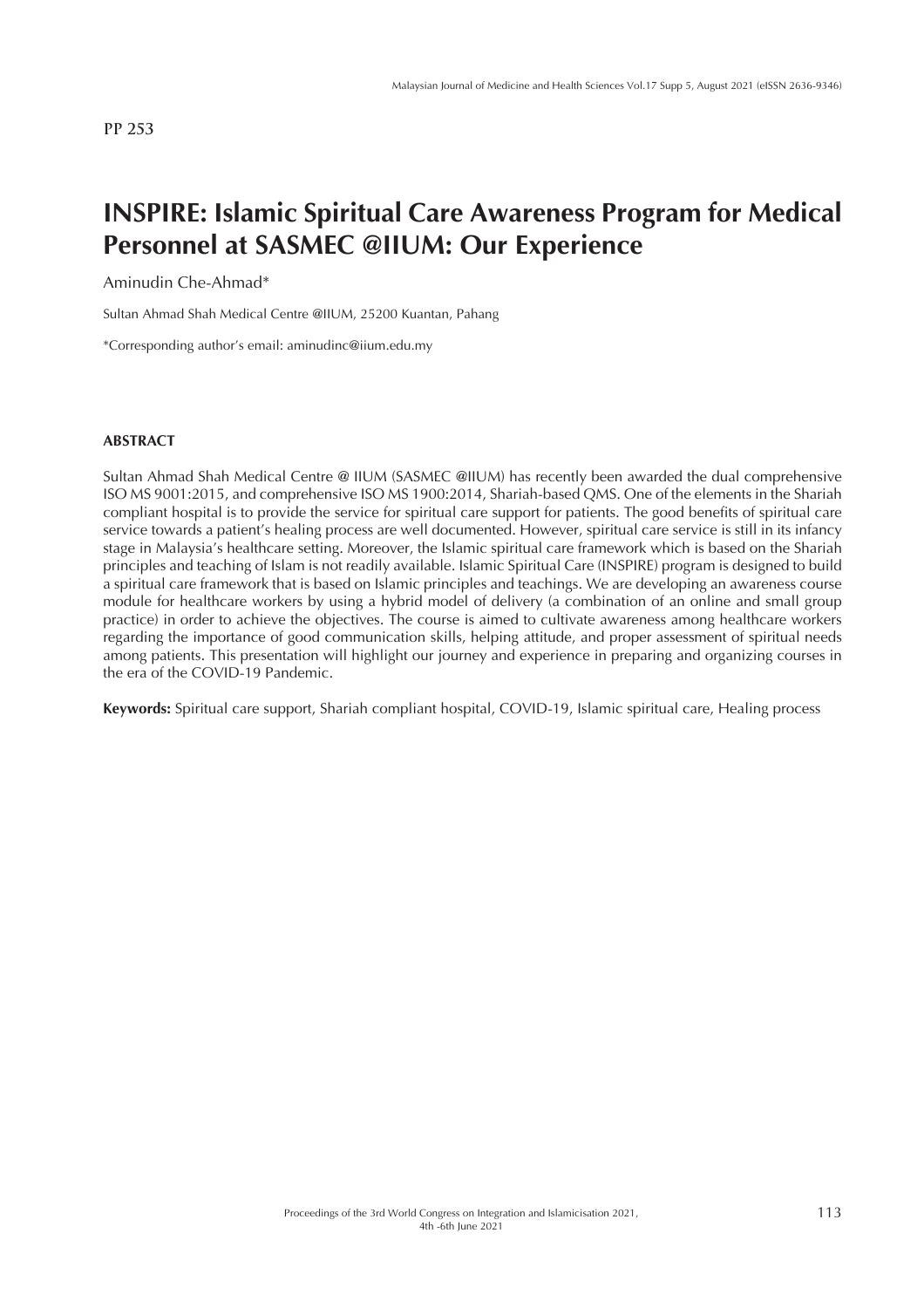# **Recovery of Obsessive-Compulsive Disorder (OCD) In Al-Quran: An Analysis**

Rahim Kamarul Zaman\*

Jabatan Akidah dan Pemikiran Islam, Akademi Pengajian Islam, Universiti Malaya, Jln Profesor Diraja Ungku Aziz, 50603 Kuala Lumpur, Wilayah Persekutuan Kuala Lumpur

\*Corresponding author's email: abdulrahimkz51@gmail.com

#### **ABSTRACT**

The implications of repetition of unwanted thoughts and actions are symptoms of mental health disorders that often affect daily routines. The negative impact of these symptoms shares risks such as Anxiety disorder and Depression disorder in the neurosis category. Highlights on the commonly used Obsessive-Compulsive Disorder (OCD) recovery mechanisms were suitable for integrating with Quran-based recovery methods. Thus, this study aims to analyse OCD recovery methods based on the interpretation of Quranic verses. The study in the form of application of this theory is worked on based on qualitative methods through content analysis approach, especially the works of *tafāsīr* and *shurūḥ al-ḥadīth* which are authoritative. This study found that the miracles of the Quran are loaded with various methods of care and rehabilitation of mental health disorders. Variations of the method are also suitable to be applied in addition to conventional medical methods, in line with the guidelines of Act 775 - Traditional and Complementary Medicine Act 2016. In conclusion, the OCD recovery process based on the Quran deserves to be regarded as a model of complementary treatment of OCD problems.

**Keywords:** Analysis, Recovery, Obsessive compulsive disorder, Al-Quran, Mental health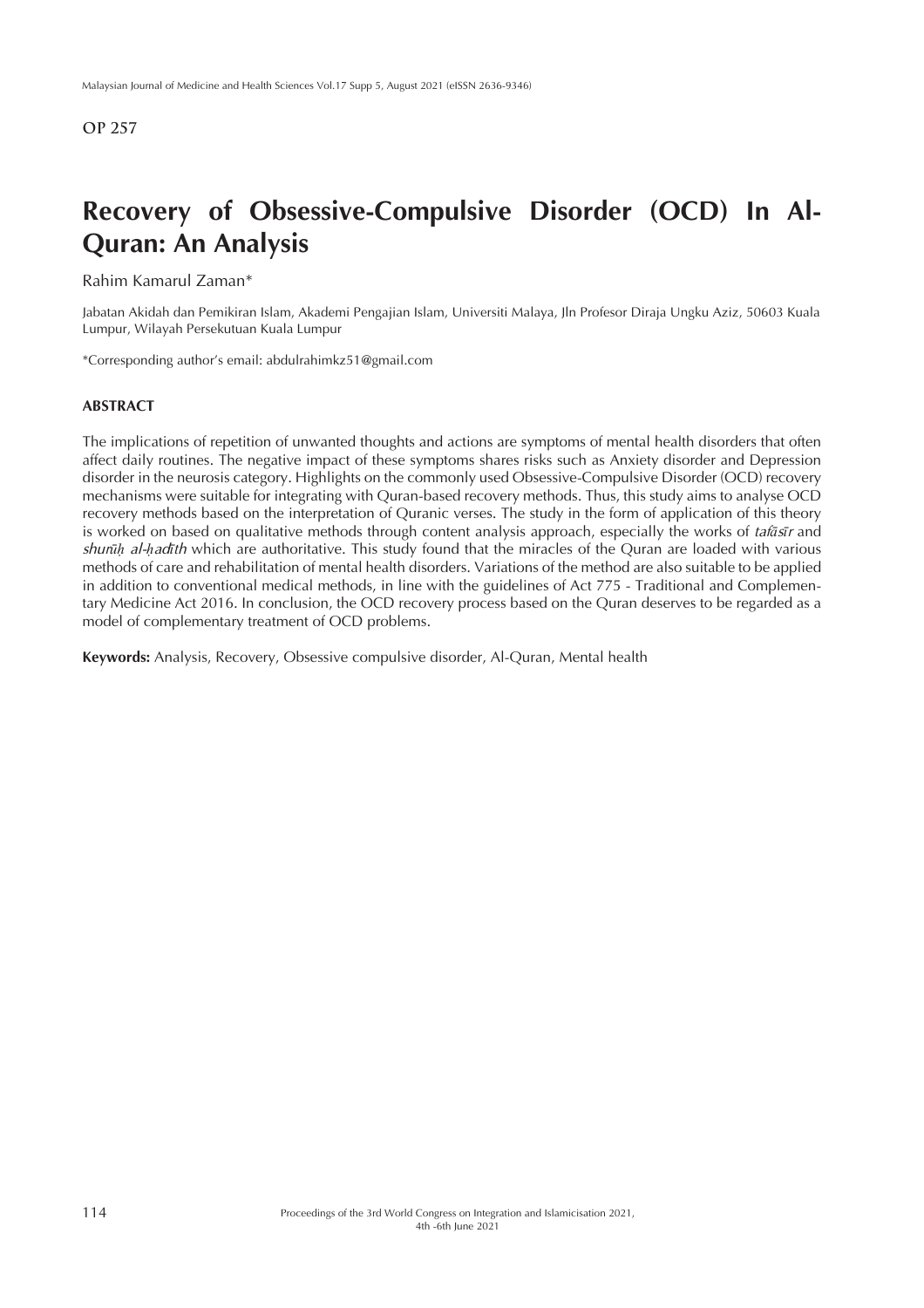# **Tadabbur al-Quran and its Implications for the Well-Being of the Mind and Emotions in the Situation of the Movement Control Order**

Noornajihan Jaafar\*

Universiti Sains Islam Malaysia (USIM), Bandar Baru Nilai, 71800 Nilai, Negeri Sembilan

\*Corresponding author's email: noornajihan@usim.edu.my

#### **ABSTRACT**

The Movement Control Order (MCO), which began on 18 March 2020 in Malaysia, aims to curb the spread of the Covid-19 virus that has affected the world. However, if not managed properly, it will have negative implications on the mental and emotional well-being of the population. Addressing the spiritual aspect or strengthening by getting closer to Allah SWT through *tadabbur* Quran activities is one of the means for overcoming these issues. This paper seeks to provide evidence of the importance of *tadabbur* Quran in the life of a Muslim and its implications in ensuring mental and emotional well-being. Among the objectives of this research are a) describe the importance of *tadabbur* Quran to Muslims; b) analyse the steps involved in *tadabbur* Quran and its principles; and c) analyze how *tadabbur* Quran activities affect the mental and emotional well-being of the practitioner, especially under movement control order conditions. This study employs a case study approach involving five Usrah QMAP3T Programme participants through text analysis and interview methods. This research seeks to enhance awareness of the need to return to the Quran, the manual of Allah SWT, who created all beings. The guidance provided by Allah SWT through His revelation and disseminated by the noble Prophet Muhammad PBUH should be given attention and priority towards achieving a happy life which is one of the indicators underlying the well-being of the minds and emotions of individuals.

**Keywords:** *Tadabbur*, al-Quran, Personal well-being, Emotions, Thoughts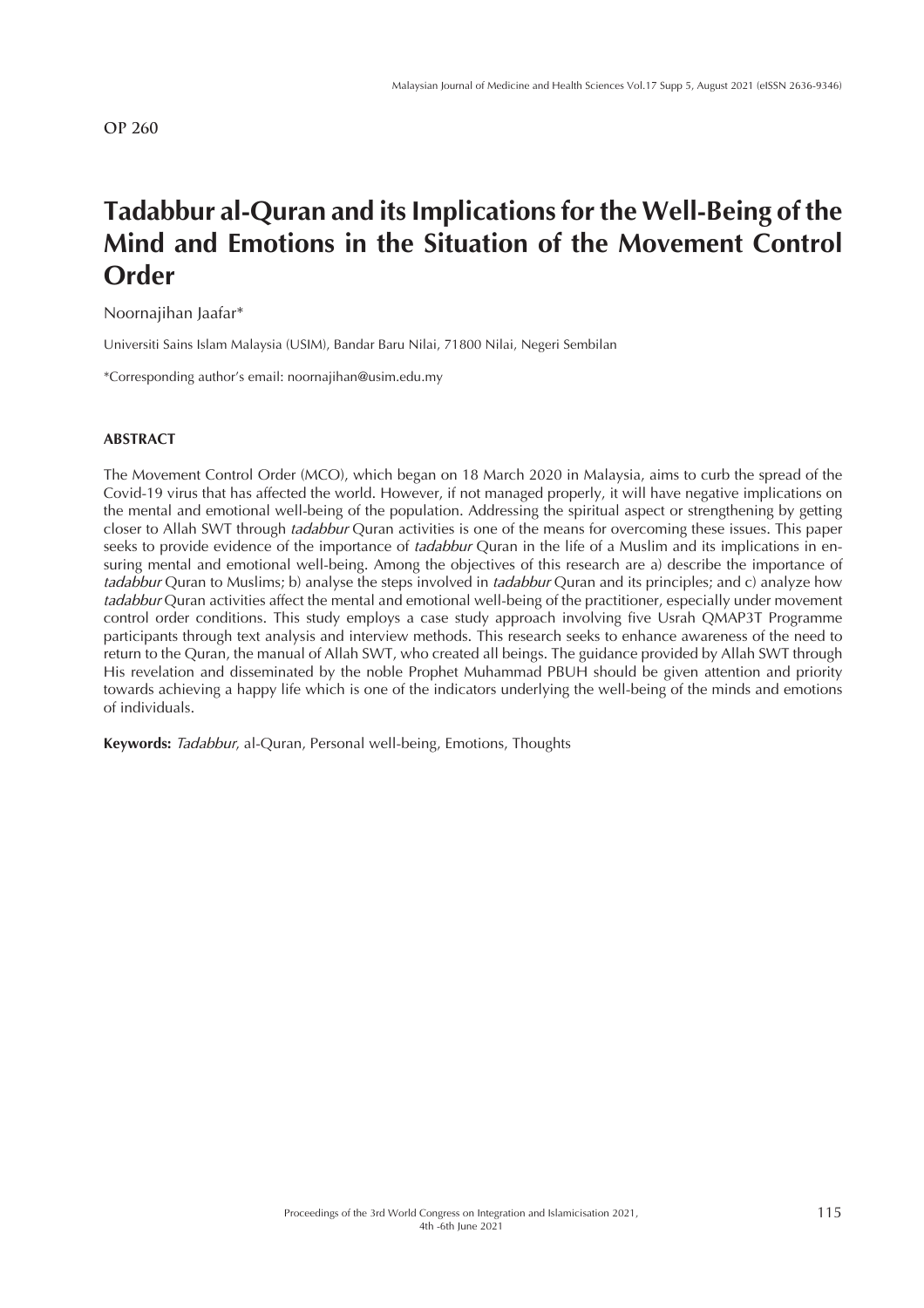# **Preliminary Findings of Auditory Brainstem Response using Dhikr Stimulus on a Healthy-normal Hearing Adult**

Najihah Mohamad<sup>1</sup>, Muhammad Fida'iy Nazi Nadin<sup>1</sup>, Zaini Said<sup>2</sup>, Nazrul Anuar Nayan<sup>3</sup>, Shafiq Imran Annual<sup>4</sup>, Noor Alaudin Abdul Wahab<sup>1</sup>

\*Corresponding author's email: noor.alaudin@ukm.edu.my

#### **ABSTRACT**

There are minimal studies on the effect of Dhikr on humans' auditory brainstem response. The article describes the processes involved in preparing the Dhikr stimuli and analysing the auditory brainstem waves generated from them. Eighteen words of "Allah", recited by and recorded from male and female Muslims, were saved as WAV files format of 16 bit with the sampling rate and a maximum length of 30,000 Hertz (Hz) and 1.09227 seconds (sec), respectively. However, only 6 were calibrated and installed in Eclipse EP25 software. A 23-year old healthy-normal hearing male underwent routine audiological tests, including clicks ABR, to assure normal hearing and brainstem function. To generate Dhikr-ABR waves, all six stimuli were auditorily delivered to the subject. These stimuli were initially presented at 100 dB peSPL and later reduced to the right and left ear. The presence of major peaks, i.e. DI, DIII and DV, including IPLs and IALDs, were determined. Each stimulus demonstrated robust waves with clear DV. However, only a few waves showed the presence of early peaks. The peaks, if present, determined the IPLs of DI-DIII, DIII-DV, and DI-DV, which were approximately 2.0 ms, 2.0 ms, and 4.0 ms, respectively. Reduction in intensity affects the amplitude and absolute latency of the waves. Moreover, stimuli from a male speaker showed IALD values within the recommended range as in click ABR. Overall, Dhikr could produce reliable ABR waves, hence require further studies to obtain its normative data and determine suitable parameters for Dhikr-ABR.

**Keywords:** Auditory, Dhikr, Brainstem, Spiritual, Electrophysiology

<sup>1</sup> Audiology Programme, Centre for Rehabilitation and Special Need Studies, Faculty of Health Science, Universiti Kebangsaan Malaysia, Kuala Lumpur Campus, Jalan Raja Muda Abdul Aziz, 50300 Kuala Lumpur, Federal Territory of Kuala Lumpur

<sup>&</sup>lt;sup>2</sup> Health Psychology Programme, Centre for Community Health Studies, Faculty of Health Science, Universiti Kebangsaan, Kuala Lumpur Campus, Jalan Raja Muda Abdul Aziz, 50300 Kuala Lumpur

<sup>&</sup>lt;sup>3</sup> Department of Electrical, Electronics and Systems Engineering, Faculty of Engineering and Built Environment, Universiti Kebangsaan Malaysia, 43600 Bangi, Selangor

<sup>4</sup> Interacoustics Malaysia Sdn. Bhd, K-02-06, Solaris Mont' Kiara No.2, Jalan Solaris 50480 Kuala Lumpur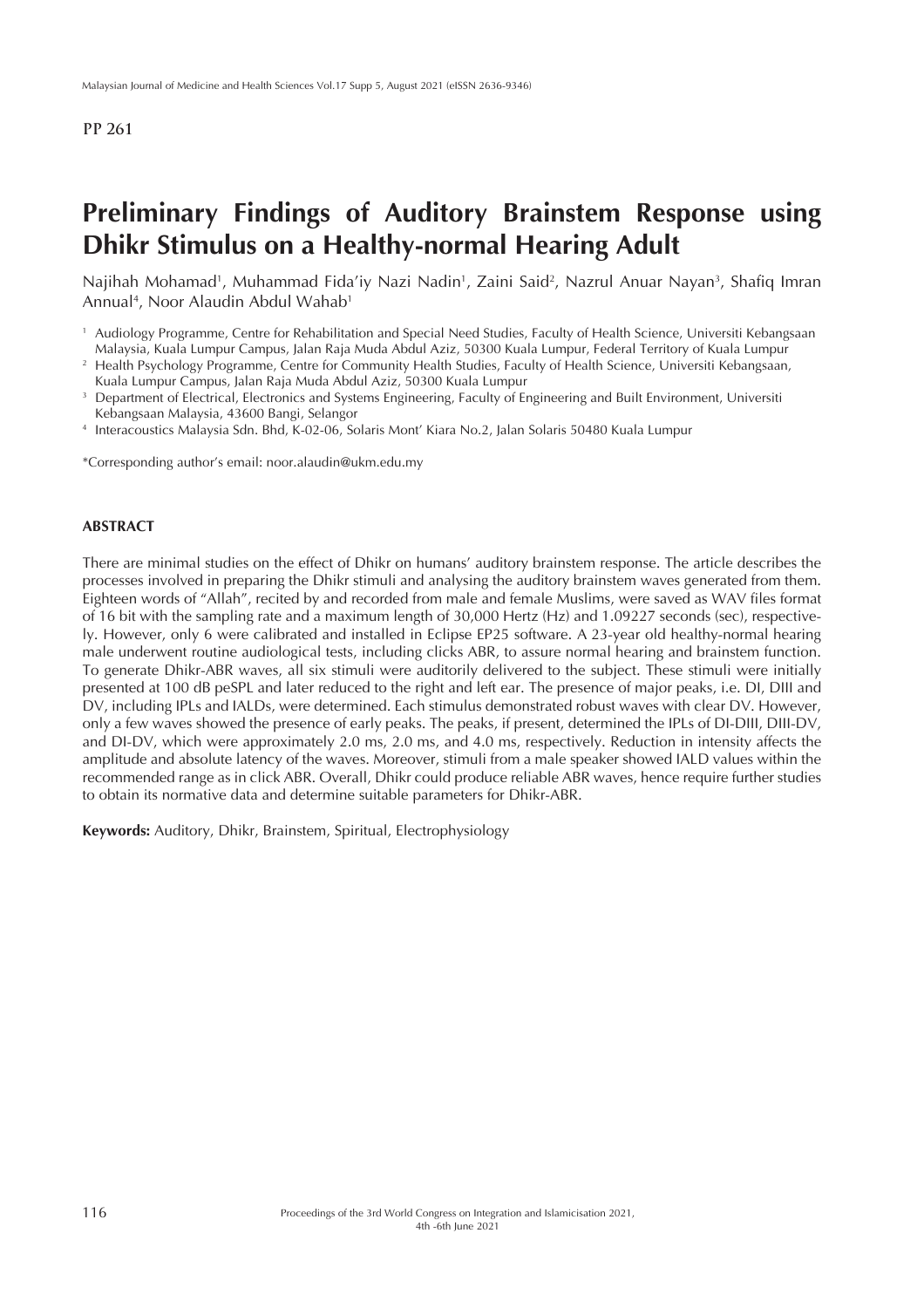# **The Concept of Resilience and Spirituality among Cancer Surviving Women**

Nordinah Mohd Kassim\*, Melati Sumari, Norsafatul Aznin Ab Razak

Universiti Malaya, Jln Profesor Diraja Ungku Aziz, 50603 Kuala Lumpur, Wilayah Persekutuan Kuala Lumpur

\*Corresponding author's email: nordinah@iium.edu.my

#### **ABSTRACT**

This study aims to understand the concept of resilience and spirituality among employed cancer women. A phenomenological approach was used in understanding the conceptualization of resilience and spirituality from ten employed women from different types of cancer. Semi-structured interviews were conducted assisted by social media updates on their cancer journey. Their activities related to resilience and spirituality aspects from the diagnosis until returned to work were observed. Six themes emerged from the data collected: (1) resilience through painful experience, (2) resilience through acceptance, (3) cognitive resilience, (4) emotional/psychological resilience, (5) behavioural resilience, (6) resilience through spirituality. The study postulates some insights in understanding the conceptualization of resilience and spirituality among cancer women in balancing their work and family responsibilities. Mental health practitioners and counsellors may benefit from the study's results as guidelines for vigorously helping women achieve resilience.

**Keywords:** Cancer, Resilience, Spirituality, Emotion, Cognitive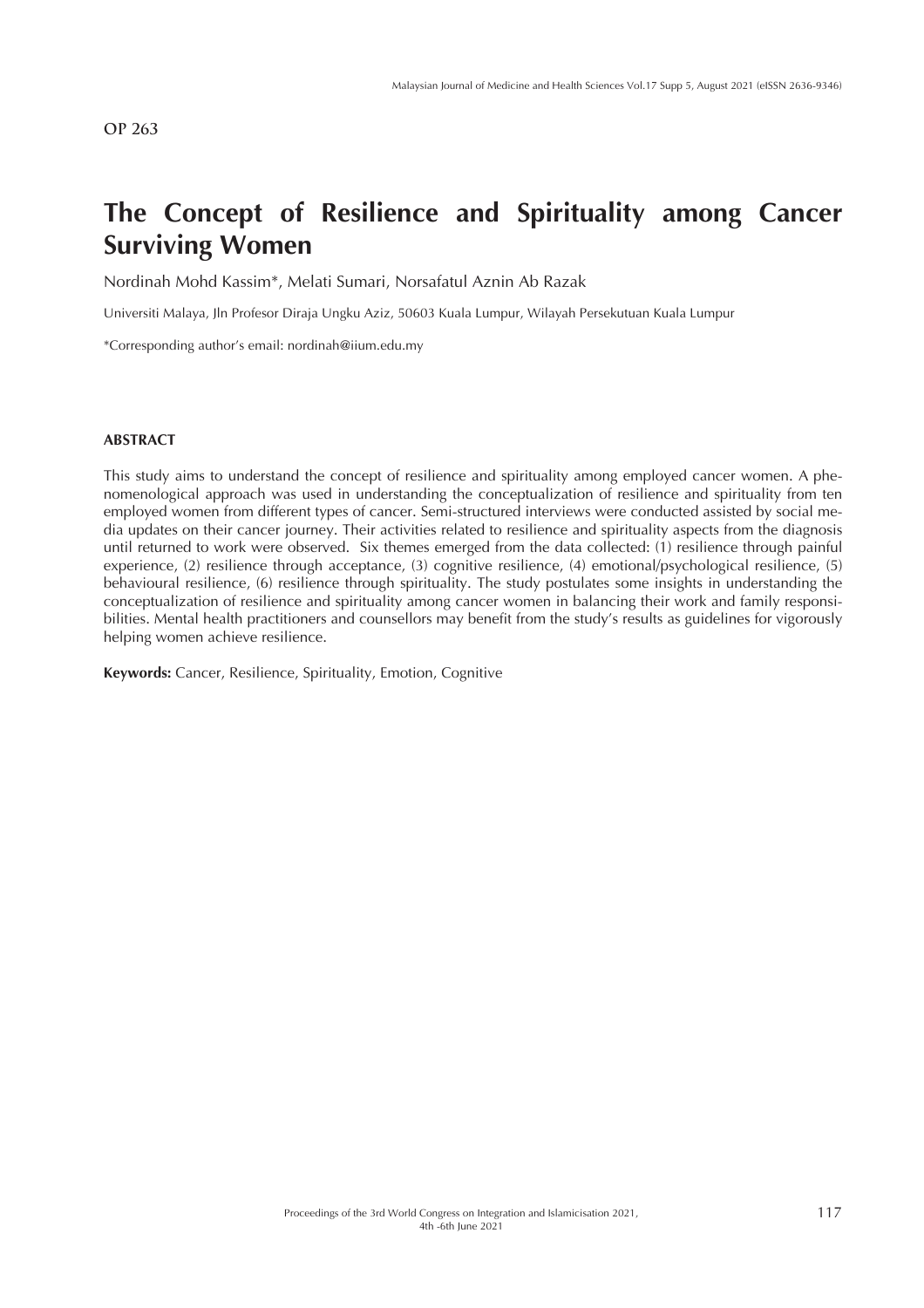# **Understanding Crisis from Various Religions' Perspective: An Exploratory Study towards Developing a Religious-Based Self-Care Practices for Wellbeing**

Nur Husna Mohd Hafiz<sup>1,\*</sup>, Mohd Zaliridzal Zakaria<sup>2</sup>, Wan Mohd Fazrul Azdi Wan Razali<sup>3</sup>, Muhammed Fauzi Othman4

- <sup>1</sup> Doctor of Philosophy candidate in Counselling Program, Faculty of Leadership and Management, Universiti Sains Islam Malaysia, 71800 Nilai, Negeri Sembilan
- <sup>2</sup> Senior Leturer of Counselling Program, Faculty of Leadership and Management, Universiti Sains Islam Malaysia, 71800 Nilai, Negeri Sembilan
- <sup>3</sup> Senior Lecturer of Akidah and Religion Studies, Faculty of Leadership and Management, Universiti Sains Islam Malaysia, 71800 Nilai, Negeri Sembilan
- Senior Lecturer of School of Human Resources Development and Psychology, Faculty of Social Sciences and Humanities, Universiti Teknologi Malaysia, 81310 Skudai, Johor

\*Corresponding author's email: nurhusna.hafiz@gmail.com

#### **ABSTRACT**

This paper aims at discussing and providing an understanding on crisis and self-care practices from various religious perspectives. The concept of crisis from the four main religions in Malaysia, namely Islam, Christianity, Hinduism and Buddhism, were discussed. Views on self-care practices are also elaborated. This article is written based on various articles related to perspective Islam, Christianity, Hinduism and Buddhism in viewing crisis and self-care. ProQuest, Google Scholars and Research Gate were accessed to find evidence regarding the crisis, human suffering, self-care, the socialisation process and internalization of religious belief by using Keywords such as "human suffering", "problem of evil", "crisis", "self-care practices" and "religious socialization". The process of socialisation, internalisation and cognitive schemas formation were viewed on how people adhere to certain religious belief and how their experience in that particular religion influences their perception on crisis and self-care practices. These three processes imply the dynamic of human cognitive ability to form self-identity, assimilate new concept from external sources, and exercise self-regulation in facing life's adversities and reconstruct new meanings after certain traumatic crisis incidents. This paper is hoped to shed light on how people perceive their religious experience and manifested their perception in health care management, particularly in practising self-care.

**Keywords:** Crisis, Religion, Perception formation, Self-care practices, Wellbeing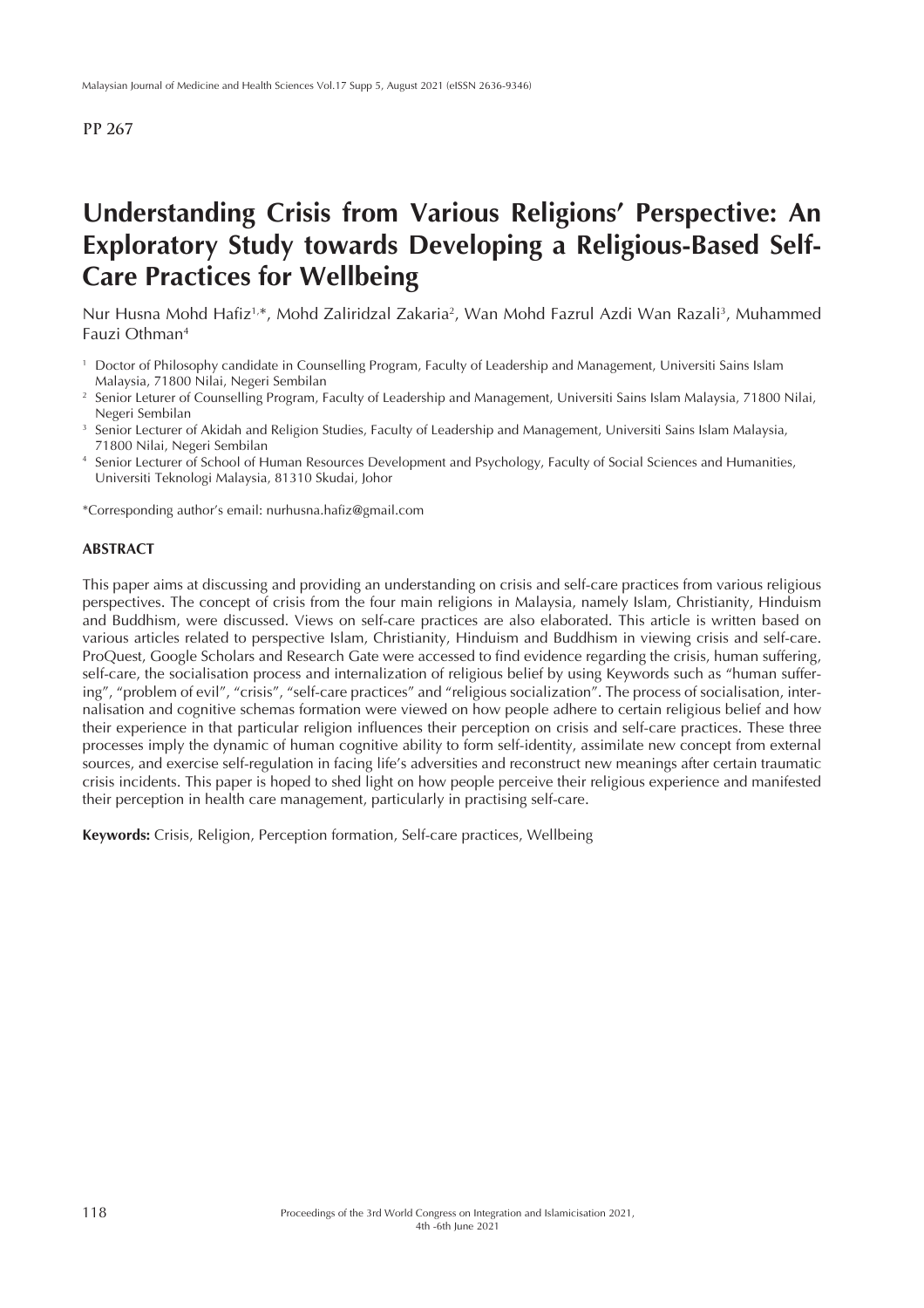# **The Positive Mental Health in Quranic Perspective: Its Concept and Methods of Promotion**

Ibrahim Shogar\*

Kulliyyah of Science, International Islamic University Malaysia, Jalan Sultan Ahmad Shah, Bandar Indera Mahkota, 25200 Kuantan, Pahang

\*Corresponding author's email: shogar@iium.edu.my

### **ABSTRACT**

Healthcare professionals are making a considerable effort to deal with the impacts of our stressful conditions caused by the challenges of the globalised world's competitive and busy life. The rapid changes in social and environmental conditions are also worsening the situation. Anxiety, stress and depression, which affect the mind, are the typical outcomes of such situation. These facts have shifted the attention of medical research and practice towards the notion of "positive mental health" rather than the theory of "mental illness", which dominated this field. The World Health Organization (WHO) is contributing to develop this notion. In her work '*Current Concepts of Positive Mental Health*', Marie Jahoda (1958) identifies serval approaches in defining positive mental health. The common factor of all such approaches has a resilient mind that enables individuals to cope with the normal stresses of life to realize their potentials and work productively to contribute to community development. The key question, however, is how a resilient mind can be built in a society? This question necessitates the search for methods, mechanisms and basic factors for mental health promotion. This paper presupposes that the Quranic approach on mental health provides insights to deals with such questions. It aims to present the concept and methods of promoting positive mental health from the Islamic perspective. It investigates the Quranic approach on building a resilient mind that can cope with the various challenges of life. The paper presupposes that the holy Qur`an, adopting the method of prevention and promotion (P&P), manages the question of mental health in a more effective manner than the secular scientific approach. Nevertheless, mental health is mainly related to cultural values and other environmental factors rather than biological ones. For that purpose, the Quranic verses related to mental health (about 34 times) will be collected, classified and analysed. The analytic method of the quantitative approach will be adopted. It is expected that the paper's conclusions will introduce an alternative perspective, which contributes immensely to the development of effective methods for fostering a resilient mind that promotes mental health.

**Keywords:** Mental health, Resilient mind, Qur`anic approach, Prevention and promotion, Stress, Harith al-Muhasibi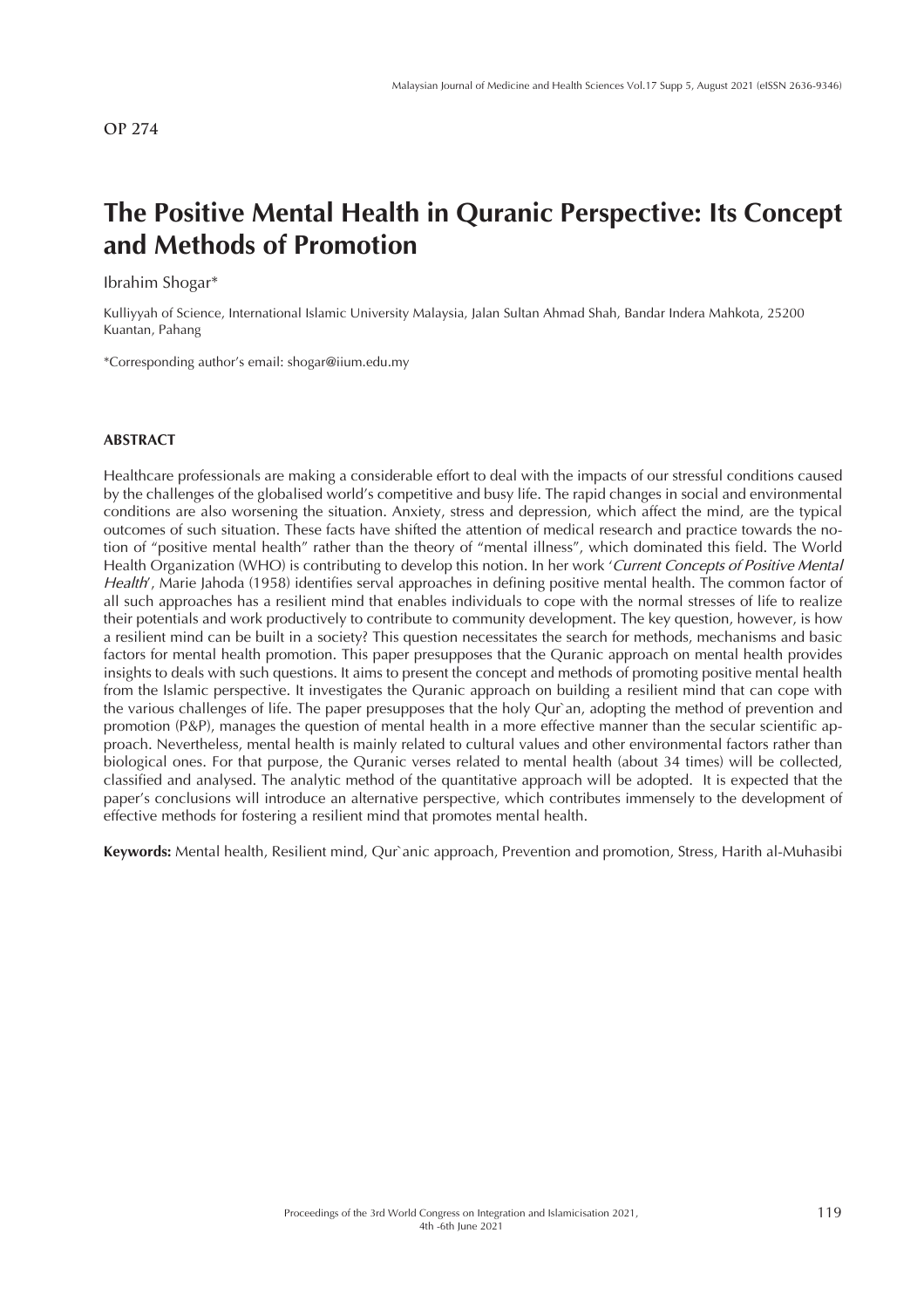## **Meaning of Life and Life Satisfaction among International Students during the Covid-19 Pandemic**

Ratna Roshida Ab Razak\*, Lee Yok Fee, Zarina Muhammad, Yang Zhijia

Department of Government and Civilization Studies, Faculty of Human Ecology, Universiti Putra Malaysia, 43400 Serdang, Selangor

\*Corresponding author's email: ratna\_razak@upm.edu.my

### **ABSTRACT**

This study is an attempt to examine a sense of existential meaning or meaning of life and life satisfaction among international students during the complexities and uncertainties, particularly due to the tragedy of the COVID-19 pandemic. The participants were 204 international students from UPM. They were recruited to respond to two sets of questionnaires, namely Meaning in life using (MLQ) developed by Steger (2010) and the Satisfaction with Life Scale (SWLS) was first created by researchers Diener, Emmons, Larsen, and Griffin (1985). The results indicated a positive relationship between meaning in life and life satisfaction among international students during the COVID-19 pandemic. Spiritual intelligence is the capacity to behave with insight and humility while preserving inner and outer harmony irrespective of the circumstances. Not only does one with a high spiritual intellect respond appropriately to a particular circumstance or state, but it also analyses how he or she is in that position. There is a significant relationship between the meaning of life and life satisfaction. The COVID-19 pandemic could lead students to adjust, embrace and change lives and turn the tragedy into a time of resilience, strength, knowledge and a new environment of mutual and communal living, sharing responsibilities and appreciating solidarity.

**Keywords:** Meaning of life, Life satisfaction, International students, COVID-19, Pandemic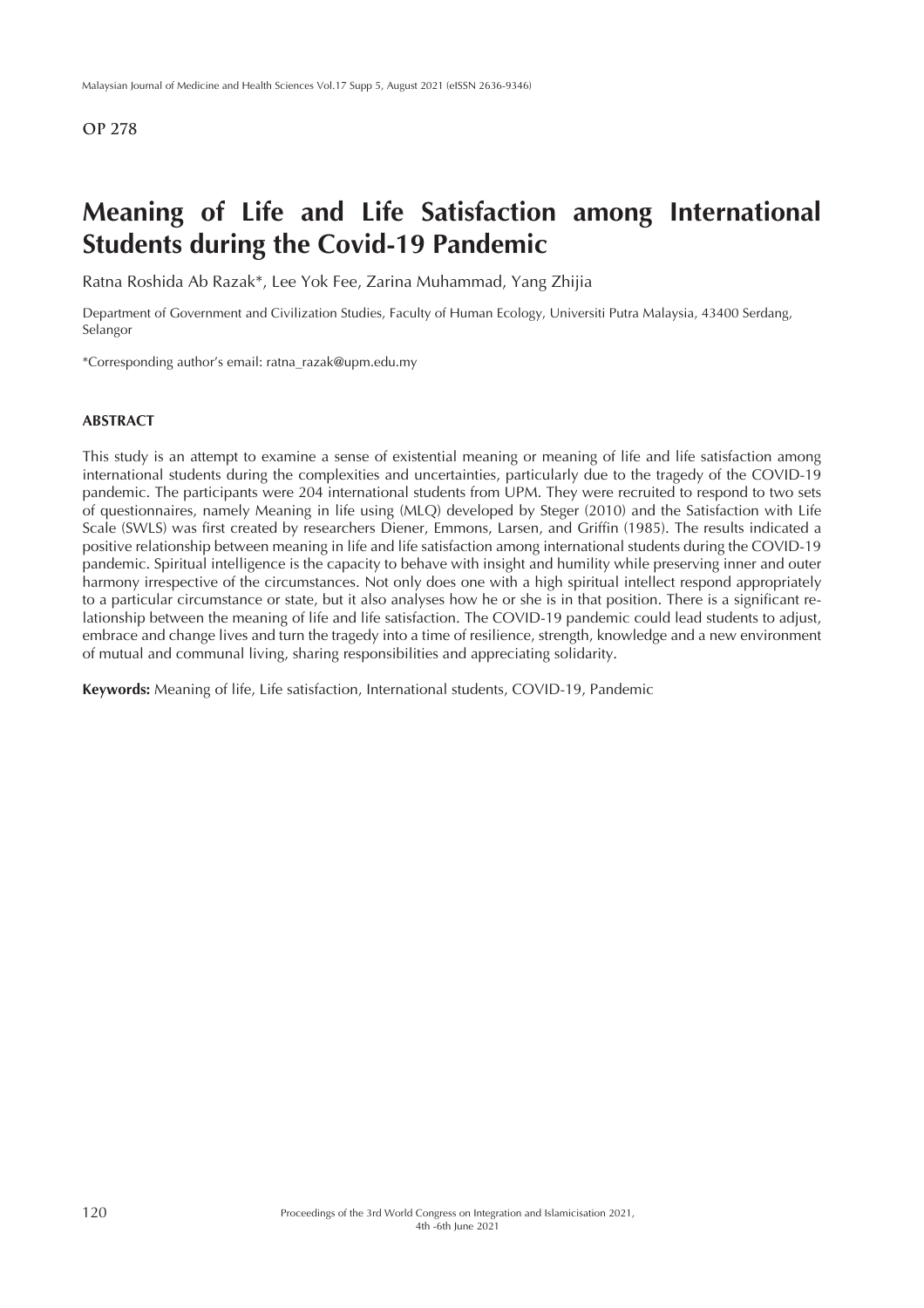# **Impact of Medical and Spiritual Counselling on the Mental Health of Parent During Their Child's Illness**

Mossad Abdelhak Shaban Mohamed\*

Department of Paediatrics, Kulliyyah of Medicine, International Islamic University Malaysia, Jalan Sultan Ahmad Shah, Bandar Indera Mahkota, 25200 Kuantan, Pahang

\*Corresponding author's email: mossadshaban@iium.edu.my

#### **ABSTRACT**

During the child's illness, family members need someone who gives them time, listens to them, educates them, guides them about the state of health, and reminds them of a proper Islamic approach during the scourge. This mentoring role is required in any case, especially for severe or chronic diseases that need further research to confirm the diagnosis. Furthermore, the understanding and competence of this guidance can lead to assurance and moderation of parent's mental health. The assessment on the impact of medical and spiritual counselling among the medical team during the child's illness and its impact on the parent's mental health and the comparison with individual medical guidance. The purpose of the study is to compare the combined medical and spiritual counselling with individual medical counselling during a child's illness and its impact on the mental health of the parent. A comparative study between the first two groups used a questionnaire that only included elements of medical guidance. The second group will be presented with a questionnaire containing the elements of medical and spiritual guidance performed by the team of doctors, nurses, or medical students while dealing with the patient in the Department of Paediatrics, International Islamic University Malaysia. A standard questionnaire for the medical team on medical and spiritual guidance elements and the degree of conveyance to the parent. Another questionnaire is used to determine the degree of assimilation, details of the condition, and the parent's rate of anxiety, fear, or mental illness. Department of Paediatrics, Kulliyyah of Medicine, International Islamic University Malaysia. This study used 200 cases involving all types of acute or chronic cases, whether they can be healed or required treatment. The number will be divided into two double-digit study groups, with 100 cases in each group. We will compare once in and once out for acute situations. In chronic cases, we will add follow-up after three months of patient discharge. First, this study will perform an advanced census to determine the performance of the medical team and its impact on the parent in the study groups. Then, the results will be compared in the two groups and their impact on the parent's mental health. Does the addition of spiritual guidance to medical counselling reduce the rate of mental disorders towards the parent?

**Keywords:** Spiritual guidance, Child's health, Medical, Counselling, Mental health